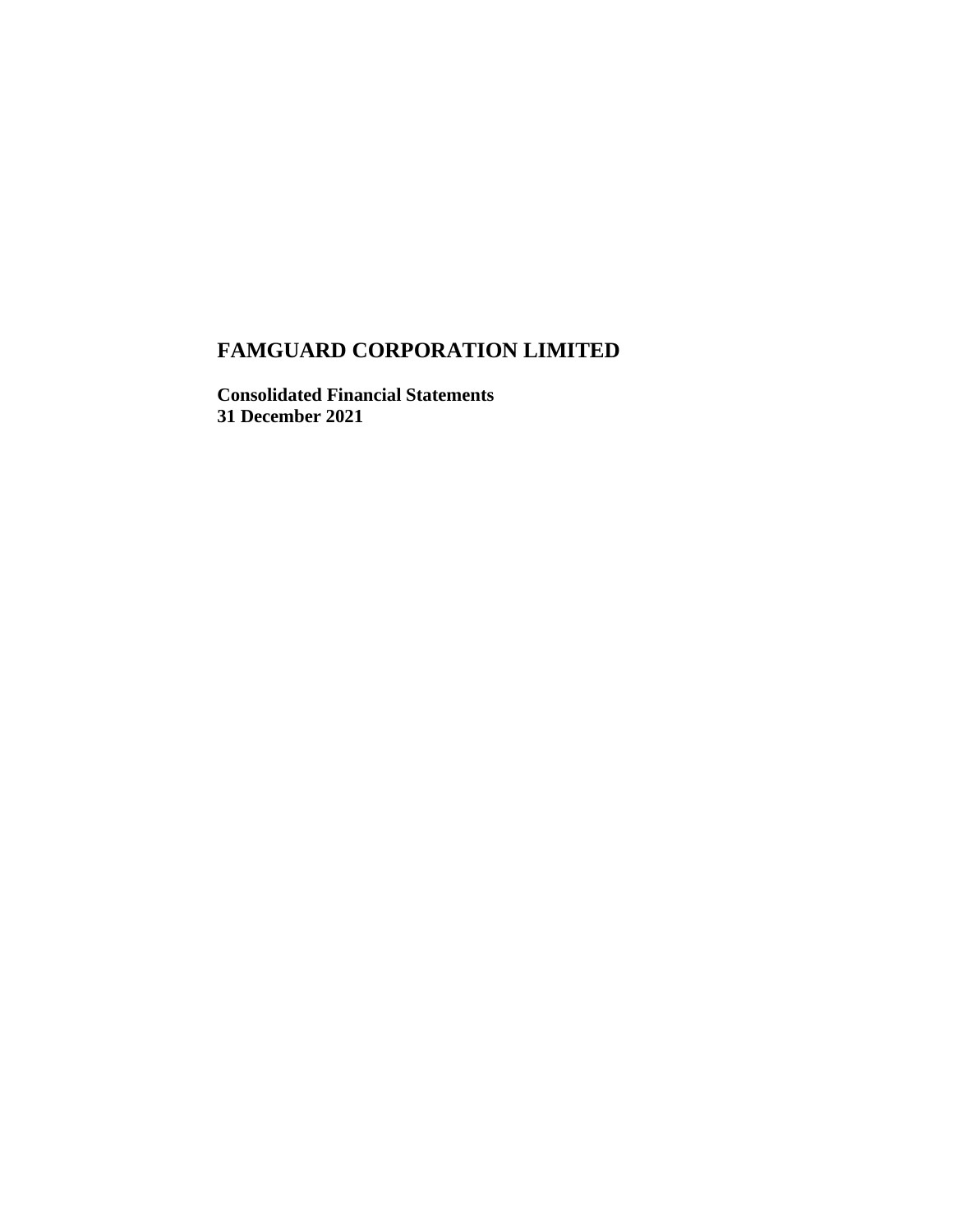### **FAMGUARD CORPORATION LIMITED**

## **TABLE OF CONTENTS**

|                                                                                                                  | Page      |
|------------------------------------------------------------------------------------------------------------------|-----------|
| APPOINTED ACTUARY'S REPORT                                                                                       | 1         |
| <b>INDEPENDENT AUDITORS' REPORT</b><br>CONSOLIDATED FINANCIAL STATEMENTS FOR THE YEAR ENDED<br>31 DECEMBER 2021: | $2 - 9$   |
| <b>Consolidated Statement of Financial Position</b>                                                              | 10        |
| <b>Consolidated Statement of Comprehensive Income</b>                                                            | $11 - 12$ |
| Consolidated Statement of Changes in Equity                                                                      | 13        |
| <b>Consolidated Statement of Cash Flows</b>                                                                      | $14 - 15$ |
| Notes to the Consolidated Financial Statements                                                                   | $16 - 88$ |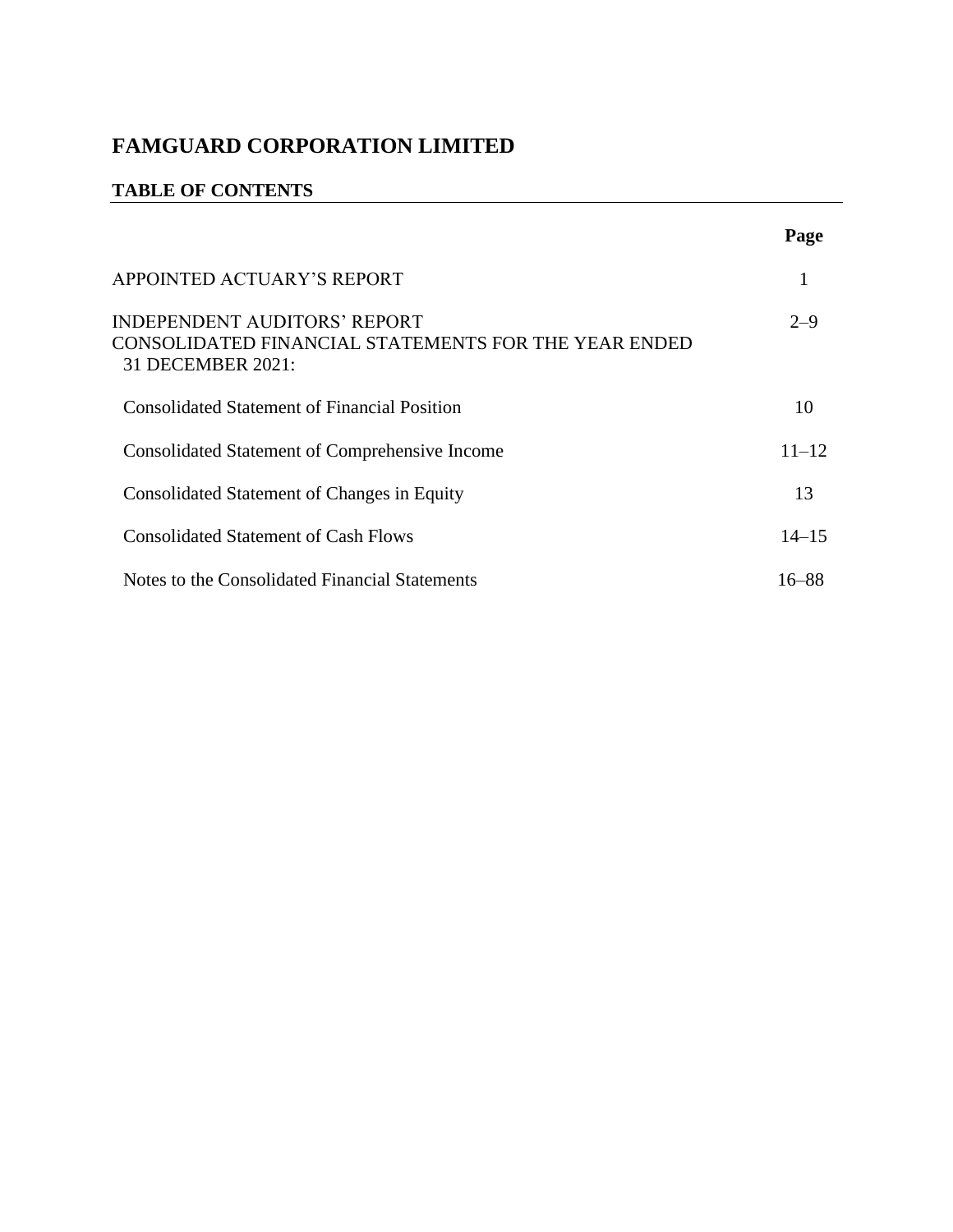# **ECKLER**

#### **APPOINTED ACTUARY'S REPORT**

#### **To the Board of Directors and Shareholders of FamGuard Corporation Limited**

I have valued the actuarial liabilities and other policy liabilities of FamGuard Corporation Limited for its consolidated statement of financial position at 31 December 2021 and the change in the consolidated statement of comprehensive income for the year ended 31 December 2021 in accordance with generally accepted actuarial practice including selection of appropriate assumptions and methods.

In my opinion, the amount of the actuarial and other policy liabilities makes appropriate provision for all policyholder obligations and the consolidated financial statements of FamGuard Corporation Limited fairly represent the results of the valuation.

 $\mathscr{L}_{\ell}$ 

Jean Mongrain Fellow, Canadian Institute of Actuaries Fellow, Society of Actuaries Member, Caribbean Actuarial Association 10 February, 2022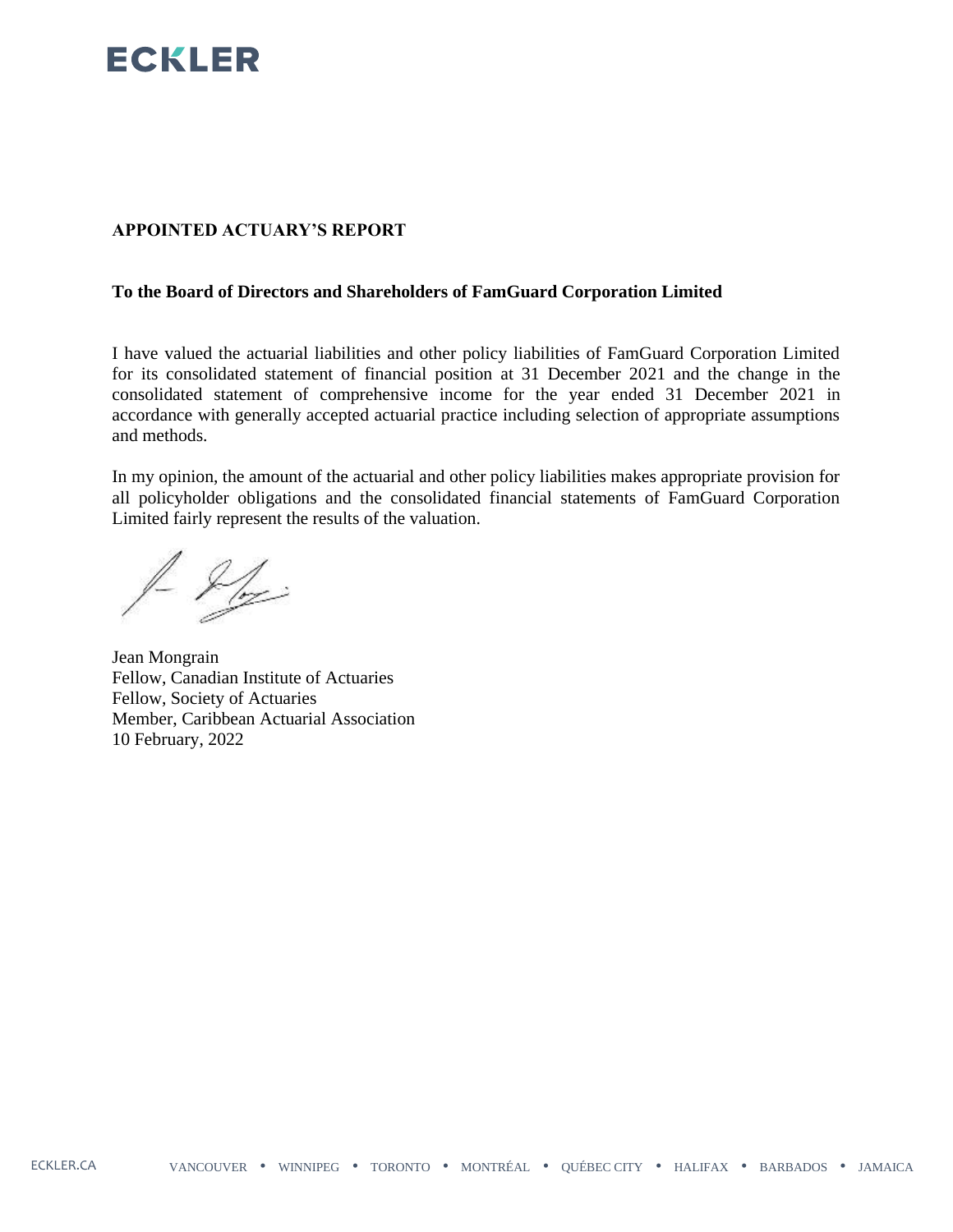

## Independent auditors' report

To the Shareholders of FamGuard Corporation Limited

### Report on the audit of the consolidated financial statements

#### Our opinion

In our opinion, the consolidated financial statements present fairly, in all material respects, the consolidated financial position of FamGuard Corporation Limited (the Company) and its subsidiaries (together 'the Group') as at 31 December 2021, and their consolidated financial performance and their consolidated cash flows for the year then ended in accordance with International Financial Reporting Standards.

#### *What we have audited*

The Group's consolidated financial statements comprise:

- the consolidated statement of financial position as at 31 December 2021;
- the consolidated statement of comprehensive income for the year then ended;
- the consolidated statement of changes in equity for the year then ended;
- the consolidated statement of cash flows for the year then ended; and
- the notes to the consolidated financial statements, which include significant accounting policies and other explanatory information.

#### Basis for opinion

We conducted our audit in accordance with International Standards on Auditing (ISAs). Our responsibilities under those standards are further described in the *Auditors' responsibilities for the audit of the consolidated financial statements* section of our report.

We believe that the audit evidence we have obtained is sufficient and appropriate to provide a basis for our opinion.

#### *Independence*

We are independent of the Group in accordance with the International Code of Ethics for Professional Accountants (including International Independence Standards) issued by the International Ethics Standards Board for Accountants (IESBA Code). We have fulfilled our other ethical responsibilities in accordance with the IESBA Code.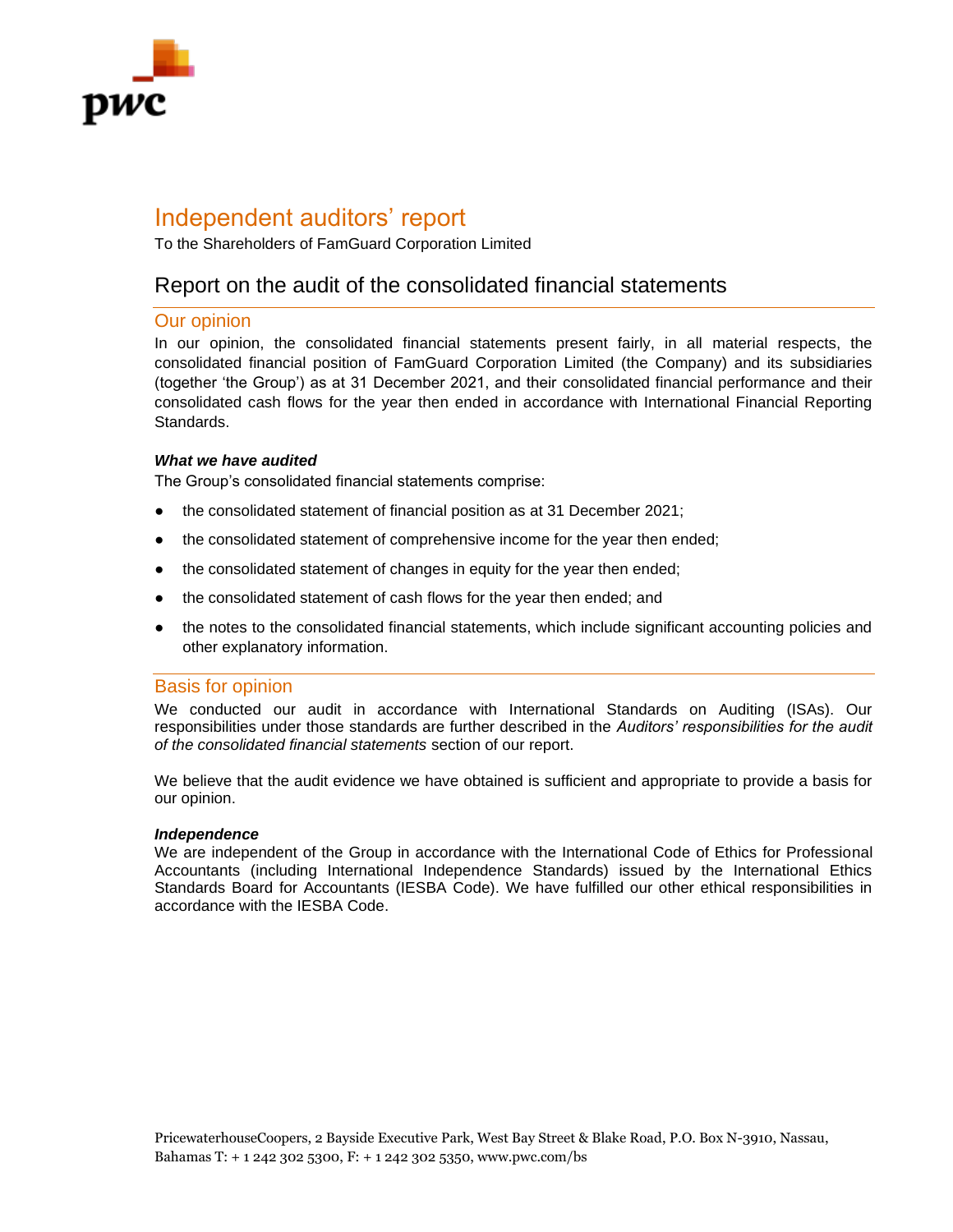



#### *Audit scope*

As part of designing our audit, we determined materiality and assessed the risks of material misstatement in the consolidated financial statements. In particular, we considered where management made subjective judgements; for example, in respect of significant accounting estimates that involved making assumptions and considering future events that are inherently uncertain. As in all of our audits, we also addressed the risk of management override of internal controls, including, among other matters, consideration of whether there was evidence of bias that represented a risk of material misstatement due to fraud.

Our 2021 audit was planned and executed having regard to the fact that the operations of the Group were largely unchanged from the prior year. In light of this, our overall approach in terms of scoping and key audit matters remain unchanged.

#### *How we tailored our group audit scope*

We tailored the scope of our audit in order to perform sufficient work to enable us to provide an opinion on the consolidated financial statements as a whole, taking into account the structure of the Group, the accounting processes and controls, and the industry in which the Group operates.

Family Guardian Insurance Company Limited, as the primary operating subsidiary of the Group, was classified as an individually financially significant component based on its overall contribution to the Group and a full scope audit was performed. Due to the nature of its insurance activities, this subsidiary also accounted for both of the key audit matters. Full scope audits were also performed for the Company and one other subsidiary, Family Guardian Insurance Agents and Brokers.

All audit procedures were performed by PricewaterhouseCoopers Bahamas.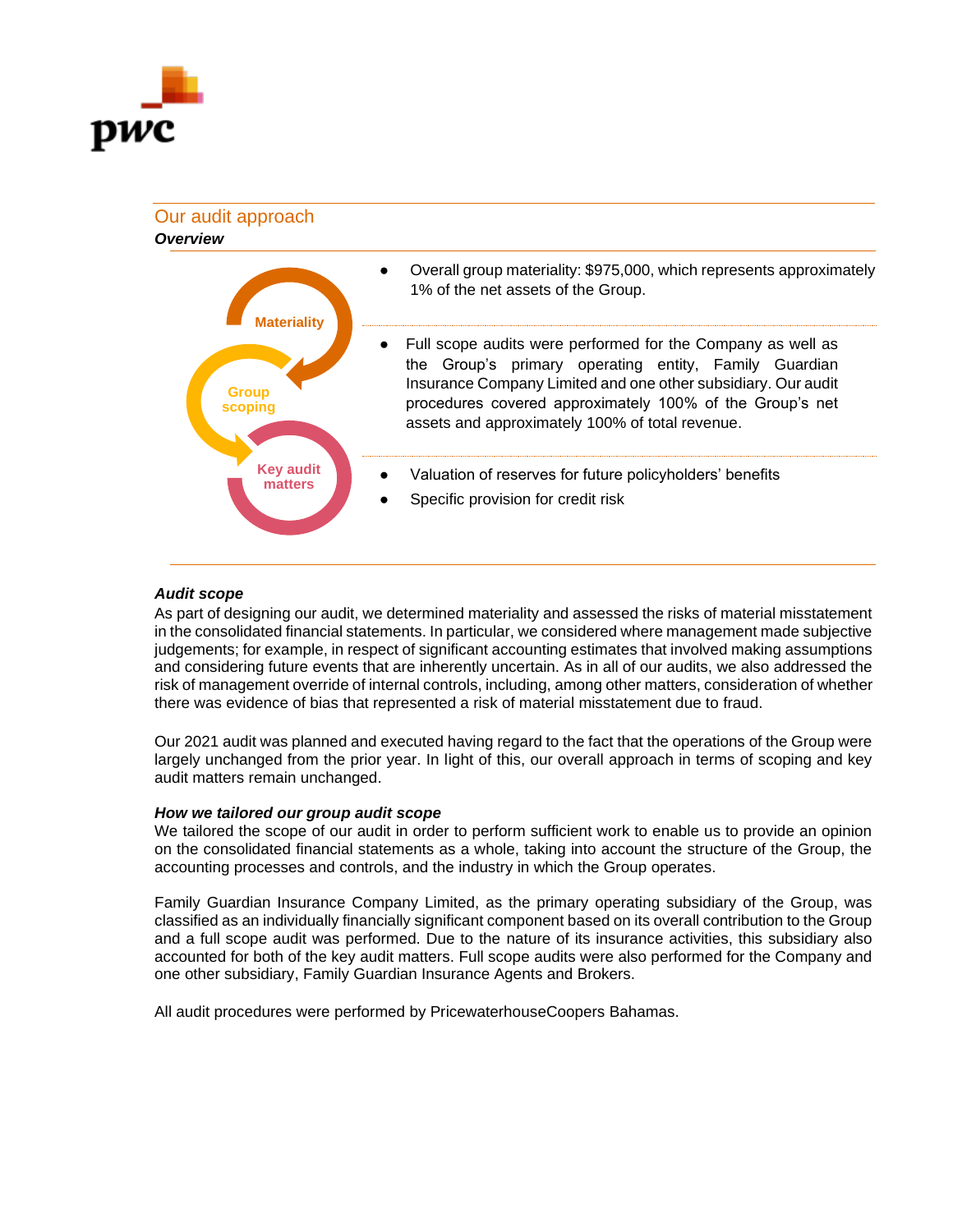

#### *Materiality*

The scope of our audit was influenced by our application of materiality. An audit is designed to obtain reasonable assurance whether the consolidated financial statements are free from material misstatement. Misstatements may arise due to fraud or error. They are considered material if, individually or in aggregate, they could reasonably be expected to influence the economic decisions of users taken on the basis of the consolidated financial statements.

Based on our professional judgement, we determined certain quantitative thresholds for materiality, including the overall group materiality for the consolidated financial statements as a whole as set out in the table below. These, together with qualitative considerations, helped us to determine the scope of our audit and the nature, timing and extent of our audit procedures and to evaluate the effect of misstatements, both individually and in aggregate, on the consolidated financial statements as a whole.

| <b>Overall Group materiality</b>                          | \$975,000                                                                                                                                                                                                                                                                                                                                                                                                                        |
|-----------------------------------------------------------|----------------------------------------------------------------------------------------------------------------------------------------------------------------------------------------------------------------------------------------------------------------------------------------------------------------------------------------------------------------------------------------------------------------------------------|
| How we determined it                                      | Approximately 1% of the net assets of the Group                                                                                                                                                                                                                                                                                                                                                                                  |
| <b>Rationale for the materiality</b><br>benchmark applied | We considered the Group's financial stability, as represented by<br>the net asset position, to be the most relevant benchmark in<br>determining materiality and because, in our view, it is the<br>benchmark against which the performance of the Group is most<br>commonly measured by users and is a generally accepted<br>benchmark. We chose approximately 1% which is within a range<br>of acceptable benchmark thresholds. |

We agreed with the Audit Committee that we would report to them misstatements identified during our audit above \$48,750, as well as misstatements below that amount that, in our view, warranted reporting for qualitative reasons.

#### *Key audit matters*

Key audit matters are those matters that, in our professional judgement, were of most significance in our audit of the consolidated financial statements of the current period. These matters were addressed in the context of our audit of the consolidated financial statements as a whole, and in forming our opinion thereon, and we do not provide a separate opinion on these matters.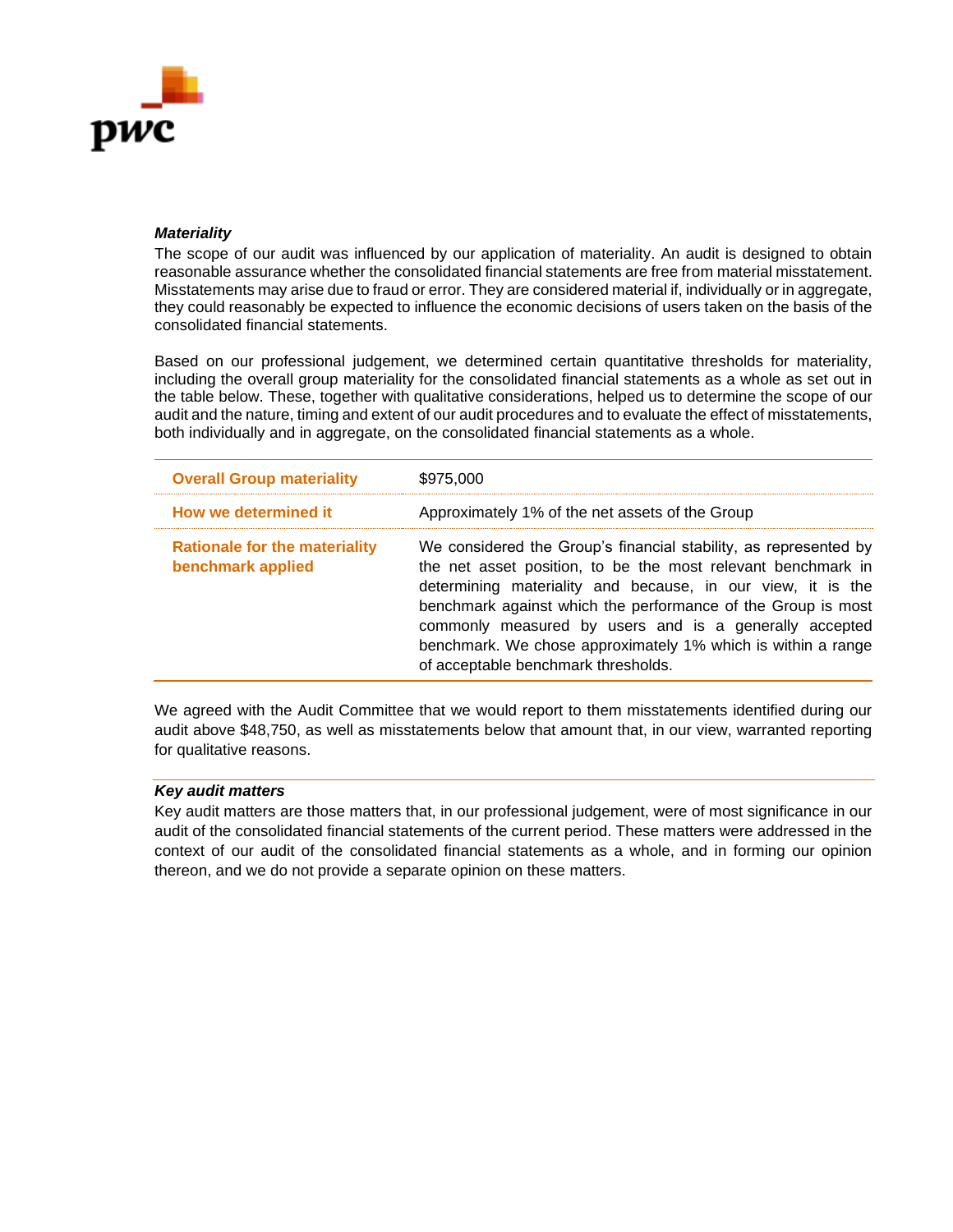

#### Key audit matter **How our audit addressed the key audit matter** How our audit addressed the key audit matter

#### *Valuation of reserves for future policyholders' benefits*

*Refer to notes 3(r), 4(a) and 10 to the consolidated financial statements for disclosures of related accounting policies, judgements and estimates.*

Reserves for future policyholders' benefits is the most significant provision on the Group's consolidated statement of financial position. As at 31 December 2021, these reserves totalled \$241,133,613, which represents 87% of total liabilities of the Group.

We focused on the significant judgements related to uncertain future outcomes, notably the estimation of the total settlement value of the future policyholders' benefits. The key assumptions used to estimate these long-term liabilities include:

- economic assumptions being investment return and associated discount rates; and
- non-economic assumptions being mortality and morbidity, longevity and persistency or lapse rates.

Management employs an independent external actuary to assist in determining the methodology and assumptions used in estimating the value of the future reserves for policyholders' benefits. The main approach adopted by management's external actuary is the Canadian Asset Liability Method ("CALM").

Our approach to addressing the matter, with the assistance of our own actuarial specialists, involved the following procedures, amongst others:

Updated our understanding for any changes impacting the assumptions, with a focus on mortality, contract lapses, investment return and associated discount rates, all of which are based on entity experience or published industry studies.

Tested, on a sample basis, the underlying policyholder data including premium, age and gender to source documentation. This included agreeing that the data was transferred correctly from the administrative systems through to the valuation models and that the actuarial modelling of product features was accurate based on information in the administrative systems or policy contracts.

Evaluated the methodology, models and assumptions utilized by management's actuarial experts against recognised actuarial practices and experience studies.

The non-economic assumptions were tested against the experience studies conducted by management's independent external actuary by evaluating the appropriateness of the methods employed and comparing them against industry approaches and results.

Tested, on a sample basis, accuracy of underlying asset data inclusive of face amounts, maturity durations, and coupon rates.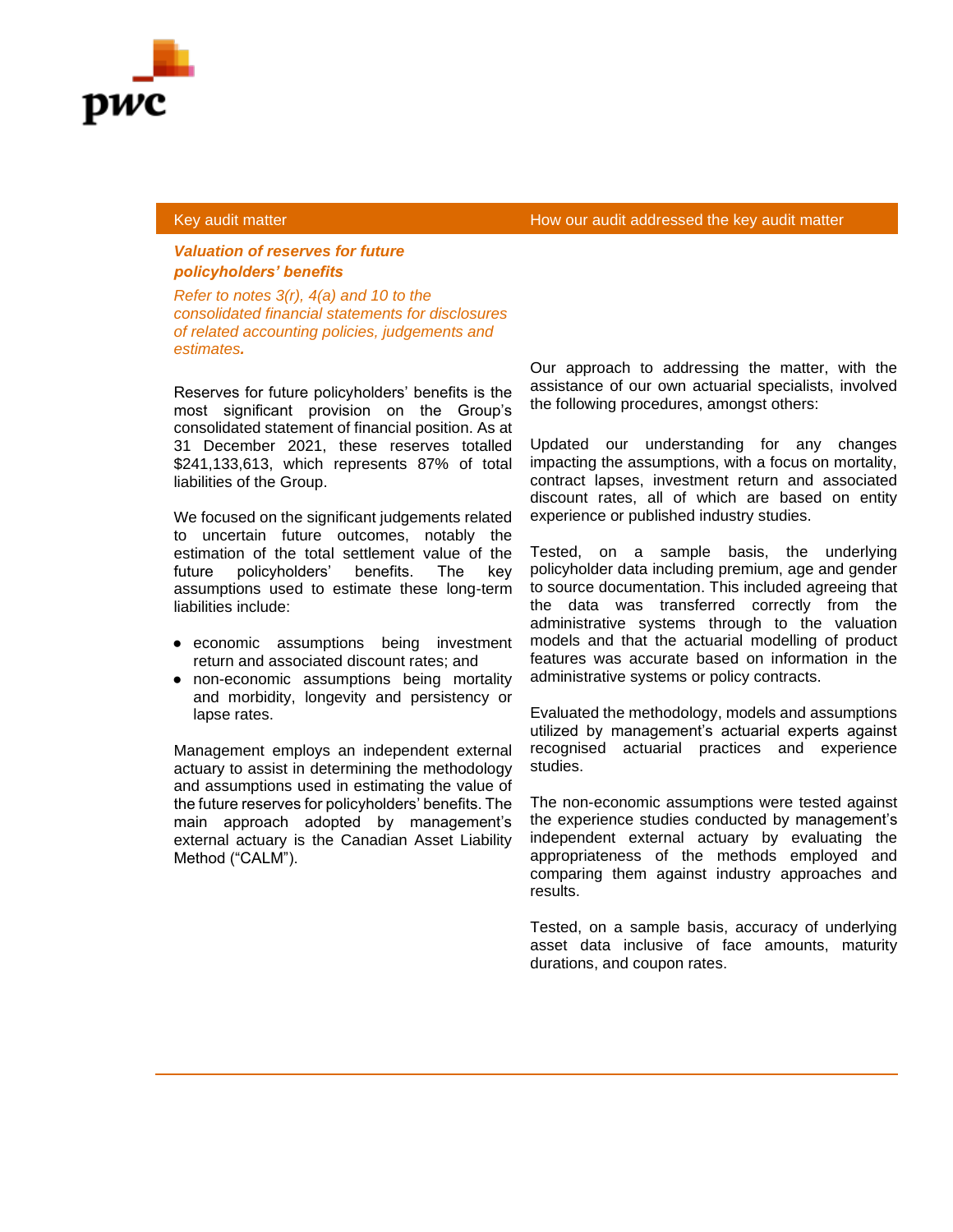

Compared the future interest rate scenarios, credit spreads, and the reinvestment strategy used in the CALM methodology against the Standard of Practice established by the CIA based on the Standards of Practice.

As the CALM method allocates appropriate assets to calculate the valuation discount rate, tested the accuracy of the projected cash flows by selecting a sample of representative assets and verifying the application of the stated economic assumptions and the underlying features of the asset modelled.

Reconciled future policyholders' benefits calculated by the valuation models to the liabilities reported by management's actuary. Where manual adjustments were made, these were evaluated as to whether they were appropriate for the business and consistent with recognized actuarial practices.

The results of our procedures indicated that the methods and assumptions used by management for determining reserves for future policyholders' benefits were not unreasonable.

#### *Specific provision for credit risk*

*Refer to notes 3(h), 4(e) and 6(d) to the consolidated financial statements for disclosures of related accounting policies, judgements and estimates.*

As at 31 December 2021, mortgage loans to customers, net of provision for impairment due to credit losses, represented \$55,965,513 or 15% of total assets of the Group. Impairment provisions on mortgage loans totalling \$3,031,144 were recognized as at the consolidated statement of financial position date. The specific provision for credit risk amounted to \$2,334,387.

We focused on management's impairment assessment on loans to customers related to the specific provision for credit risk as the assumptions used for estimating the amount of the provision for loan losses, including the amount and timing of future cash flows are complex and involve significant management judgement, including:

Our approach to addressing the matter, with the assistance of our own specialists, involved the following procedures, amongst others:

Updated our understanding of management's impairment model including any changes to source data and assumptions.

Tested the completeness of the specific provision by inspecting mortgage loans meeting defined risk criteria and determining if they have been appropriately included or excluded within the provision balance.

Tested management's listing of potentially impaired mortgages and related collateral values by comparing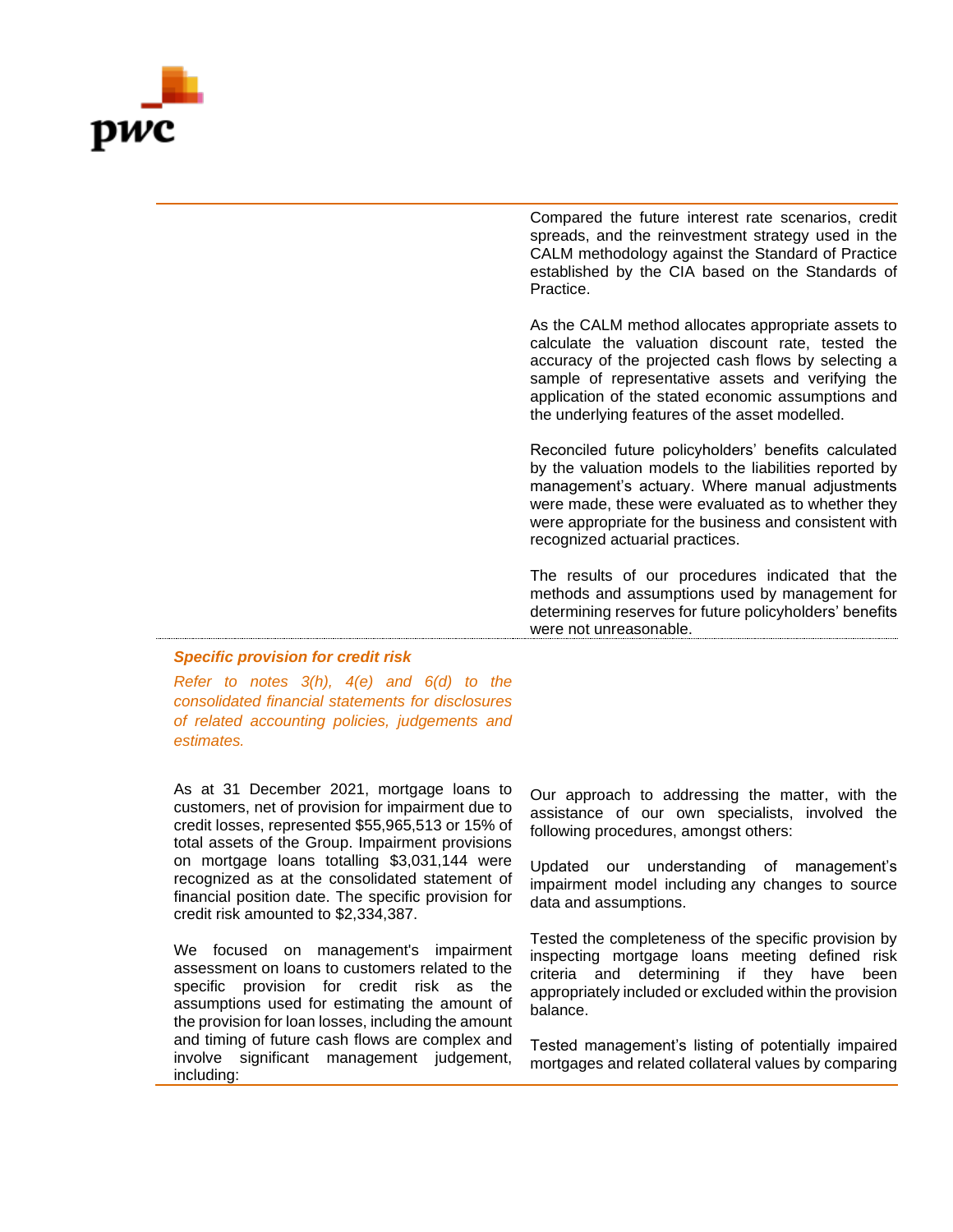

- classification of mortgage loans to customers as impaired, specifically the completeness of the population of mortgage loans to customers included in the impairment calculation; and
- valuation of real estate property pledged as collateral for mortgage loans. This is the most significant repayment source for impaired mortgages. The collateral value depends on market trends as well as the circumstances of the specific property and involves judgement.

Management engaged a number of independent appraisers to assist in determining the valuation of real estate properties pledged as collateral.

the collateral values recorded by management to supporting valuation appraisal reports.

For a sample of valuation reports, inspected comparable sales data used by the independent appraisers.

Independently, determined the time to sell and selling costs for the collateral property by evaluating actual historical sales data.

For a sample of the valuation appraisal reports, assessed the competence and objectivity of management's appointed real estate appraisers, confirming that they were qualified and that they held no affiliation to the Group.

Recalculated the assessed impairment provision for a sample of mortgage loans, based on the principal and accrued interest on the loans and the value of the collateral held.

The results of our procedures indicated that the methods and assumptions used by management for determining the specific provision for credit risk were not unreasonable.

#### Other information

Management is responsible for the other information. The other information comprises the FamGuard Corporation Limited 2021 Annual Report (but does not include the consolidated financial statements and our auditors' report thereon), which is expected to be made available to us after the date of this auditors' report.

Our opinion on the consolidated financial statements does not cover the other information and we will not express any form of assurance conclusion thereon.

In connection with our audit of the consolidated financial statements, our responsibility is to read the other information identified above when it becomes available and, in doing so, consider whether the other information is materially inconsistent with the consolidated financial statements or our knowledge obtained in the audit, or otherwise appears to be materially misstated.

When we read the FamGuard Corporation Limited 2021 Annual Report, if we conclude that there is a material misstatement therein, we are required to communicate the matter to those charged with governance.

#### Responsibilities of management and those charged with governance for the consolidated financial statements

Management is responsible for the preparation and fair presentation of the consolidated financial statements in accordance with International Financial Reporting Standards and for such internal control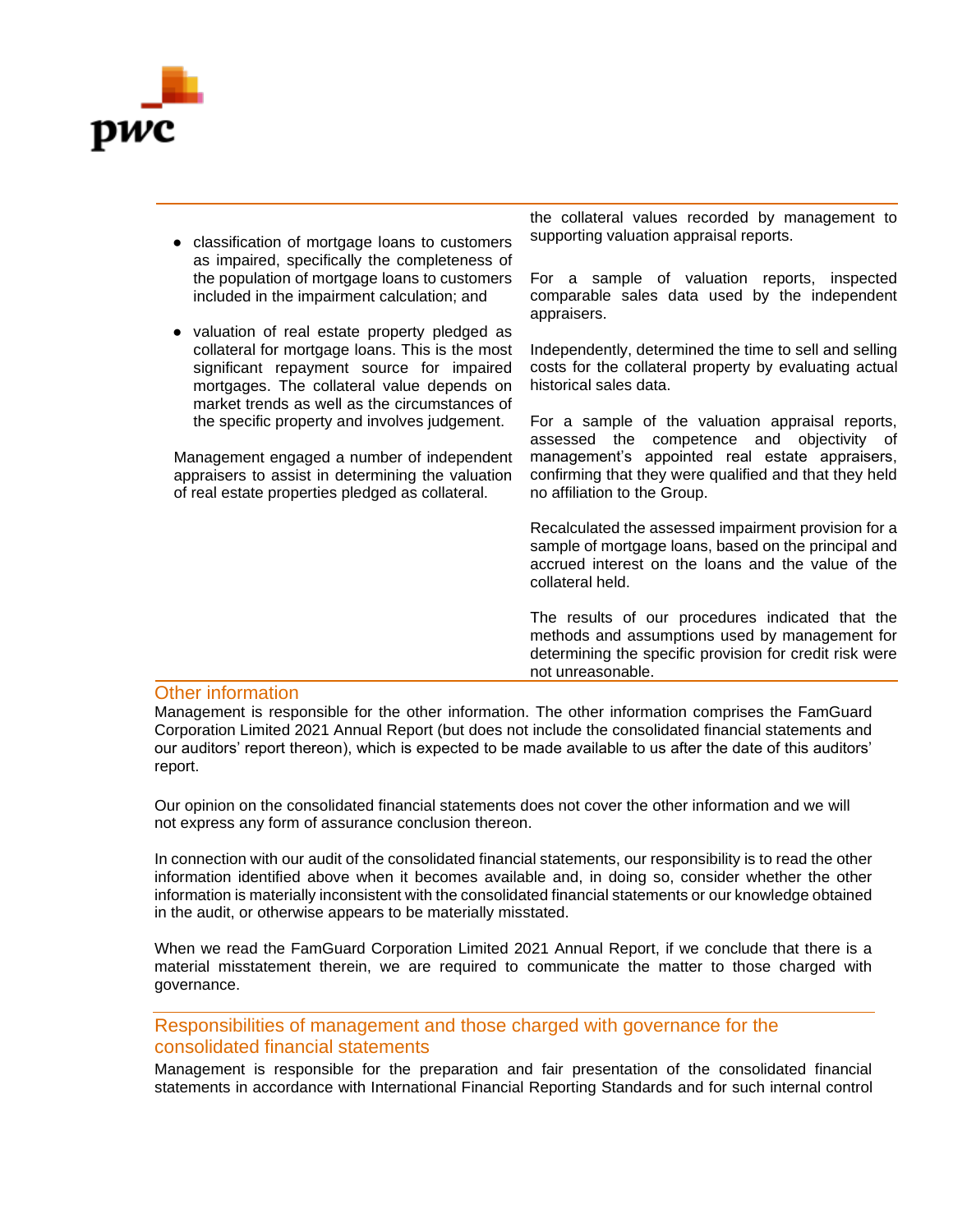

as management determines is necessary to enable the preparation of consolidated financial statements that are free from material misstatement, whether due to fraud or error.

In preparing the consolidated financial statements, management is responsible for assessing the Group's ability to continue as a going concern, disclosing, as applicable, matters related to going concern and using the going concern basis of accounting unless management either intends to liquidate the Group or to cease operations, or has no realistic alternative but to do so.

Those charged with governance are responsible for overseeing the Group's financial reporting process.

#### Auditors' responsibilities for the audit of the consolidated financial statements

Our objectives are to obtain reasonable assurance about whether the consolidated financial statements as a whole are free from material misstatement, whether due to fraud or error, and to issue an auditors' report that includes our opinion. Reasonable assurance is a high level of assurance, but is not a guarantee that an audit conducted in accordance with ISAs will always detect a material misstatement when it exists. Misstatements can arise from fraud or error and are considered material if, individually or in the aggregate, they could reasonably be expected to influence the economic decisions of users taken on the basis of these consolidated financial statements.

As part of an audit in accordance with ISAs, we exercise professional judgement and maintain professional scepticism throughout the audit. We also:

- Identify and assess the risks of material misstatement of the consolidated financial statements, whether due to fraud or error, design and perform audit procedures responsive to those risks, and obtain audit evidence that is sufficient and appropriate to provide a basis for our opinion. The risk of not detecting a material misstatement resulting from fraud is higher than for one resulting from error, as fraud may involve collusion, forgery, intentional omissions, misrepresentations, or the override of internal control.
- Obtain an understanding of internal control relevant to the audit in order to design audit procedures that are appropriate in the circumstances, but not for the purpose of expressing an opinion on the effectiveness of the Group's internal control.
- Evaluate the appropriateness of accounting policies used and the reasonableness of accounting estimates and related disclosures made by management.
- Conclude on the appropriateness of management's use of the going concern basis of accounting and, based on the audit evidence obtained, whether a material uncertainty exists related to events or conditions that may cast significant doubt on the Group's ability to continue as a going concern. If we conclude that a material uncertainty exists, we are required to draw attention in our auditors' report to the related disclosures in the consolidated financial statements or, if such disclosures are inadequate, to modify our opinion. Our conclusions are based on the audit evidence obtained up to the date of our auditors' report. However, future events or conditions may cause the Group to cease to continue as a going concern.
- Evaluate the overall presentation, structure and content of the consolidated financial statements, including the disclosures, and whether the consolidated financial statements represent the underlying transactions and events in a manner that achieves fair presentation.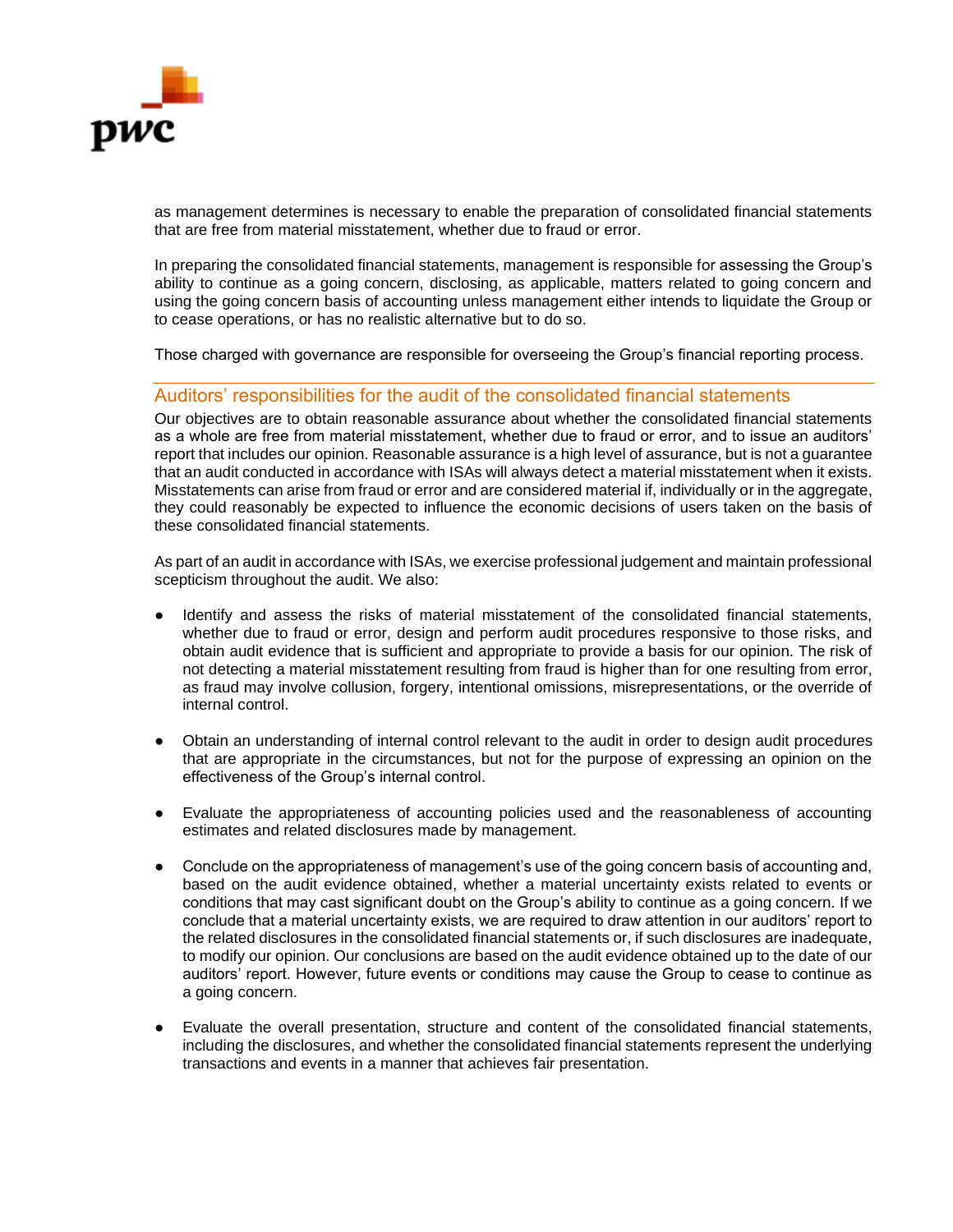

Obtain sufficient appropriate audit evidence regarding the financial information of the entities or business activities within the Group to express an opinion on the consolidated financial statements. We are responsible for the direction, supervision and performance of the group audit. We remain solely responsible for our audit opinion.

We communicate with those charged with governance regarding, among other matters, the planned scope and timing of the audit and significant audit findings, including any significant deficiencies in internal control that we identify during our audit.

We also provide those charged with governance with a statement that we have complied with relevant ethical requirements regarding independence, and to communicate with them all relationships and other matters that may reasonably be thought to bear on our independence, and where applicable, actions taken to eliminate threats or safeguards applied.

From the matters communicated with those charged with governance, we determine those matters that were of most significance in the audit of the consolidated financial statements of the current period and are therefore the key audit matters. We describe these matters in our auditors' report unless law or regulation precludes public disclosure about the matter or when, in extremely rare circumstances, we determine that a matter should not be communicated in our report because the adverse consequences of doing so would reasonably be expected to outweigh the public interest benefits of such communication.

The engagement partner on the audit resulting in this independent auditors' report is Prince A. Rahming.

<u>AUDIL GODIN</u> **Chartered Accountants** 

**Nassau, Bahamas** 

**22 April 2022**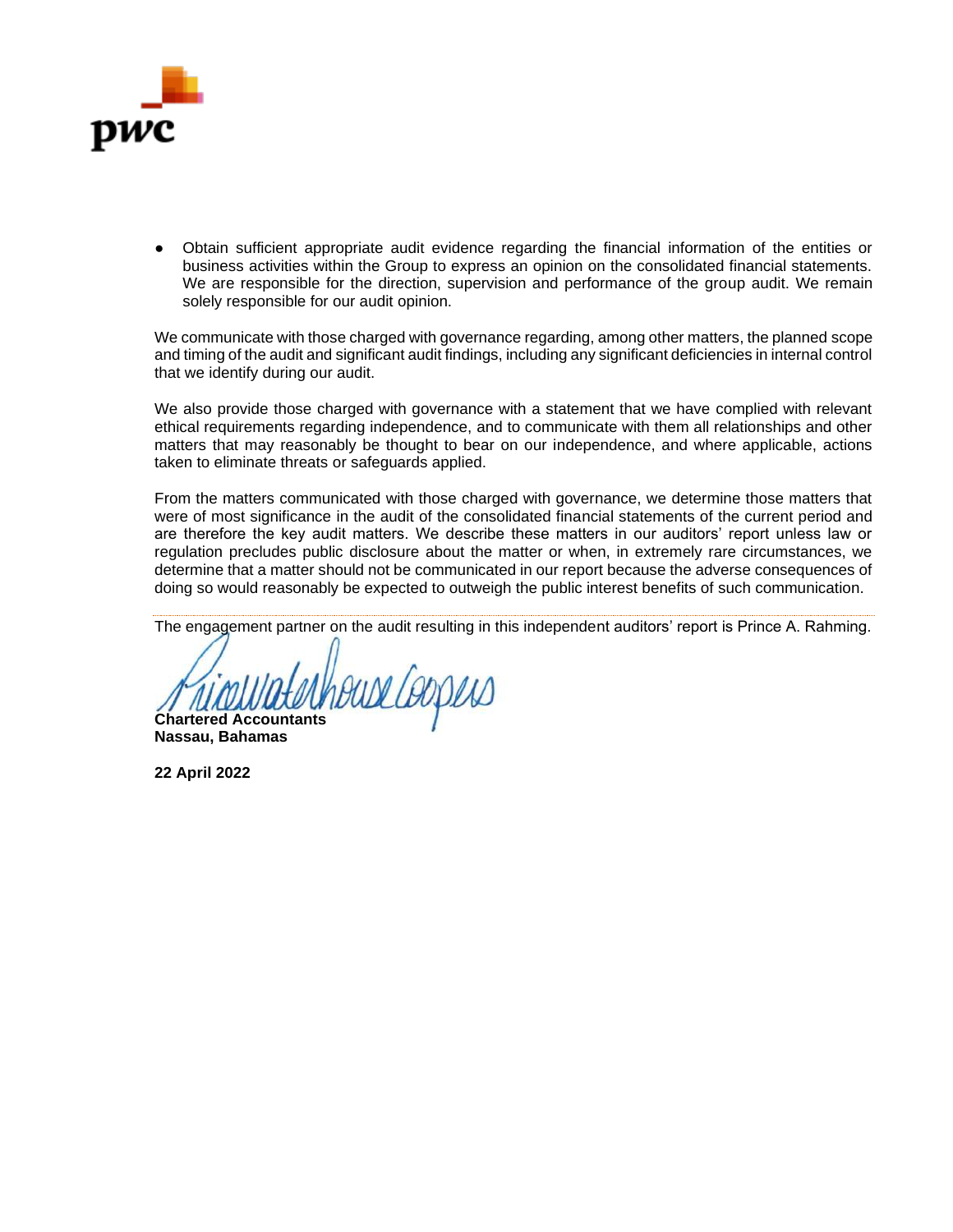### **FamGuard Corporation Limited (Incorporated under the laws of the Commonwealth of The Bahamas)**

### **Consolidated Statement of Financial Position As at 31 December 2021 (Expressed in Bahamian dollars)**

|                                             | <b>Notes</b> | 2021        | 2020          |
|---------------------------------------------|--------------|-------------|---------------|
|                                             |              | \$          | \$            |
| <b>ASSETS</b>                               |              |             |               |
| Financial investment assets:                |              |             |               |
| Fair value through profit or loss           | 6            | 18,528,713  | 18,540,887    |
| Available-for-sale                          | 6            | 10,624,554  | 10,331,155    |
| Held-to-maturity                            | 6            | 203,666,764 | 177,729,365   |
| Loans, net                                  | 6            | 77,270,823  | 82,488,556    |
| Total financial investment assets           |              | 310,090,854 | 289,089,963   |
| Cash on hand and at banks                   |              | 13,180,153  | 18,663,649    |
| Receivables and other assets, net           | 7, 24        | 13,465,632  | 12,446,083    |
| Reinsurance assets                          | 10           | 1,500,648   | 2,451,215     |
| Right-of-use assets                         | 18           | 617,743     | 688,067       |
| Property and equipment, net                 | 8            | 30,502,863  | 31,181,878    |
| Intangible asset, net                       | 9            | 6,409,214   | 7,312,970     |
| <b>Total assets</b>                         |              | 375,767,107 | 361,833,825   |
| <b>LIABILITIES</b>                          |              |             |               |
| Policy liabilities:                         |              |             |               |
| Reserves for future policyholders' benefits | 10           | 241,133,613 | 230, 278, 175 |
| Other policyholders' funds                  | 11           | 25,758,186  | 24,274,672    |
|                                             |              | 266,891,799 | 254,552,847   |
| Payables and accruals                       | 12, 24, 25   | 10,774,298  | 11,060,397    |
| Lease liabilities                           | 18           | 656,229     | 688,067       |
| <b>Total liabilities</b>                    |              | 278,322,326 | 266,301,311   |
| <b>EQUITY</b>                               |              |             |               |
| Preference shares                           | 15           |             | 5,000,000     |
| Ordinary shares                             | 15           | 2,000,000   | 2,000,000     |
| Share premium                               | 15           | 10,801,080  | 10,801,080    |
| Revaluation reserve                         | 14           | 20,179,112  | 19,503,360    |
| Retained earnings                           |              | 64,464,589  | 58,228,074    |
| <b>Total equity</b>                         |              | 97,444,781  | 95,532,514    |
| <b>Total liabilities and equity</b>         |              | 375,767,107 | 361,833,825   |

These consolidated financial statements were approved by the Board of Directors on 15 April 2022, and signed on its behalf by:

lo **Director Director**

10

**The accompanying notes are an integral part of these consolidated financial statements***.*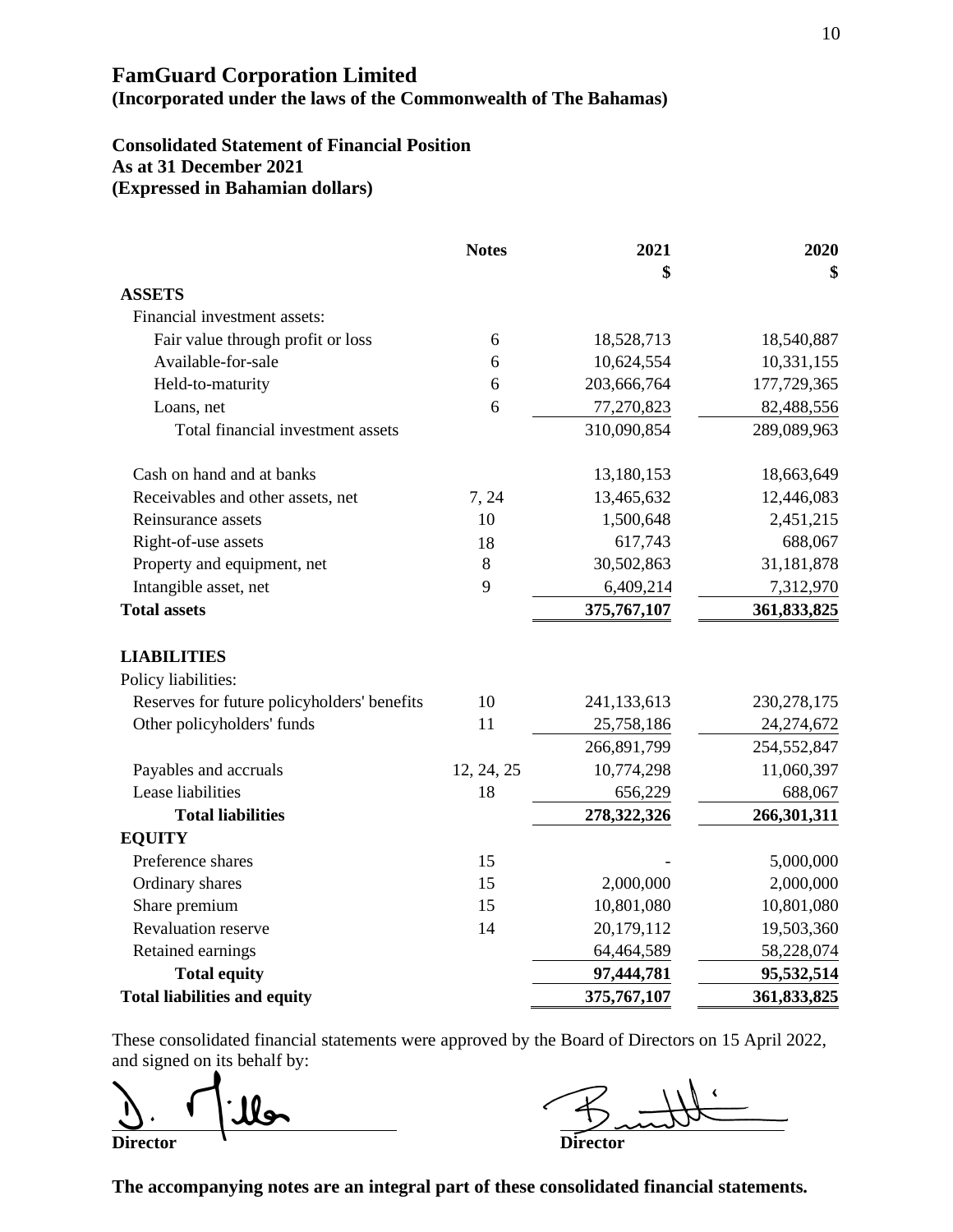#### **Consolidated Statement of Comprehensive Income For the Year Ended 31 December 2021 (Expressed in Bahamian dollars)**

|                                                                               | <b>Notes</b>    | 2021<br>\$               | 2020<br>\$               |
|-------------------------------------------------------------------------------|-----------------|--------------------------|--------------------------|
| <b>INCOME:</b>                                                                |                 |                          |                          |
| Gross premium income                                                          | 16              | 112,842,456              | 111,442,491              |
| Premiums ceded to reinsurers                                                  | 16, 24          | (11,517,832)             | (12,215,435)             |
| Net premium income                                                            | 16              | 101,324,624              | 99,227,056               |
| Annuity & other deposits<br>Net premium income and annuity $\&$ other         |                 | 16,525,300               | 11,713,079               |
| deposits                                                                      |                 | 117,849,924              | 110,940,135              |
| Interest income                                                               |                 | 15,909,609               | 13,501,355               |
| Dividend income                                                               |                 | 751,995                  | 687,076                  |
| Unrealised loss on financial assets                                           | 6               | (107, 265)               | (1,451,418)              |
| Other operating income                                                        | 21,24           | 2,253,191                | 1,982,456                |
| <b>Total income</b>                                                           |                 | 136,657,454              | 125,659,604              |
| <b>BENEFITS AND EXPENSES:</b><br>Benefits:                                    |                 |                          |                          |
| Policyholders' benefits                                                       | 17              | 78,009,679               | 69,186,133               |
| Reinsurance recoveries                                                        | 17, 24          | (5,670,044)              | (4,089,208)              |
| Net policyholders' benefits<br>Increase in reserves for future policyholders' |                 | 72,339,635               | 65,096,925               |
| benefits                                                                      | 10              | 11,806,005               | 11,388,682               |
| <b>Total benefits</b>                                                         |                 | 84,145,640               | 76,485,607               |
| Expenses:                                                                     |                 |                          |                          |
|                                                                               | 19-20,          |                          |                          |
| Operating expenses<br>Commissions                                             | $22 - 24$<br>24 | 23,595,865<br>13,419,610 | 22,264,049<br>12,332,016 |
| Depreciation expense                                                          | 8, 18           | 2,029,404                | 1,138,575                |
| Bad debt expense, net                                                         | 6, 7            | 1,326,854                | 1,435,371                |
| Amortisation                                                                  | 9               | 1,805,157                | 1,151,264                |
| Interest on lease liabilities                                                 | 18              | 43,397                   | 38,232                   |
| <b>Total expenses</b>                                                         |                 | 42,220,287               | 38,359,507               |
| <b>Total benefits and expenses</b>                                            |                 | 126,365,927              | 114,845,114              |
| <b>NET INCOME</b>                                                             |                 | 10,291,527               | 10,814,490               |
|                                                                               |                 |                          |                          |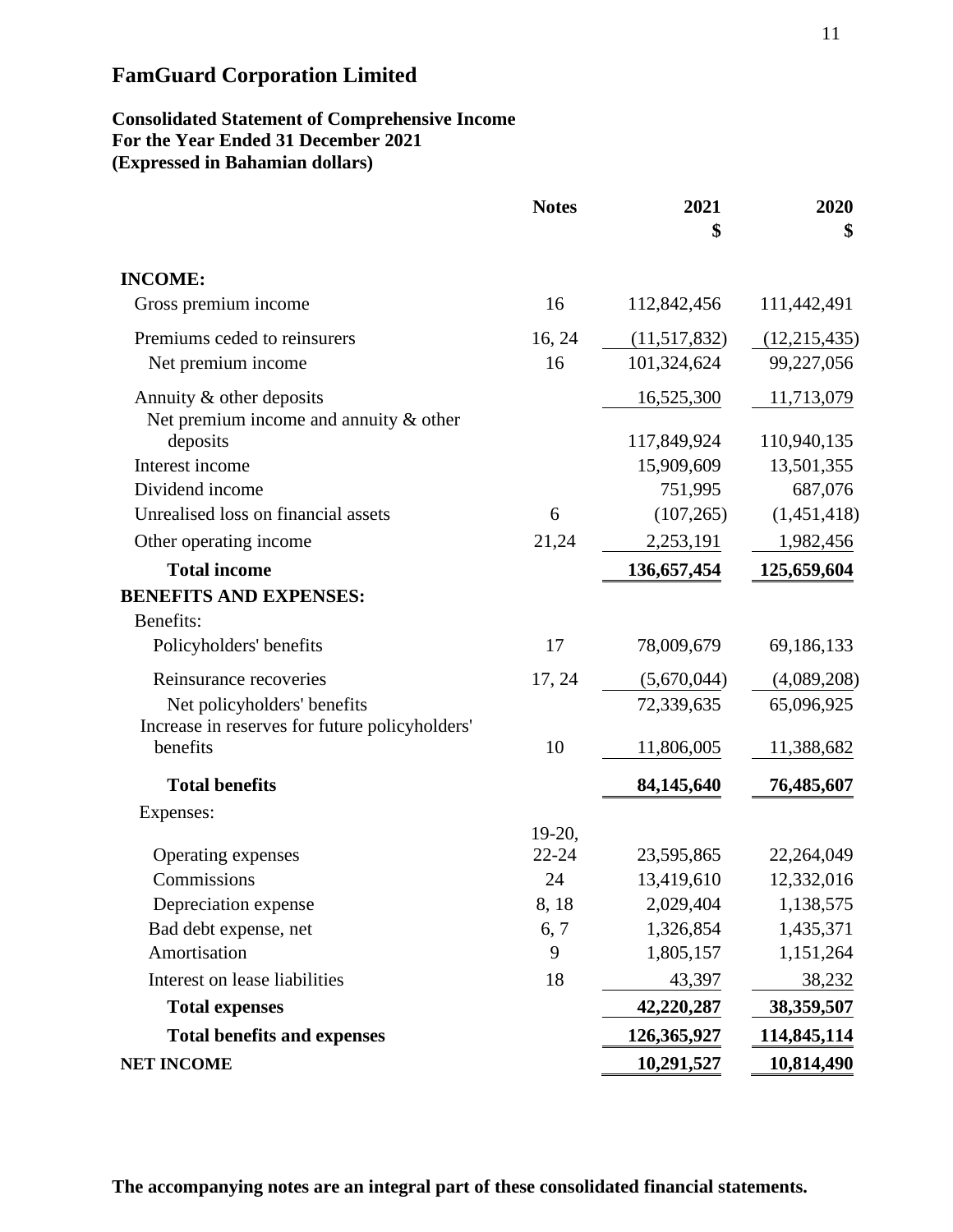**Consolidated Statement of Comprehensive Income For the Year Ended 31 December 2021 (Expressed in Bahamian dollars) (Continued)**

|                                                            | <b>Notes</b> | 2021       | 2020        |
|------------------------------------------------------------|--------------|------------|-------------|
|                                                            |              | \$         | \$          |
| <b>OTHER COMPREHENSIVE INCOME:</b>                         |              |            |             |
| Items that may be reclassified subsequently to net income: |              |            |             |
| Net change in fair value on available-for-sale             |              |            |             |
| financial assets                                           | 14           | 277,758    | (1,136,817) |
| Revaluation of property and equipment                      | 14           | 397,994    | 1,569,850   |
| Items that will not be reclassified subsequently to        |              |            |             |
| net income:                                                |              |            |             |
| Remeasurement of defined benefit obligation                | 25           | 2,163      | 34,884      |
| Total other comprehensive income                           |              | 677,915    | 467,917     |
| <b>Total comprehensive income</b>                          |              | 10,969,442 | 11,282,407  |
| NET INCOME ATTRIBUTABLE TO:                                |              |            |             |
| Ordinary shareholders                                      |              | 10,034,352 | 10,526,990  |
| Preferred shareholders                                     |              | 257,175    | 287,500     |
|                                                            |              |            |             |
|                                                            |              | 10,291,527 | 10,814,490  |
|                                                            |              |            |             |
| Basic earnings per ordinary share                          | 26           | 1.00       | 1.05        |
| <b>COMPREHENSIVE INCOME ATTRIBUTABLE TO:</b>               |              |            |             |
| Ordinary shareholders                                      |              | 10,712,267 | 10,994,907  |
| Preferred shareholders                                     |              | 257,175    | 287,500     |
|                                                            |              | 10,969,442 | 11,282,407  |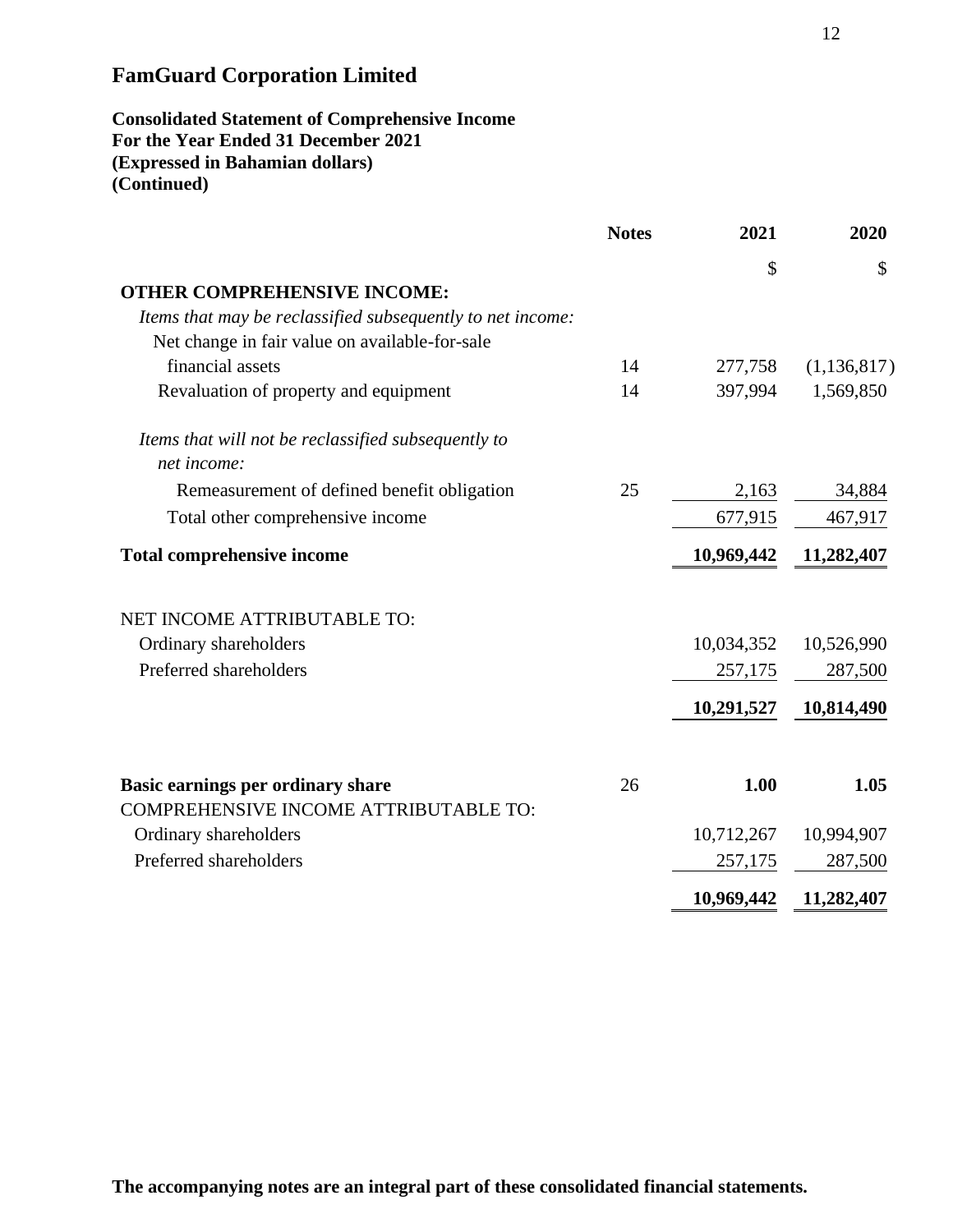### **Consolidated Statement of Changes in Equity For the Year Ended 31 December 2021** *(***Expressed in Bahamian dollars)**

| <b>Notes</b>                                                     | <b>Share Capital</b><br>Preference<br><b>Shares</b><br>(Note 15) | Ordinary<br><b>Shares</b><br>(Note 15) | <b>Share</b><br>Premium<br>(Note 15) | <b>Revaluation</b><br><b>Reserve</b><br>(Note 14) | <b>Retained</b><br><b>Earnings</b> | <b>Total</b> |
|------------------------------------------------------------------|------------------------------------------------------------------|----------------------------------------|--------------------------------------|---------------------------------------------------|------------------------------------|--------------|
|                                                                  |                                                                  |                                        |                                      |                                                   |                                    |              |
| <b>Balance as at 31 December 2019</b>                            | 5,000,000                                                        | 2,000,000                              | 10,801,080                           | 19,070,327                                        | 50,466,200                         | 87,337,607   |
| <b>Comprehensive income</b>                                      |                                                                  |                                        |                                      |                                                   |                                    |              |
| Net Income                                                       |                                                                  |                                        |                                      |                                                   | 10,814,490                         | 10,814,490   |
| 14, 25<br>Other comprehensive income                             |                                                                  |                                        |                                      | 433,033                                           | 34,884                             | 467,917      |
| <b>Total comprehensive income</b>                                |                                                                  |                                        |                                      | 433,033                                           | 10,849,374                         | 11,282,407   |
| <b>Transactions with owners</b><br>Dividends declared and paid - |                                                                  |                                        |                                      |                                                   |                                    |              |
| Preference shares<br>15                                          |                                                                  |                                        |                                      |                                                   | (287,500)                          | (287,500)    |
| Ordinary shares (\$0.28 per                                      |                                                                  |                                        |                                      |                                                   |                                    |              |
| 26<br>share)                                                     |                                                                  |                                        |                                      |                                                   | (2,800,000)                        | (2,800,000)  |
| <b>Total transactions with owners</b>                            |                                                                  |                                        |                                      |                                                   | (3,087,500)                        | (3,087,500)  |
| <b>Balance as at 31 December 2020</b>                            | 5,000,000                                                        | 2,000,000                              | 10,801,080                           | 19,503,360                                        | 58,228,074                         | 95,532,514   |
| <b>Comprehensive income</b>                                      |                                                                  |                                        |                                      |                                                   |                                    |              |
| Net income                                                       |                                                                  |                                        |                                      |                                                   | 10,291,527                         | 10,291,527   |
| 14, 25<br>Other comprehensive income                             |                                                                  |                                        |                                      | 675,752                                           | 2,163                              | 677,915      |
| <b>Total comprehensive income</b>                                |                                                                  |                                        |                                      | 675,752                                           | 10,293,690                         | 10,969,442   |
| <b>Transactions with owners</b>                                  |                                                                  |                                        |                                      |                                                   |                                    |              |
| Redemption of preference shares<br>15                            | (5,000,000)                                                      |                                        |                                      |                                                   |                                    | (5,000,000)  |
| Dividends declared and paid -                                    |                                                                  |                                        |                                      |                                                   |                                    |              |
| Preference shares<br>15                                          |                                                                  |                                        |                                      |                                                   | (257, 175)                         | (257, 175)   |
| Ordinary shares (\$0.38 per                                      |                                                                  |                                        |                                      |                                                   |                                    |              |
| 26<br>share)                                                     |                                                                  |                                        |                                      |                                                   | (3,800,000)                        | (3,800,000)  |
| <b>Total transactions with owners</b>                            | (5,000,000)                                                      |                                        |                                      |                                                   | (4,057,175)                        | (9,057,175)  |
| <b>Balance as at 31 December 2021</b>                            |                                                                  | 2,000,000                              | 10,801,080                           | 20,179,112                                        | 64,464,589                         | 97,444,781   |

**The accompanying notes are an integral part of these consolidated financial statements***.*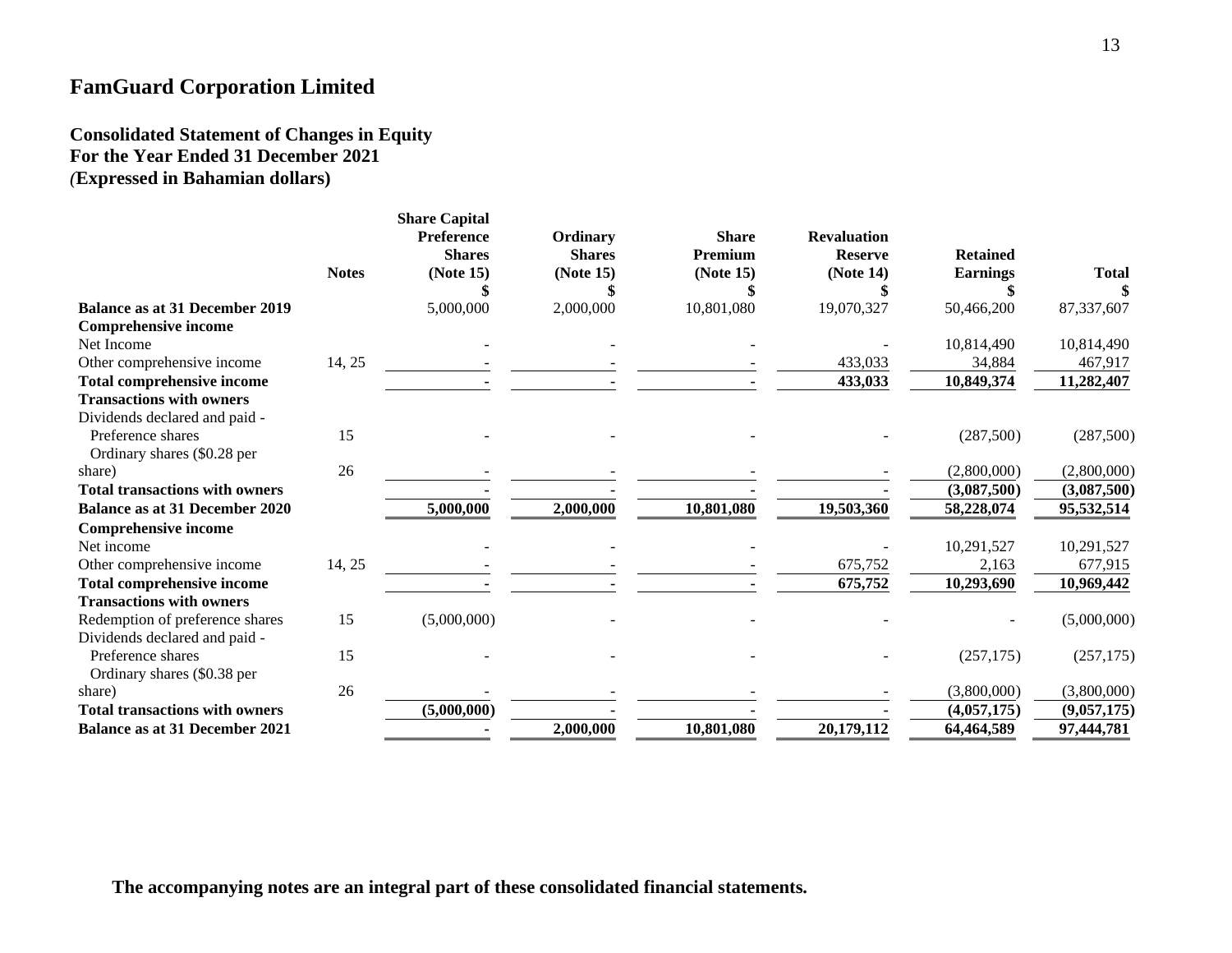**Consolidated Statement of Cash Flows Year Ended 31 December 2021** (**Expressed in Bahamian dollars)**

|                                                       | <b>Notes</b> | 2021         | 2020                          |
|-------------------------------------------------------|--------------|--------------|-------------------------------|
|                                                       |              | \$           | \$                            |
| <b>CASH FLOWS FROM OPERATING ACTIVITIES:</b>          |              |              |                               |
| Net income                                            |              | 10,291,527   | 10,814,490                    |
| Adjustments for:                                      |              |              |                               |
| Depreciation expense                                  | 8,18         | 2,029,404    | 1,138,575                     |
| Amortization of intangible asset                      | 9            | 1,805,157    | 1,151,264                     |
| Unrealized loss on financial assets                   |              | 107,265      | 1,451,418                     |
| Realized loss on disposal of property and equipment   |              | 81,599       |                               |
| Realized loss on disposal of intangible asset         |              | 5,743        | 817,016                       |
| Decrease in reinsurance assets                        |              | 950,567      | 1,085,533                     |
| Increase in loans provision                           | 6,7          | 1,258,277    | 1,173,135                     |
| Change in reserves for future policyholders' benefits |              | 10,855,438   | 10,303,150                    |
| Interest income                                       |              | (15,909,609) | (13,501,355)                  |
| Dividend income                                       |              | (751, 995)   | (687,076)                     |
| Interest                                              |              | 43,397       |                               |
| Operating income before working capital changes       |              | 10,766,770   | 13,746,150                    |
| (Increase)/decrease in receivables and other assets   |              | (1,490,012)  | 5,063,363                     |
| Decrease in payables and accruals                     |              | (283, 936)   | (3,058,558)                   |
| Increase in other policyholders' funds                |              | 1,483,514    | 3,848,489                     |
| Net cash from operating activities                    |              | 10,476,336   | 19,599,444                    |
| <b>CASH FLOWS FROM INVESTING ACTIVITIES:</b>          |              |              |                               |
| Pension forfeitures reinvested                        | 6            | (95,091)     | (92,176)                      |
| Purchase of corporate bonds                           |              |              | (4,000,000)                   |
| Redemption of corporate bonds                         |              | 651,351      | 631,351                       |
| Purchase of preference shares                         |              | (1,000,000)  |                               |
| Redemption of preference shares                       |              | 2,697,546    | 473,498                       |
| Purchase of government bonds                          |              |              | $(28,483,631)$ $(36,007,200)$ |
| Maturity of government bonds                          |              | 989,200      | 4,978,969                     |
| Net loans repaid                                      |              | 4,472,047    | 3,013,666                     |
| Purchase of property and equipment                    | 8            | (963, 669)   | (790, 054)                    |
| Purchase of intangible asset                          | 9            | (907, 144)   | (110,395)                     |
| Interest received                                     |              | 15,059,974   | 13,095,233                    |
| Dividends received                                    |              | 751,995      | 687,076                       |
| Net cash used in investing activities                 |              | (6,827,422)  | (18, 120, 032)                |

**The accompanying notes are an integral part of these consolidated financial statements***.*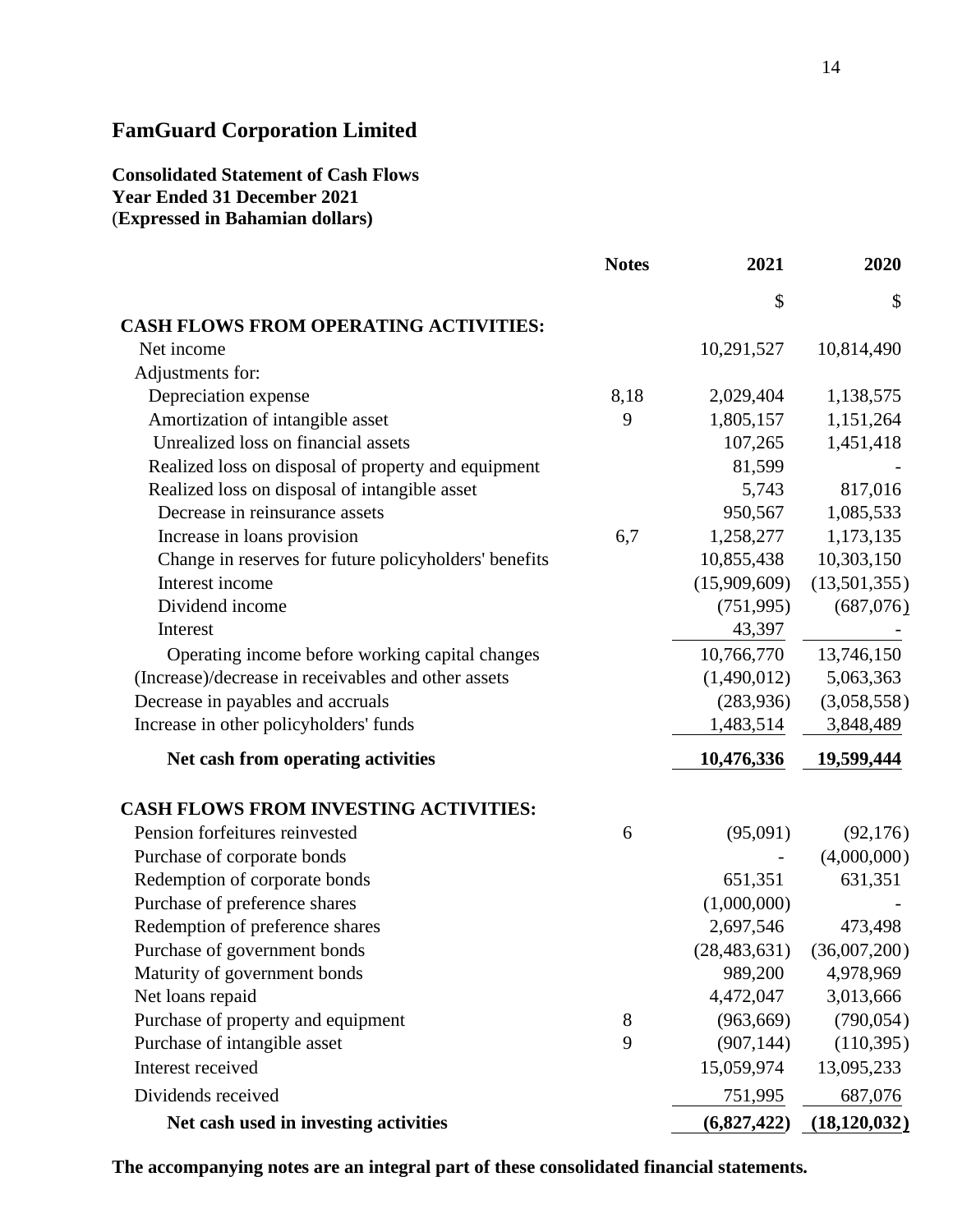**Consolidated Statement of Cash Flows For the Year Ended 31 December 2021 (Expressed in Bahamian dollars) (Continued)**

|                                                 | 2021          | 2020          |
|-------------------------------------------------|---------------|---------------|
|                                                 | \$            | \$            |
| <b>CASH FLOWS FROM FINANCING ACTIVITIES:</b>    |               |               |
| Repayment of preference shares                  | (5,000,000)   |               |
| Payment of principal portion of lease liability | (31,838)      | (23,804)      |
| Interest paid                                   | (43, 397)     |               |
| Dividends paid on ordinary shares               | (3,800,000)   | (2,800,000)   |
| Dividends paid on preferred shares              | (257, 175)    | (287,500)     |
| Net cash used in financing activities           | (9, 132, 410) | (3, 111, 304) |
| Net decrease in cash and cash equivalents       | (5,483,496)   | (1,631,892)   |
| CASH AND CASH EQUIVALENTS:                      |               |               |
| Beginning of year                               | 18,663,649    | 20,295,541    |
| End of year                                     | 13,180,153    | 18,663,649    |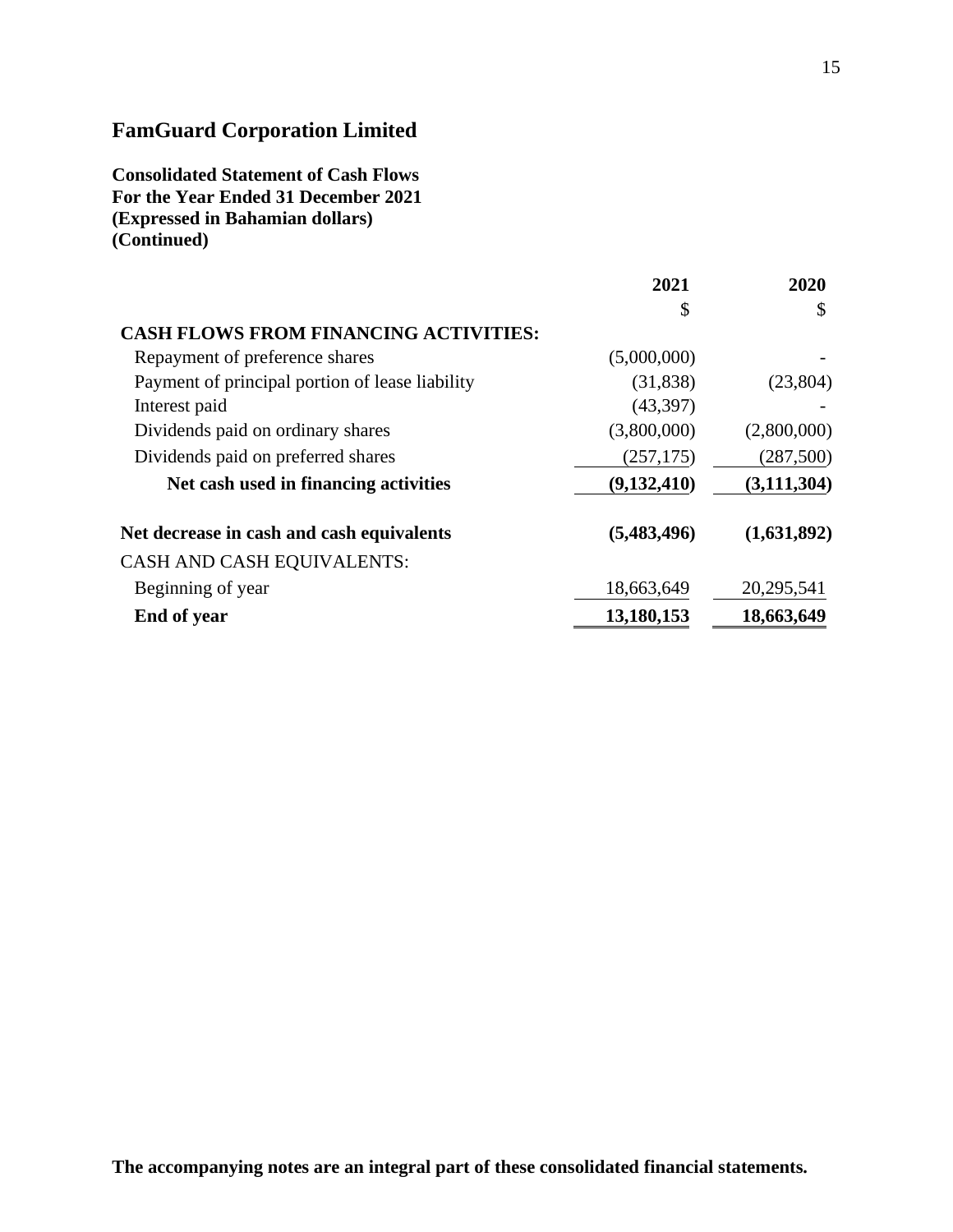#### **Notes to the Consolidated Financial Statements 31 December 2021 (Expressed in Bahamian dollars)**

#### **1. General Information**

FamGuard Corporation Limited (the "Company") is incorporated under the laws of the Commonwealth of The Bahamas and serves as an investment holding company with five wholly owned subsidiaries; Family Guardian Insurance Company Limited (FG), BahamaHealth Insurance Brokers Limited, FG Insurance Agents & Brokers Limited (FGIAB), FG Financial Limited and FG Capital Markets Limited (together, "the Group"). FG is the principal operating unit and is licensed as an insurance company under the Insurance Act, 2005. FG sells life and health insurance products in The Bahamas. FGIAB operates as an agent and broker for general insurance products in the Bahamas. All other wholly owned subsidiaries within the group are inactive.

Information on the Group's structure is provided in Note 29.

The registered office of the Company is located at the offices of E. Dawson Roberts & Co., Parliament and Shirley Streets, Nassau, The Bahamas. The ordinary shares of the Company are listed on The Bahamas International Securities Exchange (BISX).

#### **2. New and Amended International Financial Reporting Standards (IFRS) and International Accounting Standards (IAS)**

#### *New standards, amendments and interpretations adopted by the Group*

Standards, amendments, and interpretations to published standards, that became effective for the Group's financial year, beginning on 1 January 2021, were not relevant or not significant to the Group's operations and accordingly did not have a material impact on the Group's accounting policies or consolidated financial statements.

#### *New standards, amendments and interpretations issued but not yet effective*

With the exception of IFRS 9 *Financial Instruments* (IFRS 9) and IFRS 17 *Insurance Contracts* (IFRS 17), the application of new standards and amendments and interpretations to existing standards that have been published but are not yet effective are not expected to have a material impact on the Group's accounting policies or financial statements in the financial period of initial application.

#### *IFRS 9 Financial Instruments*

IFRS 9 became effective for the Group's financial year beginning on 1 January 2018 but was deferred under options provided by the International Accounting Standards Board (IASB) and accordingly are not reflected in the Group's accounting policies or consolidated financial statements.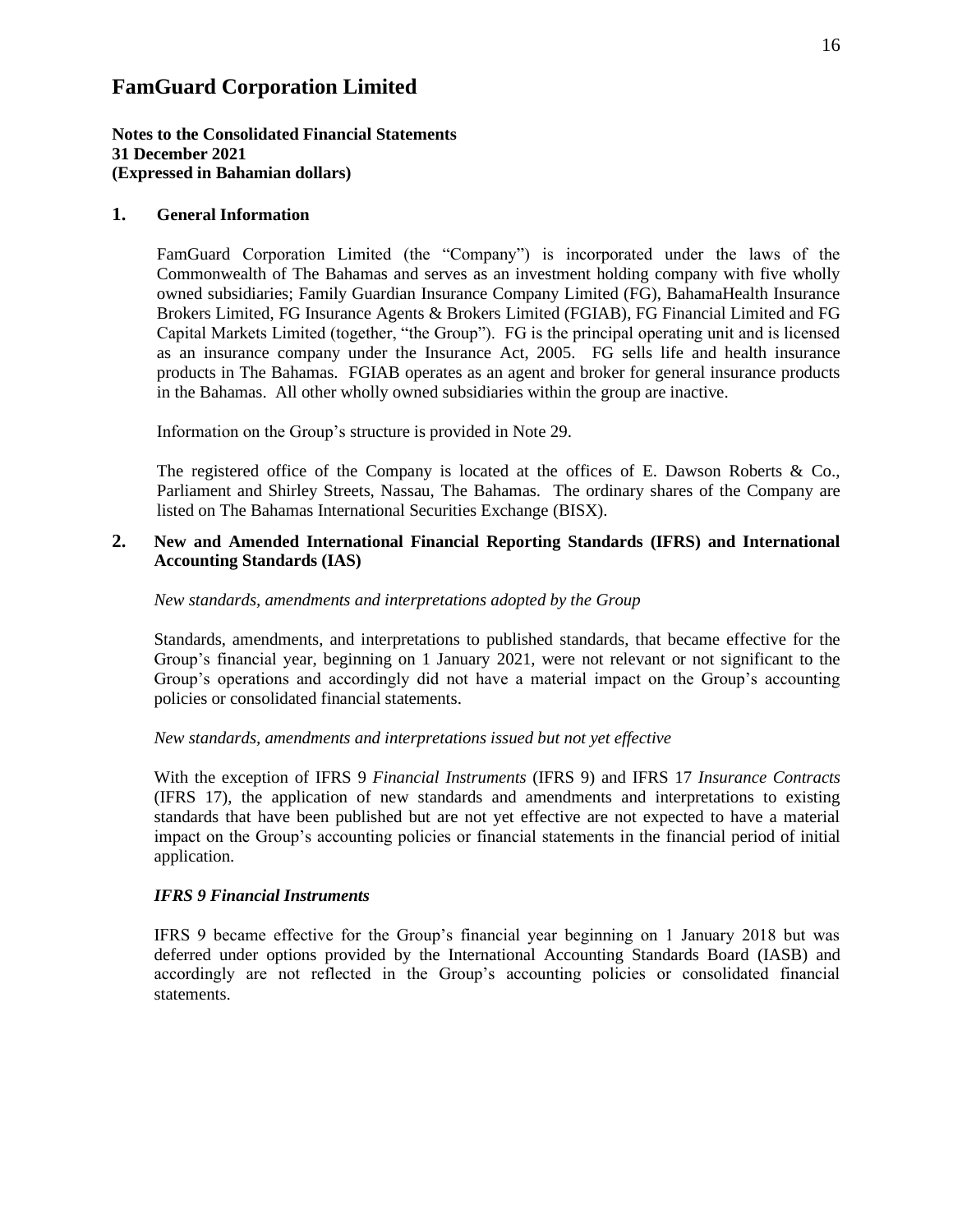**Notes to the Consolidated Financial Statements 31 December 2021 (Expressed in Bahamian dollars) (Continued)**

#### **2. New and Amended International Financial Reporting Standards (IFRS) and International Accounting Standards (IAS) (Continued)**

*New standards, amendments and interpretations issued but not yet effective (continued)*

#### *IFRS 9 Financial Instruments (continued)*

Under the Amendments to IFRS 4, the IASB approved a proposal to allow a temporary deferral of IFRS 9 implementation until the effective date of the new insurance contracts standard.

The temporary exemption permits companies whose activities are predominately connected with insurance to defer the application of IFRS 9 until the earlier of: (a) the application of the forthcoming insurance contracts standard; or (b) 1 January 2023. These entities will continue to apply IAS 39 during this period and will be required to make additional disclosures to enable users of the financial statements to make comparisons with entities applying IFRS 9.

A company's activities are predominantly connected with insurance if, and only if: (a) the amount of its insurance liabilities is significant compared with its total amount of liabilities; and (b) the percentage of its liabilities connected with insurance relative to its total amount of liabilities is: (i) greater than 90 per cent; or (ii) less than or equal to 90 per cent but greater than 80 per cent, and the company does not engage in a significant activity unconnected with insurance. Liabilities connected with insurance include investment contracts measured at fair value through profit and loss (FVTPL), and liabilities that arise because the insurer issues, or fulfils obligations arising from, these contracts (such as deferred tax liabilities arising on its insurance contracts).

The Group has assessed its insurance liabilities and concluded that its activities are predominantly connected with insurance contracts. In this regard, management has assessed the following:

- The Group has not previously applied any version of IFRS 9.
- The total carrying amount of liabilities arising from contracts within the scope of IFRS 4 for the year ended 31 December 2015 (the date which precedes the issuance of the amendment to IFRS 4), represents 95% of total liabilities, which is considered significant.
- The total carrying amount of liabilities connected with insurance, which includes liabilities under IFRS 4 and investment contract liabilities measured at fair value under IAS 39, for the year ended 31 December 2015 is equivalent to 95% of total liabilities.

As a result, the Group qualifies for the temporary exemption from IFRS 9 and has applied IAS 39 rather than IFRS 9 to all of its financial assets. There has been no change in the Group's activities that warrant a reassessment of the above information.

The Amendment of IFRS 4 requires entities to disclose the fair value at the end of the reporting period and the change in fair value during the period for groups of financial assets with contractual cash flows that are solely payments of principal and interest ("SPPI") and other financial assets separately.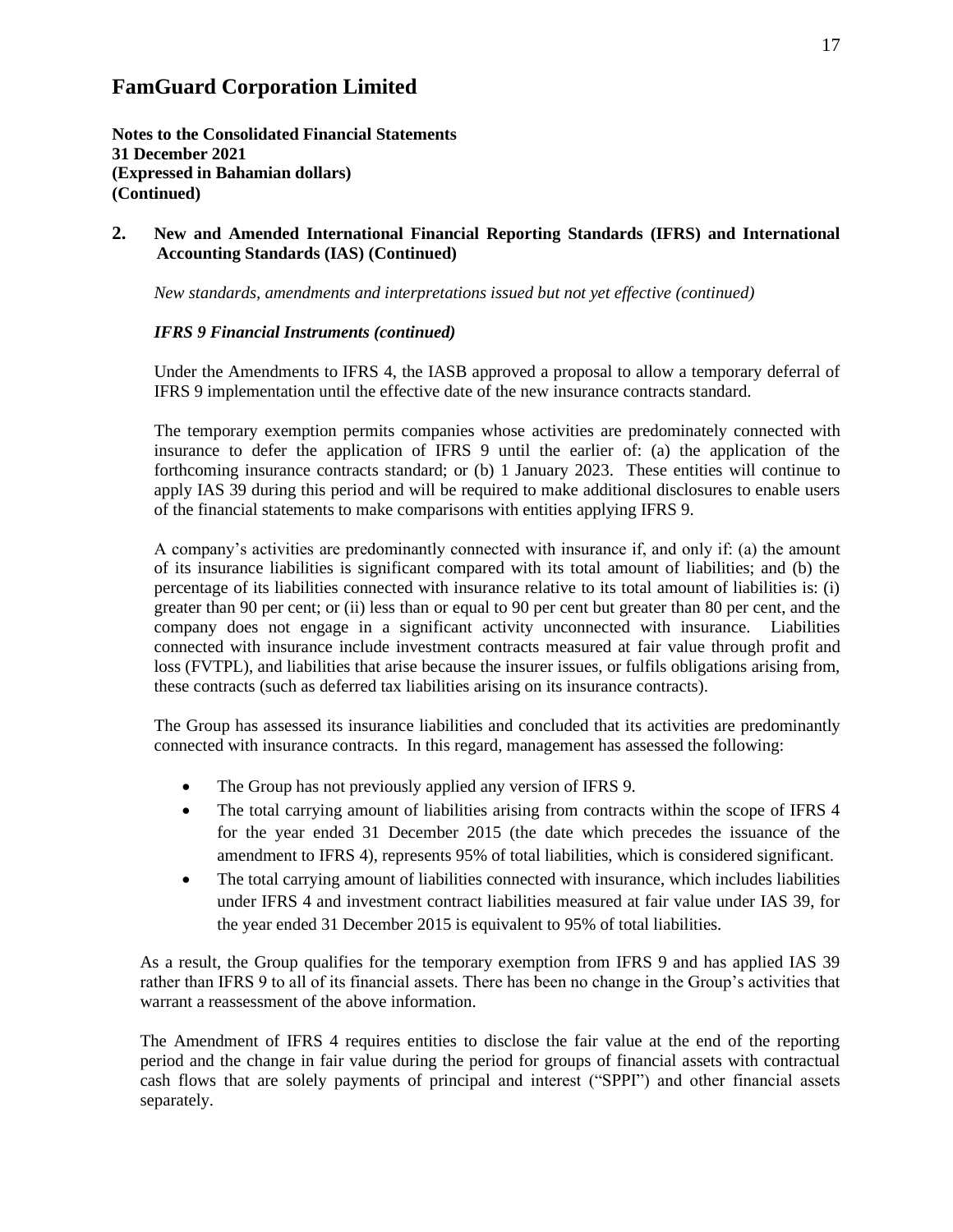**Notes to the Consolidated Financial Statements 31 December 2021 (Expressed in Bahamian dollars) (Continued)**

#### **2. New and Amended International Financial Reporting Standards (IFRS) and International Accounting Standards (IAS) (Continued)**

*New standards, amendments and interpretations issued but not yet effective (continued)*

#### *IFRS 9 Financial Instruments (continued)*

The Group has assessed that the following financial assets have contractual cash flows that meet the SPPI criteria:

- Government bonds
- Corporate bonds
- Preference Shares
- Loans
- Receivables and other assets

The fair value and change in fair value of the groups of financial assets are disclosed in the following table:

#### **Financial instruments with contractual cash flows that meet the SPPI criteria**

|                                                                   | <b>Amortised Cost</b> | <b>FVOCI</b><br>\$ | <b>FVTPL</b><br>S | Total $(1)$ | <b>Other financial</b><br>instruments $(2)$ |
|-------------------------------------------------------------------|-----------------------|--------------------|-------------------|-------------|---------------------------------------------|
| Government bonds                                                  | 180,008,131           |                    |                   | 180,008,131 |                                             |
| Corporate bonds                                                   | 17,714,990            |                    |                   | 17,714,990  |                                             |
| Preference shares                                                 | 5.943.643             |                    |                   | 5.943.643   | 1,193,954                                   |
| Loans                                                             | 77,270,823            |                    |                   | 77,270,823  |                                             |
| Receivables & other assets                                        | 12.744.293            |                    |                   | 12,744,293  |                                             |
| Mutual funds & equities                                           |                       |                    |                   |             | 27,959,313                                  |
| <b>Total fair value of financial</b><br>assets (excluding cash on |                       |                    |                   |             |                                             |
| hand and at banks)                                                | 293,681,880           |                    |                   | 293,681,880 | 29, 153, 267                                |

(1) For financial assets which pass the SPPI test, there was a fair value change of \$Nil.

(2) For other financial instruments, the change in fair value for the year was a loss of \$170,493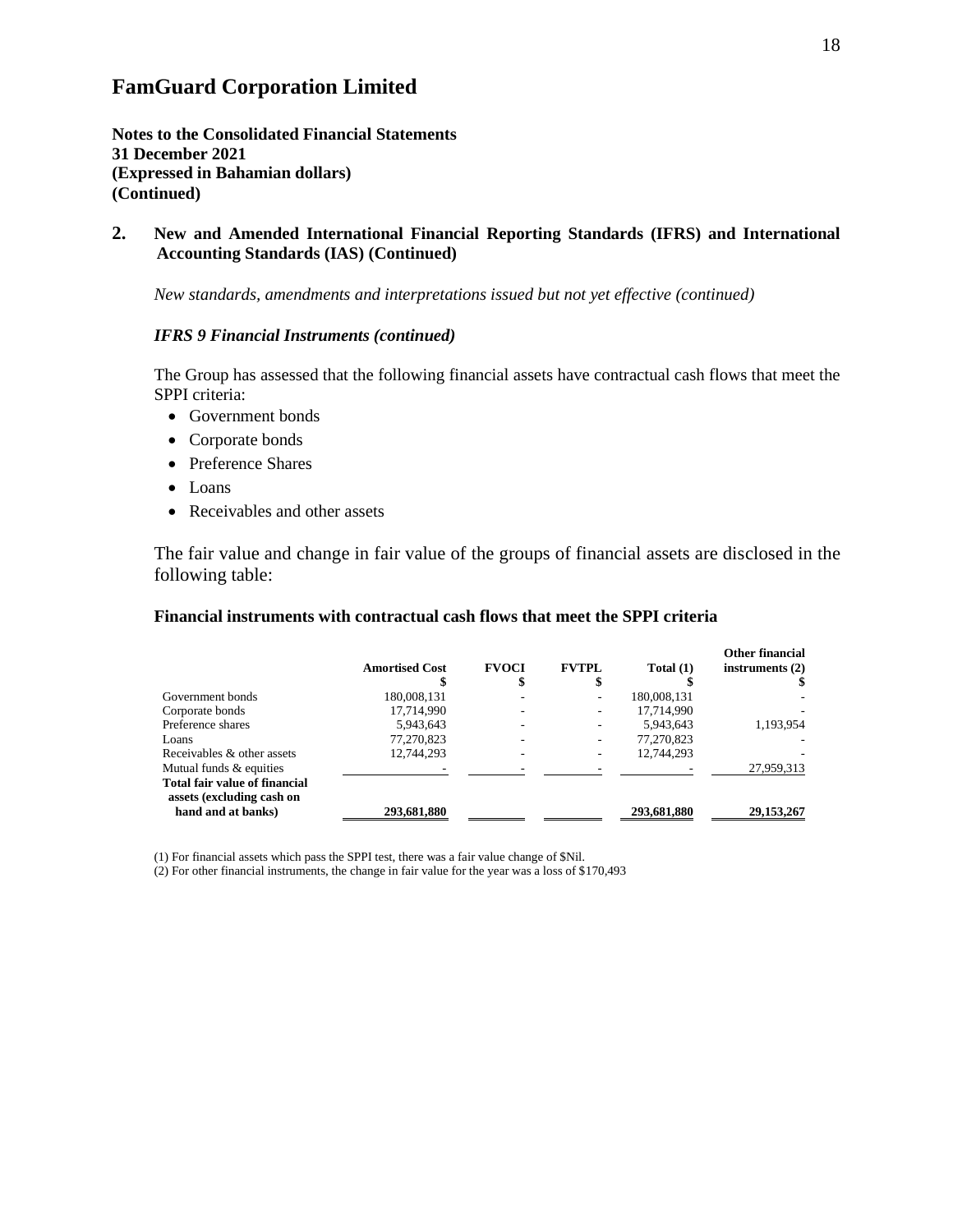**Notes to the Consolidated Financial Statements 31 December 2021 (Expressed in Bahamian dollars) (Continued)**

#### **2. New and Amended International Financial Reporting Standards (IFRS) and International Accounting Standards (IAS) (Continued)**

*New standards, amendments and interpretations issued but not yet effective (continued)*

#### *IFRS 9 Financial Instruments (continued)*

#### Credit risk exposure for assets that pass the SPPI test

The following table represents the entity's exposure to credit risk on financial assets that meet the SPPI criteria:

|                                |     |           |         | 2021<br><b>Credit Rating</b> |                  |                |              |
|--------------------------------|-----|-----------|---------|------------------------------|------------------|----------------|--------------|
| <b>Exposure to credit risk</b> | AAA | AA        | А       | <b>BBB</b>                   | <b>Below BBB</b> | <b>Unrated</b> | <b>Total</b> |
|                                |     |           | Φ       | \$                           |                  |                |              |
| Government Bonds               |     |           | ۰       |                              | 180,008,131      |                | 180,008,131  |
| Corporate Bonds                |     |           |         |                              | 2.306.861        | 15,408,129     | 17,714,990   |
| <b>Preference Shares</b>       |     |           |         |                              |                  | 5.943.643      | 5,943,643    |
| Loans                          |     |           |         |                              | ۰                | 77,270,823     | 77,270,823   |
| Receivables & other assets     |     | 4,305,521 | 233,159 |                              | 238,842          | 7,966,771      | 12,744,293   |
|                                |     | 4,305,521 | 233,159 |                              | 182,553,834      | 106,589,366    | 293,681,880  |

IFRS 9 addresses the classification, measurement and recognition of financial assets and financial liabilities, and replaces the guidance in IAS 39 that relates to the classification and measurement of financial instruments. IFRS 9 retains but simplifies the mixed measurement model and establishes three primary measurement categories for financial assets: amortised cost, FVTPL and fair value through other comprehensive income (FVOCI). The determination is made at initial recognition, and the basis of classification depends on the Group's business model for managing its financial assets and the contractual cash flow characteristics of the financial asset.

In addition, IFRS 9 will require the impairment of financial assets to be calculated using an expected credit loss model that replaces the incurred loss impairment model required by IAS 39. For financial liabilities, there were no changes to classification and measurement, except for the recognition of changes in own credit risk in other comprehensive income (OCI) for financial liabilities designated at fair value through profit or loss. The Group has not yet assessed the full impact of adopting IFRS 9, which is effective for financial periods beginning on or after 1 January 2023 as described above.

#### *IFRS 17 Insurance Contracts*

In May 2017, the IASB issued IFRS 17 Insurance Contracts (IFRS 17), a comprehensive new accounting standard for insurance contracts. IFRS 17 establishes the principles for the recognition, measurement, presentation and disclosure of insurance contracts and supersedes IFRS 4 Insurance Contracts. IFRS 17 applies to all types of insurance contracts (i.e., life, non-life, direct insurance and re-insurance), regardless of the type of entities that issue them, as well as to certain guarantees and financial instruments with discretionary participation features.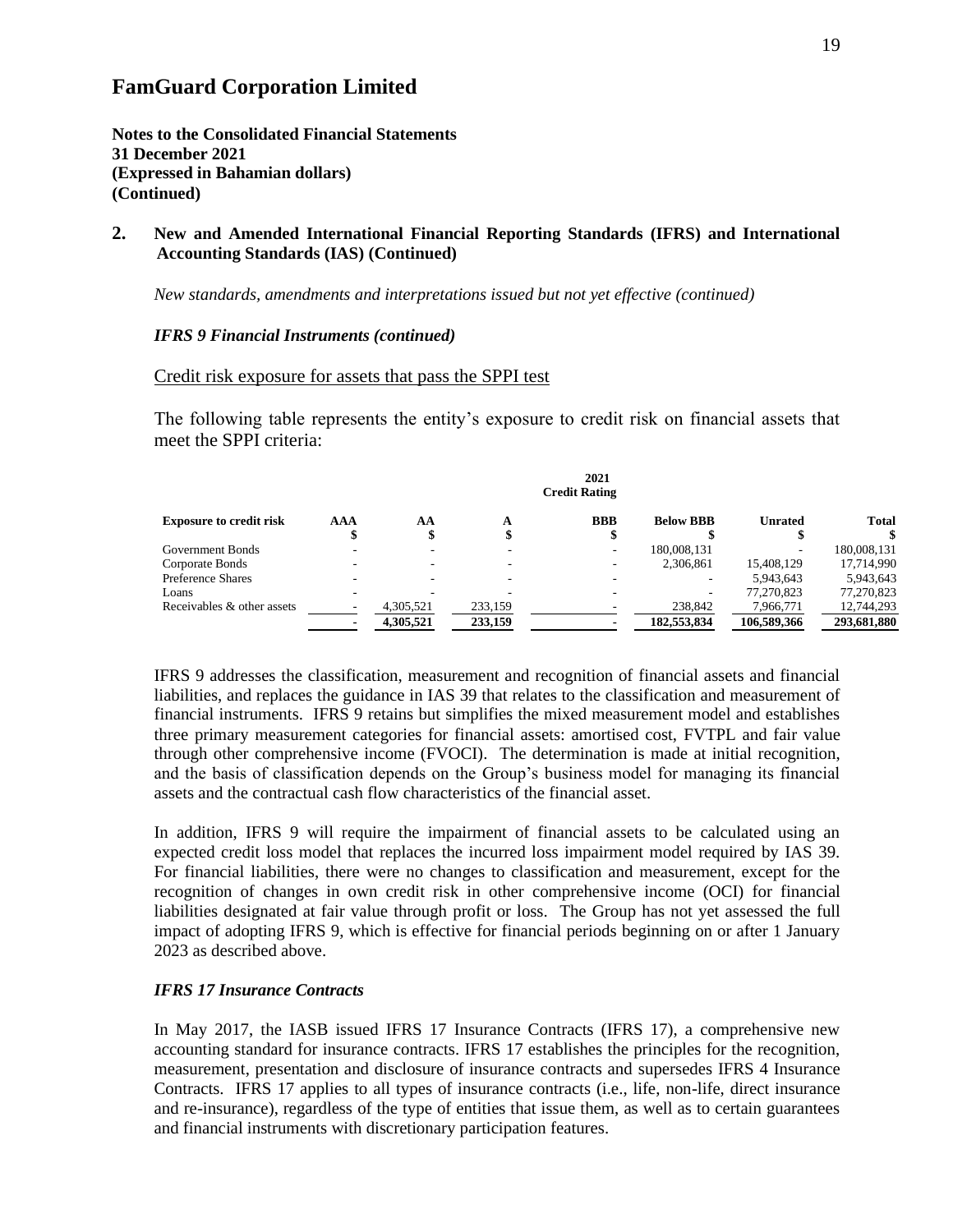**Notes to the Consolidated Financial Statements 31 December 2021 (Expressed in Bahamian dollars) (Continued)**

#### **2. New and Amended International Financial Reporting Standards (IFRS) and International Accounting Standards (IAS) (Continued)**

*New standards, amendments and interpretations issued but not yet effective (continued)*

#### *IFRS 17 Insurance Contracts (continued)*

In June 2020, the IASB issued Amendments to IFRS 17 to address concerns and implementation challenges that were identified after IFRS 17 was published. The amendments defer the date of initial application of IFRS 17 (incorporating the amendments) to annual reporting periods beginning on or after 1 January 2023. At the same time, the IASB issued Extension of the Temporary Exemption from Applying IFRS 9 (Amendments to IFRS 4) that extends the fixed expiry date of the temporary exemption from applying IFRS 9 in IFRS 4 to annual reporting periods beginning on or after 1 January 2023.

The overall objective of IFRS 17 is to provide an accounting model for insurance contracts that is more useful and consistent for insurers. In contrast to the requirements in IFRS 4, which are largely based on grandfathering previous local accounting policies, IFRS 17 provides a comprehensive model for insurance contracts, covering all relevant accounting aspects.

Under IFRS 17, contracts are measured using the building blocks of:

- i) discounted probability-weighted cash flows,
- ii) an explicit risk adjustment, and

iii) a contractual service margin ("CSM") representing the unearned profit of the contract which is recognised as revenue over the coverage period.

IFRS 17 outlines a general measurement model, which uses current assumptions to estimate the amount, timing and uncertainty of future cash flows and it explicitly measures the cost of that uncertainty. It takes into account market interest rates and the impact of policyholders' options and guarantees. A modification of the general measurement model, described as the variable fee approach, is available for insurance contracts with direct participation features. When applying the variable fee approach, the entity's share of the fair value changes of the underlying items is included in the contractual service margin. An optional, simplified premium allocation approach is permitted for the liability for the remaining coverage for short duration contracts which are often written by non-life insurers.

IFRS 17 must be applied retrospectively unless impracticable, in which case the modified retrospective approach or the fair value approach is applied. IFRS 17 is effective for reporting periods beginning on or after 1 January 2023, with comparative figures required. Early application is permitted, provided the entity also applies IFRS 9 and IFRS 15 on or before the date it first applies IFRS 17. The Group has commenced a company-wide project for the implementation of this standard and has allocated the relevant resources for its execution. Project activities include the establishment of various technical and oversight teams and the assessment of the Group's business. The Group is also carrying out internal training programs, workshops and assessments of all areas affected by the standard. The project work remains ongoing.

The Group has not early adopted any standards, interpretations or amendments that have been issued but are not yet effective.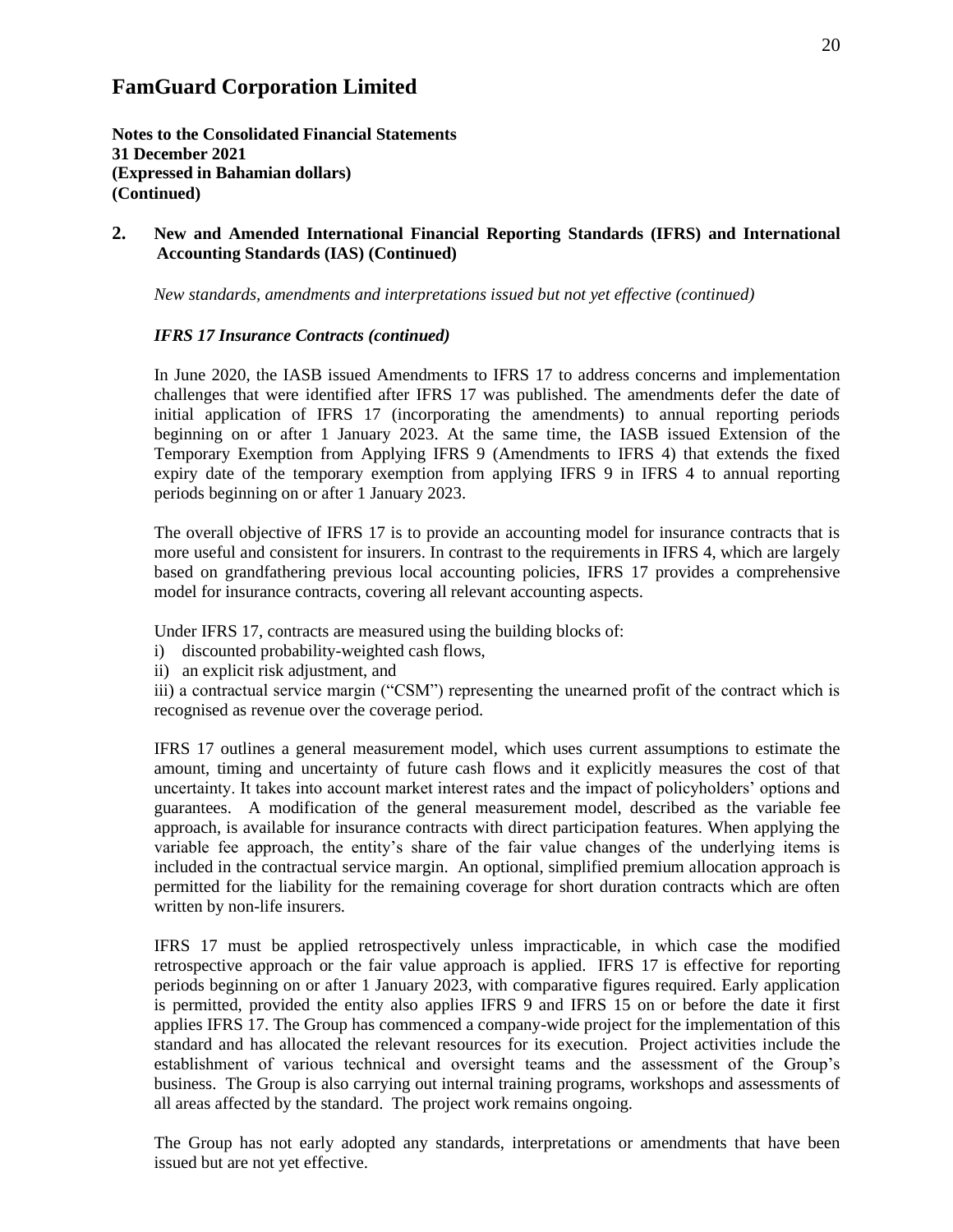**Notes to the Consolidated Financial Statements 31 December 2021 (Expressed in Bahamian dollars) (Continued)**

#### **3. Significant Accounting Policies**

The principal accounting policies adopted in the preparation of the consolidated financial statements are set out below. These policies have been consistently applied to all years presented, unless otherwise stated.

#### **(a) Basis of preparation**

The consolidated financial statements of the Group have been prepared in accordance with IFRS and interpretations issued by the IFRS Interpretations Committee (IFRS IC) applicable to companies reporting under IFRS. The consolidated financial statements comply with IFRS as issued by the IASB.

The preparation of financial statements in conformity with IFRS requires the use of certain critical accounting estimates. It also requires management to exercise its judgment in the process of applying the Group's accounting policies. The areas involving a higher degree of judgment or complexity, or areas where assumptions and estimates are significant to the consolidated financial statements are disclosed separately in Note 4 to the consolidated financial statements.

The consolidated financial statements have been prepared on a historical cost basis, except for financial assets at FVTPL, available for sale (AFS) financial assets and certain classes of property and equipment measured at fair value.

#### **(b) Going Concern**

The directors have, at the time of approving the consolidated financial statements, a reasonable expectation that the Group has adequate resources to continue in operational existence for the foreseeable future. Thus, they continue to adopt the going concern basis of accounting in preparing the consolidated financial statements.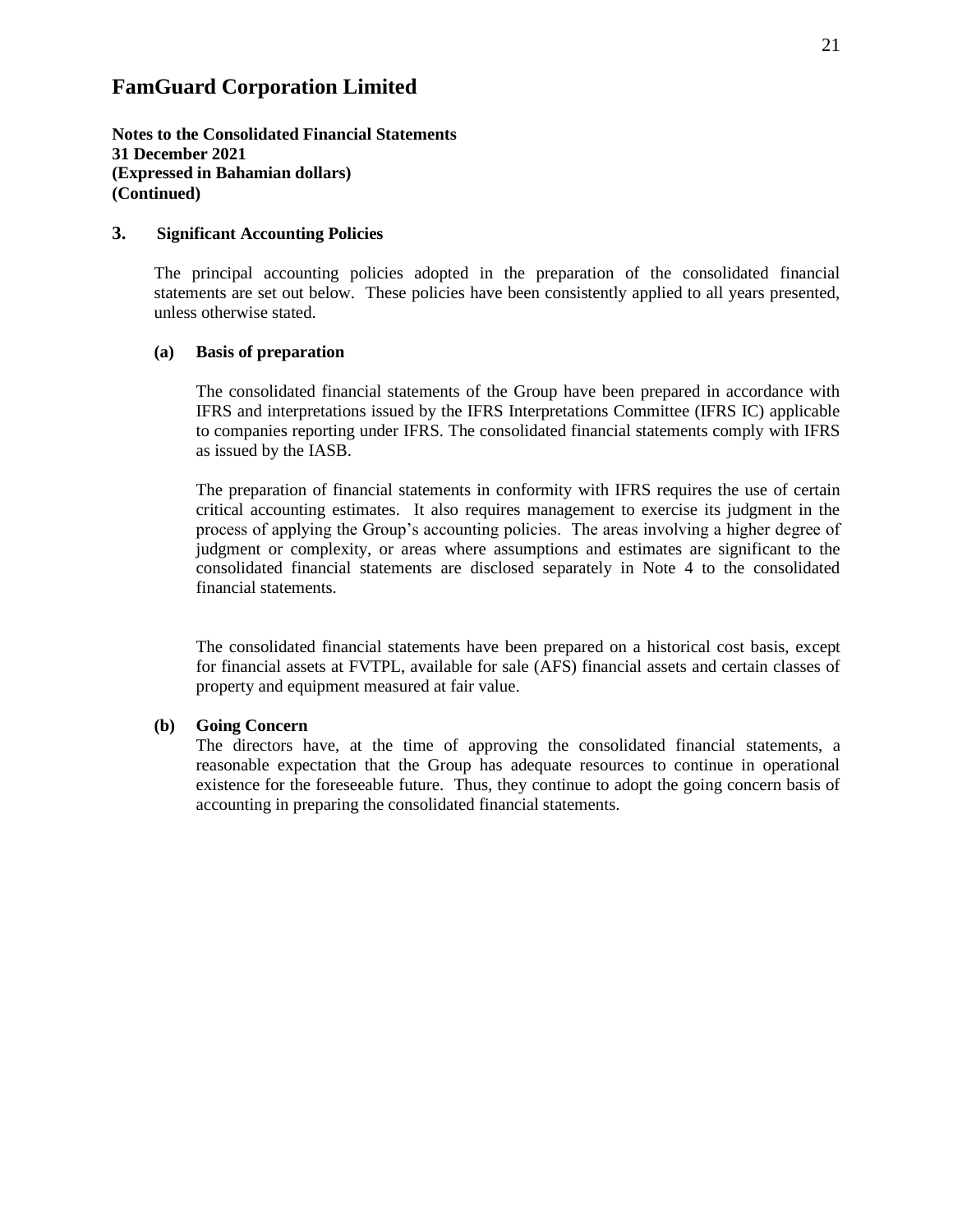**Notes to the Consolidated Financial Statements 31 December 2021 (Expressed in Bahamian dollars) (Continued)**

#### **3. Significant Accounting Policies (Continued)**

#### **(c) Principles of consolidation**

The consolidated financial statements incorporate the financial statements of the Group, entities (including structured entities) controlled by the Company and its subsidiaries. Control is achieved when the Group:

- has power over the investee;
- is exposed, or has rights, to variable returns from its involvement with the investee; and
- has the ability to use its power to affect its returns.

The Group reassesses whether or not it controls an investee if facts and circumstances indicate that there are changes to one or more of the three elements of control listed above.

When the Group has less than a majority of the voting rights of an investee, it has power over the investee when the voting rights are sufficient to give it the practical ability to direct the relevant activities of the investee unilaterally. The Group considers all relevant facts and circumstances in assessing whether or not the Group's voting rights in an investee are sufficient to give it power, including:

- the size of the Group's holding of voting rights relative to the size and dispersion of holdings of the other vote holders;
- potential voting rights held by the Group, other vote holders or other parties;
- rights arising from other contractual arrangements; and
- any additional facts and circumstances that indicate that the Group has, or does not have, the current ability to direct the relevant activities at the time that decisions need to be made, including voting patterns at previous shareholders' meetings.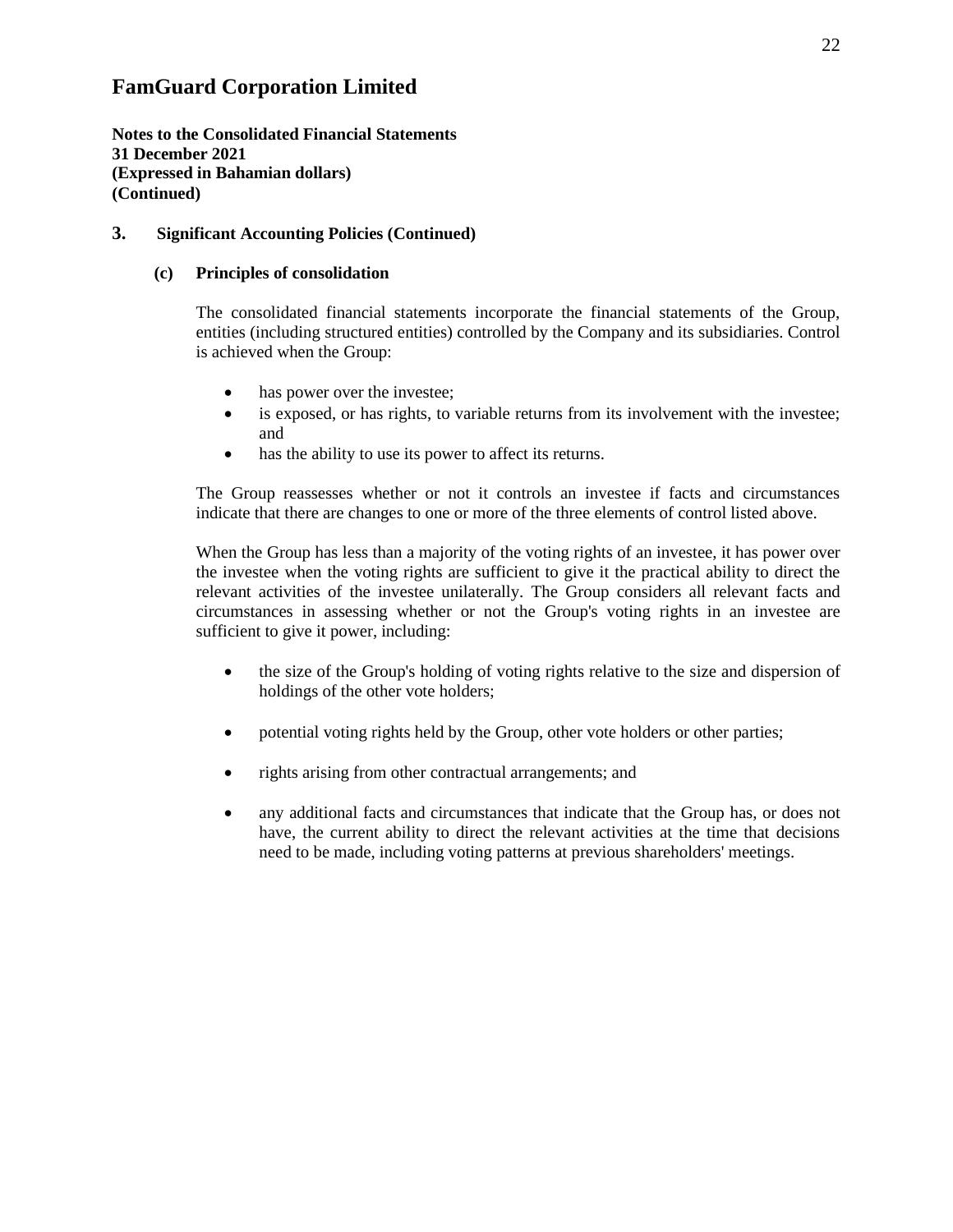**Notes to the Consolidated Financial Statements 31 December 2021 (Expressed in Bahamian dollars) (Continued)**

#### **3. Significant Accounting Policies (Continued)**

#### **(c) Principles of consolidation (continued)**

Consolidation of a subsidiary begins when the Group obtains control over the subsidiary and ceases when the Group loses control of the subsidiary. Specifically, income and expenses of a subsidiary acquired or disposed of during the year are included in the consolidated statement of comprehensive income from the date the Group gains control until the date when the Group ceases to control the subsidiary.

Non-controlling interests in the net assets of consolidated subsidiaries are identified separately from the Company's equity. Non-controlling interests consist of the amount of those interests at the date of the original business combination and the non-controlling interest's share of changes in equity since the date of the combination.

Net income and each component of other comprehensive income are attributed to the owners of the Company and to the non-controlling interests. Total comprehensive income of subsidiaries is attributed to the owners of the Company and to the non-controlling interests even if this results in the non-controlling interests having a deficit balance.

When necessary, adjustments are made to the financial statements of subsidiaries to bring their accounting policies into line with the Group's accounting policies. All intragroup assets and liabilities, equity, income, expenses and cash flows relating to transactions between members of the Group are eliminated in full on consolidation.

Changes in the Group's ownership interest in the subsidiaries that do not result in the Group losing control over the subsidiaries are accounted for as equity transactions. The carrying amounts of the Group's interests and the non-controlling interests are adjusted to reflect the changes in their relative interests in the subsidiaries. Any difference between the amount by which the non-controlling interests are adjusted and the value of the consideration paid or received is recognised directly in equity and attributed to owners of the Company.

When the Group loses control of a subsidiary, it derecognises the assets and liabilities of the subsidiary and any non-controlling interest and other components of equity. A gain or loss is recognised in the consolidated statement of comprehensive income and is calculated as the difference between (i) the aggregate of the fair value of the consideration received and the fair value of any retained interest and (ii) the previous carrying amount of the assets (including goodwill), and liabilities of the subsidiary and any non-controlling interests. All amounts previously recognised in other comprehensive income in relation to that subsidiary are accounted for as if the Group had directly disposed of the related assets or liabilities of the subsidiary (i.e. reclassified to net income or transferred to another category of equity as specified/permitted by applicable IFRSs). The fair value of any investment retained in the former subsidiary at the date when control is lost is regarded as the fair value on initial recognition for subsequent accounting under IAS 39, when applicable, the cost on initial recognition of an investment in an associate or joint venture.

A listing of the Group's subsidiaries is set out in Note 29.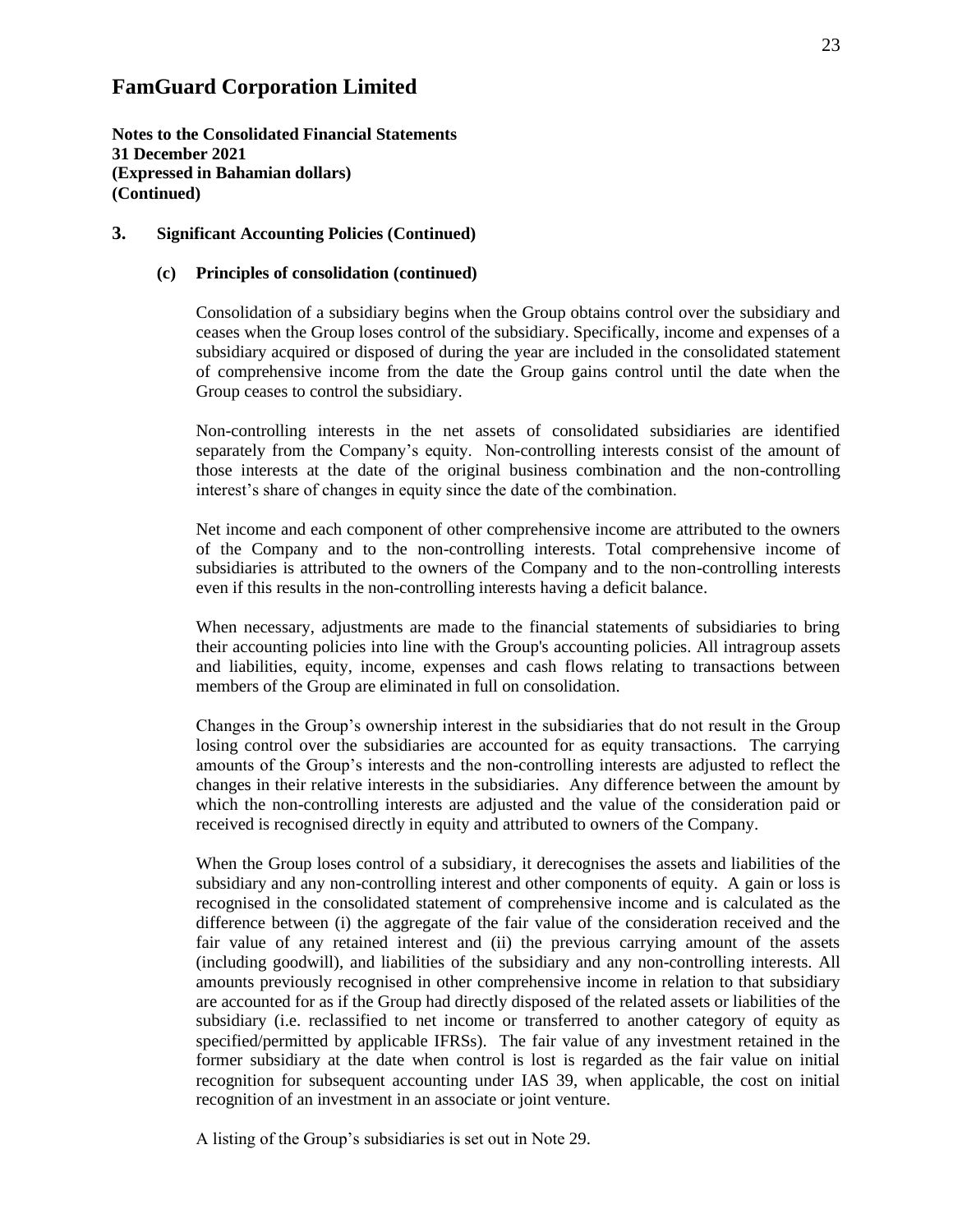**Notes to the Consolidated Financial Statements 31 December 2021 (Expressed in Bahamian dollars) (Continued)**

#### **3. Significant Accounting Policies (Continued)**

#### **(d) Segment reporting**

Operating segments are reported in a manner consistent with the internal reporting provided to the board of directors who is considered as the chief operating decision maker. The board of directors assesses the financial performance and position of the Group, and makes strategic decisions.

#### **(e) Foreign currency translation**

#### *i) Functional and presentation currency*

Items included in the financial statements of the Group's entities are measured using the currency of the primary economic environment in which the entities operates (functional currency), the Bahamian dollar. The consolidated financial statements are presented in Bahamian dollars, which is also the Group's functional currency.

#### *ii) Transactions and balances*

Foreign currency transactions are translated into the functional currency using the exchange rates at the dates of the transactions. Foreign exchange gains and losses resulting from the settlement of such transactions and from the translation of monetary assets and liabilities denominated in foreign currencies at year end exchange rates are recognised in the consolidated statement of comprehensive income. Translation differences on monetary financial assets measured at fair value through profit or loss are included as part of the fair value gains and losses.

#### **(f) Cash and cash equivalents**

For purposes of presentation in the consolidated statement of cash flows, cash and cash equivalents consist of cash on hand, demand balances with banks and bank term deposits with contractual maturities of three months or less from the date of acquisition.

#### **(g) Receivables and other assets**

Receivables and other assets are recognised initially at fair value and subsequently measured at amortised cost using the effective interest method, less provision for impairment.

Individual receivables which are known to be uncollectible are written off by reducing the carrying amount directly. The other assets are assessed collectively to determine whether there is objective evidence that an impairment has been incurred but not yet identified. For these receivables, the estimated impairment losses are recognised in a separate provision for impairment. The Group considers that there is evidence of impairment if any of the following indicators are present: significant financial difficulties of the debtor; probability that the debtor will enter bankruptcy or financial reorganisation; and default or delinquency in payments (more than 30 days overdue).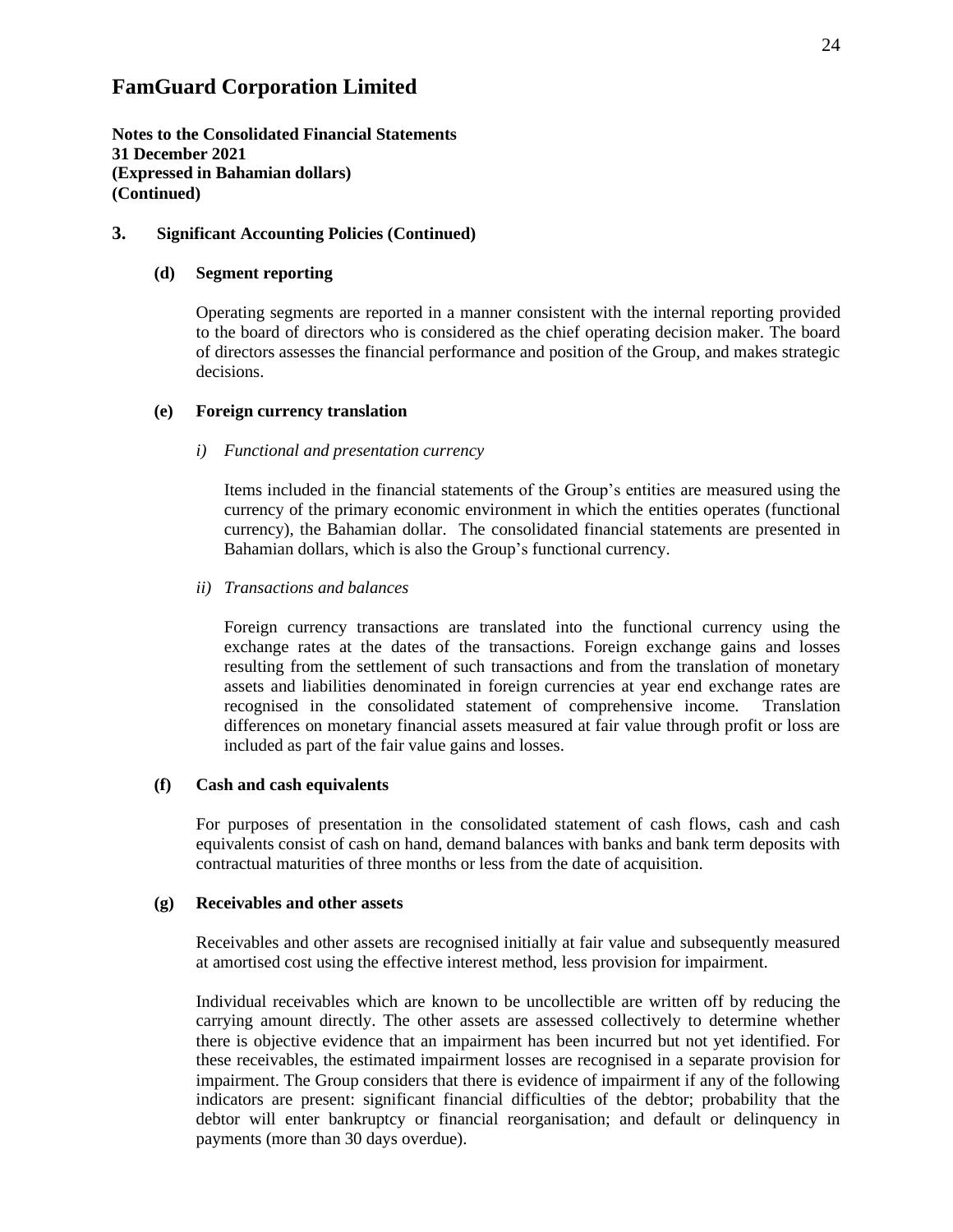**Notes to the Consolidated Financial Statements 31 December 2021 (Expressed in Bahamian dollars) (Continued)**

#### **3. Significant Accounting Policies (Continued)**

#### **(g) Receivables and other assets (continued)**

Receivables for which an impairment provision was recognised are written off against the provision when there is no expectation of recovering additional cash. Impairment losses are recognised in the consolidated statement of comprehensive income within the provision for doubtful accounts.

Subsequent recoveries of amounts previously written off are credited against the provision for doubtful accounts.

#### **(h) Investments and other financial assets**

#### *Classification*

The Group classifies its financial assets into the following categories: (i) financial assets 'at fair value through profit or loss' (FVTPL), (ii) 'held-to-maturity' (HTM), (iii) 'available-forsale' (AFS) and (iv) and 'loans and receivables'. The classification depends on the purpose for which the investments were acquired. Management determines the classification of its investments at initial recognition and, in the case of assets classified as HTM, re-evaluates this designation at the end of each reporting period.

#### *i) Financial assets at fair value through profit or loss*

Financial assets are classified at FVTPL when the financial asset is either held for trading or it is designated as at FVTPL at initial recognition.

A financial asset is classified as held for trading if:

- it has been acquired principally for the purpose of selling it in the near term; or
- on initial recognition, it is part of a portfolio of identified financial instruments that the Group manages together and has a recent actual pattern of short-term profittaking; or
- it is a derivative that is not designated and effective as a hedging instrument.

A financial asset other than a financial asset held for trading may be designated as at FVTPL upon initial recognition if:

- such designation eliminates or significantly reduces a measurement or recognition inconsistency that would otherwise arise; or
- the financial asset forms part of a group of financial assets or financial liabilities or both, which is managed and its performance is evaluated on a fair value basis, in accordance with the Group's documented risk management or investment strategy, and information about the grouping is provided internally on that basis; or
- it forms part of a contract containing one or more embedded derivatives, and IAS 39 permits the entire combined contract to be designated as at FVTPL.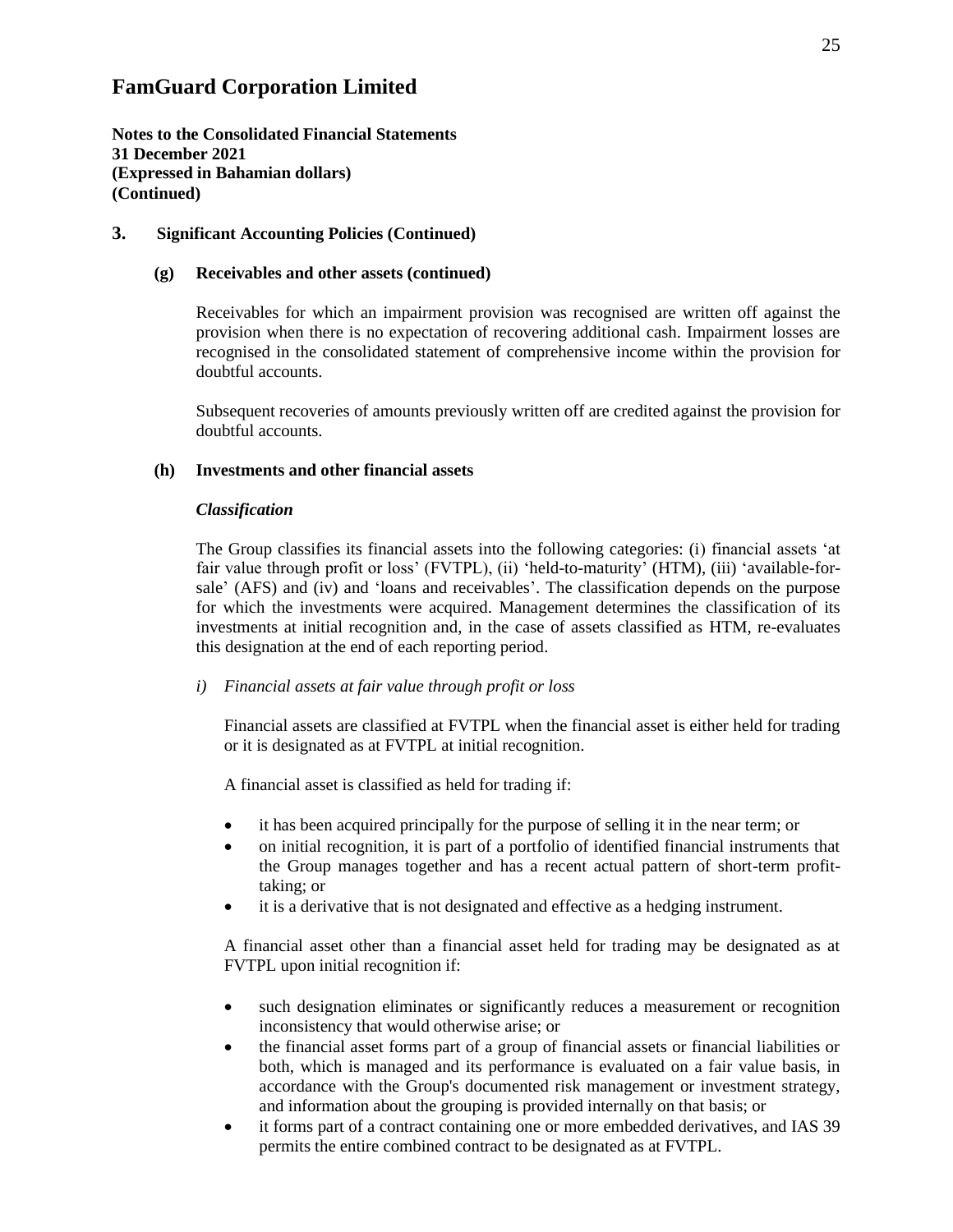**Notes to the Consolidated Financial Statements 31 December 2021 (Expressed in Bahamian dollars) (Continued)**

#### **3. Significant Accounting Policies (Continued)**

#### **(h) Investments and other financial assets (continued)**

#### *Classification* **(Continued)**

*ii) Held-to-maturity*

The Group classifies investments as HTM if: they are non-derivative financial assets; they are quoted in an active market; they have fixed or determinable payments and fixed maturities; and the Group intends to, and is able to, hold them to maturity.

*iii) Available-for-sale*

Investments are designated as AFS financial assets if they are non-derivative financial assets, and management intends to hold them for the medium to long-term. Financial assets that are not classified into any of the other categories (at FVTPL, loans and receivables or held-to-maturity investments) are also included in the available-for-sale category.

*iv) Loans and receivables*

Loans and receivables are non-derivative financial assets with fixed or determinable payments that are not traded in an active market, other than those that the Group intends to sell in the short term. If collection of the amounts is expected in one year or less they are classified as current assets. Accounts receivables are generally due for settlement within 30 days and therefore are all classified as current.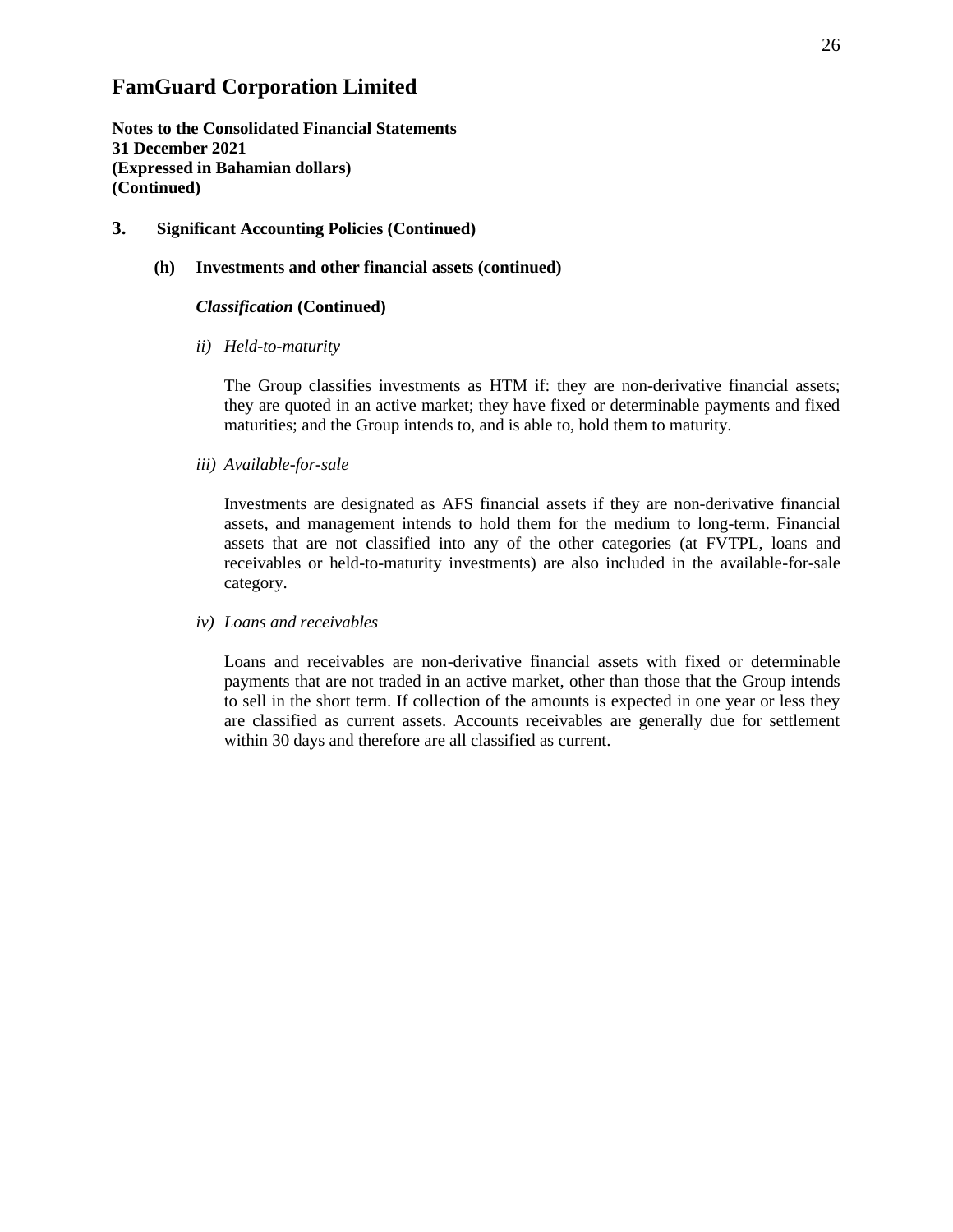**Notes to the Consolidated Financial Statements 31 December 2021 (Expressed in Bahamian dollars) (Continued)**

#### **3. Significant Accounting Policies (Continued)**

#### **(h) Investments and other financial assets (continued)**

#### *Recognition and derecognition*

Regular way purchases and sales of financial assets are recognised on trade-date, the date on which the Group commits to purchase or sell the asset. Financial assets are derecognised when the rights to receive cash flows from the financial assets have expired or have been transferred and the Group has transferred substantially all the risks and rewards of ownership.

When securities classified as AFS are sold, the accumulated fair value adjustments recognised in other comprehensive income are reclassified to net income as gains or losses from investment securities.

#### *Measurement*

At initial recognition, the Group measures a financial asset at its fair value plus, in the case of a financial asset not at FVTPL, transaction costs that are directly attributable to the acquisition of the financial asset. Transaction costs of financial assets carried at FVTPL are expensed in net income.

Loans and receivables and HTM investments are subsequently carried at amortised cost using the effective interest method.

Available-for-sale financial assets and financial assets at fair value through profit or loss are subsequently carried at fair value. Gains or losses arising from changes in the fair value are recognised as follows:

- for 'financial assets at fair value through profit or loss' in net income within unrealised gains on investment assets at FVTPL; and
- for available-for-sale financial assets in other comprehensive income.

Dividends on financial assets at fair value through profit or loss and available-for-sale equity instruments are recognised in the consolidated statement of comprehensive income as part of dividend income when the Group's right to receive payments is established.

Interest on available-for-sale securities, held-to-maturity investments and loans and receivables calculated using the effective interest method is recognised in the consolidated statement of comprehensive income as part of interest income.

#### *Impairment*

The Group assesses, at the end of each reporting period, whether there is objective evidence that a financial asset or group of financial assets is impaired. A financial asset or a group of financial assets is impaired and impairment losses are incurred only if there is objective evidence of impairment as a result of one or more events that occurred after the initial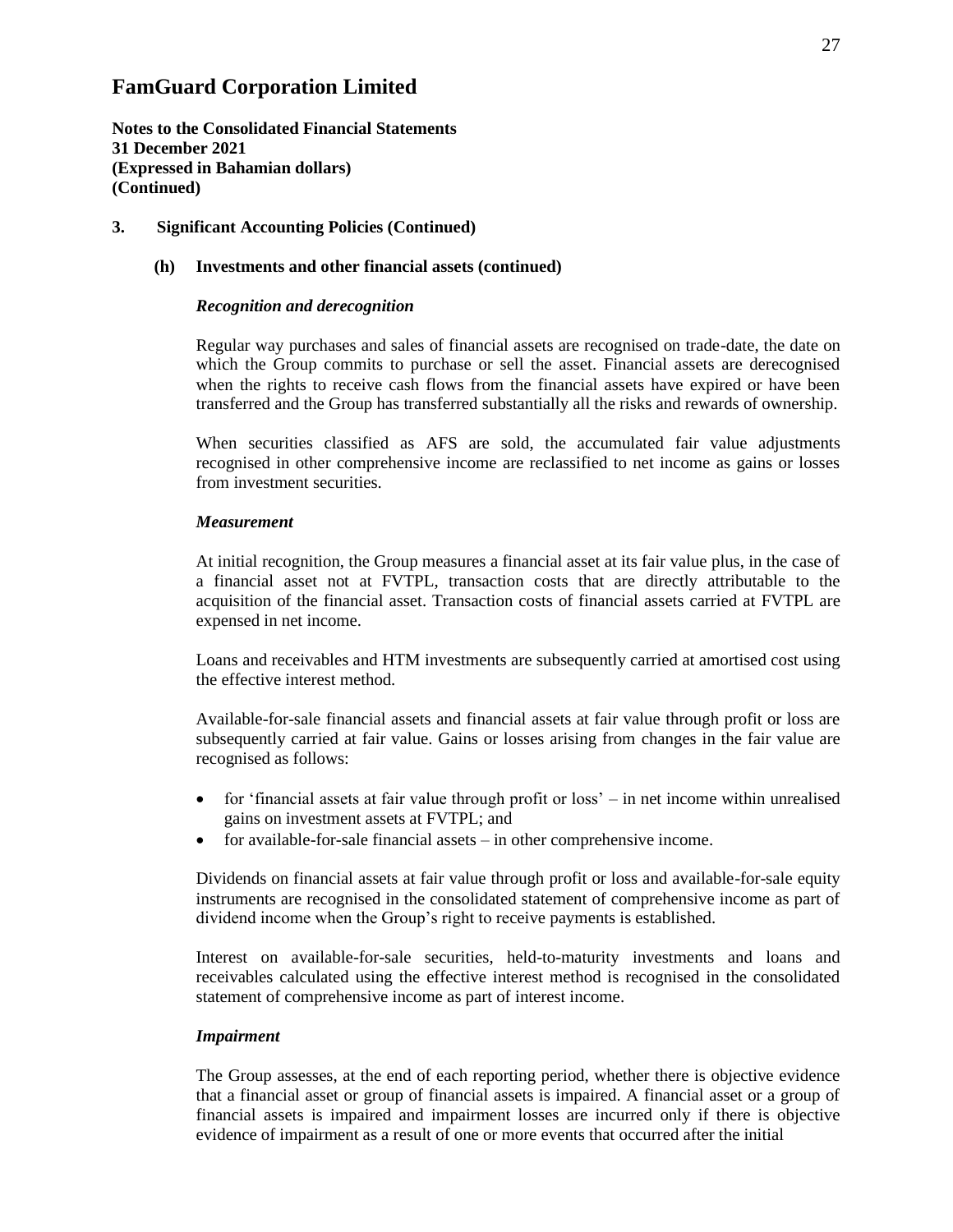**Notes to the Consolidated Financial Statements 31 December 2021 (Expressed in Bahamian dollars) (Continued)**

#### **3. Significant Accounting Policies (Continued)**

#### **(h) Investments and other financial assets (continued)**

#### *Impairment (continued)*

recognition of the asset (a 'loss event') and that loss event (or events) has an impact on the estimated future cash flows of the financial asset or group of financial assets that can be reliably estimated. In the case of equity investments classified as available-for-sale, a significant or prolonged decline in the fair value of the security below its cost is considered an indicator that the assets are impaired. In consideration of these factors, Management's policy defines a significant decline as a decline in value of more than forty percent (40%) and a prolonged decline as a decline in value for more than 24 months.

#### *Assets carried at amortised cost*

For loans and receivables, the amount of the loss is measured as the difference between the asset's carrying amount and the present value of estimated future cash flows (excluding future credit losses that have not been incurred) discounted at the financial asset's original effective interest rate. The carrying amount of the asset is reduced and the amount of the loss is recognised in net income. If a loan or held-to-maturity investment has a variable interest rate, the discount rate for measuring any impairment loss is the current effective interest rate determined under the contract. As a practical expedient, the Group may measure impairment on the basis of an instrument's fair value using an observable market price.

If, in a subsequent period, the amount of the impairment loss decreases and the decrease can be related objectively to an event occurring after the impairment was recognised (such as an improvement in the debtor's credit rating), the reversal of the previously recognised impairment loss is recognised in net income. Impairment testing of trade receivables is described in Note 4(f).

#### **(i) Loans**

#### *Policy loans*

Policy loans arise when the Group extends money to the policyholder. Automatic premium loans arise under the terms of a life insurance contract should the premium become past due on the contract.

Policy loans and automatic premium loans are measured at amortised cost. Management assesses provisions at each reporting date, based on the difference between the cash surrender value and the outstanding loan balance (principal plus accrued interest).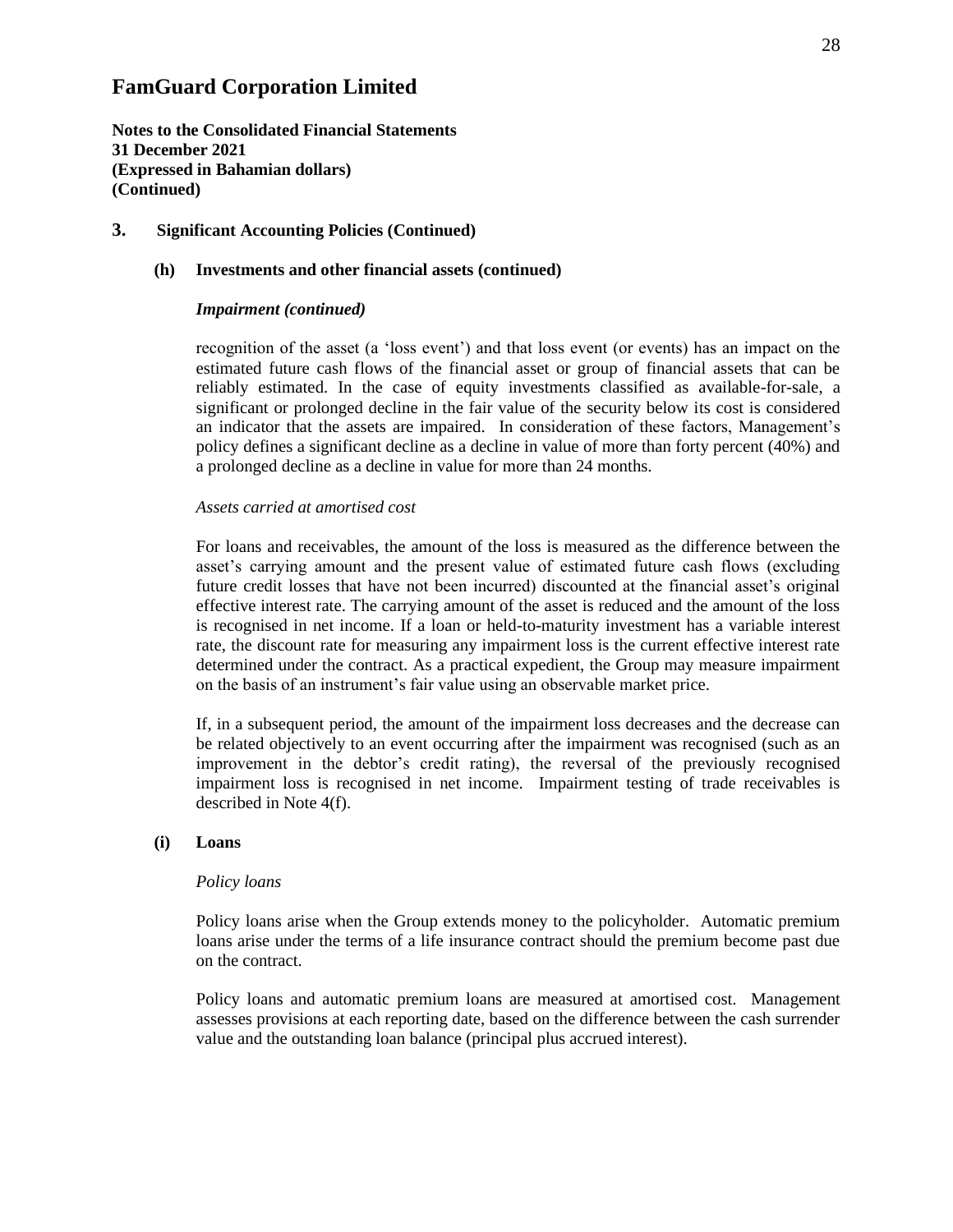**Notes to the Consolidated Financial Statements 31 December 2021 (Expressed in Bahamian dollars) (Continued)**

#### **3. Significant Accounting Policies (Continued)**

#### **(i) Loans (continued)**

#### *Mortgages*

Mortgage and commercial loans are non-derivative financial assets with fixed or determinable payments that are not quoted in an active market. They arise when the Group provides money directly to a borrower with no intention of trading the receivable. Mortgage loans are secured by first demand mortgages and provide for monthly repayments at variable interest rates over periods of up to thirty years on residential loans and up to twenty years on commercial loans.

Mortgage and commercial loans are measured at amortised cost, less specific and collective provisions on certain non-current loans, and deferred commitment fees. Specific provisions are made on non-current loans for mortgages over three months in arrears, based on management's evaluation of the respective loans. A specific provision for current loans and non-current loans less than three months in arrears is established if there is objective evidence that the Group will not be able to collect all amounts due according to the original terms of the mortgage loan. Significant financial difficulties of the borrower, probability that the borrower will enter financial reorganisation, and default or delinquency in payments are considered indicators that the mortgage loan is impaired.

The amount of the specific provision for loans is the difference between the loan's carrying amount and the recoverable amount, being the present value of estimated future cash flows, including recoveries from guarantees and collateral, discounted at the effective interest rate at inception of the loan.

For the purpose of a collective evaluation of impairment, mortgage and commercial loans are grouped together on the basis of similar credit risk characteristics. Those characteristics are relevant to the estimation of future cash flows for groups of such assets by being indicative of debtors' ability to pay all amounts due according to the contractual terms of the assets being evaluated. Future cash flows in a group of financial assets that are collectively evaluated for impairment are estimated on the basis of historical loss experience for assets with credit risk characteristics similar to those in the group.

The amount of the provision for loan loss is recognised in the consolidated statement of comprehensive income. If the amount of the provision subsequently decreases due to an event occurring after the write-down, the release of the provision is recognised in the consolidated statement of comprehensive income. Payments on loans past due are first applied to the interest outstanding. Accrued interest on non-performing loans is fully provided for.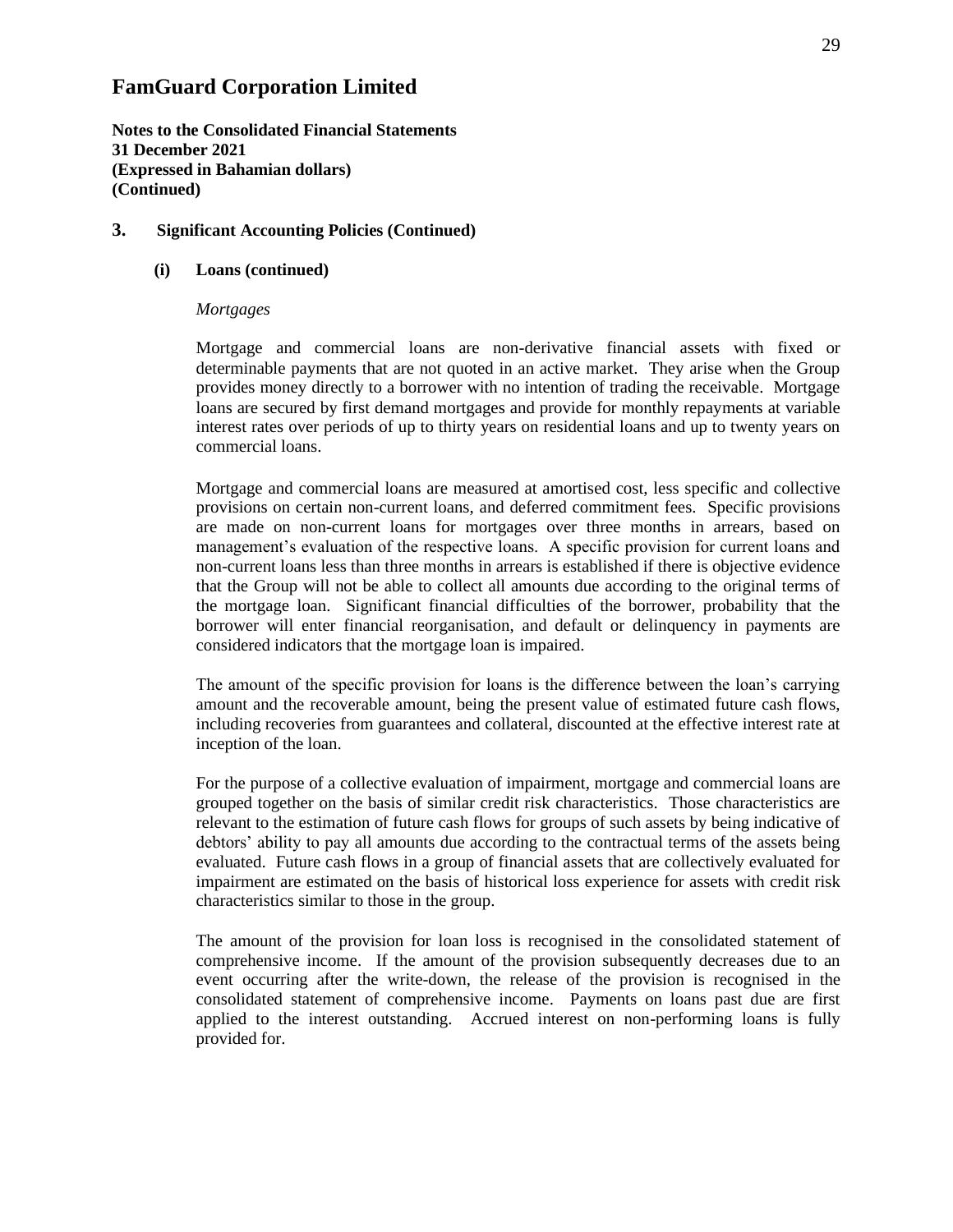**Notes to the Consolidated Financial Statements 31 December 2021 (Expressed in Bahamian dollars) (Continued)**

#### **3. Significant Accounting Policies (Continued)**

#### **(j) Property and equipment**

Freehold land and buildings are shown at fair value, based on periodic, normally triennial, valuations by external independent appraisers, less accumulated depreciation for buildings. Any accumulated depreciation at the date of revaluation is eliminated against the gross carrying amount of the asset, and the net amount is adjusted to the revalued amount of the asset. All other property and equipment is stated at historical cost less depreciation. Historical cost includes expenditure that is directly attributable to the acquisition of the items.

Subsequent costs are included in the asset's carrying amount or recognised as a separate asset, as appropriate, only when it is probable that future economic benefits associated with the item will flow to the Group and the cost of the item can be measured reliably. The carrying amount of any component accounted for as a separate asset is derecognised when replaced. All other repairs and maintenance are charged to the consolidated statement of comprehensive income during the reporting period in which they are incurred.

Increases in the carrying amounts arising on revaluation of land and buildings are recognised in consolidated other comprehensive income and accumulated in revaluation reserves in shareholders' equity. To the extent that the increase reverses a decrease previously recognised in net income, the increase is first recognised in net income. Decreases that reverse previous increases of the same asset are first recognised in other comprehensive income to the extent of the remaining surplus attributable to the asset; all other decreases are charged to net income.

Depreciation is calculated using the straight-line method to allocate their cost or revalued amounts, net of their residual values, over their estimated useful lives as follows:

Freehold buildings 2.5% per annum Freehold building improvements 5% - 20% per annum Freehold land improvements 10% per annum Furniture and equipment 10% - 20% per annum Motor vehicles 25% per annum Computer hardware 20% - 33% per annum

Leasehold improvements Shorter of period of the leases and estimated economic life of the improvements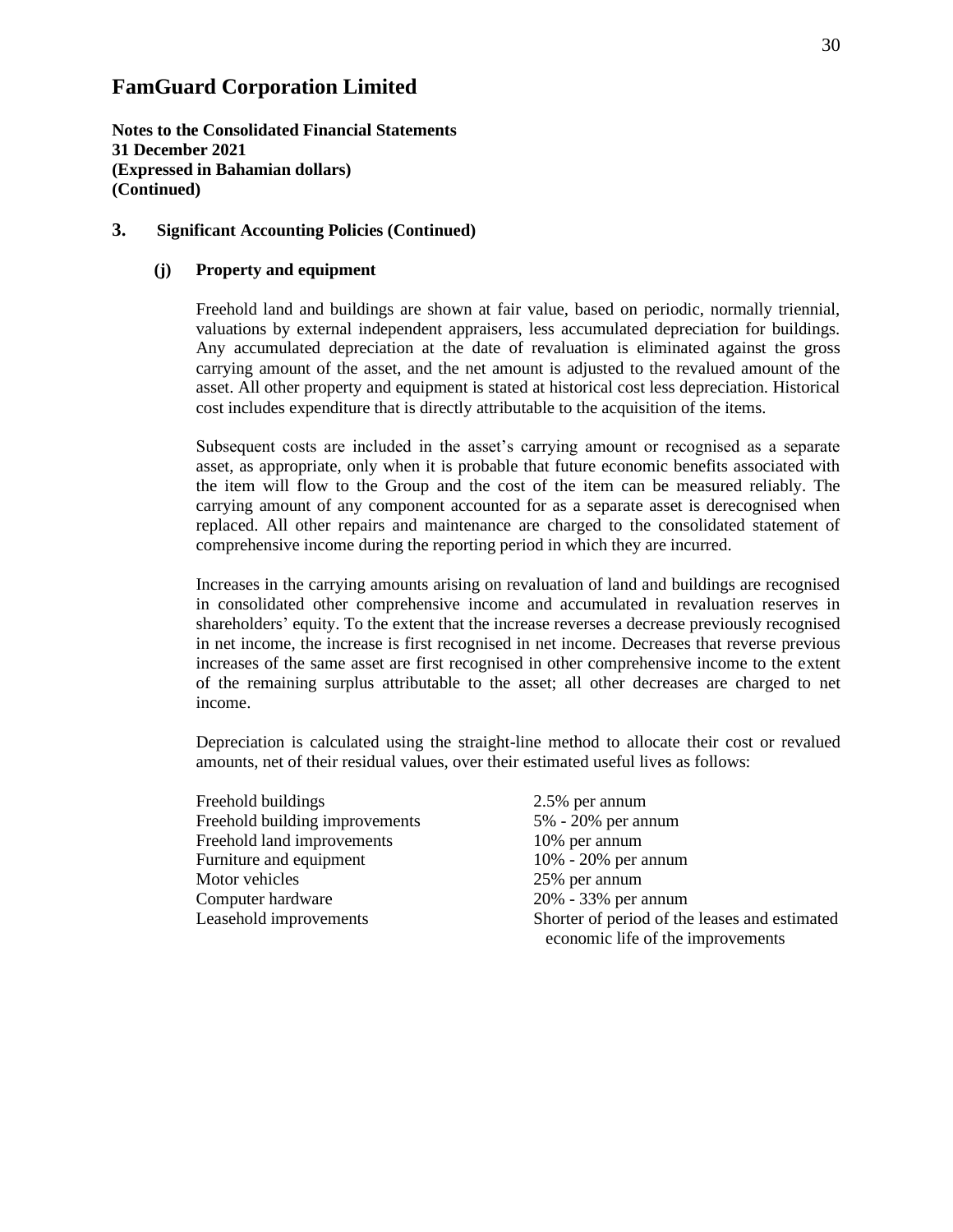**Notes to the Consolidated Financial Statements 31 December 2021 (Expressed in Bahamian dollars) (Continued)**

#### **3. Significant Accounting Policies (Continued)**

#### **(j) Property and equipment (continued)**

The assets' residual values and useful lives are reviewed, and adjusted, if appropriate, at the end of each reporting period. An asset's carrying amount is written down immediately to its recoverable amount if the asset's carrying amount is greater than its estimated recoverable amount.

Right of use assets are depreciated over the shorter period of the lease term and the useful life of the underlying asset. If a lease term transfers ownership of the underlying asset or the cost of the right of use asset reflects that the Group expects to exercise a purchase option, the related right of use asset is depreciated over the useful life of the underlying asset.

Gains and losses on disposals are determined by comparing proceeds with carrying amount. These are included in the consolidated statement of comprehensive income. When revalued assets are sold, it is Group policy to transfer any amounts included in other reserves in respect of those assets to retained earnings.

#### **(k) Intangible assets**

Intangible assets with finite useful lives that are acquired separately are carried at cost less accumulated amortisation and accumulated impairment losses. The estimated useful life and amortisation method are reviewed at the end of each reporting period, with the effect of any changes in estimate being accounted for on a prospective basis. Intangible assets with indefinite useful lives that are acquired separately are carried at cost less accumulated impairment losses.

Acquired computer software licenses and website development costs are capitalised on the basis of the costs incurred to acquire and bring to use the specific software. Costs directly associated with the development of identifiable and unique software products controlled by the Group, and which will generate economic benefits exceeding costs beyond one year, are also recognised as intangible assets.

Amortisation is recognised on a straight-line basis over their estimated useful lives as follows:

Computer Software 10%-20% per annum

Costs associated with developing or maintaining computer software programmes are recognised as an expense as incurred.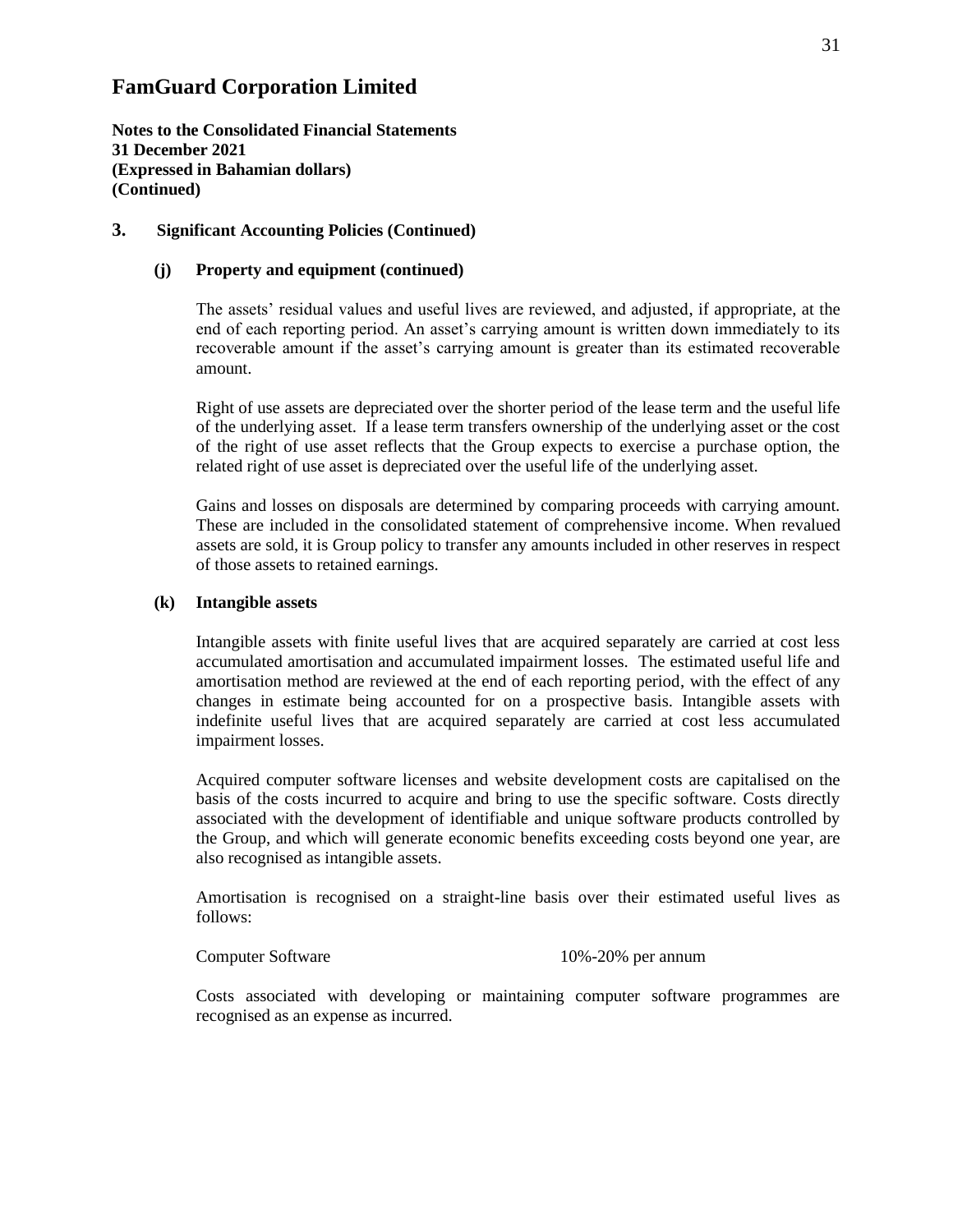**Notes to the Consolidated Financial Statements 31 December 2021 (Expressed in Bahamian dollars) (Continued)**

#### **3. Significant Accounting Policies (Continued)**

#### **(l) Impairment of non-financial assets**

Assets are tested for impairment whenever events or changes in circumstances indicate that the carrying amount may not be recoverable. An impairment loss is recognised for the amount by which the asset's carrying amount exceeds its recoverable amount. The recoverable amount is the higher of an asset's fair value less costs of disposal and value in use. For the purposes of assessing impairment, assets are grouped at the lowest levels for which there are separately identifiable cash inflows which are largely independent of the cash inflows from other assets or groups of assets (cash-generating units). Non-financial assets that suffered an impairment are reviewed for possible reversal of the impairment at the end of each reporting period.

#### **(m) Financial liabilities**

Financial liabilities are classified at initial recognition, as financial liabilities at FVTPL, loans and borrowings or trade and other payables, as appropriate. All financial liabilities are recognised initially at fair value and, in the case of loans, borrowings and insurance payables, net of directly attributable transaction costs. The Group's financial liabilities include insurance contracts without a Discretionary Participation Feature (DPF), trade and other payables.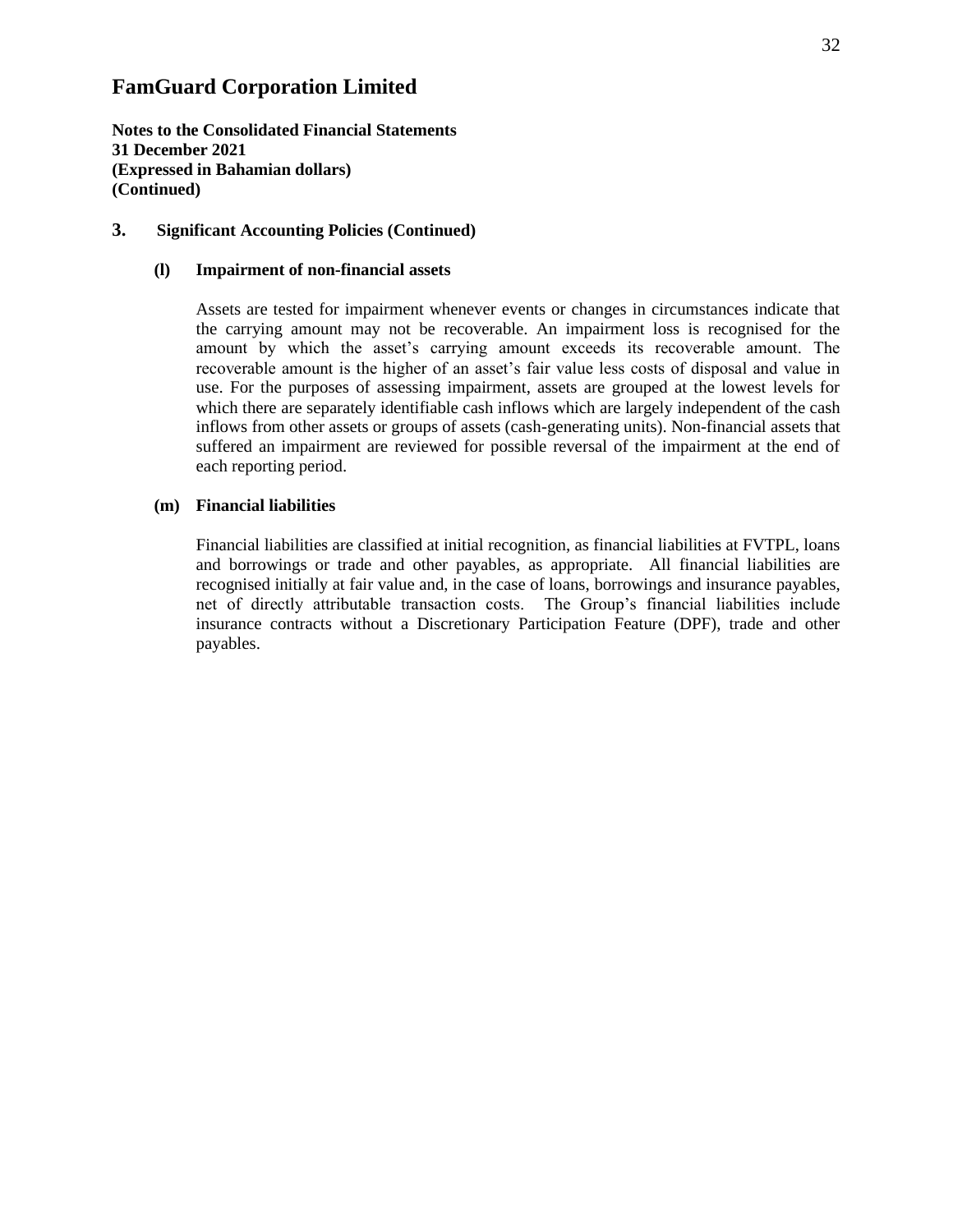**Notes to the Consolidated Financial Statements 31 December 2021 (Expressed in Bahamian dollars) (Continued)**

#### **3. Significant Accounting Policies (Continued)**

#### **(m) Financial liabilities (continued)**

Subsequent measurement of financial liabilities depends on their classification as follows:

Financial liabilities at FVTPL includes financial liabilities held for trading and financial liabilities designated upon initial recognition at FVTPL. Financial liabilities are classified as held for trading if they are incurred for the purpose of repurchasing in the near term.

Financial liabilities designated upon initial recognition at FVTPL are designated at the initial date of recognition, and only if the criteria in IAS 39 are satisfied. The Group has designated insurance contracts without DPF as financial liabilities at FVTPL upon initial recognition.

After initial recognition, interest bearing loans and borrowings are subsequently measured at amortised cost using the effective interest method. Gains and losses are recognised in net income when the liabilities are derecognised as well as through the effective interest amortisation process. Amortised cost is calculated by taking into account any discount or premium on acquisition and fee or costs that are an integral part of the effective interest. The effective interest amortisation is included in finance cost in the consolidated statement of comprehensive income.

Trade and other payables, including balances due to insurer, represent liabilities for goods and services provided to the Group prior to the end of financial year which are unpaid. The amounts are unsecured and are usually paid within 30 days of recognition. Trade and other payables are recognised initially at their fair value and subsequently measured at amortised cost using the effective interest method.

A financial liability is derecognised when the obligation under the liability is discharged or cancelled or expires. When an existing financial liability is replaced by another from the same lender on substantially different terms, or the terms of an existing liability are substantially modified, such an exchange or modification is treated as a derecognition of the original liability and the recognition of a new liability, and the difference in the respective carrying amounts is recognised in the consolidated statement of comprehensive income.

#### **(n) Other provisions**

Provisions are recognised when the Group has a present obligation (legal or constructive) as a result of a past event, it is probable that the Group will be required to settle the obligation, and a reliable estimate can be made of the amount of the obligation.

The amount recognised as a provision is the best estimate of the consideration required to settle the present obligation at the end of the reporting period, taking into account the risks and uncertainties surrounding the obligation. Where a provision is measured using the cash flows estimated to settle the present obligation, its carrying amount is the present value of those cash flows.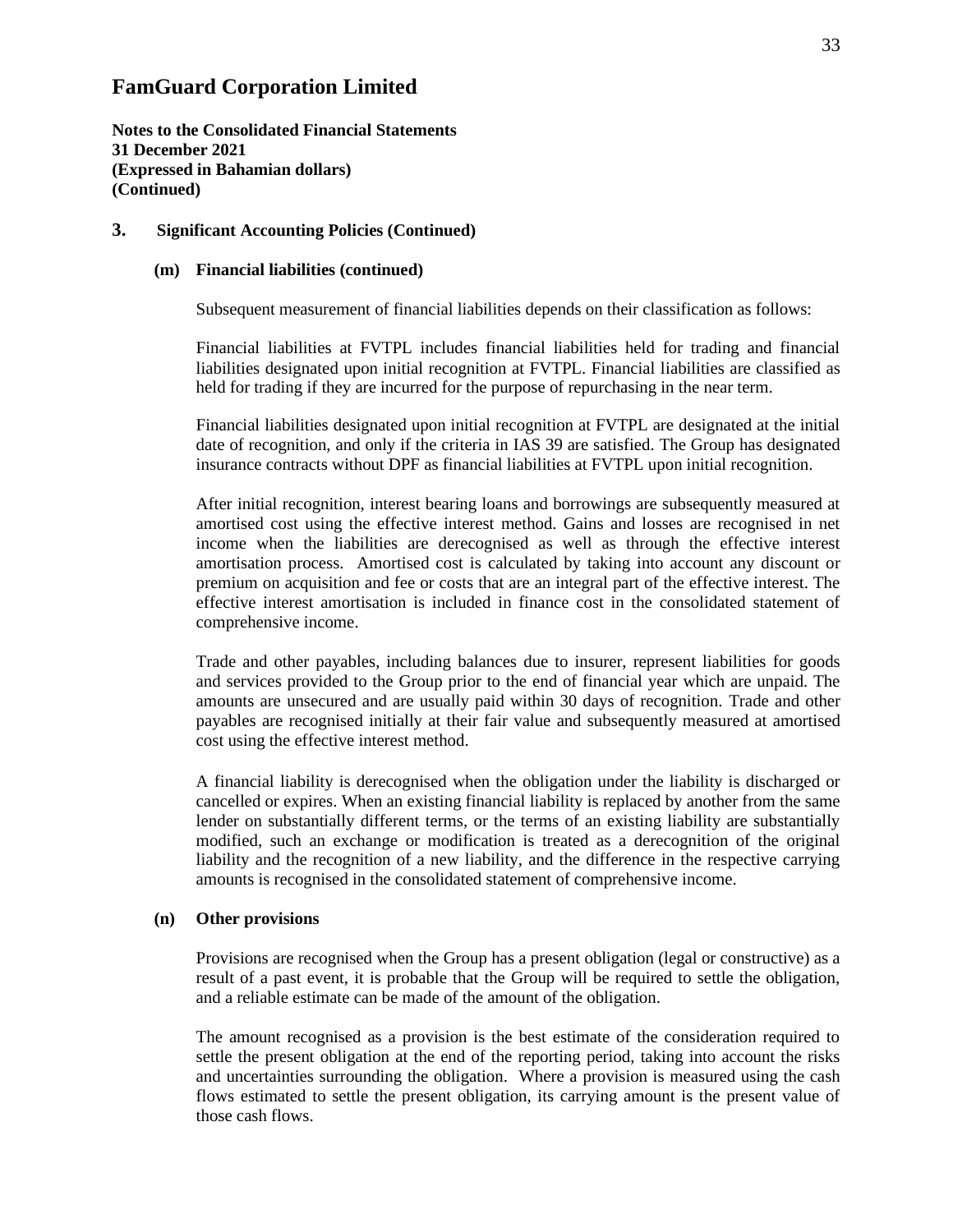**Notes to the Consolidated Financial Statements 31 December 2021 (Expressed in Bahamian dollars) (Continued)**

#### **3. Significant Accounting Policies (Continued)**

#### **(n) Other provisions (continued)**

When some or all of the economic benefits required to settle a provision are expected to be recovered from a third party, a receivable is recognised as an asset if it is virtually certain that reimbursement will be received and the amount of the receivable can be measured reliably.

#### **(o) Employee benefits**

#### *i) Pension obligations*

The Group has a defined contribution pension plan for eligible agents and employees whereby the Group pays contributions to a pension plan separately administered by the Group. The Group has no further payment obligations once the contributions have been paid. The plan requires participants to contribute 5% of their gross earnings and commissions and the Group contributes 5% of eligible earnings. The Group's contributions to the defined contribution pension plan are recognised in the consolidated statement of comprehensive income in the year to which they relate.

#### *ii) Postretirement medical benefit plan*

The Group provides supplementary health insurance benefits to qualifying employees upon retirement. The entitlement to these benefits is usually based on the employee remaining in service up to retirement age and the completion of a minimum service period. The benefits under this plan are contributory. For the postretirement medical benefit plan, the cost of providing benefits is determined using the projected unit credit method, with independent actuarial valuations being carried out at the end of each annual reporting period. The post-retirement plan is a contributory plan. Retirees are assumed to pay the full retiree costs, less the Group's subsidy. The employee's subsidy for medical costs is set to a fixed dollar amount.

Defined benefit costs are categorised as follows:

- Service cost (including current service cost, past service cost, as well as gains and losses on curtailments and settlements);
- Net interest expense or income; and
- Remeasurement.

The Group presents the first two components of the defined benefit costs in the consolidated statement of comprehensive income in operating expenses. Curtailment gains and losses are accounted for as past service costs. Net interest is calculated by applying the discount rate at the beginning of the period to the net defined benefit liability or asset.

Remeasurement, comprising actuarial gains and losses, is reflected immediately in the consolidated statement of financial position with a charge or credit recognised in other comprehensive income in the period in which they occur. Remeasurement recognised in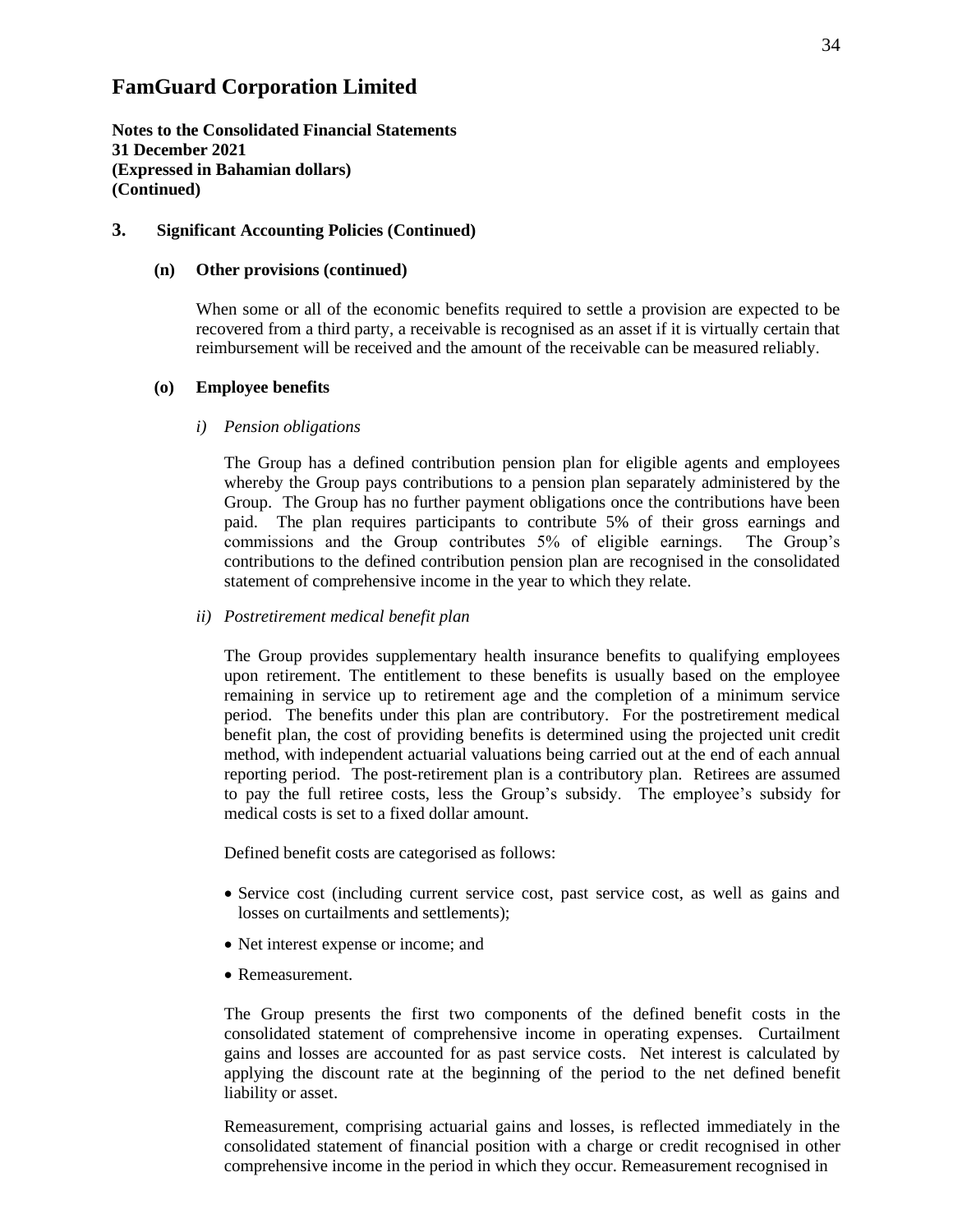**Notes to the Consolidated Financial Statements 31 December 2021 (Expressed in Bahamian dollars) (Continued)**

## **3. Significant Accounting Policies (Continued)**

### **(o) Employee benefits (continued)**

*ii) Postretirement medical benefit plan (continued)*

other comprehensive income is reflected immediately in retained earnings and will not be reclassified to net income.

Past service cost is recognised in net income in the period of a plan amendment. The retirement benefit obligation recognised in the consolidated statement of financial position represents the actual deficit or surplus in the Group's defined benefit plan. Any surplus resulting from this calculation is limited to the present value of any economic benefits available in the form of refunds from the plans or reductions in future contributions to the plan.

*iii) Share-based payments*

The Group operates an Executive Incentive Plan for key management employees. Under this plan, eligible employees are granted common shares of the Company as special awards upon promotion to or hiring at the executive level. The share based payments are measured at the fair value of the equity instruments at the grant date. From the date of granting, each award will vest at a rate of 20% of the shares which are the subject of the award, for each completed year of service. Participants receive all earnings by way of dividend on the shares and the accretions from the date of the grant of the award. Upon termination of employment, all shares vested are distributed to the participant. The Group makes cash awards to the plan as the need arises and the plan purchases shares on the open market at market value. The cost of these benefits to the Group are included in employee salary and benefit expenses.

### **(p) Share capital**

Shares are classified as equity when there is no obligation to transfer cash or other assets. Incremental costs directly attributable to the issue of new shares are shown in equity as a deduction from the proceeds.

### **(q) Product classification**

Insurance contracts are defined as those containing significant insurance risk if, and only if, an insured event could cause an insurer to make significant additional payments in any scenario, excluding scenarios that lack commercial substance, at the inception of the contract. Such contracts remain insurance contracts until all rights and obligations are extinguished or expire. Contracts can be reclassified as insurance contracts after inception if insurance risk becomes significant. Any contracts not considered to be insurance contracts under IFRS are classified as investment contracts.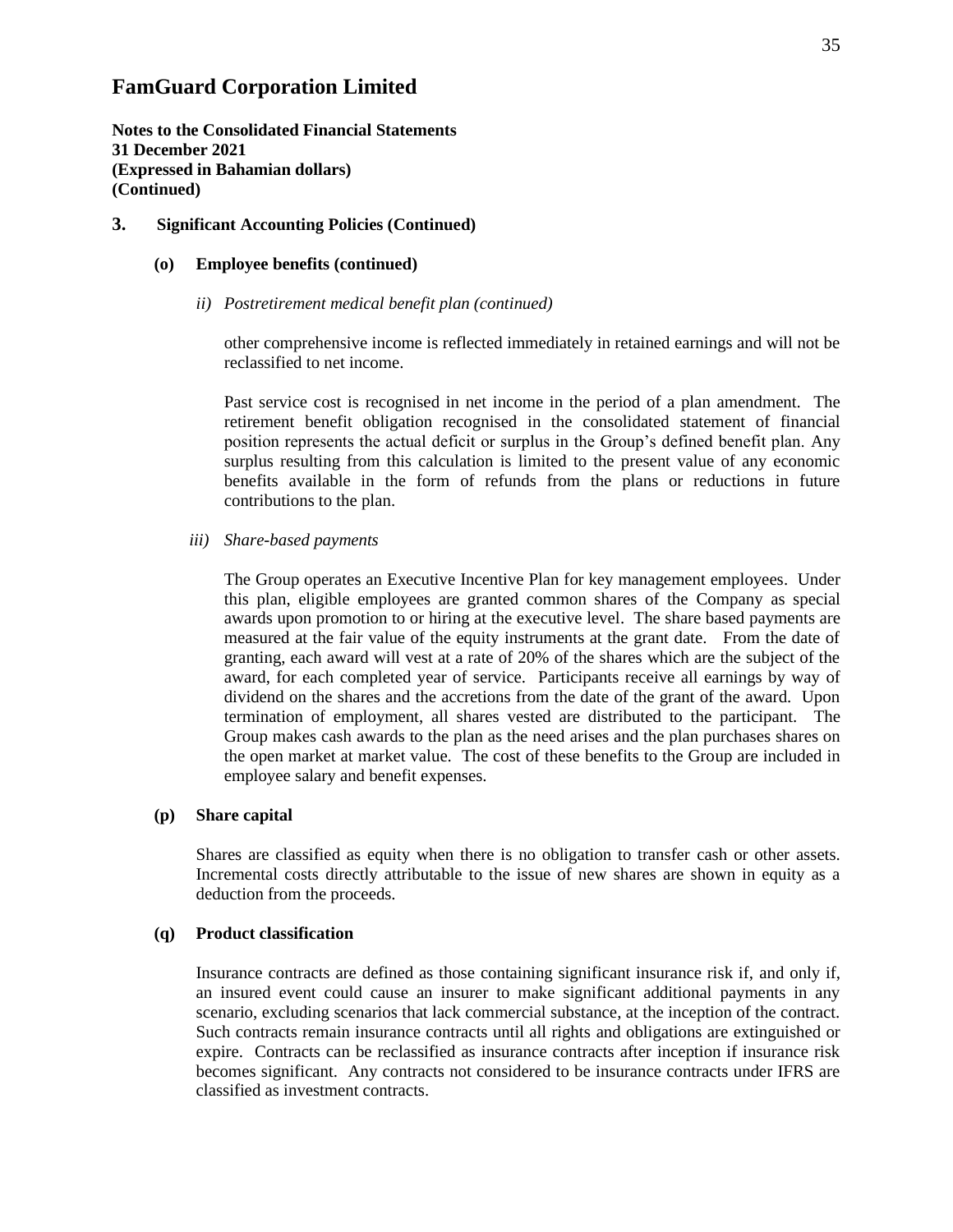**Notes to the Consolidated Financial Statements 31 December 2021 (Expressed in Bahamian dollars) (Continued)**

## **3. Significant Accounting Policies (Continued)**

### **(r) Reserves for insurance contracts**

The provisions for actuarial liabilities of long-term insurance contracts are determined using accepted actuarial practices established by the Canadian Institute of Actuaries ("CIA") and are determined by the Group's Appointed Actuary. These liabilities consist of the amounts that, together with future premiums and investment income, are required to provide for future policy benefits and expenses on insurance and annuity contracts.

The Group uses the Canadian Asset Liability Method ("CALM") in computing its actuarial reserves on long-term contracts. CALM involves the projection of future interest rate scenarios in order to determine the amount of assets needed to provide for all future obligations.

Projected net cash flows from these assets and the policy liabilities being supported by these assets are combined with projected cash flows from future asset purchases to determine expected rates of return on these assets for future years. Investment strategies are based on the target investment policies for the segment and the reinvestment returns are derived from current and projected market rates for fixed income investments. Investment return assumptions for each asset class make provision for expected future asset credit loss, expected investment management expenses and a margin for adverse deviation.

Liabilities for deferred annuity policies with a 5% minimum interest rate guarantee are calculated using CALM. Liabilities for other deferred annuities are computed as the value of accrued invested funds. Reserves for immediate payout annuities are calculated using CALM.

Claims reserves for group health policies are estimated from incurred claims and the history of prior claim payments. Liabilities for other short-term health policies, renewable at the option of the Group, comprise unearned premiums plus a contingency reserve for claims.

# **(s) Insurance contracts**

### *i) Classification*

Insurance contracts comprises of life and health insurance contracts which include term, whole life and universal life insurance contracts, group life insurance policies, health insurance contracts and annuities. The Group issues contracts that transfer insurance risk, financial risk or both. Insurance contracts are those contracts that transfer significant insurance risk. Such contracts may also transfer financial risk. As a general guideline, the Group defines as significant insurance risk the possibility of having to pay benefits on the occurrence of an insured event that are at least 10% more than the benefits payable if the insured event did not occur.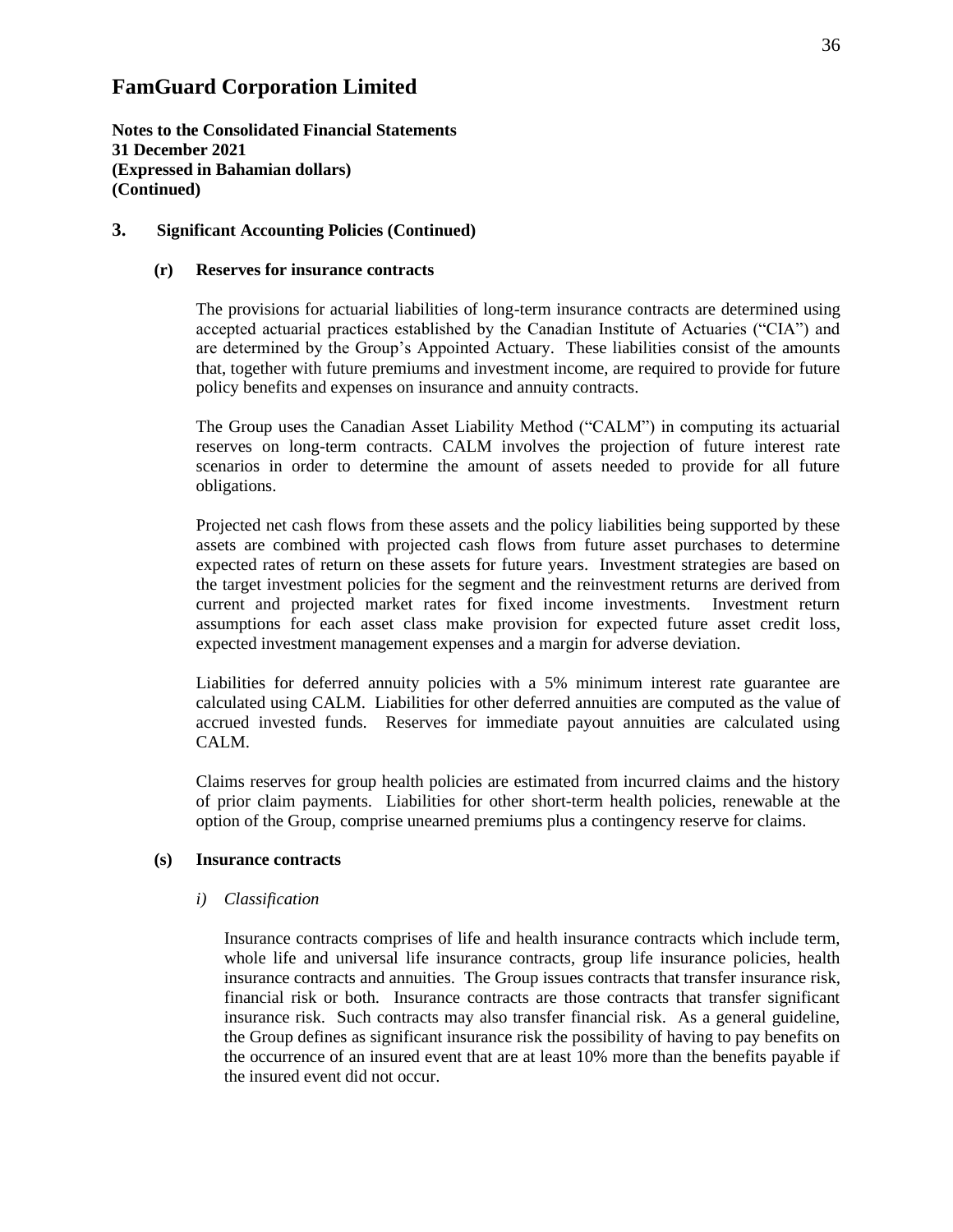**Notes to the Consolidated Financial Statements 31 December 2021 (Expressed in Bahamian dollars) (Continued)**

# **3. Significant Accounting Policies (Continued)**

### **(s) Insurance contracts (continued)**

*i) Classification* (continued)

A number of insurance contracts contain a Discretionary Participation Feature (DPF). This feature entitles the holder to receive, as a supplement to guaranteed benefits, additional benefits or bonuses:

- that are likely to be a significant portion of the total contractual benefits;
- whose amount or timing is contractually at the discretion of the Group; and
- that are contractually based on:
- (i) the performance or a specified pool of contracts or a specified type of contract; and
- (ii) realised and/or unrealised investment returns on a specified pool of assets held by the Group.

The amount and timing of the distribution to individual contract holders is at the discretion of the Group, subject to the advice of the Appointed Actuary.

### *ii) Recognition and measurement*

Insurance contracts, including those with a DPF, are classified into four main categories, depending on the duration of risk and whether or not the terms and conditions are fixed.

### *Short-term insurance contracts*

These contracts are group and individual health and hospitalisation contracts, and shortduration life insurance contracts. These contracts protect policyholders from the consequences of events (such as death, disability or sickness) that would affect the ability of the policyholder or his/her dependents to maintain their current level of income. Guaranteed benefits paid on occurrence of the specified insurance event are either fixed or are linked to the extent of the economic loss suffered by the policyholder. There are no maturity or surrender benefits.

Premiums are recognised as revenue proportionately over the period of coverage. Claims and loss adjustment expenses are recognised in the consolidated statement of comprehensive income as incurred, based on the estimated liability for compensation owed to policyholders. They include direct and indirect claims settlement costs and arise from events that have occurred up to the consolidated statement of financial position date, even if they have not yet been reported to the Group. Liabilities for unpaid claims are estimated using the input of assessments for individual cases reported to the Group and statistical analyses for the claims incurred but not reported.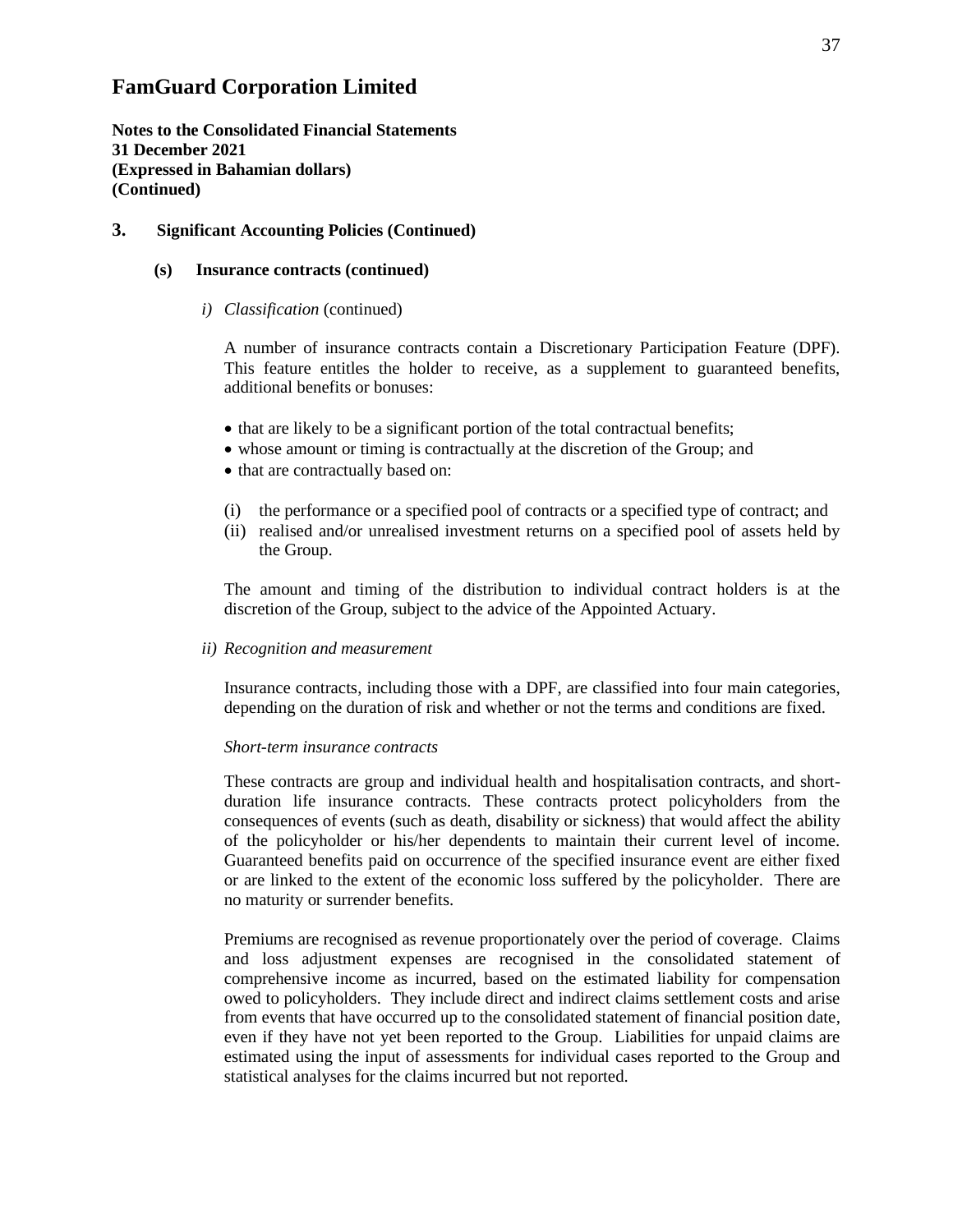**Notes to the Consolidated Financial Statements 31 December 2021 (Expressed in Bahamian dollars) (Continued)**

# **3. Significant Accounting Policies (Continued)**

#### **(s) Insurance contracts (continued)**

*ii) Recognition and measurement (continued)*

#### *Long-term insurance contracts with fixed and guaranteed terms*

These contracts insure events associated with human life (for example death, or survival) over a long duration. Premiums are recognised as revenue when they become payable by the policyholder. Premiums are shown before deduction of commission.

Benefits payable to beneficiaries are recorded as an expense when they are incurred. A liability for contractual benefits that are expected to be incurred is recorded when the premiums are recognised. The liability is based on assumptions as to mortality, persistency, maintenance expenses and investment income. A margin for adverse deviations is included in the assumptions.

### *Long-term insurance contracts without fixed and guaranteed terms*

These contracts insure events associated with human life (for example death, or survival) over a long duration. Premiums are recognised as revenue when they become payable by the policyholder. These liabilities, however, are increased by credited interest (in the case of universal life contracts) or change in the unit prices (in the case of unit-linked contracts) and are decreased by policy administration fees, mortality and surrender charges and any withdrawals. Premiums are shown before deduction of commission.

Benefits payable to beneficiaries are recorded as an expense when they are incurred.

Liabilities for universal life policies, including unit-linked contracts and deferred annuities with a 5% minimum interest rate guarantee, are based on assumptions as to future mortality, persistency, maintenance expenses, investment income, and crediting interest rates. A margin for adverse deviations is included in the assumptions. Liabilities for other deferred annuities are computed as the value of accrued invested funds.

### *Long-term insurance contracts with fixed and guaranteed terms and with DPF*

These contracts insure events associated with human life (for example death, or survival) over a long duration. Premiums are recognised as revenue when they become payable by the policyholder. Premiums are shown before deduction of commission.

Benefits payable to beneficiaries are recorded as an expense when they are incurred.

A liability for contractual benefits that are expected to be incurred is recorded when the premiums are recognised. The liability is based on assumptions as to mortality, persistency, maintenance expenses and investment income. A margin for adverse deviations is included in the assumptions.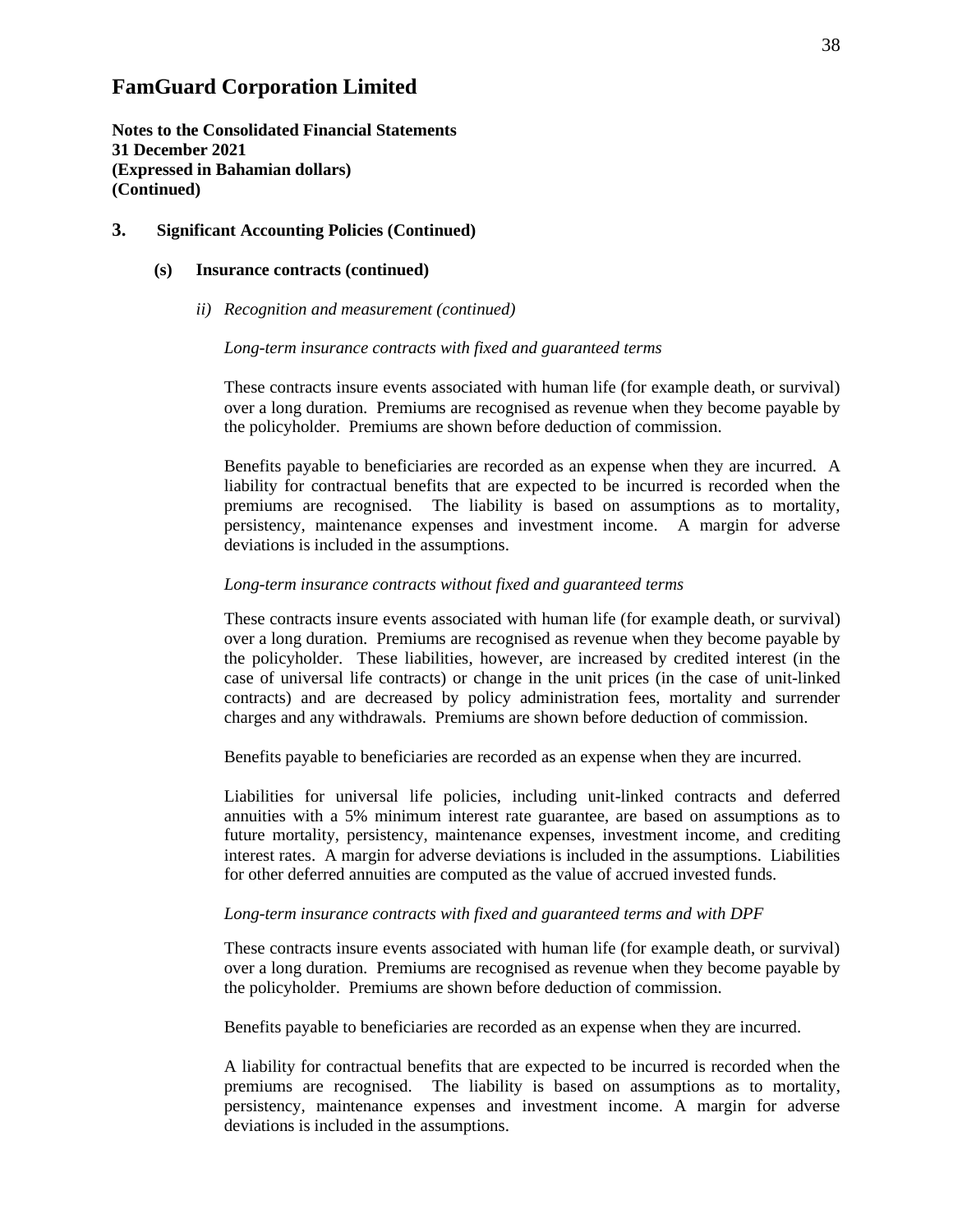**Notes to the Consolidated Financial Statements 31 December 2021 (Expressed in Bahamian dollars) (Continued)**

## **3. Significant Accounting Policies (Continued)**

### **(s) Insurance contracts (continued)**

*ii) Recognition and measurement (continued)*

*Long-term insurance contracts with fixed and guaranteed terms and with DPF (continued)*

In addition, these contracts also participate in the profits of the Group. As the Group declares the bonus to be paid, it is credited to the individual policyholders.

### **(t) Reinsurance transactions**

In the normal course of its life and health insurance business, the Group seeks to limit its exposure to loss on any single insured and to recover benefits paid, by ceding premiums to reinsurers under excess coverage and quota share contracts. Contracts entered into that meet the classification requirements for insurance contracts in Note 3(r) are classified as reinsurance contracts held.

The benefits to which the Group is entitled under reinsurance contracts held are recognised as reinsurance recoveries. These assets consist of short-term balances due from reinsurers and are classified within receivables and other assets. Amounts recoverable from or due to reinsurers are measured consistently with the amounts associated with the reinsured contracts and in accordance with the terms of each reinsurance contract. Reinsurance liabilities are primarily premiums payable for reinsurance contracts and are recognised as an expense when due.

Reinsurance payables are recorded in accounts payable and accruals in the consolidated statement of financial position.

### **(u) Non-premium revenue recognition**

Fee and non-insurance commission income are recognised on an accrual basis when the service has been provided and the performance obligation met. Commissions earned on insurance policies are recognised when the policies are written and the Group has no further significant service obligations associated with the policy. The recognition of profit commissions is dependent on the loss experience underlying the relevant policies.

Dividend income from investments is recognised when the shareholder's right to receive payments has been established, provided that it is probable that the economic benefits will flow to the Group and the amount of income can be measured reliably.

Interest income from a financial asset is recognised when it is probable that the economic benefits will flow to the Group and the amount of income can be measured reliably. Interest income is accrued on a time basis, by reference to the principal outstanding and at the effective interest rate applicable, which is the rate that exactly discounts estimated future cash receipts through the expected life of the financial asset to that asset's net carrying amount on initial recognition.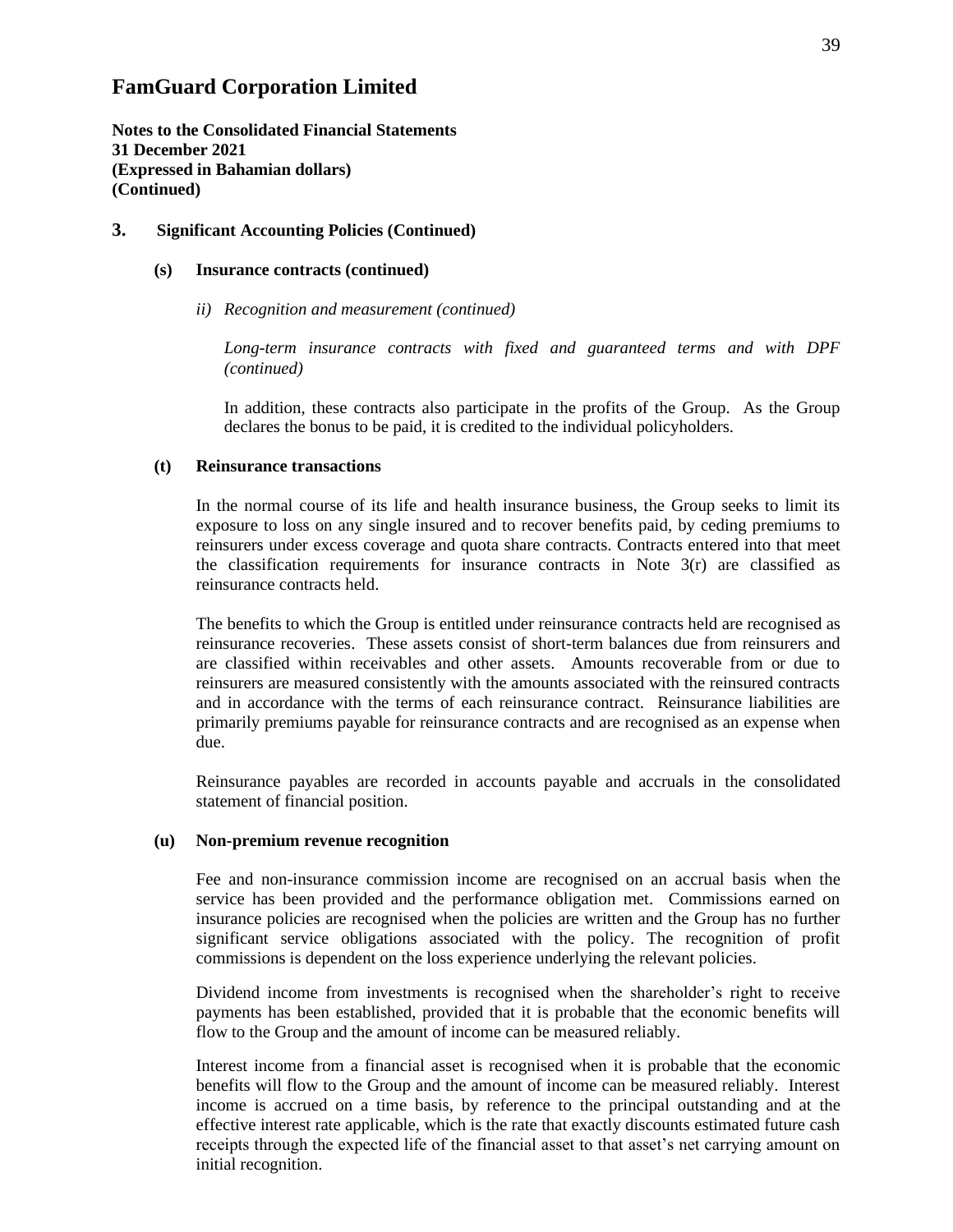**Notes to the Consolidated Financial Statements 31 December 2021 (Expressed in Bahamian dollars) (Continued)**

## **3. Significant Accounting Policies (Continued)**

### **(u) Non-premium revenue recognition (continued)**

Income which forms an integral part of the effective interest rate of a loan (i.e., commitment fees) is deferred and recognised as income over the life of the loan.

### **(v) Commission expense**

Commission expense is comprised of commissions earned by the Group's sales force, external agents and brokers on insurance and investment products sold. Commission expense is recognised when incurred.

### **(w) Leases**

The Group assesses at contract inception whether a contract is, or contains, a lease. That is, if the contract conveys the right to control the use of an identified asset for a period of time in exchange for consideration.

### *Group as a lessee*

The Group applies a single recognition and measurement approach for all leases, except for short-term leases and leases of low-value assets. The Group recognises lease liabilities to make lease payments and right-of-use assets representing the right to use the underlying assets.

# i) Right-of-use assets

The Group recognises right-of-use assets at the commencement date of the lease (i.e., the date the underlying asset is available for use). Right-of-use assets are initially recognised at the present value of the lease liability, less any accumulated depreciation and impairment losses, and adjusted for any remeasurement of lease liabilities. The cost of right-of-use assets includes the amount of lease liabilities recognised, initial direct costs incurred, and lease payments made at or before the commencement date less any lease incentives received. Right-of-use assets are depreciated on a straight-line basis over the shorter of the lease term and the estimated useful lives of the assets.

If ownership of the leased asset transfers to the Group at the end of the lease term or the cost reflects the exercise of a purchase option, depreciation is calculated using the estimated useful life of the asset.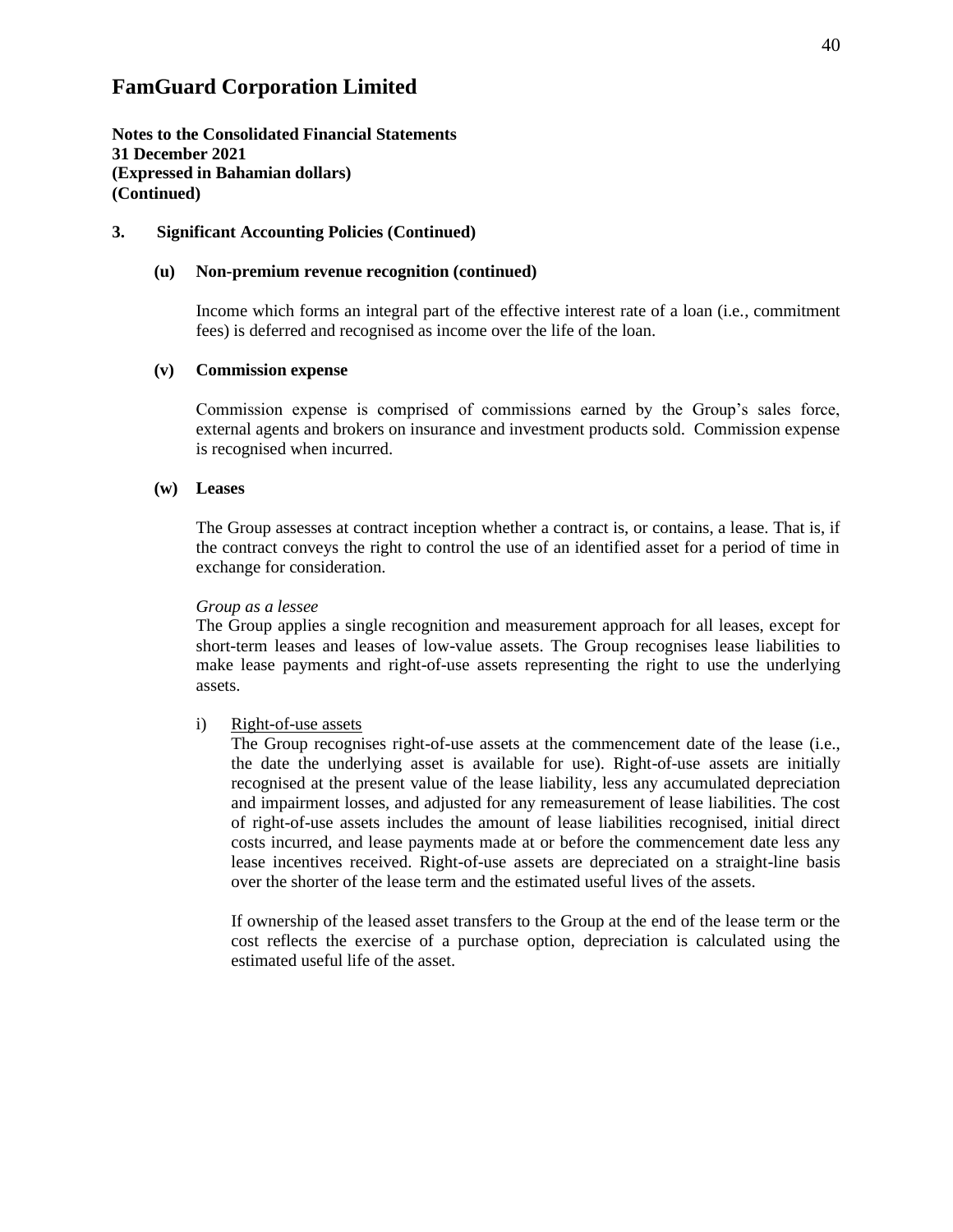**Notes to the Consolidated Financial Statements 31 December 2021 (Expressed in Bahamian dollars) (Continued)**

# **3. Significant Accounting Policies (Continued)**

### **(w) Leases (continued)**

## ii) Lease liabilities

At the commencement date of the lease, the Group recognises lease liabilities measured at the present value of lease payments to be made over the lease term. The lease payments include fixed payments, including insubstance fixed payments, less any lease incentives receivable, variable lease payments that depend on an index or a rate, and amounts expected to be paid under residual value guarantees. The lease payments also include the exercise price of a purchase option reasonably certain to be exercised by the Group and payments of penalties for terminating the lease, if the lease term reflects the Group exercising the option to terminate.

Variable lease payments that do not depend on an index or a rate are recognised as expenses in the period in which the event or condition that triggers the payment occurs.

In calculating the present value of lease payments, the Group uses its incremental borrowing rate at the lease commencement date because the interest rate implicit in the lease is not readily determinable. Refer to Note 4(i) for how the Group determines the rate. After the commencement date, the amount of lease liabilities is increased to reflect the accretion of interest and reduced for the lease payments made. In addition, the carrying amount of lease liabilities is remeasured if there is a modification, a change in the lease term, a change in the lease payments (e.g., changes to future payments resulting from a change in an index or rate used to determine such lease payments) or a change in the assessment of an option to purchase the underlying asset.

The Group's lease liabilities are presented on the consolidated statement of financial position (see Note 18).

iii) Short-term leases

The Group applies the short-term lease recognition exemption to its short-term leases (i.e., those leases that have a lease term of 12 months or less from the commencement date and do not contain a purchase option). Lease payments on short-term leases are recognised as expense on a straight-line basis over the lease term.

# **(x) Policy dividends on deposits**

Policy dividends on deposits comprise dividends declared on policies, together with accrued interest, but not withdrawn from the Group.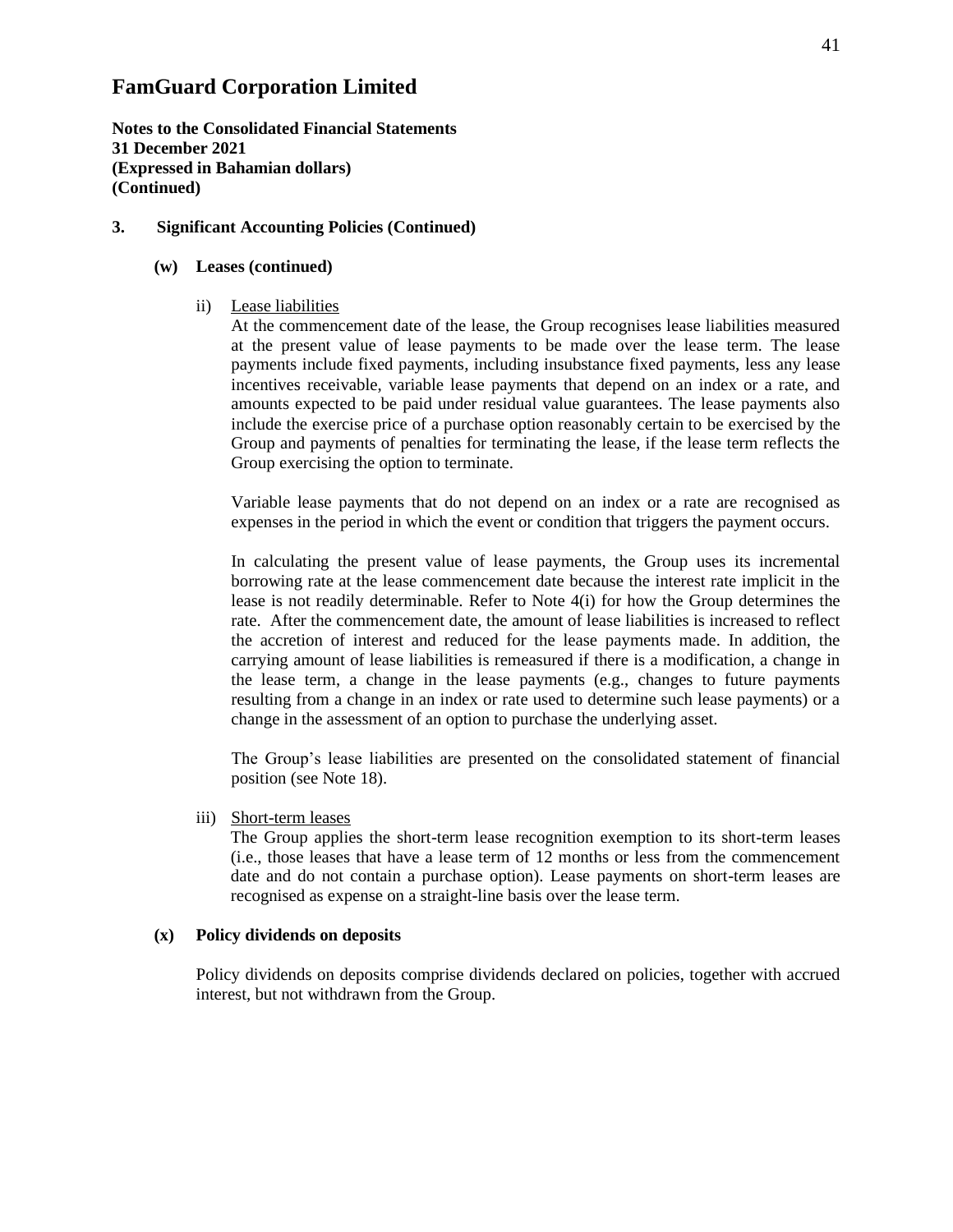**Notes to the Consolidated Financial Statements 31 December 2021 (Expressed in Bahamian dollars) (Continued)**

## **3. Significant Accounting Policies (Continued)**

### **(y) Taxation**

Under the current laws of The Bahamas, the country of domicile of the Group, there are no income, capital gains or other corporate taxes imposed. The Group is subject to tax on gross premium income at a rate of 3% and Value Added Taxes, applied at a rate of 12% on goods and services purchased.

### **(z) Earnings per share**

Basic earnings per share is calculated by dividing net income available to ordinary shareholders by the weighted average number of ordinary shares in issue during the year, excluding the average number of ordinary shares purchased by the Group and held as treasury shares. There are no dilutive transactions that would have an impact on earnings per share.

## **(aa) Dividend distribution**

Dividend distribution to the Group's shareholders is recognised in the consolidated financial statements in the year in which the dividends are declared by the Board of Directors. Dividends declared after the year end, but before the approval of the consolidated financial statements, are disclosed as a subsequent event.

### **(ab) Related parties**

Related parties are defined as follows:

- (i) Controlling shareholders;
- (ii) Subsidiaries;
- (iii) Associates;
- (iv) Individuals owning, directly or indirectly, an interest in the voting power that gives them significant influence over the enterprise, i.e. normally more than 20% of shares (plus close family members of such individuals);
- (v) Key management personnel persons who have authority for planning, directing and controlling the enterprise (plus close family members of such individuals);
- (vi) Directors; and,
- (vii) Enterprises owned by the individuals described in (i), (iv), (v), and (vi).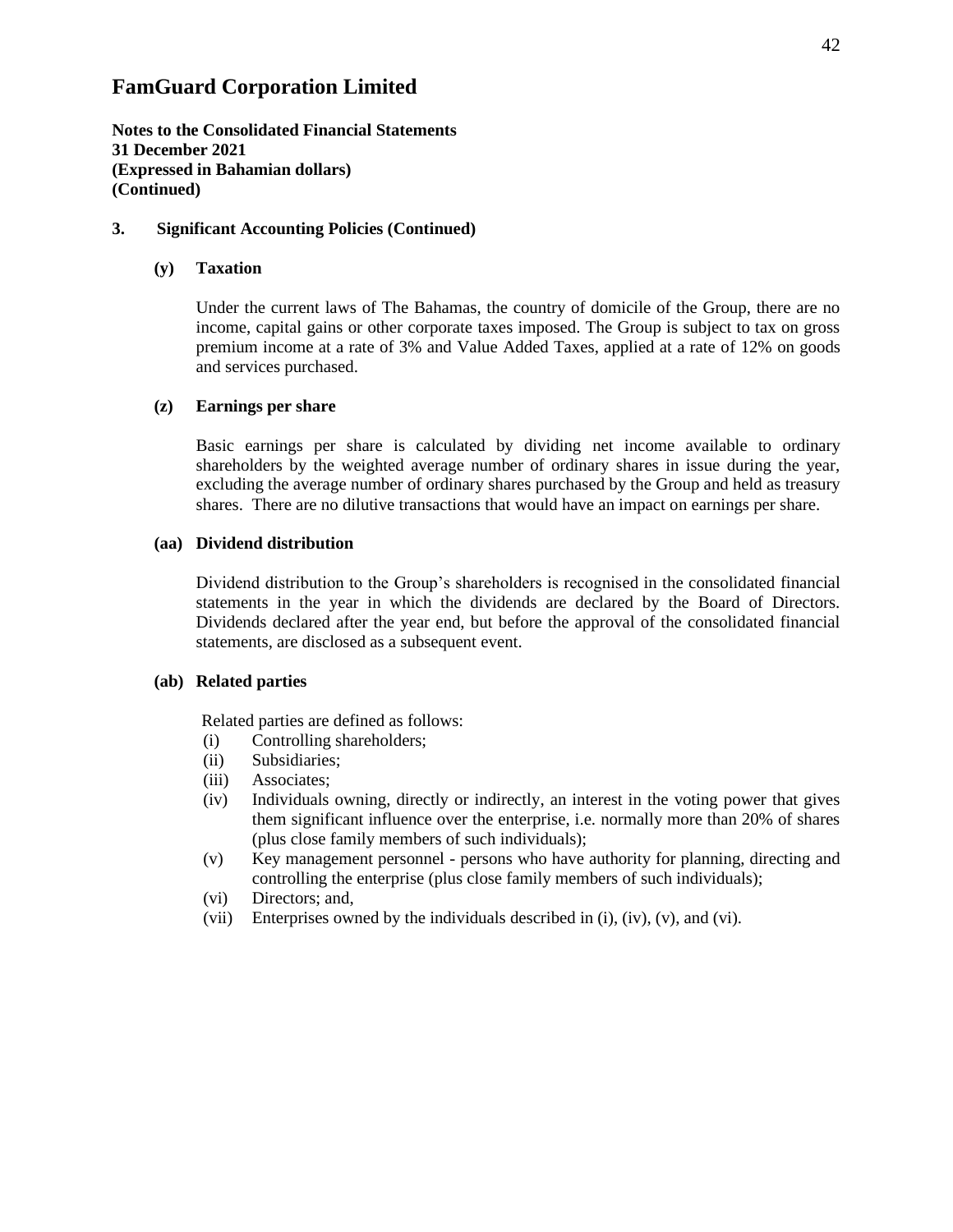**Notes to the Consolidated Financial Statements 31 December 2021 (Expressed in Bahamian dollars) (Continued)**

# **3. Significant Accounting Policies (Continued)**

# **(ac) Corresponding Figures**

Where necessary, comparative figures have been adjusted to conform with the current year presentation. These adjustments had no impact on the Group's net income or total equity. Hence a third balance sheet is not required for presentation of the adjusted comparative figures.

- i) Computer software totaling \$3,555,689 and work in progress totaling \$3,757,281 included in property and equipment in the prior year has been reclassified as intangible assets. The corresponding depreciation expense has been reduced by \$1,151,264 and reclassified to amortization. Refer to notes 8 and 9.
- ii) The concentration of insured benefits in note 5b was extended to include an additional band per coverage period. As a result, the amount included in the 50,000 and over band was further disaggregated to allocate the prior year amount across two bands.

# **4. Critical Accounting Judgments and Key Sources of Estimation Uncertainty**

# *Critical judgments in applying the Group's accounting policies*

In the process of applying the Group's accounting policies, which are described above, judgments made by management that have the most significant effect on the amounts recognised in the consolidated financial statements are discussed below.

# *a. Classification of insurance contracts*

The classification of contracts with policyholders is dependent on critical judgements made by the Group. Insurance contracts are defined as those containing significant insurance risk if, and only if, an insured event could cause an insurer to make significant additional payments in any scenario, excluding scenarios that lack commercial substance, at inception of the contract. A contract is classified as an insurance contract if it transfers significant risk. As a general rule, the Group defines as a significant insurance risk, the possibility of having to pay benefits on the occurrence of an insured event that are at least 10% more than the benefits payable if the insured event did not occur.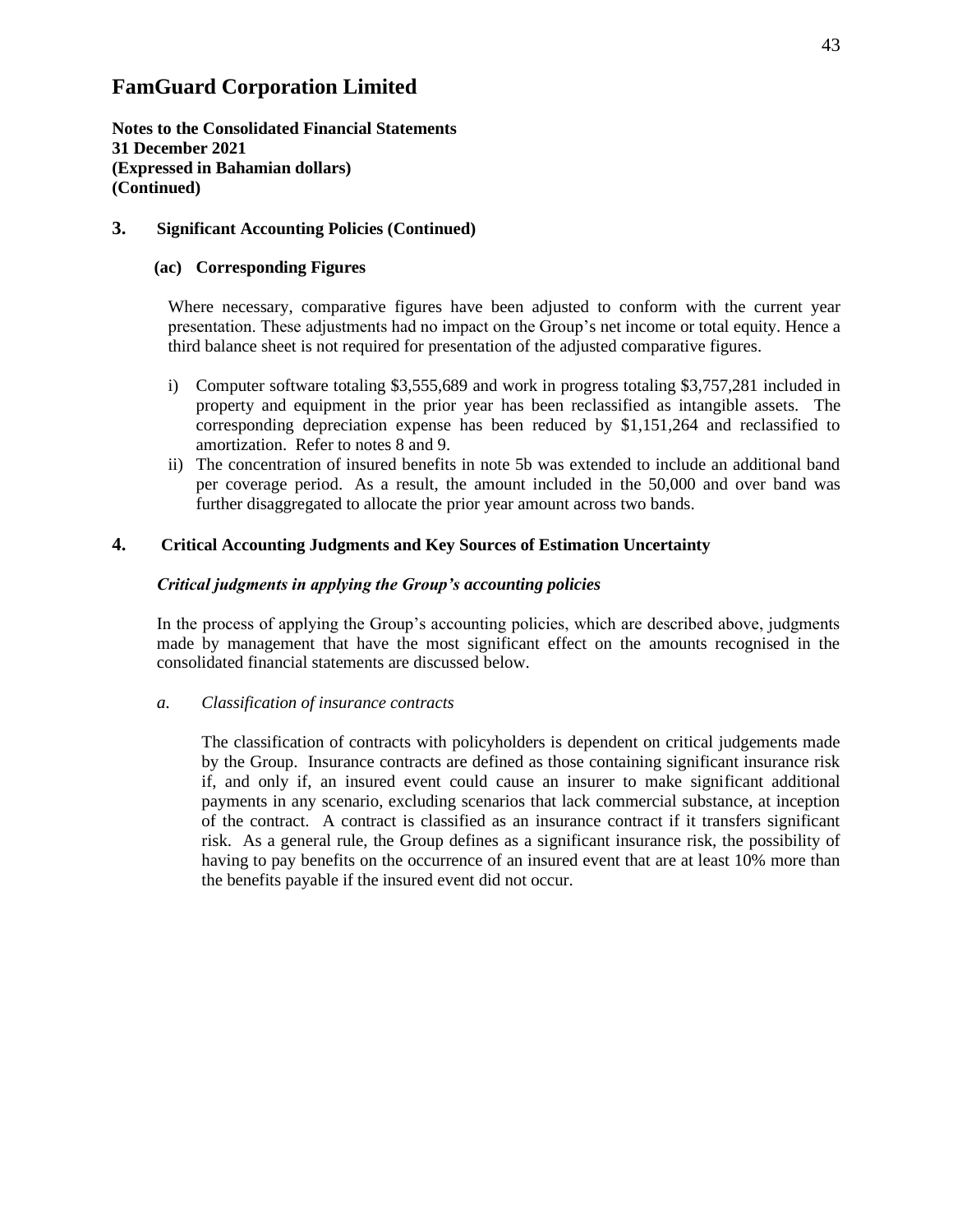**Notes to the Consolidated Financial Statements 31 December 2021 (Expressed in Bahamian dollars) (Continued)**

# **4. Critical Accounting Judgments and Key Sources of Estimation Uncertainty (Continued)**

### *Key sources of estimation uncertainty-critical accounting estimates*

The preparation of consolidated financial statements in accordance with IFRS requires management to make estimates and assumptions that affect the reported amounts of assets and liabilities, as well as the disclosure of contingent assets and liabilities, at the date of the consolidated financial statements, and the reported amounts of revenue and expenses during the reporting period. Actual results could differ from those estimates.

Certain amounts included in or affecting the Group's financial statements and related disclosure must be estimated, requiring the Group to make assumptions with respect to values or conditions which cannot be known with certainty at the time the consolidated financial statements are prepared. A ''critical accounting estimate'' is one which is both important to the portrayal of the Group's financial condition and requires management's most difficult, subjective or complex judgments, often as a result of the need to make estimates about the effect of matters that are inherently uncertain.

The Group evaluates such estimates on an ongoing basis, based upon historical results and experience, prevailing market prices, current financial information and audited statements, changes in market conditions, consultation with experts, trends and other methods considered reasonable in the particular circumstances, as well as the forecasts as to how these might change in the future.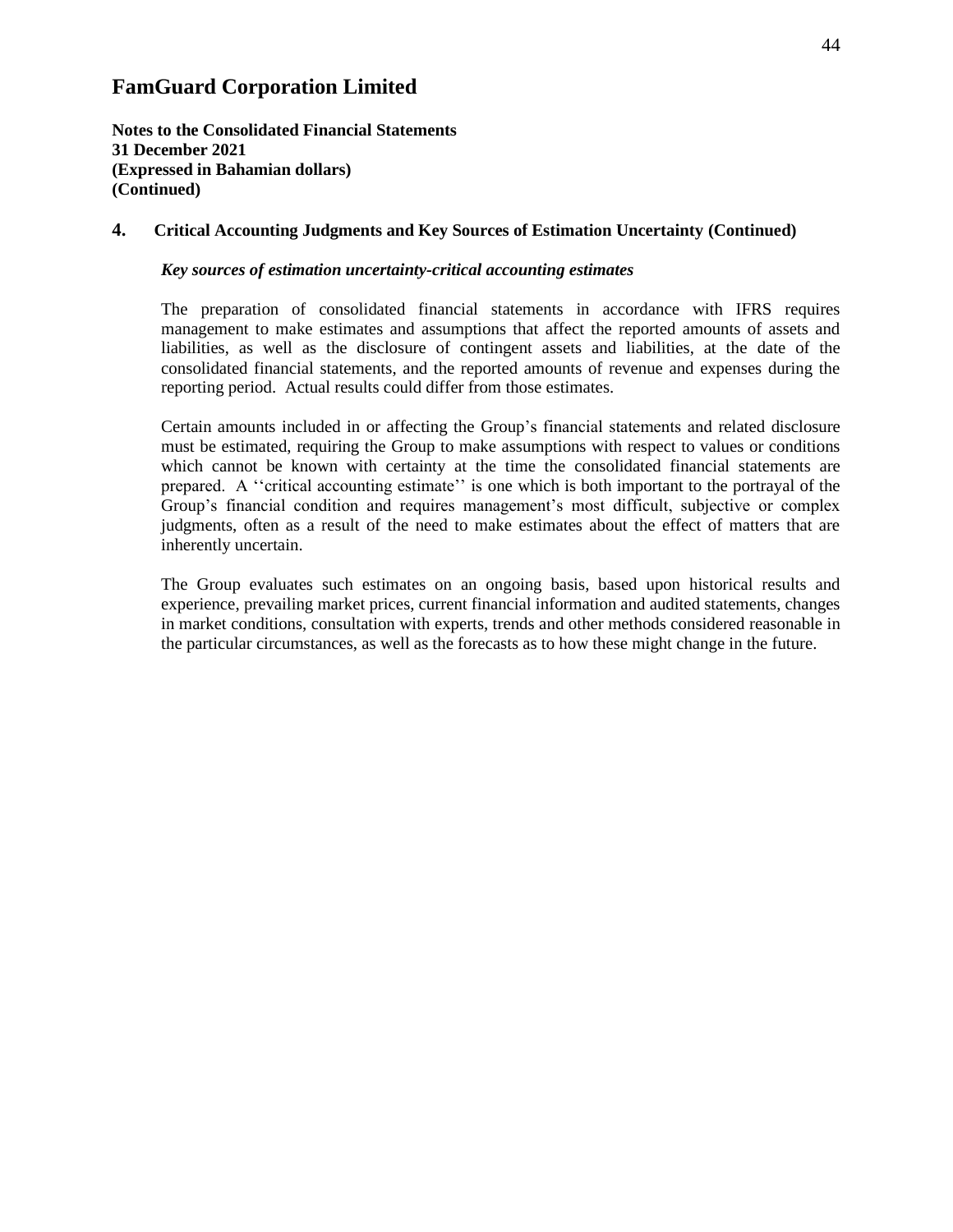**Notes to the Consolidated Financial Statements 31 December 2021 (Expressed in Bahamian dollars) (Continued)**

# **4. Critical Accounting Judgments and Key Sources of Estimation Uncertainty (Continued)**

*Key sources of estimation uncertainty-critical accounting estimates (continued)*

*a. Estimate of future payments and premiums arising from long-term insurance contracts.*

The determination of the liabilities under long-term insurance contracts is dependent on estimates made by the Appointed Actuary. Estimates are made as to the expected number of deaths for each of the years in which the Group is exposed to risk. The Group bases these estimates on mortality tables that reflect recent historical mortality experience, adjusted where appropriate to reflect the Group's own experience. For contracts that insure the risk of longevity, appropriate but not excessively prudent allowance is made for expected mortality improvements. The estimated number of deaths determines the value of the benefit payments and the value of the valuation premiums. The main source of uncertainty is that epidemics and wide-ranging lifestyle changes, such as changes in eating, smoking and exercise habits, could result in future mortality being significantly worse than in the past for the age groups in which the Group has significant exposure to mortality risk. However, continuing improvements in medical care and social conditions could result in improvements in longevity in excess of those allowed for in the estimates used to determine the liability for contracts where the Group is exposed to longevity risk.

### *b. Estimates of future payments arising from short-term insurance contracts.*

The determination of the liabilities under short-term insurance contracts is dependent on estimates made by the Group. Estimates are made for the expected cost of claims incurred but not yet reported (IBNR) at the statement of financial position date.

A significant period of time can pass before a claim cost can be established with certainty. As a result, the claim cost is estimated using various actuarial claims projection techniques. The main assumption used in applying these techniques is the Group's past claims experience, which is used to project future claims cost.

### *c. Impairment of non-financial assets*

The Group has made significant investments in tangible and intangible assets. These assets are tested for impairment when circumstances indicate there may be potential impairment. Factors considered important which could trigger an impairment review include the following: significant fall in market values; significant underperformance relative to historical or projected future operating results; significant changes in the use of the assets or the strategy for the overall business, including assets that are decided to be phased out or replaced and assets that are damaged or taken out of use; significant negative industry or economic trends; and significant cost overruns in the development of assets.

Estimating recoverable amounts of assets must, in part, be based on management evaluations, including estimates of future performance, revenue generating capacity of the assets, assumptions of the future market conditions and the success in marketing of new products and services. Changes in circumstances and in management's evaluations and assumptions may give rise to impairment losses in the relevant periods.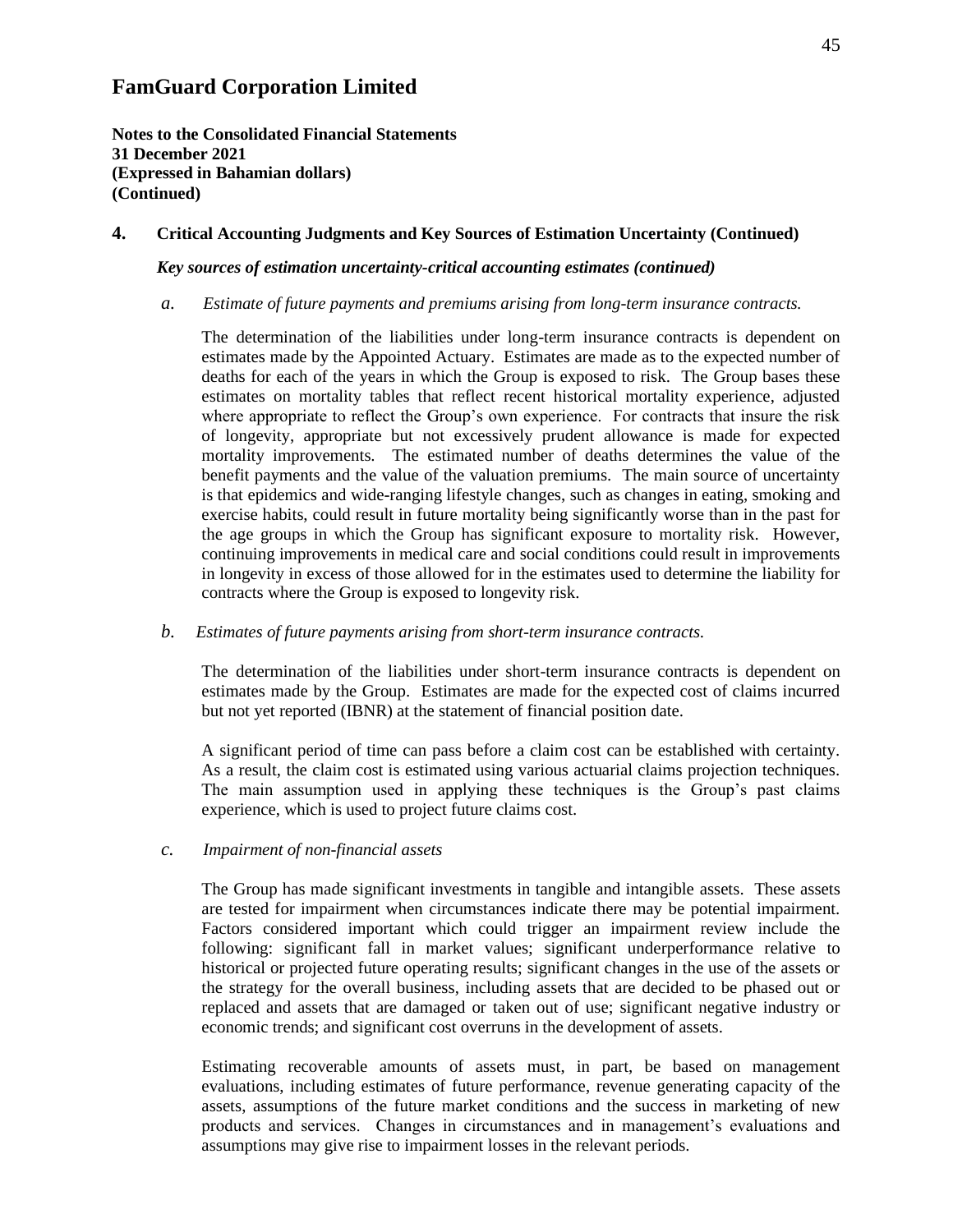**Notes to the Consolidated Financial Statements 31 December 2021 (Expressed in Bahamian dollars) (Continued)**

# **4. Critical Accounting Judgments and Key Sources of Estimation Uncertainty (Continued)**

### *Key sources of estimation uncertainty-critical accounting estimates (Continued)*

### *d. Revaluation of property and equipment*

The Group measures its land and buildings at revalued amounts triennially, with changes in fair value being recognised in the revaluation reserve in the consolidated statement of financial position. An independent valuation of the Group's land and buildings is performed to determine the fair value with reference to market-based evidence, using comparable prices adjusted for specific market factors such as nature, location, and the condition of the respective property.

### *e. Loan loss provision*

To cover any shortfalls from mortgage loans, the Group records specific provisions on noncurrent loans, based on the assessed value of the underlying collateral and other determinants of net realisable value, including independent appraisal and an assessment of the forced sale value of the underlying collateral. The methods used to calculate collective impairment allowance on homogenous groups of loans which are past due and not impaired are disclosed in Note 3(h).

# *f. Impairment of financial assets*

The Group determines that financial assets are impaired when there has been a significant or prolonged decline in the fair value below its cost. This determination of what is significant or prolonged requires judgment. In making this judgment, the Group evaluates among other factors, the normal volatility in share price, the financial health of the investee, industry and sector performance, changes in technology and operational and financing cash flow. Impairment may be appropriate when there is evidence of deterioration in the financial health of the investee, industry and sector performance, changes in technology, and financing and operational cash flows.

### *g. Retirement benefit obligation*

The Group's retirement benefit obligation is discounted at a rate determined by reference to market yields at the end of the reporting period on high quality Government bonds. Significant judgment is required when determining the criteria for bonds to be included in the population from which the yield curve is derived. The most significant criteria considered for the selection of bonds include whether there is a deep market in the bonds, quality of the bonds and the identification of outliers which are excluded.

Other key assumptions for retirement benefit obligations include medical, dental and vision cost trend rates and mortality rates. Medical rates are determined by the current year's average per capita costs for all participants. Average per capita costs for retirees was estimated by age groupings. The Group bases the estimates for mortality on tables that reflect recent historical mortality experience, adjusted where appropriate to reflect the Group own experience.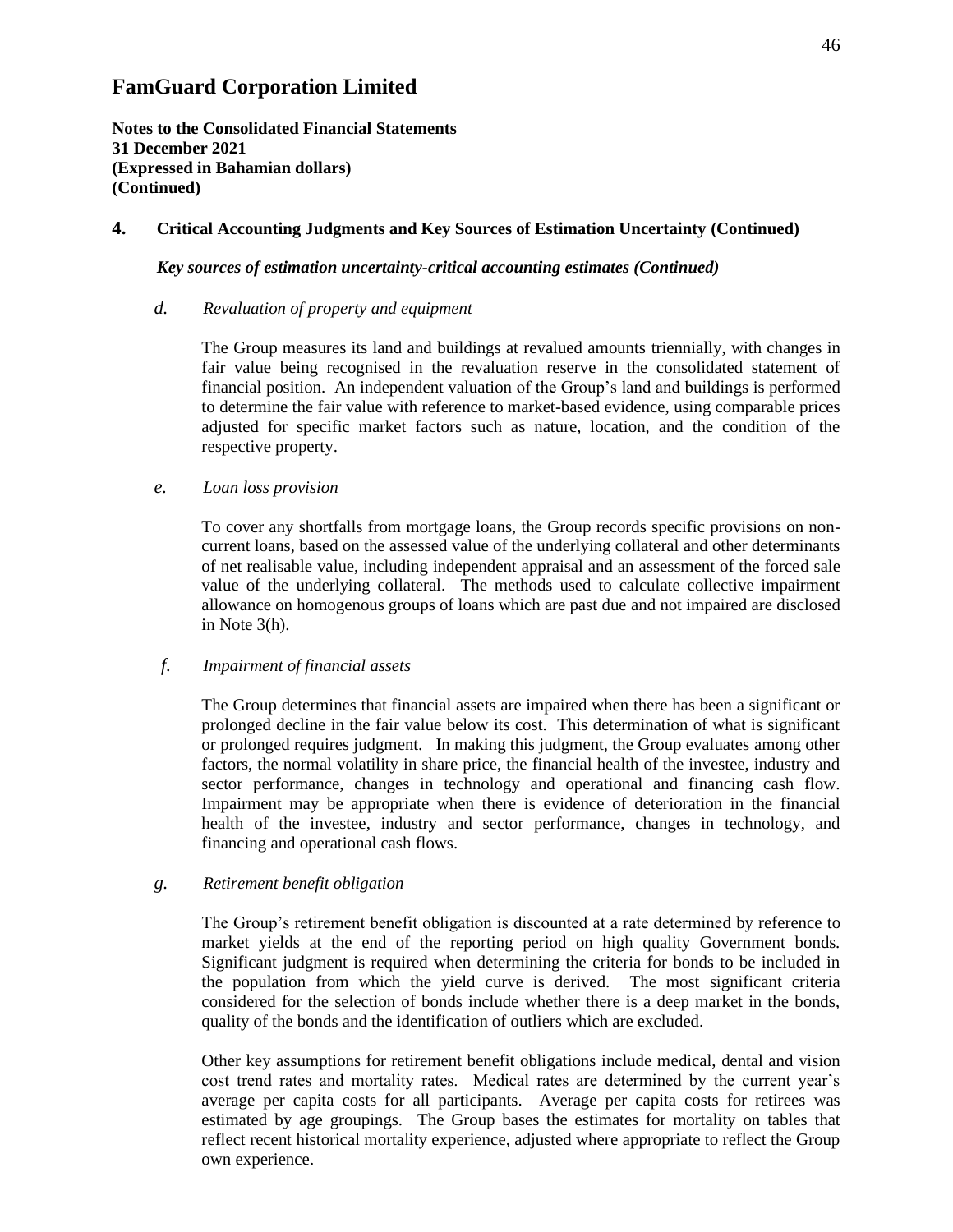**Notes to the Consolidated Financial Statements 31 December 2021 (Expressed in Bahamian dollars) (Continued)**

# **4. Critical Accounting Judgments and Key Sources of Estimation Uncertainty (Continued)**

*Key sources of estimation uncertainty-critical accounting estimates (Continued)*

### *h. Fair value of securities not quoted in an active market*

The fair value of securities not quoted in an active market may be determined by the Group, based on historical experience and other factors that are considered to be relevant. Where no market data is available, the Group may value positions using its own models, which are usually based on valuation methods and techniques generally recognised as standard within the industry. The inputs into these models are primarily recent similar arm's length market transactions, if available, and reference to the current fair value of another instrument that is substantially the same.

The estimates and underlying assumptions are reviewed on an ongoing basis. Revisions to accounting estimates are recognised in the period in which the estimate is revised if the revision affects only that period, or in the period of the revision and future periods if the revision affects both current and future periods.

### *i. Leases- Estimation of incremental borrowing rate*

The Group is unable to readily determine the interest rate implicit in the lease, therefore, it uses its incremental borrowing rate (IBR) to measure lease liabilities. The IBR is the rate of interest that the Group would have to pay to borrow over a similar term, and with a similar security, the funds necessary to obtain an asset of a similar value to the right-of-use asset in a similar economic environment. The IBR therefore reflects what the Group 'would have to pay', which requires estimation when no observable rates are available or when they need to be adjusted to reflect the terms and conditions of the lease.

The Group estimates the IBR using observable inputs (such as market interest rates) when available and is required to make certain entity-specific estimates (such as the subsidiary's stand-alone credit rating).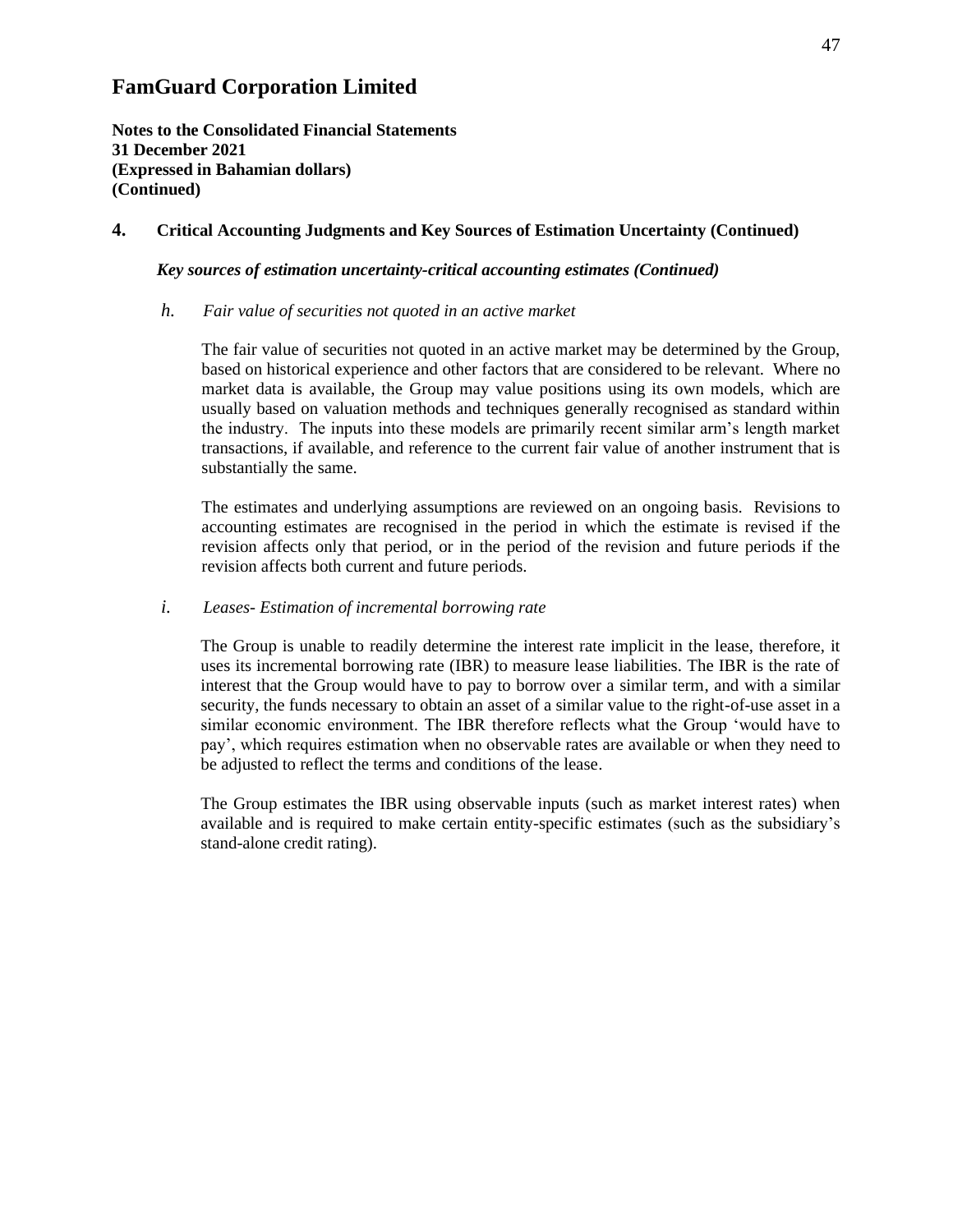**Notes to the Consolidated Financial Statements 31 December 2021 (Expressed in Bahamian dollars) (Continued)**

# **5. Management of Insurance and Financial Risk**

The Group issues contracts that transfer insurance risk, financial risk or both. The Group's activities expose it to a variety of financial risks, including the effects of changes in equity market prices and interest rates. The Group's overall risk management approach focuses on the unpredictability of insured events and financial markets and seeks to minimise potential adverse effects on the financial performance of the Group.

### *a. Fair value of financial assets and liabilities*

The fair value is the amount for which an asset could be exchanged, or a liability settled, between knowledgeable, willing parties in an arm's length transaction. Underlying the definition of fair value is the presumption that the Group is a going concern without any intention or need to liquidate, curtail materially the scale of its operations or undertake a transaction on adverse terms.

In the opinion of management, the estimated fair value of financial assets and financial liabilities at the statement of financial position date were not materially different from their carrying values.

The following table depicts the classification of financial assets and financial liabilities:

|                                    |              |                                             | 2021                        |                        |                                                                 |             |
|------------------------------------|--------------|---------------------------------------------|-----------------------------|------------------------|-----------------------------------------------------------------|-------------|
|                                    | <b>FVTPL</b> | <b>Loans</b> and<br><b>Receivables</b><br>S | Held-to-<br><b>Maturity</b> | Available-<br>for-Sale | <b>All Other</b><br><b>Financial</b><br><b>Liabilities</b><br>S | Total<br>\$ |
| <b>FINANCIAL ASSETS</b>            |              |                                             |                             |                        |                                                                 |             |
| Cash and cash equivalents          |              | 13,180,153                                  |                             |                        |                                                                 | 13,180,153  |
| Financial investment assets        | 18,528,713   | 77,270,823                                  | 203,666,764                 | 10,624,554             |                                                                 | 310,090,854 |
| Reinsurance assets                 |              | 1,500,648                                   |                             |                        |                                                                 | 1,500,648   |
| Receivables and other assets       |              | 12,744,293                                  |                             |                        |                                                                 | 12,744,293  |
| <b>Total financial assets</b>      | 18,528,713   | 104,695,917                                 | 203,666,764                 | 10,624,554             |                                                                 | 337,515,948 |
| <b>FINANCIAL LIABILITIES</b>       |              |                                             |                             |                        |                                                                 |             |
| Other Policyholders' funds         |              |                                             |                             |                        | 25,758,186                                                      | 25,758,186  |
| Payables and accruals              |              |                                             |                             |                        | 10,774,298                                                      | 10,774,298  |
| Lease liabilities                  |              |                                             |                             |                        | 656,229                                                         | 656,229     |
| <b>Total financial liabilities</b> |              |                                             |                             |                        | 37,188,713                                                      | 37,188,713  |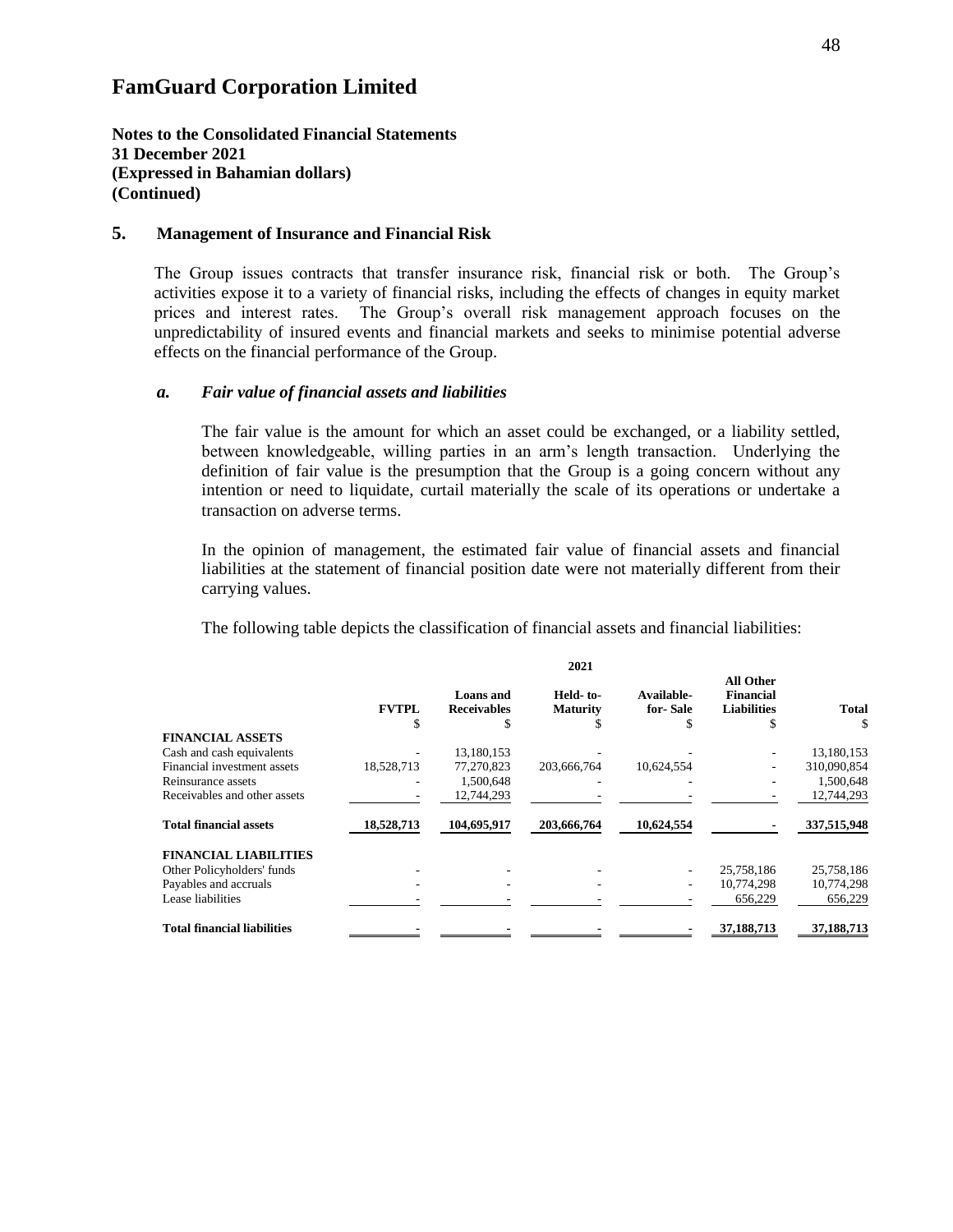**Notes to the Consolidated Financial Statements 31 December 2021 (Expressed in Bahamian dollars) (Continued)**

### **5. Management of Insurance and Financial Risk (Continued)**

### *a. Fair value of financial assets and liabilities (continued)*

|                                    |              |                                        | 2020                        |                        |                                                            |                     |
|------------------------------------|--------------|----------------------------------------|-----------------------------|------------------------|------------------------------------------------------------|---------------------|
|                                    | <b>FVTPL</b> | <b>Loans</b> and<br><b>Receivables</b> | Held-to-<br><b>Maturity</b> | Available-<br>for-Sale | <b>All Other</b><br><b>Financial</b><br><b>Liabilities</b> | <b>Total</b><br>\$. |
| <b>FINANCIAL ASSETS</b>            |              |                                        |                             |                        |                                                            |                     |
| Cash and cash equivalents          |              | 18,663,649                             |                             |                        |                                                            | 18,663,649          |
| Financial investment assets        | 18,540,887   | 82,488,556                             | 177,729,365                 | 10,331,155             |                                                            | 289,089,963         |
| Reinsurance assets                 |              | 2,451,215                              |                             |                        |                                                            | 2,451,215           |
| Receivables and other assets       |              | 11,304,791                             |                             |                        |                                                            | 11,304,791          |
| <b>Total financial assets</b>      | 18,540,887   | 114,908,211                            | 177,729,365                 | 10,331,155             |                                                            | 321,509,618         |
| <b>FINANCIAL LIABILITIES</b>       |              |                                        |                             |                        |                                                            |                     |
| Other Policyholders' funds         |              |                                        |                             |                        | 24, 274, 672                                               | 24,274,672          |
| Payables and accruals              |              |                                        |                             |                        | 11.060.397                                                 | 11,060,397          |
| Lease liabilities                  |              |                                        |                             |                        | 688,067                                                    | 688,067             |
| <b>Total financial liabilities</b> |              |                                        |                             |                        | 36,023,136                                                 | 36,023,136          |

The following table provides an analysis of financial instruments that are measured subsequent to initial recognition at fair value, or for which fair value is disclosed, grouped into levels 1 to 3 based on the degree to which the fair value is observable. These instruments are reported at fair value on a recurring basis (i.e., at the end of each reporting period).

Level 1 fair value measurements are those derived from quoted prices (unadjusted) in active markets for identical assets or liabilities.

Level 2 fair value measurements are those derived from inputs other than quoted prices included within level 1 that are observable for the asset or liability, either directly (i.e., as prices) or indirectly (i.e., derived from prices).

Level 3 fair value measurements are those derived from valuation techniques that include inputs for the asset or liability that are not based on observable market data (unobservable inputs).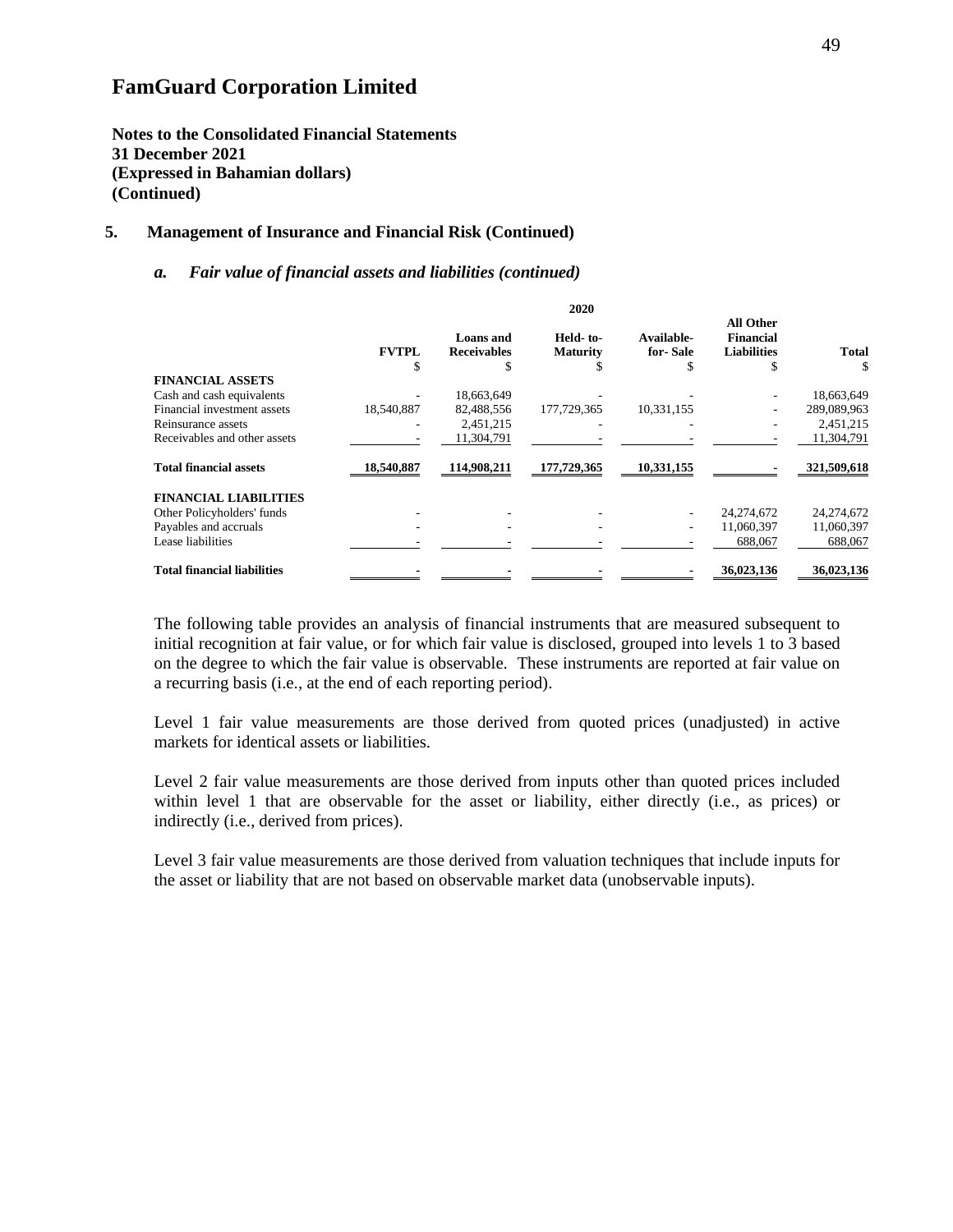**Notes to the Consolidated Financial Statements 31 December 2021 (Expressed in Bahamian dollars) (Continued)**

# **5. Management of Insurance and Financial Risk (Continued)**

### *a. Fair value of financial assets and liabilities (continued)*

| <b>FINANCIAL INVESTMENT ASSETS</b> | <b>Level 1</b><br>\$ | 2021<br>Level 2<br>\$ | Level 3<br>\$ | <b>Total</b><br>\$       |
|------------------------------------|----------------------|-----------------------|---------------|--------------------------|
| <b>FVTPL</b><br>Available for sale | 18,528,713           | 10,624,554            |               | 18,528,713<br>10,624,554 |
|                                    | 18,528,713           | 10,624,554            |               | 29,153,267               |
| <b>FINANCIAL INVESTMENT ASSETS</b> | Level 1<br>\$        | 2020<br>Level 2<br>\$ | Level 3<br>\$ | <b>Total</b><br>\$       |
| <b>FVTPL</b><br>Available for sale | 18,540,887           | 10,331,155            |               | 18,540,887<br>10,331,155 |
|                                    | 18,540,887           | 10,331,155            |               | 28,872,042               |

The Group's financial investment assets which are carried at amortised cost predominantly have interest rates which reset to market rates and accordingly their fair values approximates their carrying values. For long-term financial investment assets with fixed interest rates, despite a change in market rates since the issuance of the financial instruments, there has been no observable change in fair values, accordingly, the carrying values approximate fair values.

All other financial instruments are short-term in nature and accordingly their values approximate their carrying values.

### *b. Insurance risk*

The risk under any one insurance contract is the possibility that the insured event occurs and the uncertainty of the amount of the resulting claim. By the very nature of an insurance contract, this risk is random and therefore unpredictable.

For a portfolio of insurance contracts, where the theory of probability is applied to pricing and provisioning, the principal risk that the Group faces under insurance contracts is that the actual claims and benefit payments exceed the carrying amount of the insurance liabilities. This could occur because the frequency or severity of claims and benefits are greater than expected. Insurance events are random and the actual number and amounts of claims and benefits will vary from year to year from the estimate established via statistical techniques.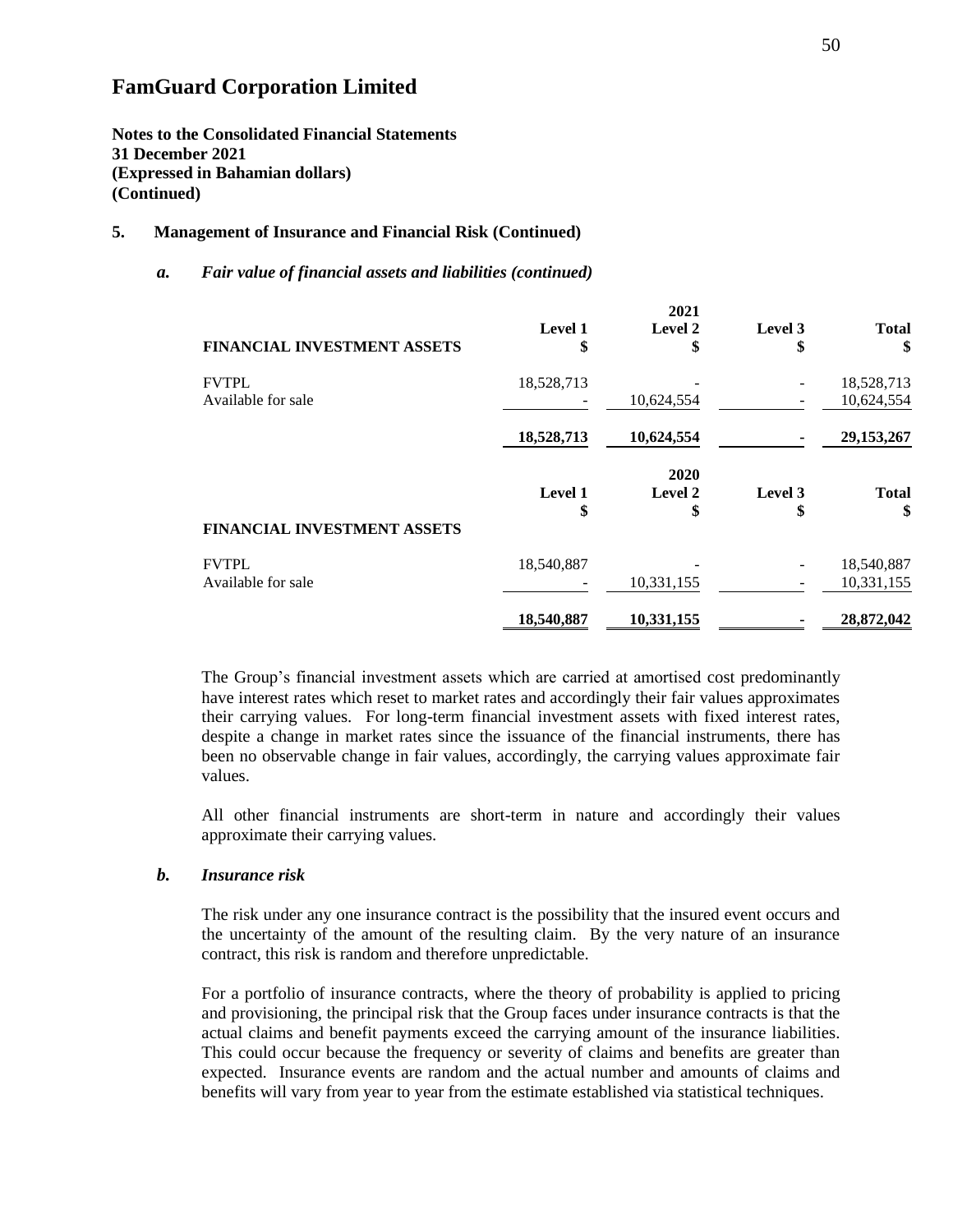**Notes to the Consolidated Financial Statements 31 December 2021 (Expressed in Bahamian dollars) (Continued)**

### **5. Management of Insurance and Financial Risk (Continued)**

### *b. Insurance risk (continued)*

Experience shows that the larger the portfolio of similar insurance contracts, the smaller the relative variability about the expected outcome will be. In addition, a more diversified portfolio is less likely to be affected across the board by a change in any subset of the portfolio.

The Group seeks to limit its exposure to loss on any single insured and to recover benefits paid, by ceding premiums to reinsurers under excess coverage and quota share contracts. Under the excess coverage contracts, the Group retains a range of \$75,000 to \$100,000 (2020: \$75,000 to \$100,000) coverage per individual life and individual accidental death benefit. The Group also seeks to limit the exposure to catastrophic loss on the portfolio of insureds by ceding premiums to a reinsurer. The Group retains coverage up to \$500,000 under this policy.

Under the quota share contracts, the Group retains 50% of the face amount per individual life and accidental death benefit to a maximum of \$100,000 on any one life insured. Individual and group medical retention limit is retained at \$300,000 (2020: \$300,000) per member.

### *Long-term insurance contracts*

For contracts where death is the insured risk, the most significant factors that could increase the overall frequency and severity of claims are epidemics and wide ranging lifestyle changes, such as changes in eating, smoking and exercise habits resulting in earlier or more claims than expected.

The Group manages these risks through its underwriting strategy and reinsurance arrangements. The underwriting strategy is intended to ensure that the risks underwritten are well diversified in terms of type and level of insured benefits.

The Group's underwriting strategy includes medical selection with benefits limited to reflect the health condition of applicants and retention limits on any single life insured.

The table below indicates the concentration of insured benefits across five bands of insured benefits per coverage insured.

|                   | 2021          | 2020          |
|-------------------|---------------|---------------|
|                   | S             | S             |
| $0 - 9,999$       | 122,599,711   | 122,456,081   |
| $10,000 - 24,999$ | 373,782,233   | 347,030,834   |
| 25,000 - 49,999   | 147,814,431   | 135,906,216   |
| 50,000 - 299,9999 | 1,016,867,979 | 925, 144, 191 |
| 300,000 and over  | 105,778,246   | 69,285,346    |
|                   | 1,766,842,600 | 1,599,822,668 |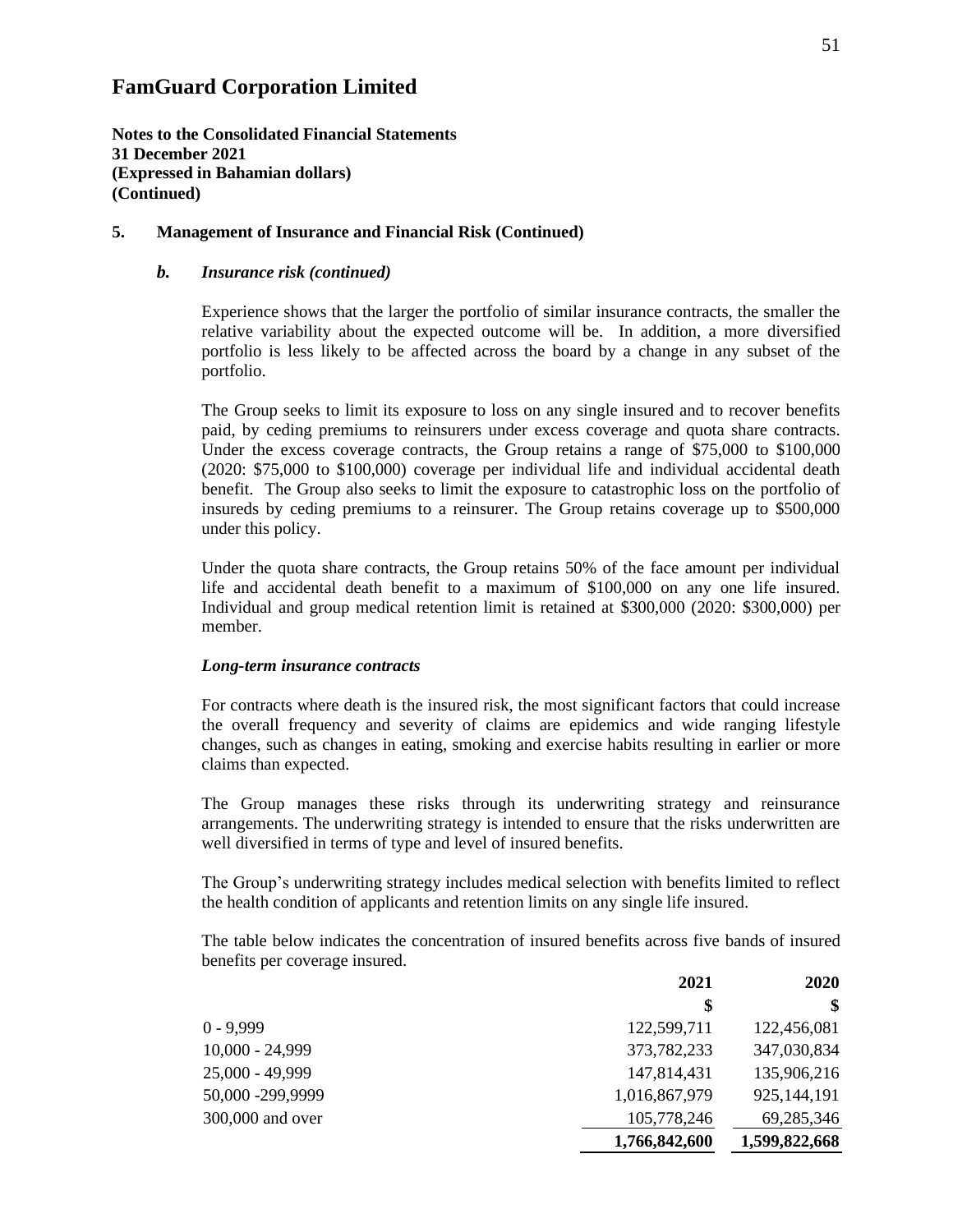**Notes to the Consolidated Financial Statements 31 December 2021 (Expressed in Bahamian dollars) (Continued)**

# **5. Management of Insurance and Financial Risk (Continued)**

### *b. Insurance risk (continued)*

### *Short-term insurance contracts*

The following tables show the estimate of claims by calendar year, net of reinsurance, for the past 10 years. The top half of the table shows how the estimate of total incurred claims for each calendar year varies based on when the estimate is made. Generally, the estimate becomes closer to the final reality in each subsequent year, as a smaller percentage of claims remain unpaid. The lower portion of the table reconciles the current estimate of incurred claims (less those claims already paid) with the amount included in the consolidated statement of financial position on 31 December 2021.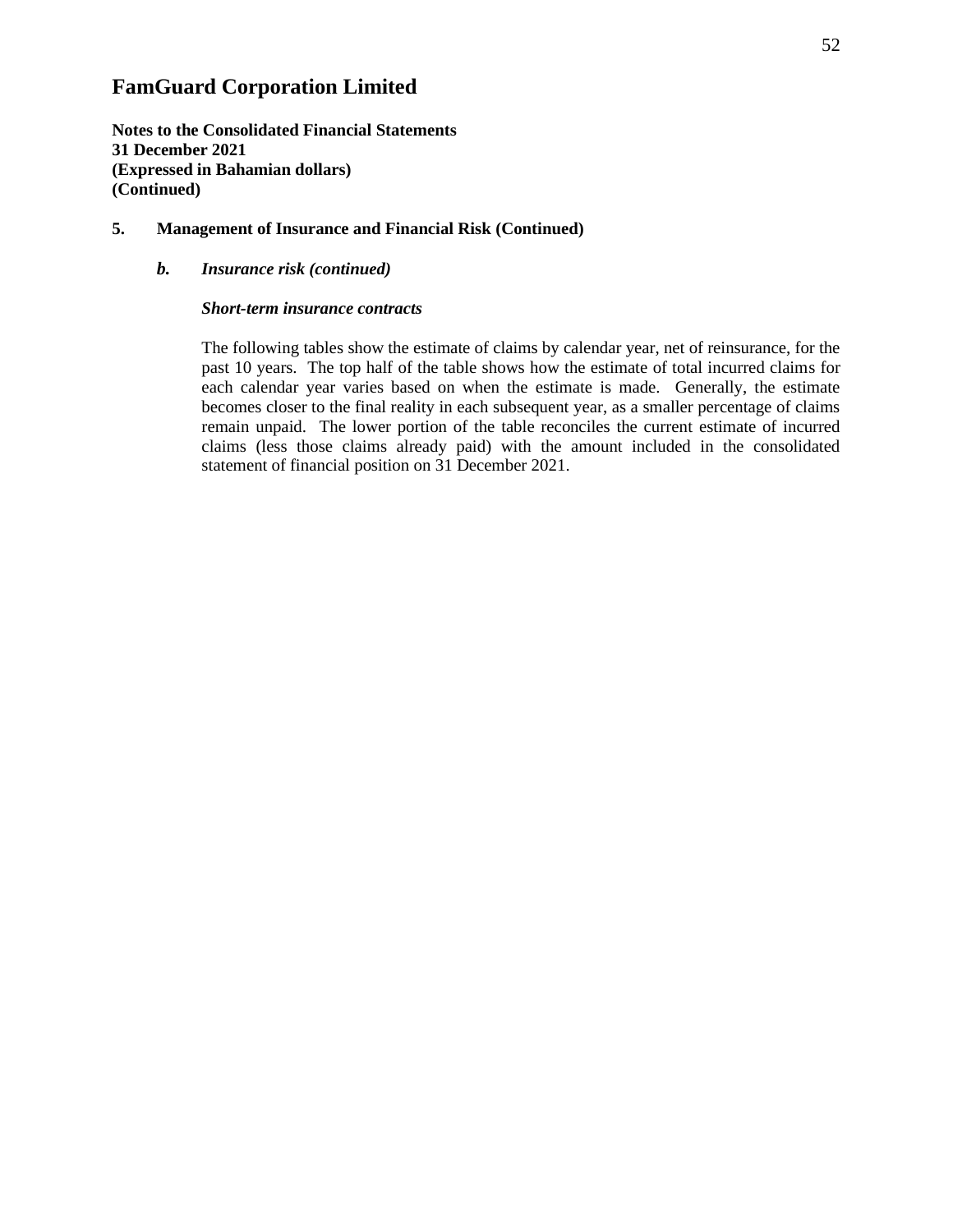**Notes to the Consolidated Financial Statements (Expressed in Bahamian dollars) 31 December 2021 (Continued)**

# **5. Management of Insurance and Financial Risk (Continued)**

|                                                      | Year claim is incurred |        |          |        |        |        |          |        |        |        |              |
|------------------------------------------------------|------------------------|--------|----------|--------|--------|--------|----------|--------|--------|--------|--------------|
|                                                      | 2012                   | 2013   | 2014     | 2015   | 2016   | 2017   | 2018     | 2019   | 2020   | 2021   | <b>Total</b> |
|                                                      | \$2000                 | \$2000 | \$'000   | \$2000 | \$'000 | \$2000 | \$2000   | \$2000 | \$2000 | \$2000 | \$2000       |
| Estimate of ultimate gross claims                    |                        |        |          |        |        |        |          |        |        |        |              |
| End of year incurred                                 | 36,610                 | 34,811 | \$36,567 | 43,834 | 39,830 | 45,109 | \$55,709 | 60,896 | 38,946 | 45,496 | 437,808      |
| One year later                                       | 35,453                 | 34,136 | \$35,711 | 43,971 | 40,703 | 46,899 | \$55,583 | 60,051 | 39,813 |        |              |
| Two years later                                      | 35,382                 | 33,913 | \$35,885 | 43,968 | 40,820 | 46,966 | \$55,660 | 60,026 |        |        |              |
| Three years later                                    | 35,301                 | 33,954 | \$35,888 | 44,072 | 40,825 | 46,970 | \$55,640 |        |        |        |              |
| Four years later                                     | 35,315                 | 33,914 | \$35,900 | 44,066 | 40,828 | 46,966 |          |        |        |        |              |
| Current (31 December 2021)                           |                        |        |          |        |        |        |          |        |        |        |              |
| estimate of ultimate claims                          | 35,315                 | 33,914 | 35,900   | 44,066 | 40,828 | 46,966 | 55,640   | 60,026 | 39,813 | 45,496 | 437,964      |
| Cumulative payments (through                         |                        |        |          |        |        |        |          |        |        |        |              |
| 31 December 2021)                                    | 35,315                 | 33,914 | 35,900   | 44,066 | 40,828 | 46,966 | 55,640   | 60,023 | 39,742 | 38,970 | 431,364      |
| Current (31 December 2021)<br>statement of financial |                        |        |          |        |        |        |          |        |        |        |              |
| position liability                                   |                        |        |          |        |        |        |          |        | 71     | 6,526  | 6,600        |
|                                                      |                        |        |          |        |        |        |          |        |        |        |              |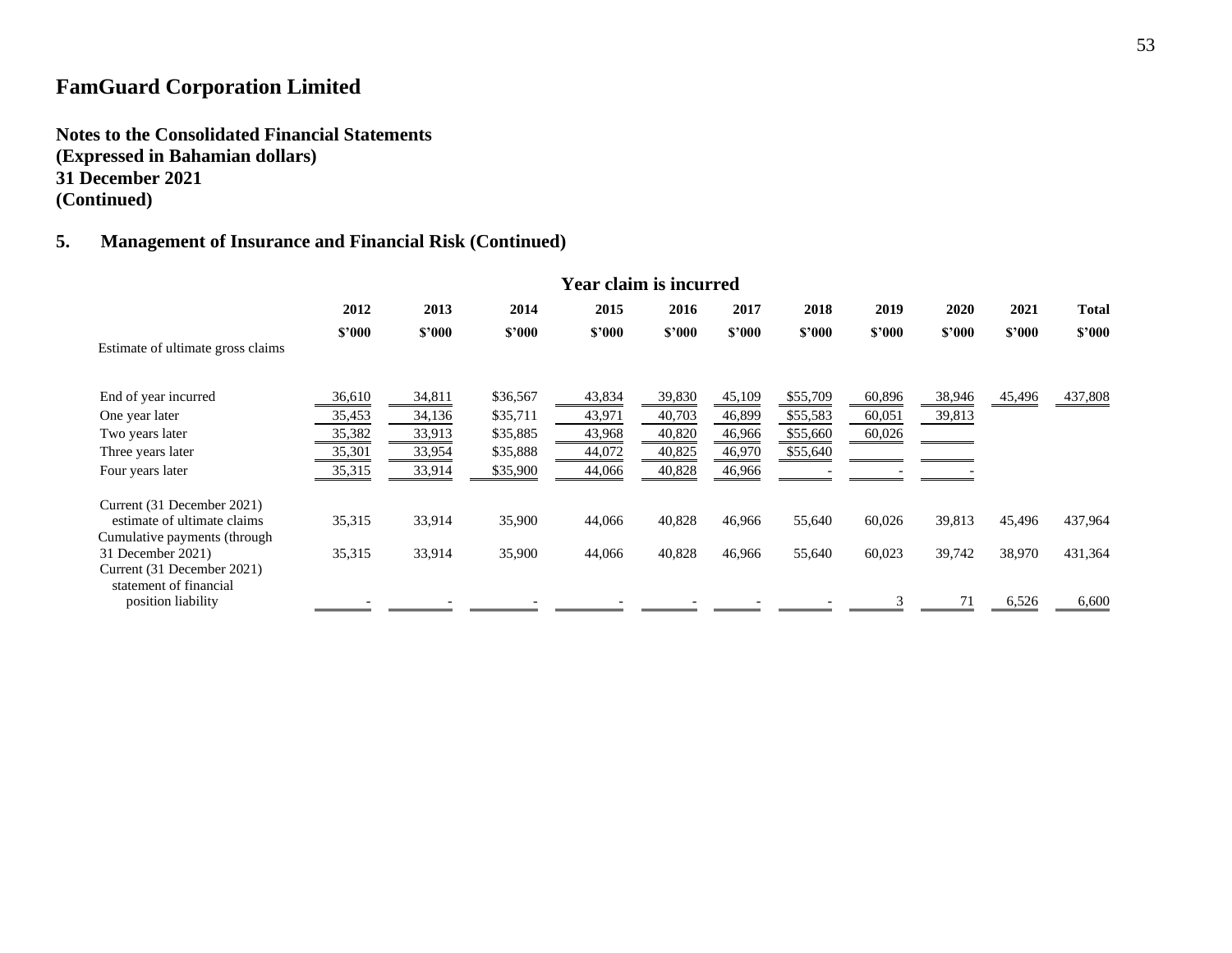**Notes to the Consolidated Financial Statements 31 December 2021 (Expressed in Bahamian dollars) (Continued)**

# **5. Management of Insurance and Financial Risk (Continued)**

|                                                      | Year claim is incurred |        |        |        |        |        |        |        |        |        |              |
|------------------------------------------------------|------------------------|--------|--------|--------|--------|--------|--------|--------|--------|--------|--------------|
|                                                      | 2012                   | 2013   | 2014   | 2015   | 2016   | 2017   | 2018   | 2019   | 2020   | 2021   | <b>Total</b> |
|                                                      | \$2000                 | \$2000 | \$2000 | \$2000 | \$2000 | \$2000 | \$2000 | \$2000 | \$2000 | \$2000 | \$2000       |
| Estimate of ultimate net claims                      |                        |        |        |        |        |        |        |        |        |        |              |
| End of year incurred                                 | 34,607                 | 32,832 | 34,718 | 41,712 | 38,260 | 42,528 | 51,055 | 53,468 | 37,993 | 43,964 | 411,137      |
| One year later                                       | 33,963                 | 31,617 | 33,682 | 41,296 | 38,927 | 42,846 | 50,290 | 52,374 | 39,014 |        |              |
| Two years later                                      | 34,157                 | 31,496 | 33,807 | 41,294 | 39,024 | 42,897 | 50,371 | 52,326 |        |        |              |
| Three years later                                    | 34,077                 | 31,533 | 33,812 | 41,397 | 39,028 | 42,901 | 50,354 |        |        |        |              |
| Four years later                                     | 34,091                 | 31,495 | 33,824 | 41,392 | 39,032 | 42,898 |        |        |        |        |              |
| Current (31 December 2021)                           |                        |        |        |        |        |        |        |        |        |        |              |
| estimate of ultimate claims                          | 34,091                 | 31,495 | 33,824 | 41,392 | 39,032 | 42,898 | 50,354 | 52,326 | 39,014 | 43,964 | 408,390      |
| Cumulative payments (through                         |                        |        |        |        |        |        |        |        |        |        |              |
| 31 December 2021)                                    | 34,091                 | 31,495 | 33,824 | 41,392 | 39,032 | 42,898 | 50,354 | 52,323 | 38,949 | 37,918 | 402,276      |
| Current (31 December 2021)<br>statement of financial |                        |        |        |        |        |        |        |        |        |        |              |
| position liability                                   |                        |        |        |        |        |        |        |        | 65     | 6,046  | 6,114        |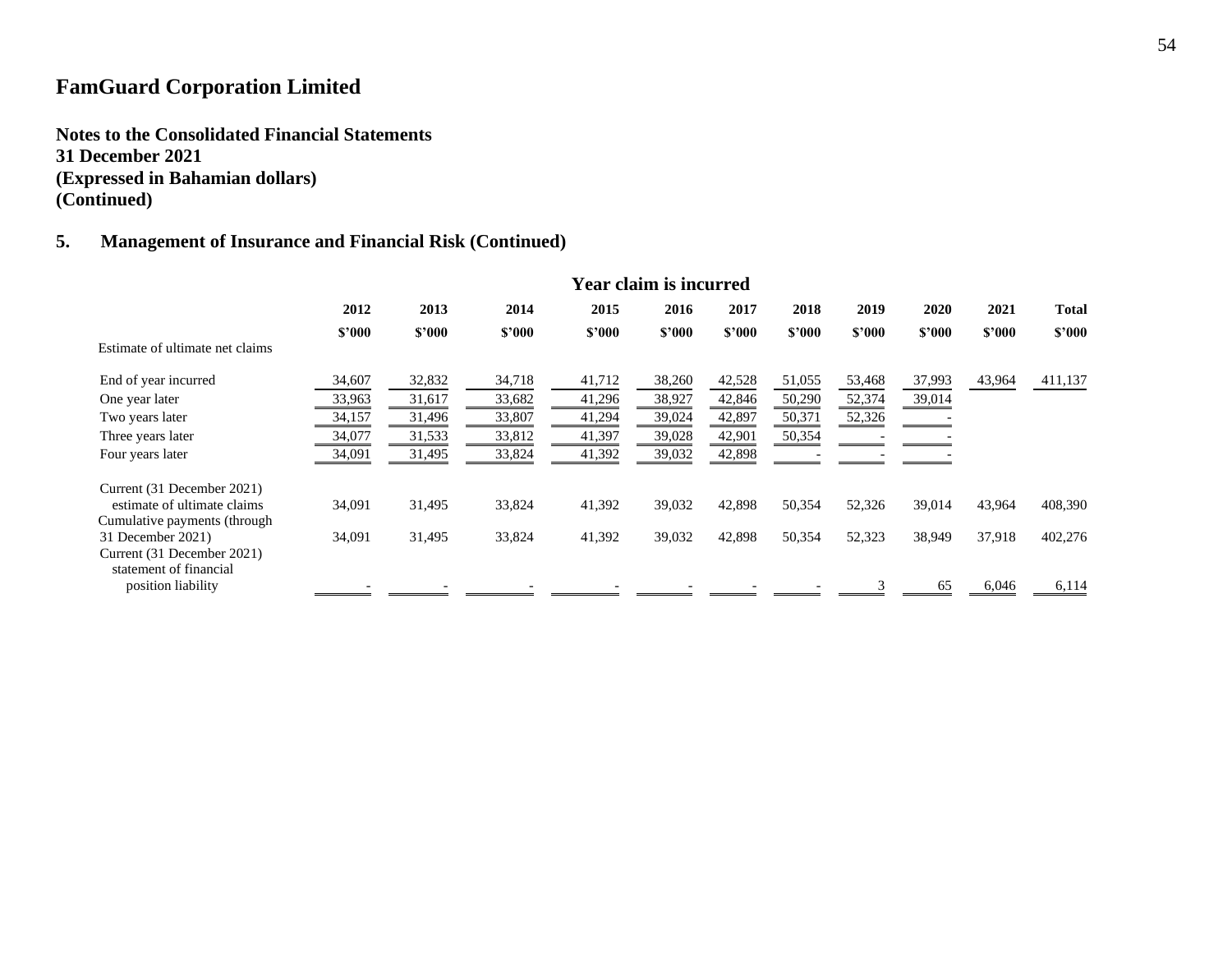**Notes to the Consolidated Financial Statements 31 December 2021 (Expressed in Bahamian dollars) (Continued)**

### **5. Management of Insurance and Financial Risk (Continued)**

### *c. Market risk*

### *Cash flow and fair value interest rate risk*

Cash flow risk is the risk that the future cash flows of a financial instrument will fluctuate because of changes in market interest rates. Fair value interest rate risk is the risk that the value of a financial instrument will fluctuate because of changes in market interest rates. The Group takes on exposure to the effects of fluctuations in the prevailing levels of market interest rates on its financial position and cash flows.

Interest margins may increase as a result of such changes but may reduce or create losses in the event that unexpected movements arise.

The Board sets limits on the level of mismatch of interest rate re-pricing that may be undertaken, which is monitored regularly.

Mortgage loans and held-to-maturity financial assets are subject to floating interest rates. If future interest rates were increased or decreased by 1%, interest income in the consolidated statement of comprehensive income would increase or decrease by \$2,597,924 (2020: \$2,370,465).

### *d. Price risk*

Price risk is the risk that the value of the financial instrument will fluctuate as a result of changes in market prices whether those changes are caused by factors specific to the individual security, its issuer or factors affecting all securities traded in the market. The Group manages its risk through the Investment and Risk Committee, which monitors the price movement of securities on BISX.

If future market prices for equity securities measured at OCI and FVTPL were to increase or decrease by 10% this would result in an increase or decrease in other comprehensive income of \$943,060 (2020: \$1,033,116) and net income of \$1,852,871 (2020: \$1,854,089), respectively. Management mitigates this risk by diversification of its portfolio.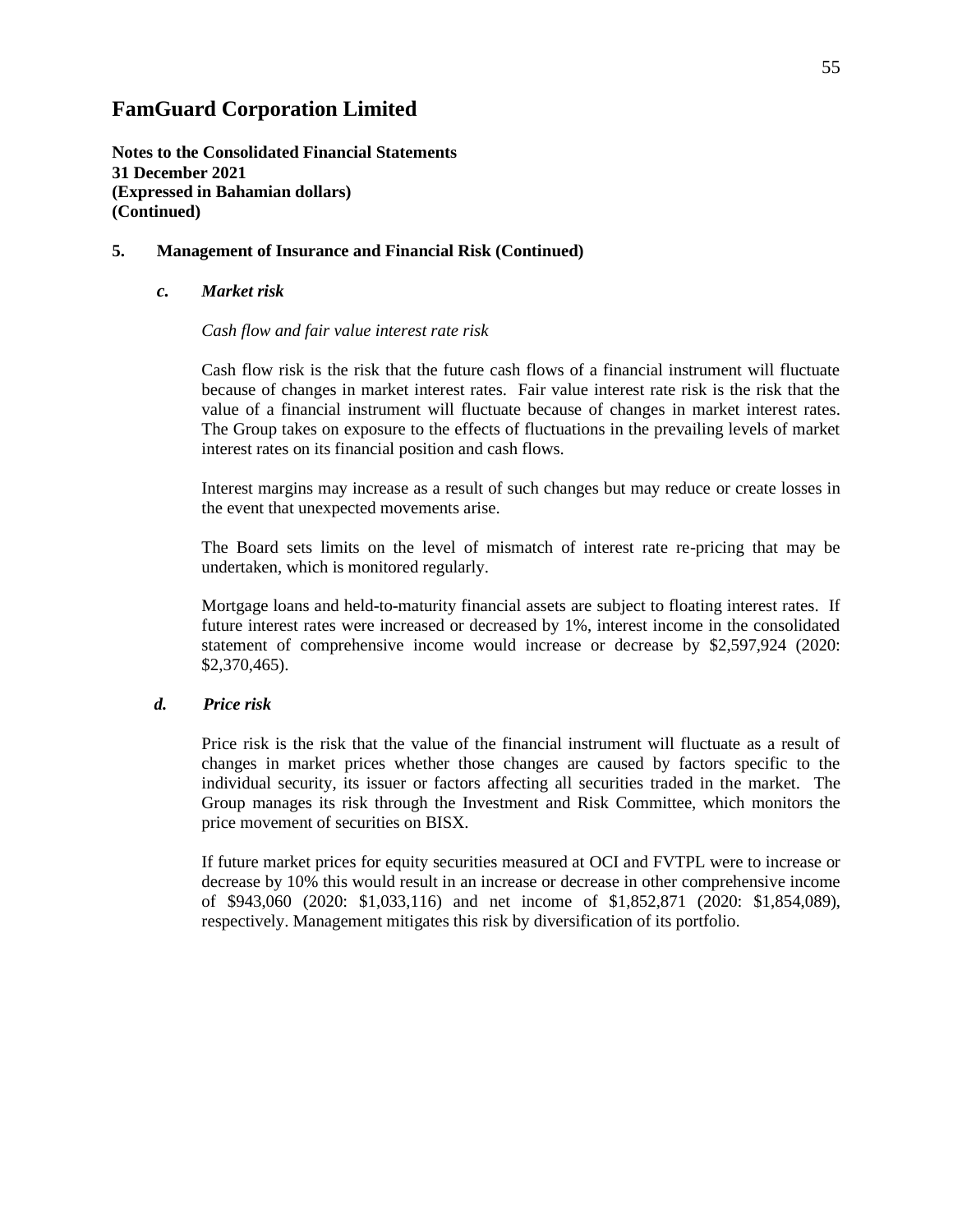**Notes to the Consolidated Financial Statements 31 December 2021 (Expressed in Bahamian dollars) (Continued)**

# **5. Management of Insurance and Financial Risk (Continued)**

#### *e. Credit risk*

The Group has exposure to credit risk, which is the risk that a counter-party will be unable to pay amounts in full when due. Key areas represented by aggregate amounts disclosed on the face of the consolidated statement of financial position where the Group is exposed to credit risk are:

- Cash and term deposits placed with banks
- Mortgage loans and loans to policyholders
- Amounts due from reinsurers
- Amounts due from insurance policyholders
- Debt instruments

Credit risk arising from balances held with banks is managed by placing deposits with approved financial institutions and within credit limits assigned. Credit limits are reviewed by the Group's Board of Directors on an annual basis.

The Group manages and controls credit risk on mortgage loans by setting limits on the amount of risk it is willing to accept for individual counterparties and by monitoring exposures in relation to such limits. The Group has established a credit quality review process to provide early identification of possible changes in the credit worthiness of counterparties. The credit quality review process aims to allow the Group to assess the potential loss as a result of the risks to which it is exposed and take corrective actions. Mortgage loans are fully collateralised by real estate and the approval loan limit is 75% to 90% of the collateral value.

Policy loans are advanced on the security of the underlying insurance policy cash values at a maximum of 80% of the cash value. These loans are fully collateralized by the cash surrender value of the policy.

Reinsurance is used to manage insurance risk. This does not, however, discharge the Group's liability as primary insurer. If a reinsurer fails to pay a claim for any reason, the Group remains liable for the payment to the policyholder. The creditworthiness of reinsurers is considered on an annual basis by reviewing their publicly available financial information prior to finalisation of any contract. The Group has one main reinsurer for its long-term insurance contracts, a large multinational corporation that has an AM Best Rating of A+ and a Standard & Poors (S&P) rating of AA-.

The Group invests in debt instruments which have been issued or guaranteed by the The Government of the Bahamas and companies that are in good standing and have had no history of default on payment of principal or interest. The Group minimises its exposure to credit risk by holding a diversified portfolio of debt instruments with established maximum holding limits for each investment asset group. The Group also has established limits on investments held with any one institution.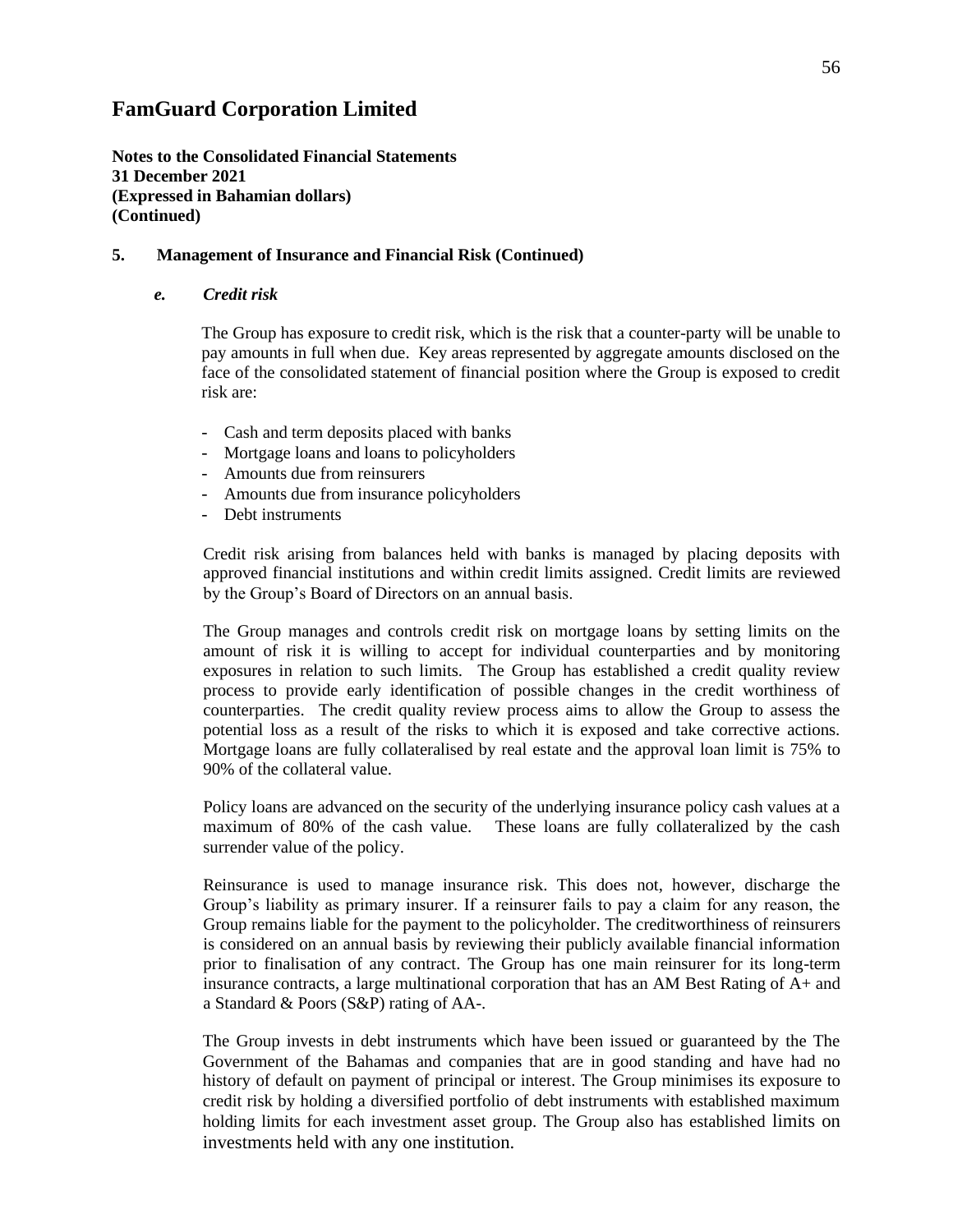**Notes to the Consolidated Financial Statements 31 December 2021 (Expressed in Bahamian dollars) (Continued)**

# **5. Management of Insurance and Financial Risk (Continued)**

## *f. Liquidity risk*

The Group is exposed to daily calls on its available cash resources from claims arising from insurance contracts. Liquidity risk is the risk that cash may not be available to pay obligations when due at a reasonable cost.

The Group maintains sufficient liquidity (cash and marketable securities) to meet all contractual liabilities as they fall due. The following table shows the undiscounted payout pattern, net of premiums, of the actuarial liabilities.

|                                | 2021                  |              |              |               |               |              |  |  |
|--------------------------------|-----------------------|--------------|--------------|---------------|---------------|--------------|--|--|
|                                | <b>Not Classified</b> | Up to 1 year | 1 to 5 years | 6 to 10 years | Over 10 years | <b>Total</b> |  |  |
|                                |                       |              |              |               |               | \$           |  |  |
| Short-term insurance contracts |                       | 7.272.061    |              |               |               | 7,272,061    |  |  |
| Long-term with fixed and       |                       |              |              |               |               |              |  |  |
| guaranteed terms               | 739,600               | (7.096.067)  | (9,408,543)  | 14.692.706    | 381,868,395   | 380,796,091  |  |  |
| Long-term without fixed and    |                       |              |              |               |               |              |  |  |
| guaranteed terms               | 81.175.304            | 2.157.387    | 11.050.268   | 15.048.779    | 72,485,483    | 181,917,221  |  |  |
| Long-term without fixed and    |                       |              |              |               |               |              |  |  |
| guaranteed terms and with DPF  |                       | 602,683      | 4,149,717    | 7,920,511     | 58,300,312    | 70,973,223   |  |  |
| <b>Total</b>                   | 81.914.904            | 2.936.064    | 5,791,442    | 37,661,996    | 512,654,190   | 640.958.596  |  |  |

|                                | 2020                  |              |              |               |               |              |
|--------------------------------|-----------------------|--------------|--------------|---------------|---------------|--------------|
|                                | <b>Not Classified</b> | Up to 1 year | 1 to 5 years | 6 to 10 years | Over 10 years | <b>Total</b> |
|                                |                       |              | æ            |               |               |              |
| Short-term insurance contracts |                       | 8,775,058    |              |               |               | 8,775,058    |
| Long-term with fixed and       |                       |              |              |               |               |              |
| guaranteed terms               | 719.205               | (6,310,852)  | (7,655,170)  | 14,265,398    | 361,673,643   | 362,692,224  |
| Long-term without fixed and    |                       |              |              |               |               |              |
| guaranteed terms               | 72,997,635            | 1.807.478    | 9.875.135    | 13.973.585    | 69.169.856    | 167,823,689  |
| Long-term without fixed and    |                       |              |              |               |               |              |
| guaranteed terms and with DPF  |                       | 562,760      | 3,897,380    | 7,623,727     | 57,308,357    | 69,392,224   |
| <b>Total</b>                   | 73,716,840            | 4,834,444    | 6,117,345    | 35,862,710    | 488,151,856   | 608,683,195  |

Amounts not classified consist mainly of deferred annuity fund balances.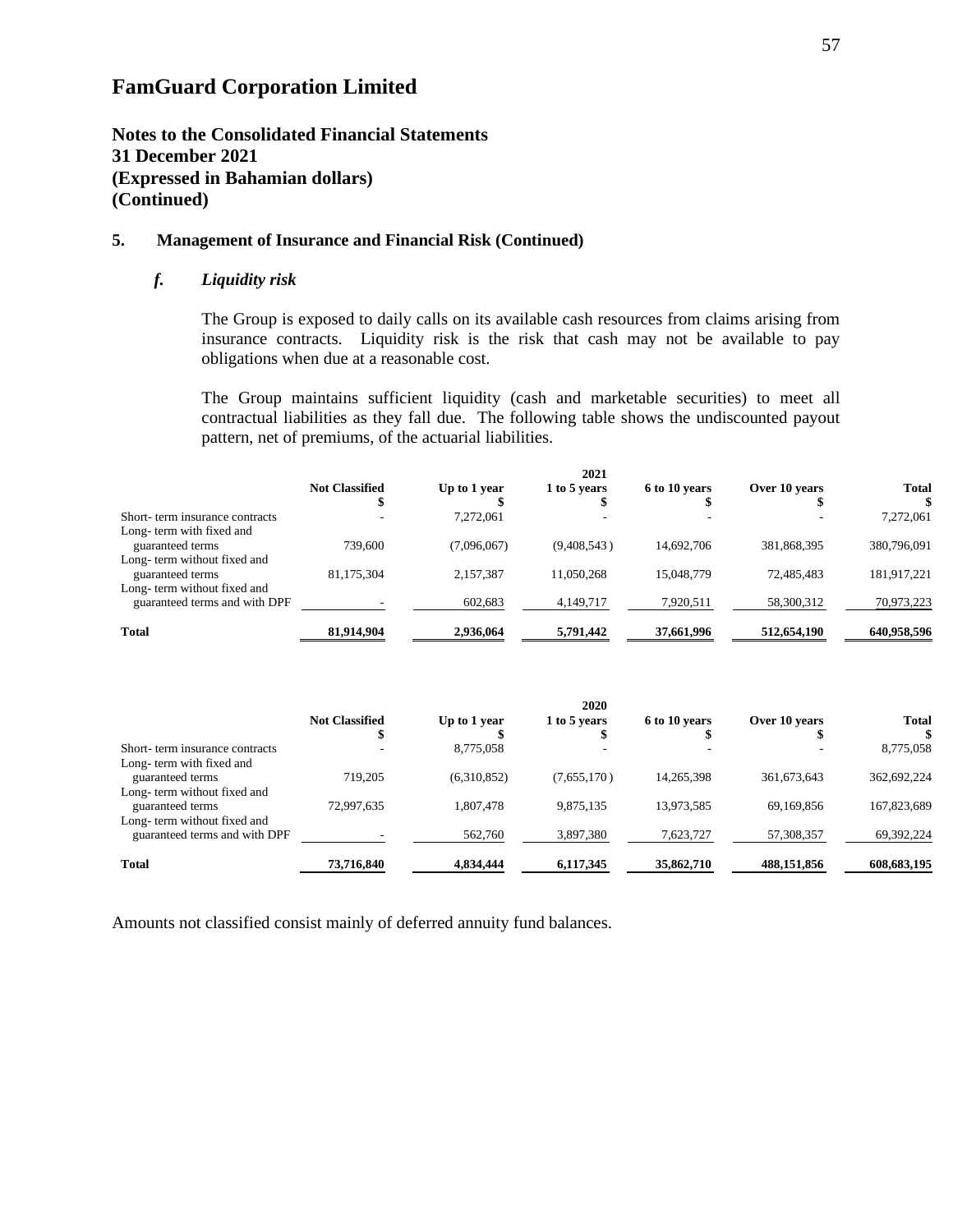**Notes to the Consolidated Financial Statements 31 December 2021 (Expressed in Bahamian dollars) (Continued)**

# **5. Management of Insurance and Financial Risk (Continued)**

# *f. Liquidity risk (continued)*

The following table shows the expected recovery or settlement of financial assets and financial liabilities:

|                                                           |                                 |              | 2021         |               |                    |                    |
|-----------------------------------------------------------|---------------------------------|--------------|--------------|---------------|--------------------|--------------------|
|                                                           | <b>Not</b><br><b>Classified</b> | Up to 1 year | 1 to 5 years | 6 to 10 years | Over 10 years<br>ъ | <b>Total</b><br>\$ |
| <b>ASSETS</b>                                             |                                 |              |              |               |                    |                    |
| Cash on hand & at bank                                    |                                 | 13,180,153   |              |               |                    | 13,180,153         |
| Reinsurance assets                                        | 1,500,648                       |              |              |               |                    | 1,500,648          |
| Receivables & other assets<br>Financial investment assets | 4,777,522                       | 7,966,771    |              |               |                    | 12,744,293         |
| <b>FVTPL</b> securities                                   |                                 | 18,528,713   |              |               |                    | 18,528,713         |
| <b>AFS</b> Securities                                     |                                 | 10,624,554   |              |               |                    | 10,624,554         |
| <b>HTM</b> Securities                                     |                                 | 11,731,644   | 22,401,683   | 22,683,583    | 146,849,854        | 203,666,764        |
| Loans                                                     | 19,381,024                      | 1,906,174    | 2,198,354    | 7,796,844     | 45,988,427         | 77,270,823         |
|                                                           | 25,659,194                      | 63,938,009   | 24,600,037   | 30,480,427    | 192,838,281        | 337,515,948        |
| <b>LIABILITIES</b>                                        |                                 |              |              |               |                    |                    |
| Other policyholders' funds                                |                                 | 25,758,186   |              |               |                    | 25,758,186         |
| Payables and accruals                                     |                                 | 10,774,298   |              |               |                    | 10,774,298         |
| Lease liabilities                                         |                                 |              | 36,457       | 619,772       |                    | 656,229            |
|                                                           |                                 | 36,532,484   | 36,457       | 619,772       |                    | 37,188,713         |

|                             |                   |              | 2020         |               |               |             |
|-----------------------------|-------------------|--------------|--------------|---------------|---------------|-------------|
|                             | <b>Not</b>        |              |              |               |               |             |
|                             | <b>Classified</b> | Up to 1 year | 1 to 5 years | 6 to 10 years | Over 10 years | Total       |
|                             |                   |              | ъ            |               | ъ             | S           |
| <b>ASSETS</b>               |                   |              |              |               |               |             |
| Cash on hand & at bank      |                   | 18,663,649   |              |               |               | 18,663,649  |
| Reinsurance assets          | 2,451,215         |              |              |               |               | 2,451,215   |
| Receivables & other assets  | 5,964,072         | 6,482,011    |              |               |               | 12,446,083  |
| Financial investment assets |                   |              |              |               |               |             |
| <b>FVTPL</b> securities     |                   | 18,540,887   |              |               |               | 18,540,887  |
| <b>AFS</b> Securities       |                   | 10,331,155   |              |               |               | 10,331,155  |
| <b>HTM</b> Securities       |                   | 6,454,862    | 33,506,843   | 24, 266, 283  | 113,501,377   | 177,729,365 |
| Loans                       | 18,504,371        | 1,304,279    | 3,618,130    | 10,311,088    | 48,750,688    | 82,488,556  |
|                             | 26,919,658        | 61,776,843   | 37,124,973   | 34,577,371    | 162,252,065   | 322,650,910 |
| <b>LIABILITIES</b>          |                   |              |              |               |               |             |
| Other policyholders' funds  |                   | 24, 274, 672 |              |               |               | 24,274,672  |
| Payables and accruals       |                   | 11,060,397   |              |               |               | 11,060,397  |
| Lease liabilities           |                   |              | 43,454       | 644,613       |               | 688,067     |
|                             |                   | 35,335,069   | 43,454       | 644,613       |               | 36,023,136  |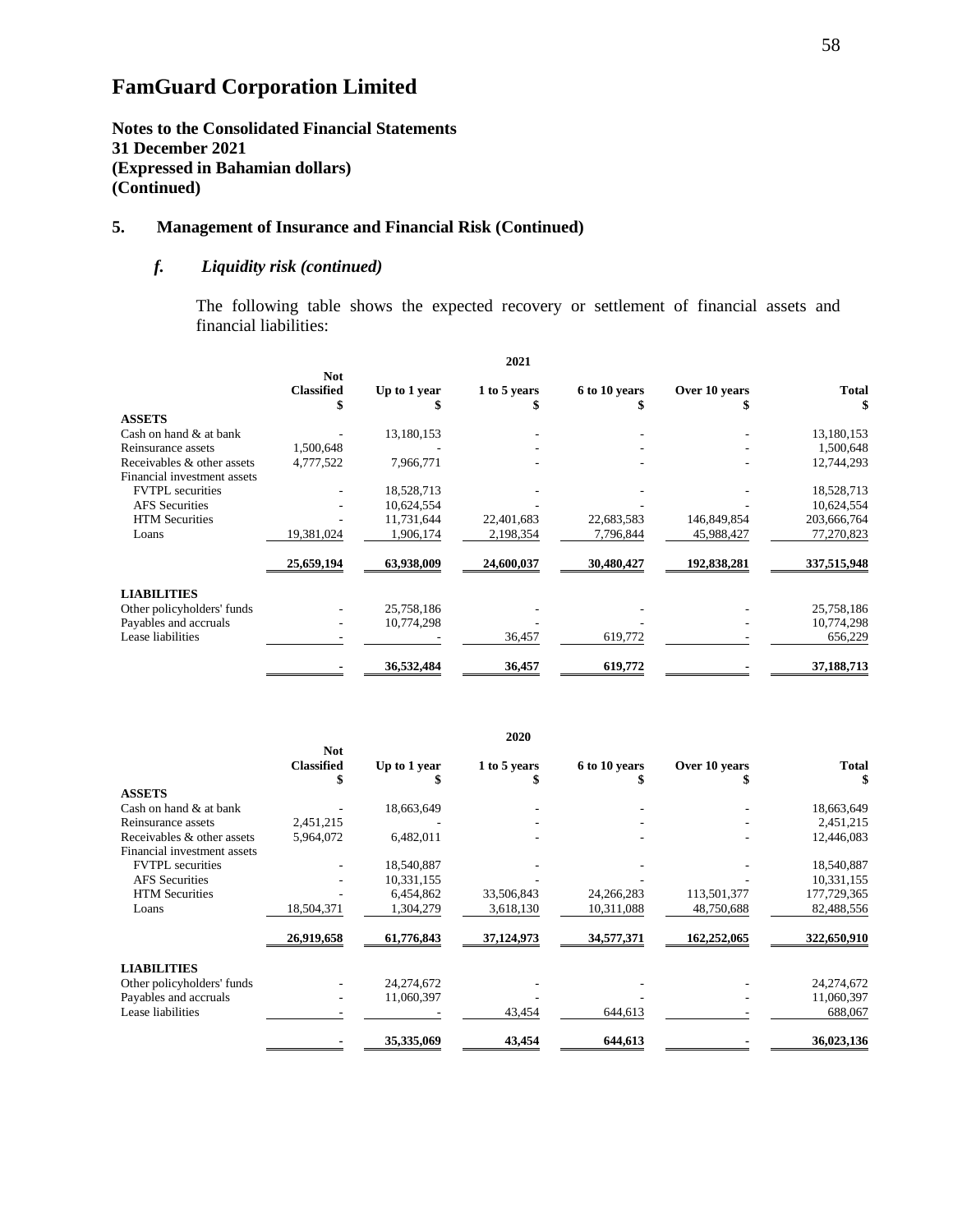**Notes to the Consolidated Financial Statements 31 December 2021 (Expressed in Bahamian dollars) (Continued)**

# **5. Management of Insurance and Financial Risk (Continued)**

### *g. Capital risk management*

The Group manages its capital to ensure that it will be able to continue as a going concern while maximizing the return to shareholders through optimisation of the debt and equity balance. The Group's overall strategy remains unchanged from 2020.

External capital requirements are enforced and regulated by the Insurance Commission of The Bahamas. These requirements are established to ensure sufficient solvency margins are maintained. The Group exceeded both the statutory margin and minimum ratio requirements of qualified admissible assets.

The capital structure of the Group consists of cash and cash equivalents and equity, comprising issued capital, reserves and retained earnings.

## **6. Financial Investment Assets**

Financial investment assets comprise the following:

|                                                | 2021       | 2020          |
|------------------------------------------------|------------|---------------|
|                                                | \$         | \$            |
| (a) Fair value through profit or loss (FVTPL): |            |               |
| At beginning of year                           | 18,540,887 | 19,900,129    |
| Reinvestment of pension forfeitures            | 95,091     | 92,176        |
| Change in unrealised loss on investment        |            |               |
| at FVTPL                                       | (107, 265) | (1,451,418)   |
| At end of year                                 | 18,528,713 | 18,540,887    |
| (b) Available for sale (AFS):                  |            |               |
| At beginning of year                           | 9,152,842  | 10,289,659    |
| Net change in fair value on AFS                |            |               |
| financial assets                               | 277,758    | (1, 136, 817) |
|                                                | 9,430,600  | 9,152,842     |
| Investment in redeemable preferred shares      | 1,170,000  | 1,170,000     |
| Add: Accrued interest receivable               | 23,954     | 8,313         |
|                                                | 1,193,954  | 1,178,313     |
| At end of year                                 | 10,624,554 | 10,331,155    |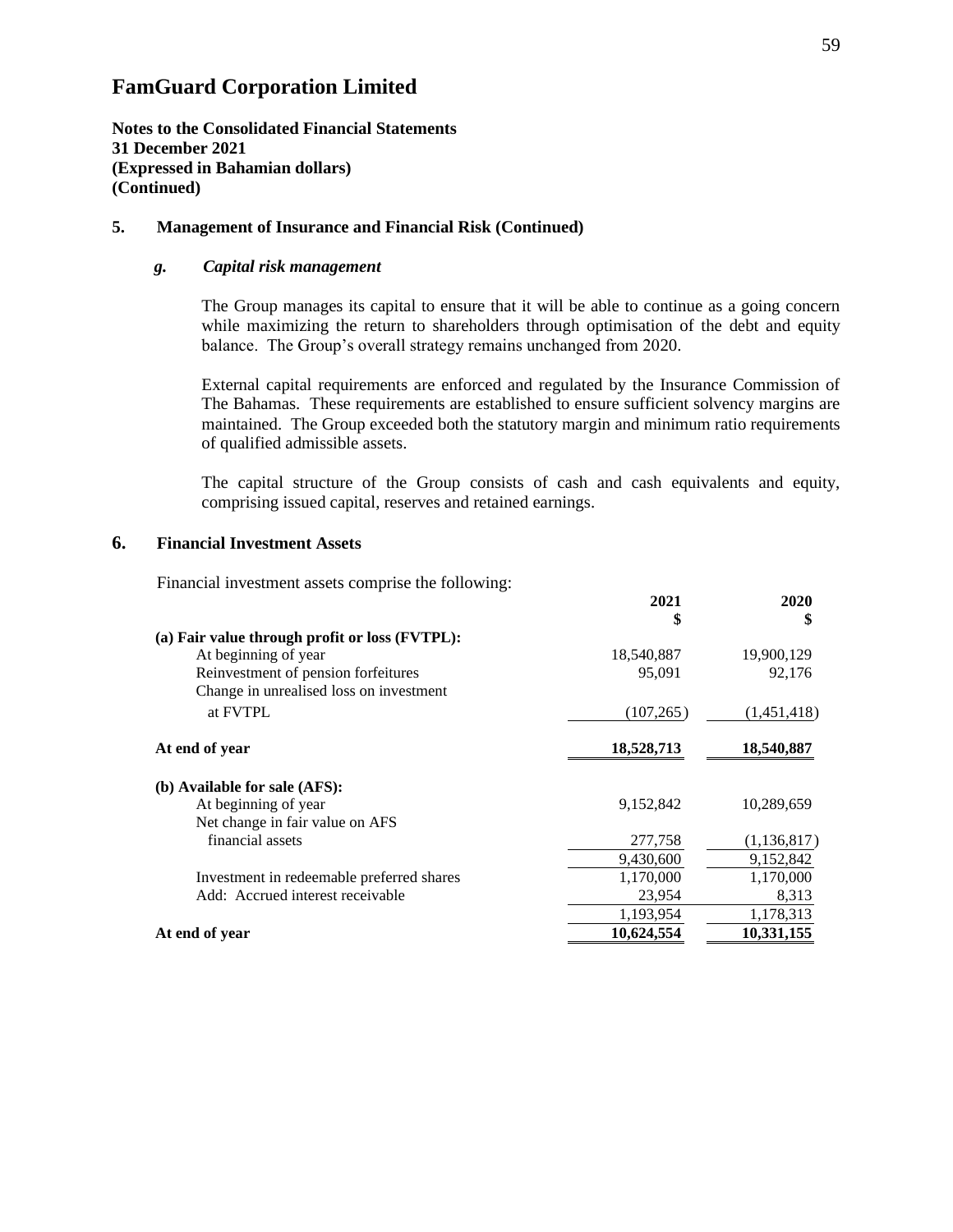# **Notes to the Consolidated Financial Statements 31 December 2021 (Expressed in Bahamian dollars) (Continued)**

### **6. Financial Investment Assets (Continued)**

The Group has interests in various structured entities that are not consolidated. A structured entity is an entity that has been designed so that voting or similar rights are not the dominant factor in deciding who controls the entity, such as when any voting rights relate to administrative tasks only and the relevant activities are directed by means of contractual arrangements. The Group has an interest in a structured entity when it has a contractual or non-contractual involvement that exposes it to variable returns from the performance of the entity. The Group's interest includes investments in mutual funds that are listed on The Bahamas International Securities Exchange ("BISX"). Maximum exposure to loss is equal to the carrying amount disclosed in Note 6 of the financial statements.

Held-to-maturity securities have interest rates ranging from 4.0% to 10.0% per annum (2020: 4.13% to 10.0%) and scheduled maturities between 2022 and 2051 (2020: 2021 and 2050).

|                                                | 2021        | 2020          |
|------------------------------------------------|-------------|---------------|
|                                                | \$          | \$            |
| (c) Held- to- maturity (HTM):                  |             |               |
| <b>Bahamas Government bonds</b>                | 161,848,737 | 134, 354, 306 |
| <b>Bahamas Mortgage Corporation bonds</b>      | 9,300,000   | 9,300,000     |
| <b>Education Loan Authority bonds</b>          | 3,800,000   | 3,800,000     |
| Clifton Heritage bonds                         | 2,004,800   | 2,004,800     |
| <b>Bridge Authority bonds</b>                  | 307,400     | 307,400       |
| Government bonds, at amortised cost            | 177,260,937 | 149,766,506   |
| Add: Accrued interest receivable               | 2,747,194   | 2,158,930     |
|                                                | 180,008,131 | 151,925,436   |
| Redeemable preferred shares, at amortised cost | 5,894,180   | 7,591,726     |
| Add: Accrued interest receivable               | 49,463      | 36,479        |
|                                                | 5,943,643   | 7,628,205     |
| Corporate bonds, at amortised cost             | 17,583,072  | 18,114,339    |
| Add: Accrued interest receivable               | 131,918     | 61,385        |
|                                                | 17,714,990  | 18,175,724    |
| At end of year                                 | 203,666,764 | 177,729,365   |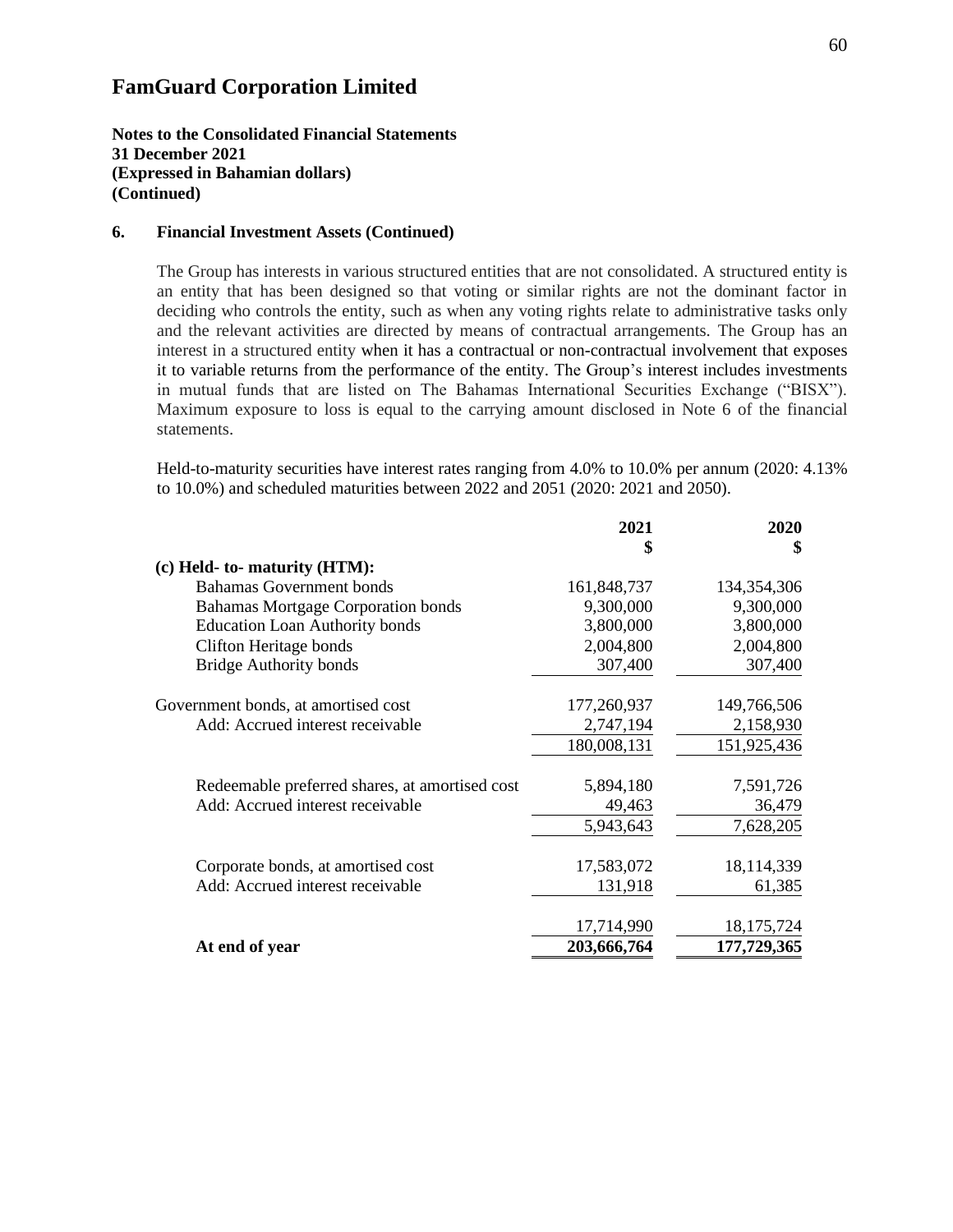**Notes to the Consolidated Financial Statements 31 December 2021 (Expressed in Bahamian dollars) (Continued)**

### **6. Financial Investment Assets (Continued)**

In 2011, in accordance with the Insurance Act 2005 (Amended), the Group established a Trust Account (the "Family Guardian Statutory Deposit Trust") in which \$2,000,000 of Bahamas Government Registered Stocks have been placed in Trust. This amount, which is included in Held to Maturity financial investment assets, is restricted for regulatory purposes; however, the interest income on these stocks accrues to the Group.

In accordance with amendments dated 13 October 2008 to IAS 39 and IFRS 7 *Financial Instruments: Disclosures*, the Group opted to reclassify its investment in equities at that date from fair value through profit or loss to available-for-sale with effect from 1 July 2008. The carrying value of the investments in the reclassified equities is equivalent to the fair value and as at 31 December 2021 is \$8,035,132 (2020: \$8,129,488).

The accumulated gain or fair value loss that would have been recognised in net income since the reclassification had the investment in equities not been reclassified is \$1,673,175 gain (2020: \$1,767,531 gain) taking into consideration impairment losses previously transferred to net income.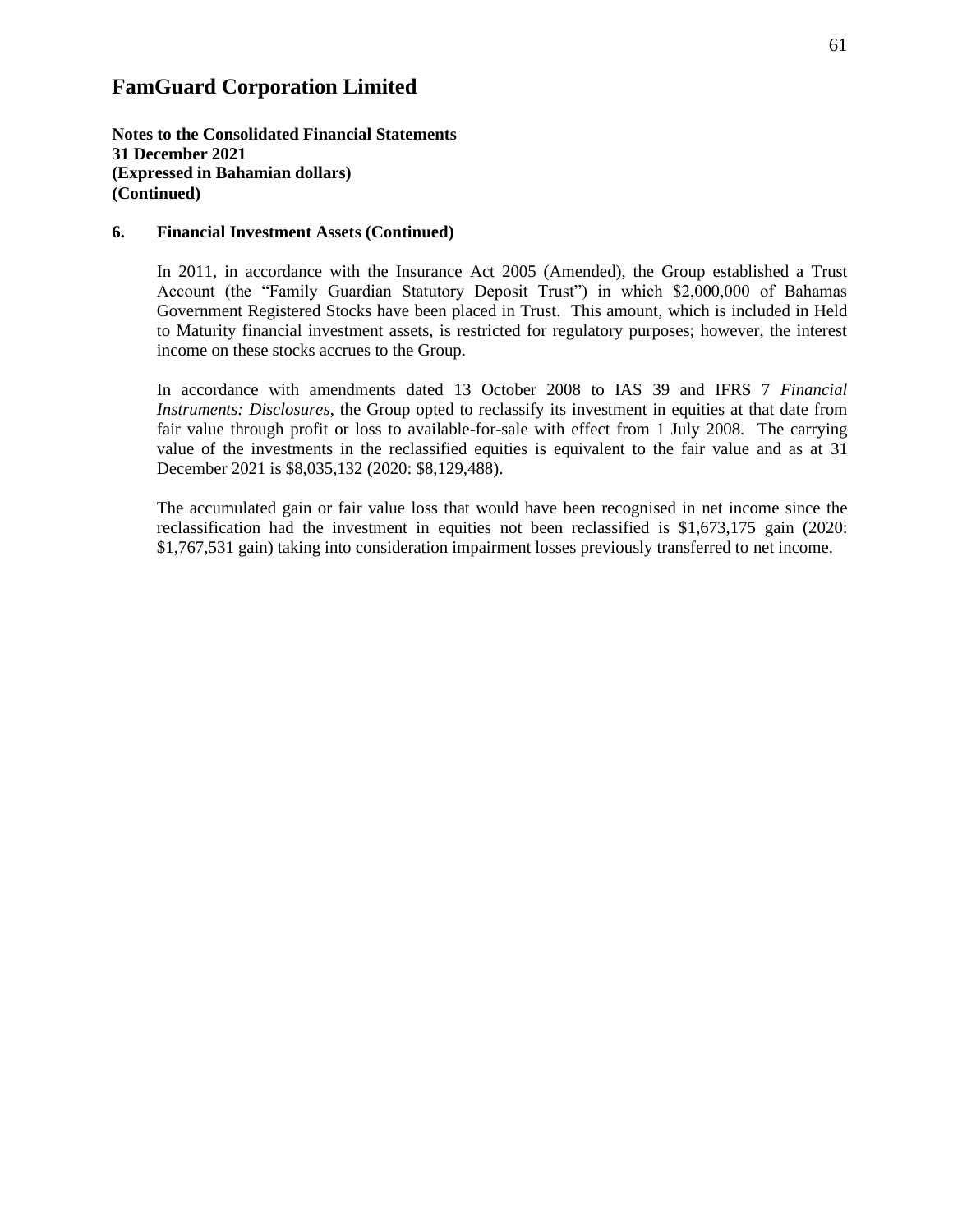**Notes to the Consolidated Financial Statements 31 December 2021 (Expressed in Bahamian dollars) (Continued)**

# **6. Financial Investment Assets (Continued)**

|                                          | 2021          | 2020        |
|------------------------------------------|---------------|-------------|
|                                          | \$            | \$          |
| $(d)$ Loans:                             |               |             |
| (i) Policy loans comprise:               |               |             |
| Policy loans                             | 16,242,133    | 15,315,515  |
| Automatic premium loans                  | 4,366,324     | 4,015,382   |
|                                          | 20,608,457    | 19,330,897  |
| Less: Specific provision for credit risk | (1,227,422)   | (826, 526)  |
| Add: Accrued interest receivable         | 1,055,051     | 991,597     |
|                                          | 20,436,086    | 19,495,968  |
| (ii) Mortgage loans comprise:            |               |             |
| Commercial:                              |               |             |
| Current                                  | 37,678        | 74,262      |
| Past due but not impaired                | 167,388       | 115,363     |
| Over 90 days                             | 434,549       | 609,436     |
| Residential:                             |               |             |
| Current                                  | 45,991,412    | 52,087,846  |
| Past due but not impaired                | 6,738,633     | 6,379,973   |
| Over 90 days                             | 5,684,512     | 5,351,933   |
|                                          | 59,054,172    | 64,618,813  |
| Less: Specific provision for credit risk | (2, 334, 387) | (1,865,009) |
| General provision for credit risk        | (696, 757)    | (779, 215)  |
| Deferred commitment fees                 | (361,767)     | (408, 329)  |
|                                          | 55,661,261    | 61,566,260  |
| Add: Accrued interest receivable         | 304,252       | 325,576     |
|                                          | 55,965,513    | 61,891,836  |
| (iii) Margin loans                       | 869,224       | 1,100,752   |
| <b>Total loans</b>                       | 77,270,823    | 82,488,556  |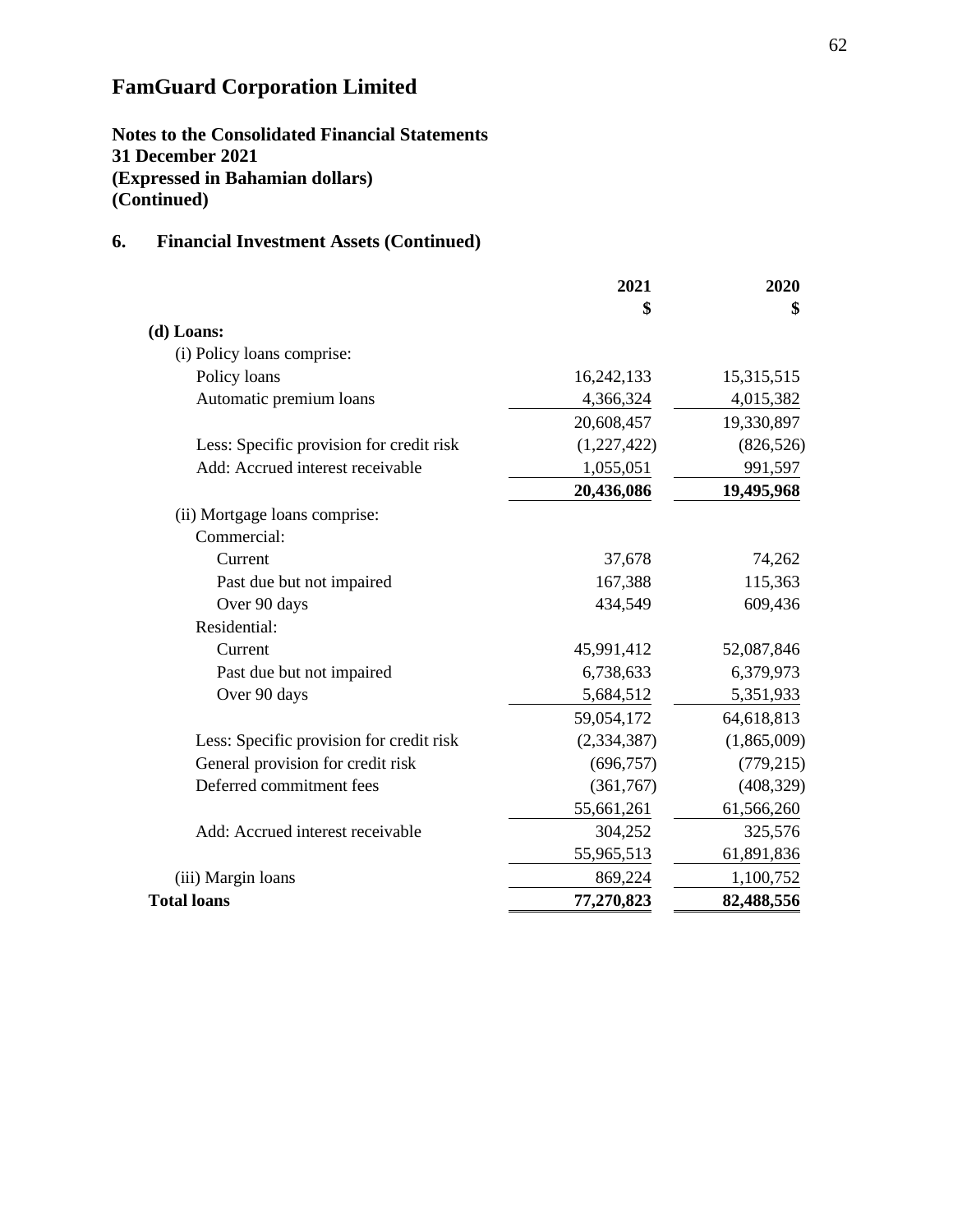**Notes to the Consolidated Financial Statements 31 December 2021 (Expressed in Bahamian dollars) (Continued)**

### **6. Financial Investment Assets (Continued)**

Policy loans and automatic premium loans (APLs) are allowed on Ordinary Life policies. An interest rate ranging from 7.75% to 11% (2020: 7.75% to 11%) per annum is charged on policy loans and APLs.

Movements in the mortgage loan loss provisions are as follows:

|                                       | <b>Specific</b>  |
|---------------------------------------|------------------|
|                                       | <b>Provision</b> |
|                                       | \$               |
| Balance as at 31 December 2019        | 2,049,215        |
| Bad debt expense                      | 917,396          |
| Bad debt written off                  | (322, 387)       |
| Balance as at 31 December 2020        | 2,644,224        |
| Bad debt expense                      | 501,719          |
| Recovery of bad debt                  | (114,799)        |
| <b>Balance as at 31 December 2021</b> | 3,031,144        |

An interest rate of 5.25% per annum (2020: 5.25%) is charged on residential mortgage loans to directors, officers, and staff with two or more years of service. Included in total loans are mortgages to related parties which carry interest rates between 5.0% to 5.25% (2020: 5.0% to 5.75%) in the amount of \$455,174 (2020: \$692,185). Related party interest income from mortgages for the year ended 31 December 2021 is \$26,611 (2020: \$44,700) and related party interest receivable on mortgages as at 31 December 2021 is \$1,077 (2020: \$1,754).

As at 31 December 2021, the Group had non-performing mortgage loans of \$6,119,061 (2020: \$5,961,396) for which interest of \$1,464,876 (2020: \$1,336,521) had not been recognised in the consolidated statement of comprehensive income. Management has determined that mortgage loans totaling \$6,906,021 (2020: \$6,495,336) are past due but not considered impaired.

In the prior year, the Group reviewed the potential impact of the COVID-19 pandemic on the allowance for loan losses. As part of this review, the Group introduced a collectively assessed provision for customers. The collective provision was performed on the basis of similar credit risk, which was determined by the grouping of past due status, as all loans have similar characteristics and are based in The Bahamas. The collective provision considered the future cash flows based on the Group's historical loss experience for the assets with credit risk characteristics similar to those in the group. As of year-end 2020, the mortgage relief program established to assist mortgage customers in managing the economic challenges of the pandemic through payment deferrals came to an end.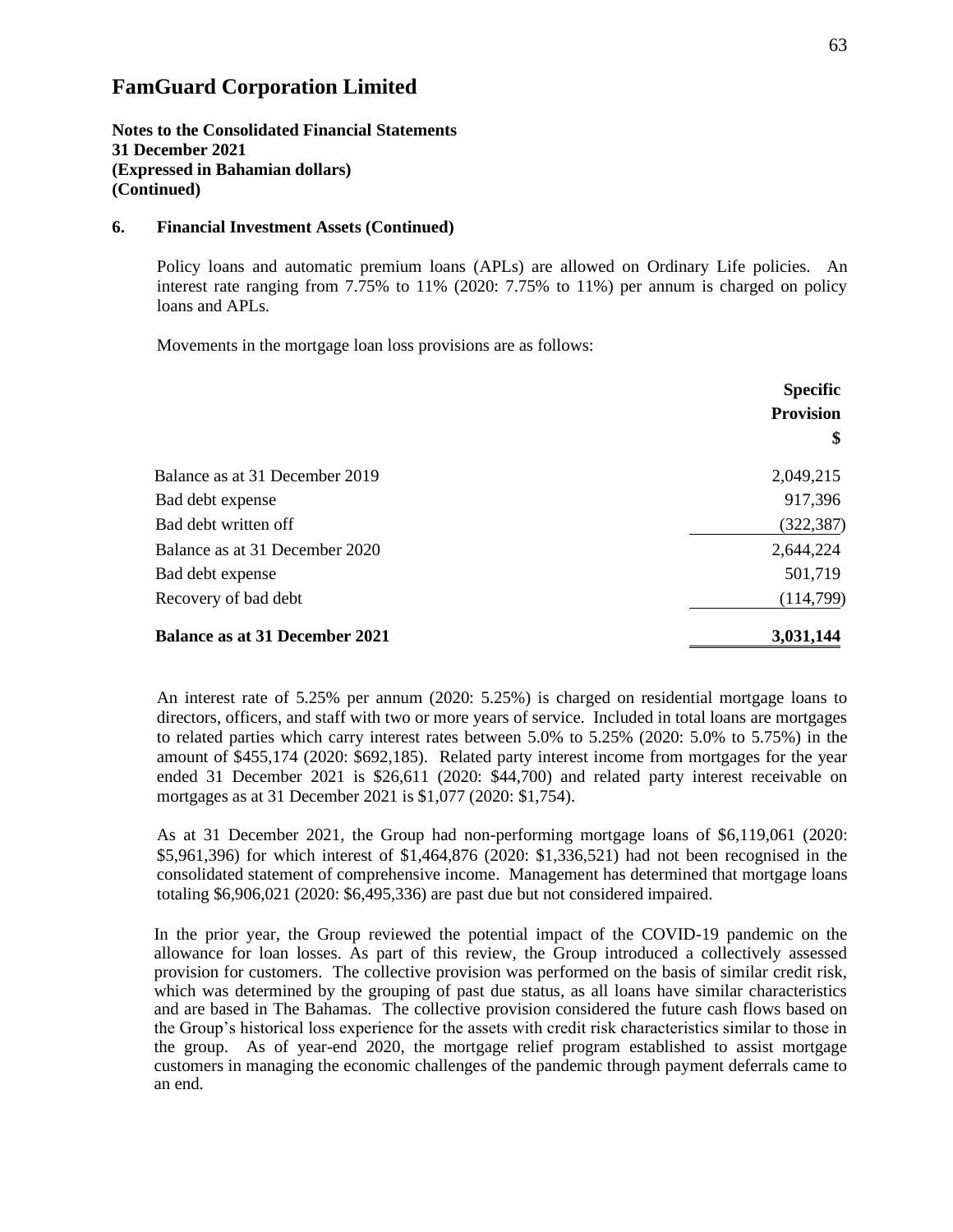**Notes to the Consolidated Financial Statements 31 December 2021 (Expressed in Bahamian dollars) (Continued)**

### **6. Financial Investment Assets (Continued)**

During the year, the Group sold properties under power of sale. The fair value of the collateral sold under power of sale was \$139,000 (2020: \$412,000). The unrecoverable portion of the principal was provided for and is included in net bad debt expenses in the consolidated statement of comprehensive income.

# **7. Receivables and Other Assets**

Receivables and other assets comprise:

|                                            | 2021         | 2020       |
|--------------------------------------------|--------------|------------|
|                                            | \$           | \$         |
| Reinsurance recoveries                     | 4,777,522    | 4,822,780  |
| Other receivables and other assets         | 2,304,505    | 1,659,886  |
| Premium receivables                        | 5,052,976    | 3,732,793  |
| Receivables from general insurance clients | 1,308,864    | 1,318,443  |
| Prepayments and deposits                   | 721,339      | 1,141,292  |
|                                            | 14, 165, 206 | 12,675,194 |
| Less: allowance for doubtful accounts      | (699, 574)   | (229, 111) |
|                                            | 13,465,632   | 12,446,083 |

The movement in allowance for doubtful accounts is as follows:

|                             | 2021    | <b>2020</b> |  |
|-----------------------------|---------|-------------|--|
|                             |         |             |  |
| Balance, beginning of year  | 229,111 | 21,237      |  |
| Bad debt expense            | 470,463 | 815,589     |  |
| Bad debt written off        | -       | (607, 715)  |  |
| <b>Balance, end of year</b> | 699,574 | 229,111     |  |

Due to the short-term nature of the accounts receivable, their carrying amount is considered to approximate its fair value.

Management has deemed \$3,201,672 (2020: \$2,669,479) of premium receivables and receivables from general insurance clients to be past due but not impaired.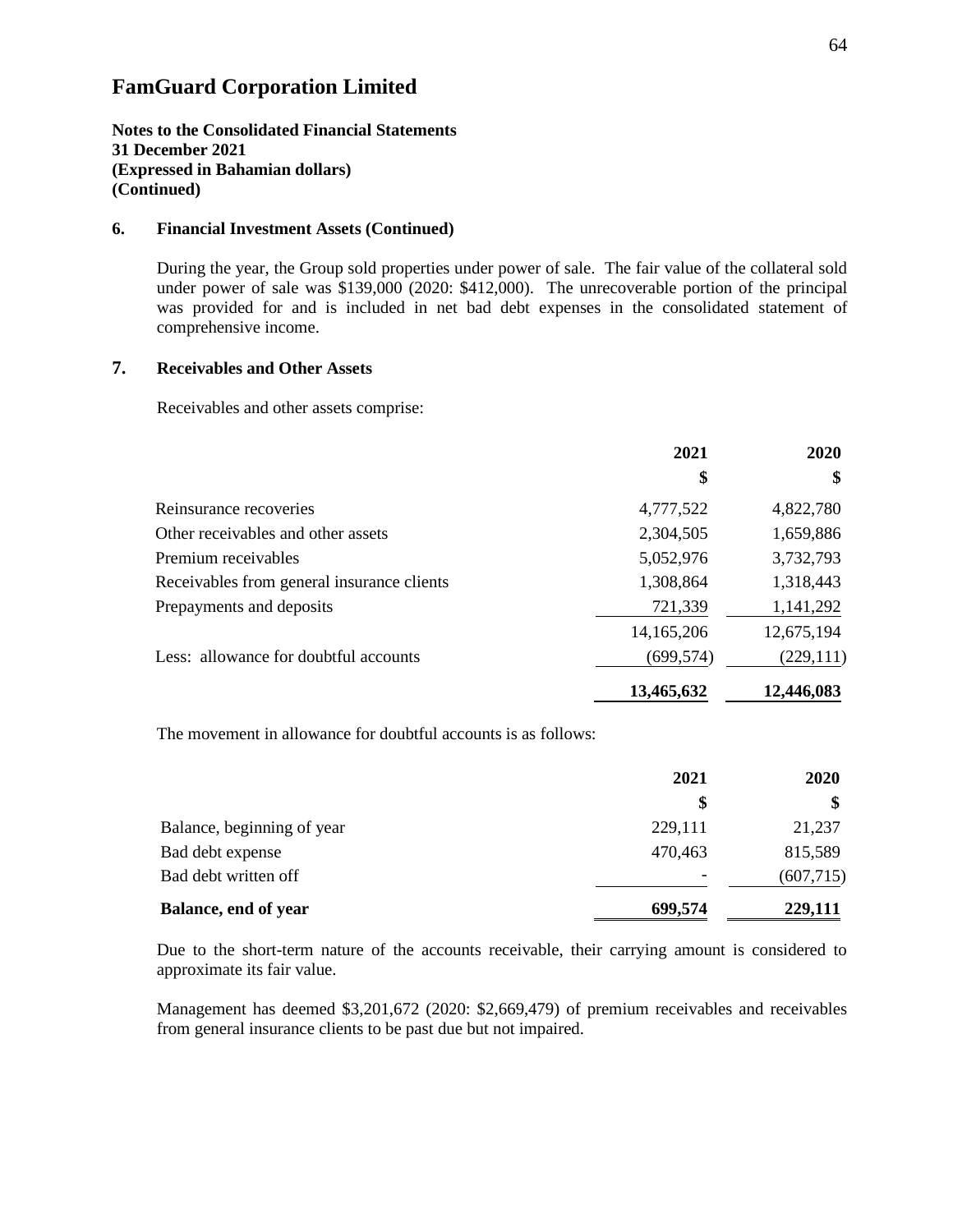**Notes to the Consolidated Financial Statements 31 December 2021 (Expressed in Bahamian dollars) (Continued)**

# **8. Property and Equipment**

The movement of property and equipment for the year is as follows:

|                                | <b>Freehold Land &amp;</b><br>Improvements | <b>Freehold Buildings</b><br>& Improvements | <b>Furniture &amp;</b><br>Equipment | <b>Motor</b><br>Vehicles | Computer<br>Hardware | Leasehold<br>Improvements | Work<br>in Progress | Total       |
|--------------------------------|--------------------------------------------|---------------------------------------------|-------------------------------------|--------------------------|----------------------|---------------------------|---------------------|-------------|
|                                |                                            |                                             |                                     |                          |                      |                           |                     |             |
| Year ended 31 December 2021    |                                            |                                             |                                     |                          |                      |                           |                     |             |
| Opening net book amount        | 10,787,208                                 | 19,288,349                                  | 344,390                             | 18,393                   | 595,045              | 25,714                    | 122,779             | 31,181,878  |
| Additions                      |                                            |                                             | 56,034                              |                          | 57,144               | 23,802                    | 755,153             | 892,133     |
| <b>Revaluations</b>            | (196,000)                                  | 593,994                                     |                                     |                          |                      |                           |                     | 397,994     |
| Transfers/adjustments          | 70,525                                     | 89,195                                      | 49,194                              |                          | 554,085              | 3,430                     | (694,892)           | 71,537      |
| Disposals - cost               |                                            |                                             | (34, 633)                           |                          | (46,966)             |                           |                     | (81, 599)   |
| Depreciation charge            | (10,611)                                   | (1,396,271)                                 | (150, 523)                          | (4,420)                  | (381,702)            | (15, 553)                 |                     | (1,959,080) |
| <b>Closing net book amount</b> | 10,651,122                                 | 18,575,267                                  | 264,462                             | 13,973                   | 777,606              | 37,393                    | 183,040             | 30,502,863  |
| As at 31 December 2021         |                                            |                                             |                                     |                          |                      |                           |                     |             |
| Cost or revaluation            | 10,664,116                                 | 19,605,220                                  | 5,512,701                           | 98,691                   | 3,047,050            | 1,136,339                 |                     | 40,064,117  |
| Work in progress               |                                            |                                             |                                     |                          |                      |                           | 183,040             | 183,040     |
| Accumulated depreciation       | (12,994)                                   | (1,029,953)                                 | (5,248,239)                         | (84,718)                 | (2,269,444)          | (1,098,946)               |                     | (9,744,294) |
| Net book amount                | 10,651,122                                 | 18,575,267                                  | 264,462                             | 13,973                   | 777,606              | 37,393                    | 183,040             | 30,502,863  |

**2021**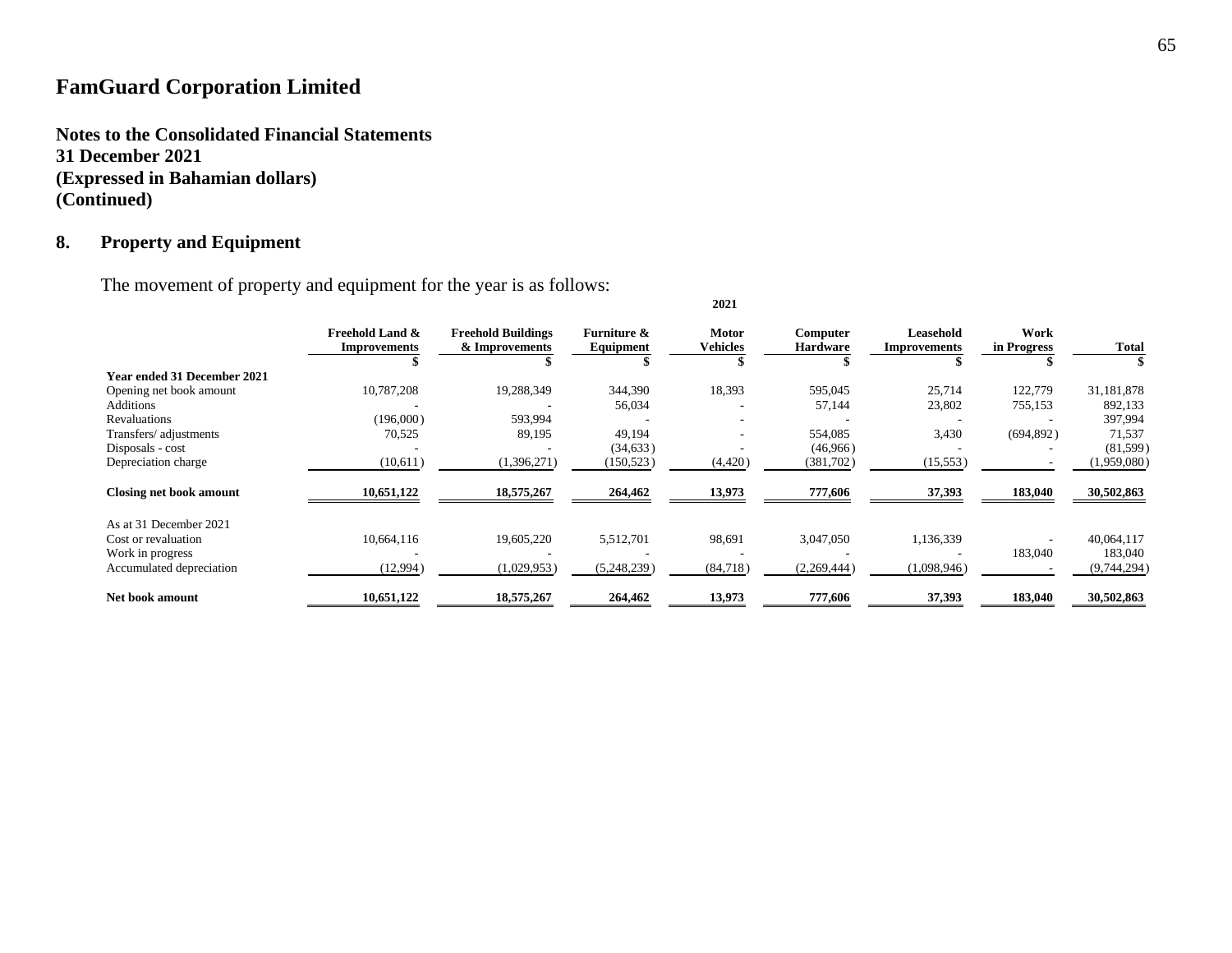**Notes to the Consolidated Financial Statements 31 December 2021 (Expressed in Bahamian dollars) (Continued)**

# **8. Property and Equipment (Continued)**

The movement of property and equipment for the year is as follows:

|                                | 2020                                   |                                             |                                     |                          |                             |                                  |                     |               |
|--------------------------------|----------------------------------------|---------------------------------------------|-------------------------------------|--------------------------|-----------------------------|----------------------------------|---------------------|---------------|
|                                | Freehold Land &<br><b>Improvements</b> | <b>Freehold Buildings</b><br>& Improvements | <b>Furniture &amp;</b><br>Equipment | <b>Motor</b><br>Vehicles | Computer<br><b>Hardware</b> | Leasehold<br><b>Improvements</b> | Work<br>in Progress | Total         |
|                                |                                        |                                             |                                     |                          |                             |                                  |                     |               |
| Year ended 31 December 2020    |                                        |                                             |                                     |                          |                             |                                  |                     |               |
| Opening net book amount        | 10,269,302                             | 18,708,681                                  | 387,014                             | 26,137                   | 512,948                     | 37,631                           | 105,225             | 30,046,938    |
| Additions                      |                                        | 17,541                                      | 68,073                              |                          | 260,918                     |                                  | 194,132             | 540,664       |
| <b>Revaluations</b>            | 520,289                                | 1,049,561                                   |                                     |                          |                             |                                  |                     | 1,569,850     |
| Transfers/adjustments          |                                        | 219,643                                     | 70,335                              |                          | 25,797                      |                                  | (176, 578)          | 139,197       |
| Disposals - cost               |                                        |                                             |                                     |                          |                             |                                  |                     |               |
| Depreciation charge            | (2,383)                                | (707, 077)                                  | (181, 032)                          | (7,744)                  | (204, 618)                  | (11, 917)                        |                     | (1, 114, 771) |
| <b>Closing net book amount</b> | 10,787,208                             | 19,288,349                                  | 344,390                             | 18,393                   | 595,045                     | 25,714                           | 122,779             | 31, 181, 878  |
| As at 31 December 2020         |                                        |                                             |                                     |                          |                             |                                  |                     |               |
| Cost or revaluation            | 10,789,591                             | 19,320,026                                  | 5,528,580                           | 98,691                   | 2,549,511                   | 1,069,672                        |                     | 39,356,071    |
| Work in progress               |                                        |                                             |                                     |                          |                             |                                  | 122,779             | 122,779       |
| Accumulated depreciation       | (2,383)                                | (31,677)                                    | (5, 184, 190)                       | (80,298)                 | (1,954,466)                 | (1,043,958)                      |                     | (8,296,972)   |
| <b>Net book amount</b>         | 10,787,208                             | 19,288,349                                  | 344,390                             | 18,393                   | 595,045                     | 25,714                           | 122,779             | 31,181,878    |

66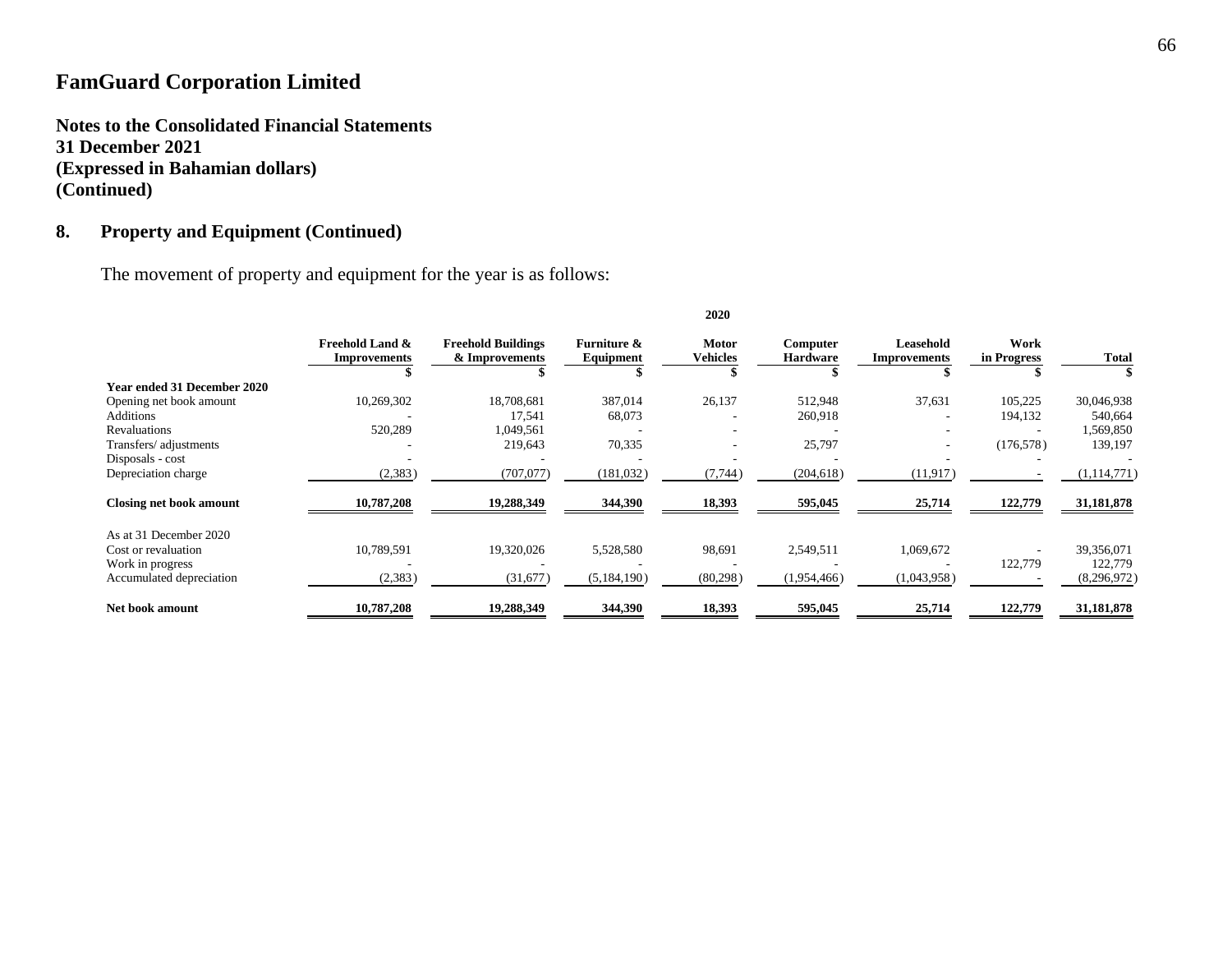**Notes to the Consolidated Financial Statements 31 December 2021 (Expressed in Bahamian dollars) (Continued)**

#### **8. Property and Equipment (Continued)**

The Group's freehold land and buildings are stated at their revalued amounts, being the fair value at the date of revaluation, less any subsequent accumulated depreciation and subsequent accumulated impairment losses. The last revaluation of the Group's land and buildings was performed 31 December 2021 and was performed by a qualified independent property appraiser.

The fair value of the land and buildings were determined based on valuations using the Income Capitalisation method, Sales method and the Cost method which were used to derive an "as is" value, which was determined to be the assets' highest and best use.

Had the Group's land and buildings been measured on a historical cost basis, their carrying amount would have been \$21,990,432 (2020: \$22,091,484).

Details of the Group's freehold land and buildings, as per the fair value hierarchy at 31 December 2021, is as follows:

|                    | 2021    |         |            |              |  |  |
|--------------------|---------|---------|------------|--------------|--|--|
|                    | Level 1 | Level 2 | Level 3    | <b>Total</b> |  |  |
|                    | \$      | \$      | \$         | \$           |  |  |
| Freehold land      |         |         | 10,651,122 | 10,651,122   |  |  |
| Freehold buildings |         |         | 18,575,267 | 18,575,267   |  |  |
|                    |         |         | 29,226,389 | 29,226,389   |  |  |
|                    | 2020    |         |            |              |  |  |
|                    | Level 1 | Level 2 | Level 3    | <b>Total</b> |  |  |
|                    | \$      | \$      | \$         | \$           |  |  |
| Freehold land      |         |         | 10,787,208 | 10,787,208   |  |  |
| Freehold buildings |         |         | 19,288,349 | 19,288,349   |  |  |
|                    |         |         | 30,075,557 | 30,075,557   |  |  |

The assets are required to be measured at fair value on a recurring basis. There were no transfers between the various levels during the year.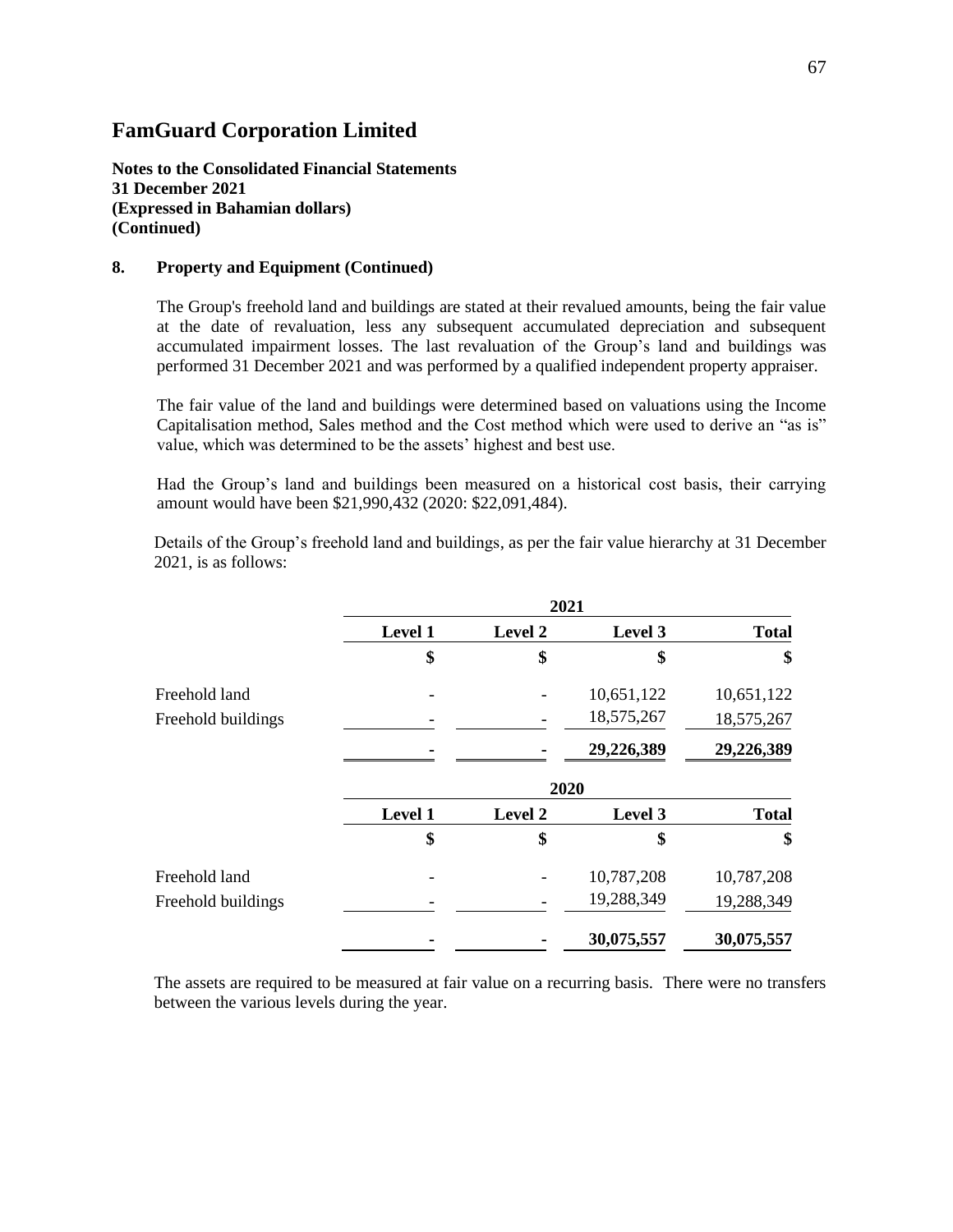**Notes to the Consolidated Financial Statements 31 December 2021 (Expressed in Bahamian dollars) (Continued)**

# **9. Intangible Asset**

**The movement in the intangible asset is as follows:**

|                                | 2021                     |                         |              |
|--------------------------------|--------------------------|-------------------------|--------------|
|                                | <b>Computer software</b> | <b>Work in Progress</b> | <b>Total</b> |
| Opening net book amount        | 3,555,689                | 3,757,281               | 7,312,970    |
| <b>Additions</b>               | 404,258                  | 1,036,416               | 1,440,674    |
| Transfers/adjustments          | 2,424,704                | (2,958,234)             | (533, 530)   |
| Disposals                      | (5,743)                  |                         | (5,743)      |
| Amortisation                   | (1,805,157)              |                         | (1,805,157)  |
| <b>Closing net book amount</b> | 4,573,751                | 1,835,463               | 6,409,214    |
| As at 31 December 2021         |                          |                         |              |
| Cost or revaluation            | 10,972,996               |                         | 10,972,996   |
| Work in progress               |                          | 1,835,463               | 1,835,463    |
| Accumulated amortisation       | (6,399,245)              |                         | (6,399,245)  |
| Net book amount                | 4,573,751                | 1,835,463               | 6,409,214    |
|                                |                          | <b>2020</b>             |              |

|                                |                          | ZUZU                    |               |
|--------------------------------|--------------------------|-------------------------|---------------|
|                                | <b>Computer software</b> | <b>Work in Progress</b> | <b>Total</b>  |
| Opening net book amount        | 4,776,124                | 4,285,241               | 9,061,365     |
| <b>Additions</b>               | 107,405                  | 252,381                 | 359,786       |
| Transfers/adjustments          | (176, 576)               | 36,675                  | (139,901)     |
| Disposals                      |                          | (817,016)               | (817,016)     |
| Amortisation                   | (1,151,264)              |                         | (1, 151, 264) |
| <b>Closing net book amount</b> | 3,555,689                | 3,757,281               | 7,312,970     |
| As at 31 December 2020         |                          |                         |               |
| Cost or revaluation            | 8,155,490                |                         | 8,155,490     |
| Work in progress               |                          | 3,757,281               | 3,757,281     |
| Accumulated amortisation       | (4,599,801)              |                         | (4,599,801)   |
| Net book amount                | 3,555,689                | 3,757,281               | 7,312,970     |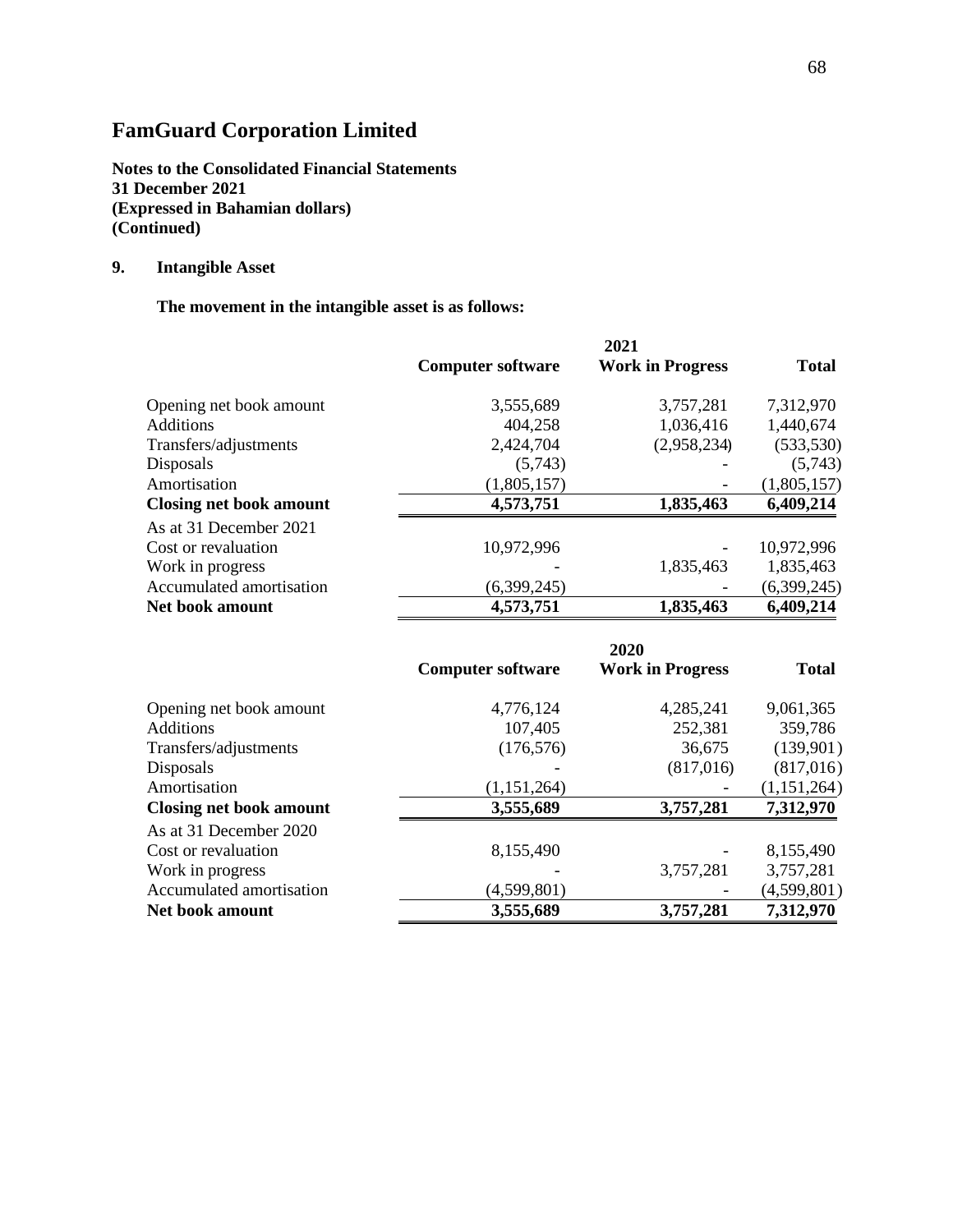**Notes to the Consolidated Financial Statements 31 December 2021 (Expressed in Bahamian dollars) (Continued)**

#### **10. Reserves for Future Policyholders' Benefits**

The Group uses the Canadian Asset Liability Method ("CALM") in computing its actuarial reserves on long-term contracts. CALM involves the projection of future interest rate scenarios in order to determine the amount of assets needed to provide for all future obligations.

As at 31 December 2021, the aggregate reserves for future policyholders' benefits and related insurances in-force are summarised as follows:

|                     | <b>Reserves</b> |               |                       | <b>Insurances in force</b> |               |  |
|---------------------|-----------------|---------------|-----------------------|----------------------------|---------------|--|
|                     | 2021            | 2020          | Change in<br>reserves | 2021                       | 2020          |  |
|                     |                 |               |                       |                            |               |  |
| Ordinary life       | 107,742,734     | 101,957,732   | 5,785,002             | 2,416,879,471              | 2,344,240,577 |  |
| Annuities           | 87,420,839      | 79,208,775    | 8,212,064             |                            |               |  |
| Home service life   | 36,823,242      | 38,195,971    | (1,372,729)           | 599.217.919                | 557,869,682   |  |
| Accident and health | 9,146,798       | 10,915,697    | (1,768,899)           |                            |               |  |
| Gross liabilities   | 241,133,613     | 230, 278, 175 | 10,855,438            | 3,016,097,390              | 2,902,110,259 |  |
| Reinsurance assets  | (1,500,648)     | (2,451,215)   | 950,567               |                            |               |  |
|                     | 239,632,965     | 227,826,960   | 11,806,005            | 3,016,097,390              | 2,902,110,259 |  |

The reserves for future policyholders' benefits are determined annually by actuarial valuation and represent an estimate of the amount required, together with future premiums and investment income, to provide for future benefits and expenses payable on insurance and annuity contracts. The reserves are calculated using assumptions for future policy lapse rates, mortality, morbidity rates, maintenance expenses and interest rates. The assumptions also include provisions for adverse deviation to recognise uncertainty in establishing the assumptions and to allow for possible deterioration in experience. The process of determining the provision necessarily involves risks that the actual results will deviate from the assumptions made.

Policy liabilities are calculated using best estimate assumptions with margins for adverse deviation.

### **(i)** *Mortality and Morbidity*

Assumptions for Home Service life business are based on Group experience. Assumptions for other business lines are based on industry experience, as the Group does not have sufficient of its own experience. A margin is added for adverse deviation equal to 15 per 1,000 divided by the expectation of life for mortality and 8% to 10% for morbidity. If future mortality and morbidity rates were to differ by 10% from that assumed, the liability would increase by \$6,053,594 (2020: \$5,491,723) or decrease by \$6,188,405 (2020: \$5,619,748).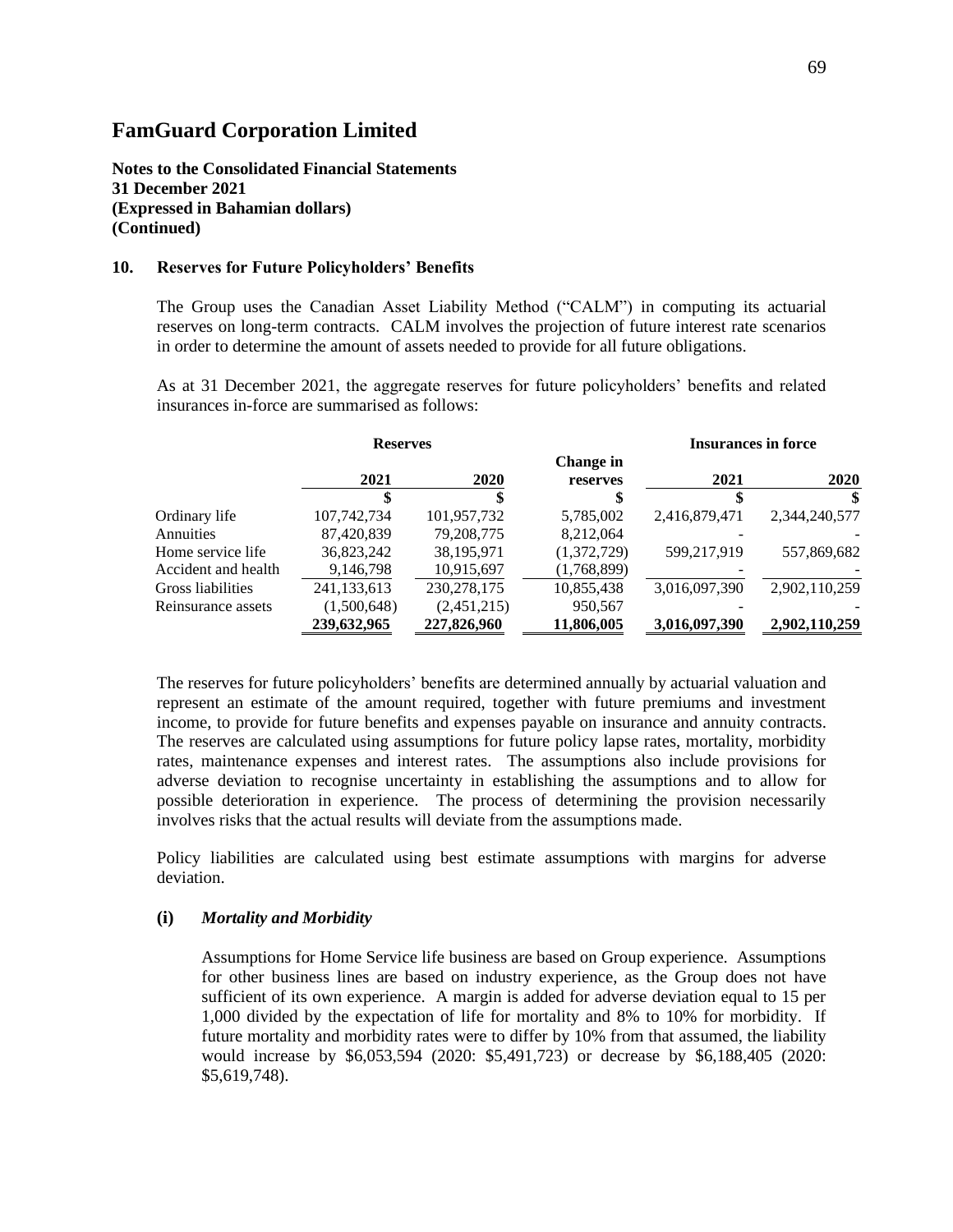**Notes to the Consolidated Financial Statements 31 December 2021 (Expressed in Bahamian dollars) (Continued)**

### **10. Reserves for Future Policyholders' Benefits (Continued)**

### **(ii)** *Investment Yields*

Assets are allocated to support the policyholder liabilities. Using CALM, policy liabilities are equal to the carrying value of assets whose cash flows, combined with cash flows from future investments, are sufficient to meet future obligations with respect to policies in effect as at the measurement date. Since future reinvestment rates cannot be accurately predicted, they are subject to sensitivity tests based on various scenarios, as required under CALM. The results used are those produced under the most adverse plausible scenario.

Under CALM, the rates of return on future investments are already subject to various sensitivity tests. The base scenario dictates a convergence toward a median historical interest rates curves, whereas the Group's most adverse plausible scenario assumes a future yield curve equal to 80% of the yield curve of the Base Scenario. If future interest rates were to differ by 100 basis points from that assumed, without changing the policyholder dividend scale, the liability would increase by \$20,681,546 (2020: \$20,283,943) or decrease by \$27,458,220 (2020: \$27,025,847).

### **(iii)** *Persistency*

Lapse rates are based on the Group's experience where credible experience is available and industry experience is used where credible Group experience is not available. A margin for adverse deviation is added by increasing or decreasing lapse rates, whichever is adverse, by 20% on Home Service business and 15% on Ordinary business. If future lapse rates were to differ by 10% from that assumed, the liability would increase by \$2,147,801 (2020: \$1,790,124) or decrease by \$2,529,871 (2020: \$2,151,755).

### **(iv)** *Expenses*

Expenses are based on best estimates of Group experience. Expenses are increased 10% as a margin for adverse deviation. Expenses are assumed to increase annually at a rate of 2.0% (2020: 2.0%) initially, decreasing to 1.75% (2020: 1.75%) over 20 years. If future expenses were to differ by 10% from that assumed, the liability would increase by \$3,834,816 (2020: \$3,969,531) or decrease by \$3,821,792 (2020: \$3,953,331).

### **(v)** *Ongoing Review*

Actuarial assumptions are continuously reviewed, based on emerging Group and industry experience and revised if appropriate and material.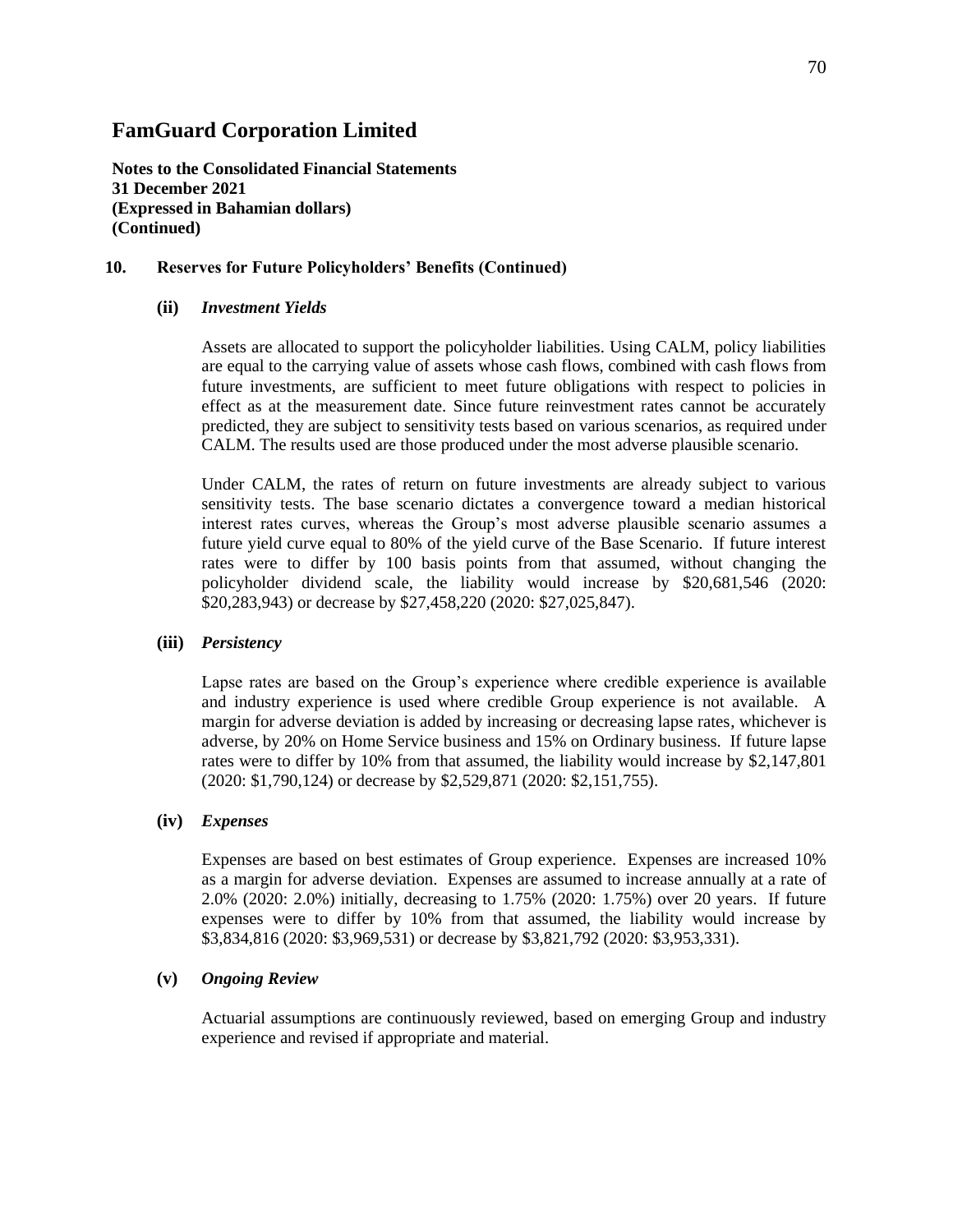**Notes to the Consolidated Financial Statements 31 December 2021 (Expressed in Bahamian dollars) (Continued)**

#### **10. Reserves for Future Policyholders' Benefits (Continued)**

#### **(vi)** *Margins for Adverse Deviation Assumptions*

The basic assumptions made in establishing policy liabilities are best estimates for a range of possible outcomes. To recognise the uncertainty in establishing these best estimates, to allow for possible deterioration in experience and to provide greater comfort that the reserves are adequate to pay future benefits, the Appointed Actuary is required to include a margin in each assumption.

The impact of these margins is to increase reserves and decrease the income that would be recognised on inception of the policy. The Canadian Institute of Actuaries prescribes a range of allowable margins. The Group uses assumptions at the conservative end of the range, taking into account the risk profiles of the business.

The movements in reserves for future policyholders' benefits and other policyholders' benefits (namely insurance liabilities), by line of business, are summarised below:

#### *a. Short-term insurance contracts:*

|                                                    | 2021        | 2020        |
|----------------------------------------------------|-------------|-------------|
|                                                    |             |             |
| Liabilities at beginning of year                   | 8,775,058   | 9,187,466   |
| Change in Data, Methods, and Assumptions           | (1,170,959) | 1,887,727   |
| Usual change in In-Force Business and New Business | (332,038)   | (2,300,135) |
| Liabilities at end of year                         | 7,272,061   | 8,775,058   |

#### *b. Long-term insurance contracts with fixed and guaranteed terms:*

|                                           | 2021        | 2020        |
|-------------------------------------------|-------------|-------------|
|                                           |             |             |
| Liabilities at beginning of year          | 81,369,455  | 76,478,312  |
| Changes in Data, Methods, and Assumptions | (1,911,848) | 713,812     |
| New Business                              | (4,235,594) | (2,855,350) |
| Usual change in In-Force Business         | 8,005,889   | 7,032,681   |
| Liabilities at end of year                | 83,227,902  | 81,369,455  |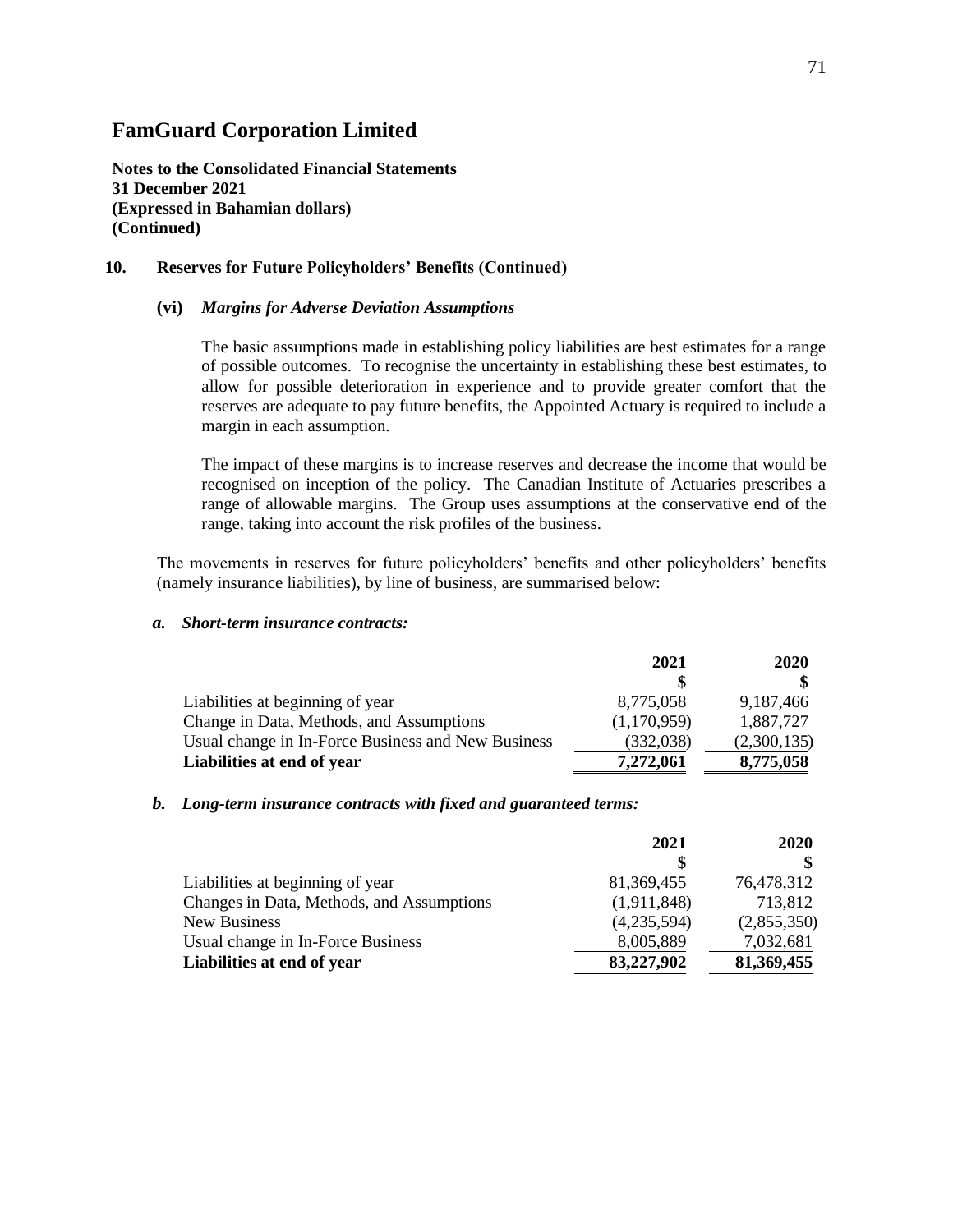**Notes to the Consolidated Financial Statements 31 December 2021 (Expressed in Bahamian dollars) (Continued)**

### **10. Reserves for Future Policyholders' Benefits (Continued)**

### *c. Long-term insurance contracts without fixed and guaranteed terms:*

|                                           | 2021        | 2020        |
|-------------------------------------------|-------------|-------------|
|                                           | S           |             |
| Liabilities at beginning of year          | 113,180,001 | 106,888,309 |
| Changes in Data, Methods, and Assumptions | (150, 837)  | 419,503     |
| New Business                              | 9,554,703   | 6,416,744   |
| Usual change in In-Force Business         | 1,650,669   | (544, 555)  |
| Liabilities at end of year                | 124,234,536 | 113,180,001 |

### *d. Long-term insurance contracts with fixed and guaranteed terms and with Discretionary Participation Features (DPF):*

|                                           | 2021       | <b>2020</b> |
|-------------------------------------------|------------|-------------|
|                                           |            |             |
| Liabilities at beginning of year          | 24,502,446 | 23,884,190  |
| Changes in Data, Methods, and Assumptions | (18,624)   | 172,572     |
| New Business                              | (224,908)  | (219, 355)  |
| Usual change in In-Force Business         | 639,552    | 665,039     |
| Liabilities at end of year                | 24,898,466 | 24,502,446  |

#### **Total for all lines of business:**

|                                           | 2021        | 2020        |
|-------------------------------------------|-------------|-------------|
|                                           |             |             |
| Liabilities at beginning of year          | 227,826,960 | 216,438,277 |
| Changes in Data, Methods, and Assumptions | (3,252,268) | 3,193,614   |
| New Business                              | 5,094,201   | 3,342,039   |
| Usual change in In-Force Business         | 9,964,072   | 4,853,030   |
| Liabilities at end of year                | 239,632,965 | 227,826,960 |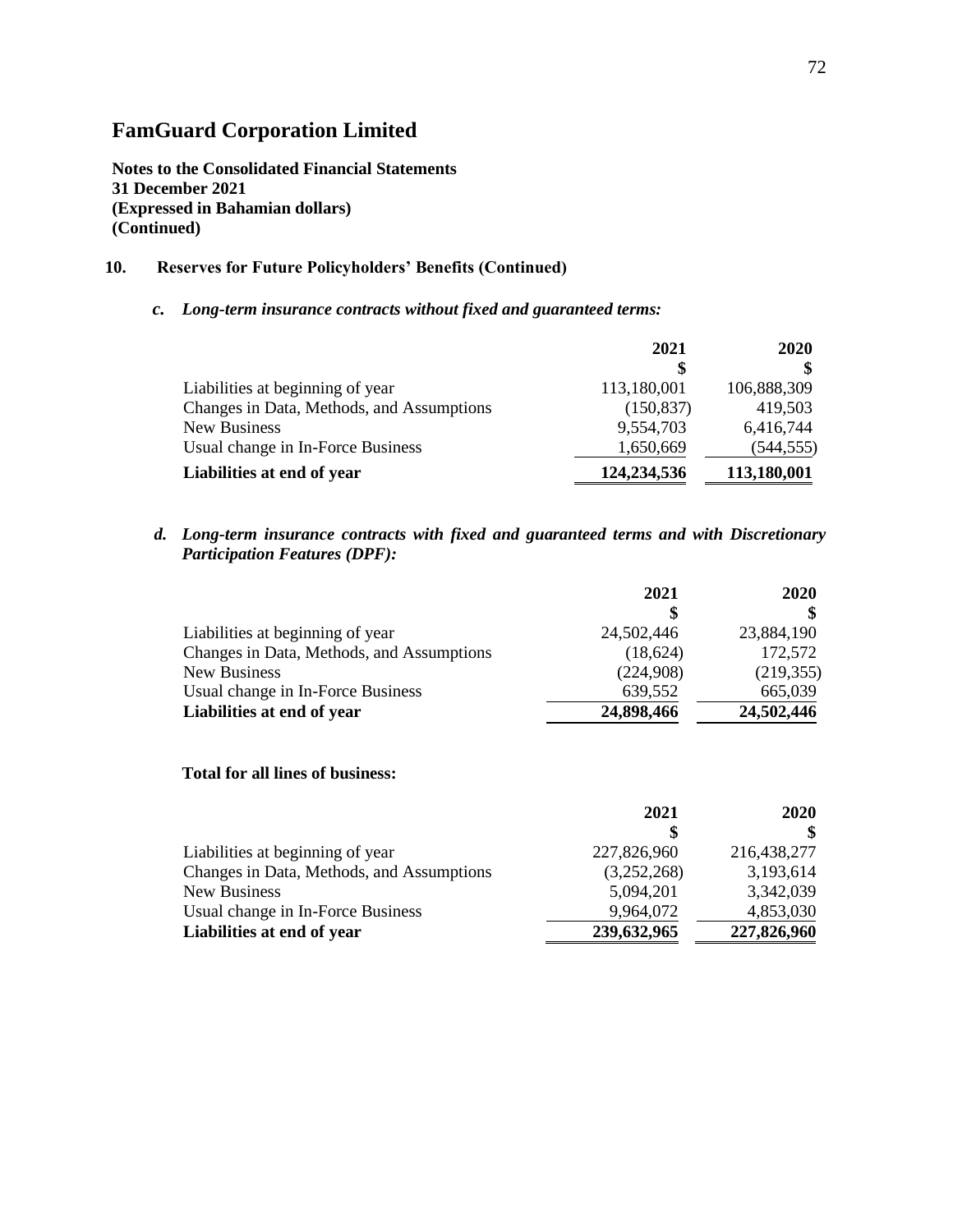**Notes to the Consolidated Financial Statements 31 December 2021 (Expressed in Bahamian dollars) (Continued)**

#### **11. Other Policyholders' Funds**

Other policyholders' funds are comprised of the following:

|                                   | 2021       | 2020       |
|-----------------------------------|------------|------------|
|                                   |            |            |
| Benefits payable to policyholders | 19,900,719 | 18,457,484 |
| Accrued policyholder dividends    | 3,762,208  | 3,765,993  |
| Advance premiums                  | 1,116,153  | 1,147,783  |
| <b>Unapplied Premiums</b>         | 979,106    | 903,412    |
|                                   | 25,758,186 | 24,274,672 |

### **12. Payables and Accruals**

Payables and accruals are comprised of the following:

|                               | 2021       | 2020       |
|-------------------------------|------------|------------|
|                               |            |            |
| General payables and accruals | 4,708,253  | 6,090,925  |
| <b>Employee liabilities</b>   | 4,746,377  | 3,376,715  |
| Reinsurance payable           | 1,319,668  | 1,592,757  |
|                               | 10,774,298 | 11,060,397 |

The carrying amount of payables and accruals are considered to approximate its fair value.

#### **13. Bank Overdraft Facilities**

The Group has bank overdraft facilities of \$250,000 (2020: \$250,000). Amounts utilised under the facilities attract interest at Nassau prime rate of 4.25% plus 1.5% (2020: 4.25% plus 1.5%).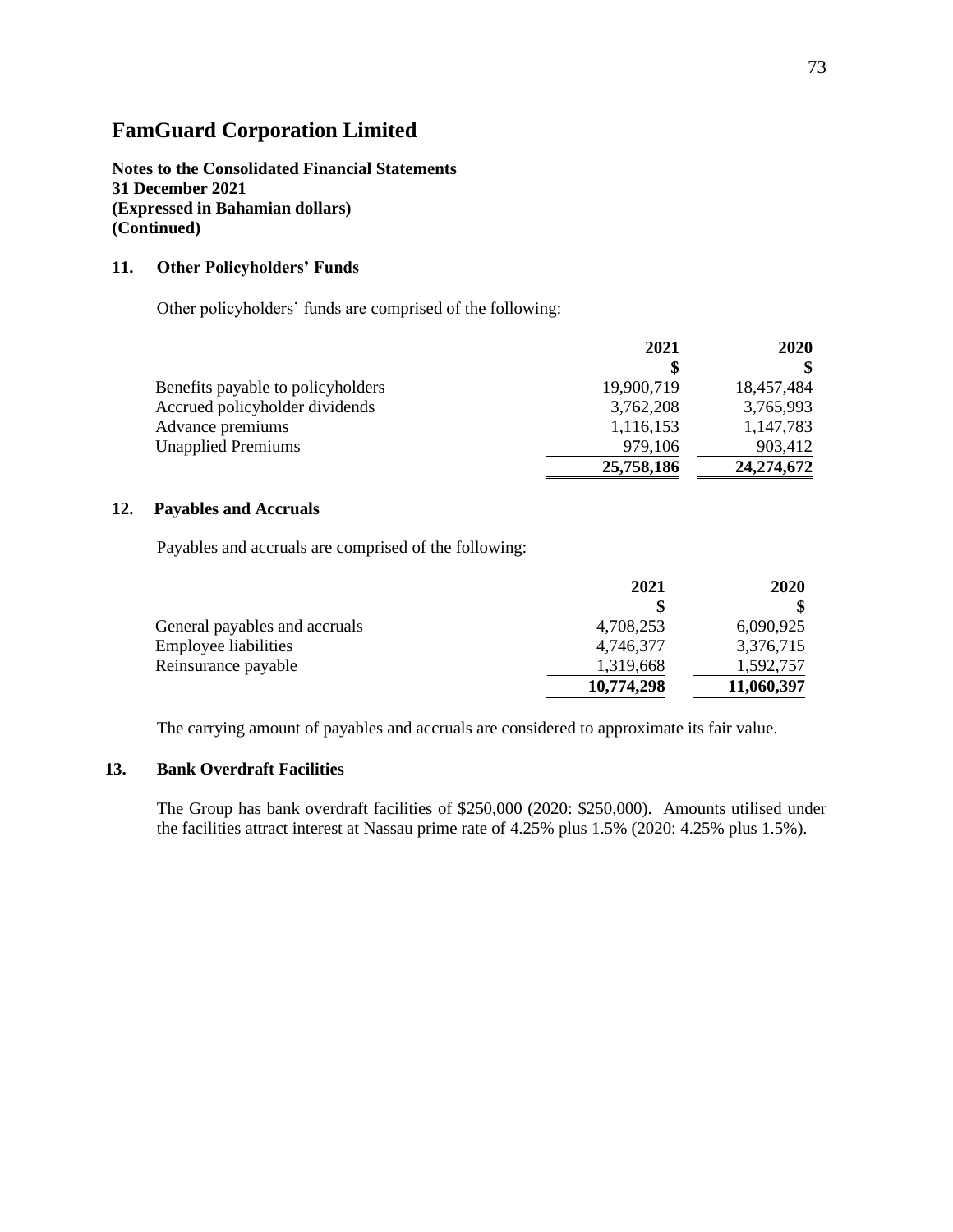**Notes to the Consolidated Financial Statements 31 December 2021 (Expressed in Bahamian dollars) (Continued)**

### **14. Revaluation Reserve**

Revaluation reserve is comprised of the following:

|                                                                                | <b>Financial</b><br><b>Investment</b><br>Assets (AFS)<br><b>Revaluation</b><br>\$ | Fixed<br><b>Assets</b><br><b>Revaluation</b><br>\$ | <b>Total</b><br><b>Revaluation</b><br><b>Reserve</b><br>S |
|--------------------------------------------------------------------------------|-----------------------------------------------------------------------------------|----------------------------------------------------|-----------------------------------------------------------|
| <b>Balance as of 31 December 2019</b>                                          | 2,999,904                                                                         | 16,070,423                                         | 19,070,327                                                |
| Unrealised loss on available-for-sale                                          |                                                                                   |                                                    |                                                           |
| investments                                                                    | (1,136,817)                                                                       |                                                    | (1, 136, 817)                                             |
| Revaluation of property and equipment                                          |                                                                                   | 1,569,850                                          | 1,569,850                                                 |
| <b>Balance as of 31 December 2020</b><br>Unrealised gain on available-for-sale | 1,863,087                                                                         | 17,640,273                                         | 19,503,360                                                |
| investments                                                                    | 277,758                                                                           |                                                    | 277,758                                                   |
| Revaluation of property and equipment                                          |                                                                                   | 397,994                                            | 397,994                                                   |
| <b>Balance as of 31 December 2021</b>                                          | 2,140,845                                                                         | 18,038,267                                         | 20,179,112                                                |

### **15. Share Capital**

The Group's share capital is comprised as follows:

|                                                | <b>Variable Rate</b><br><b>Cumulative Redeemable</b><br><b>Preference Shares</b><br>of \$1,000 each par value |           |            | <b>Ordinary Shares</b><br>of \$0.20 each par value |
|------------------------------------------------|---------------------------------------------------------------------------------------------------------------|-----------|------------|----------------------------------------------------|
|                                                | 2021                                                                                                          | 2020      | 2021       | 2020                                               |
| Authorised                                     | 10,000                                                                                                        | 10,000    | 15,000,000 | 15,000,000                                         |
| Issued and fully paid<br>Shares outstanding at |                                                                                                               | 5,000,000 | 2,000,000  | 2,000,000                                          |
| beginning of year                              | 5,000                                                                                                         | 5,000     | 10,000,000 | 10,000,000                                         |
| Shares outstanding at end                      |                                                                                                               |           |            |                                                    |
| of year                                        |                                                                                                               | 5,000     | 10,000,000 | 10,000,000                                         |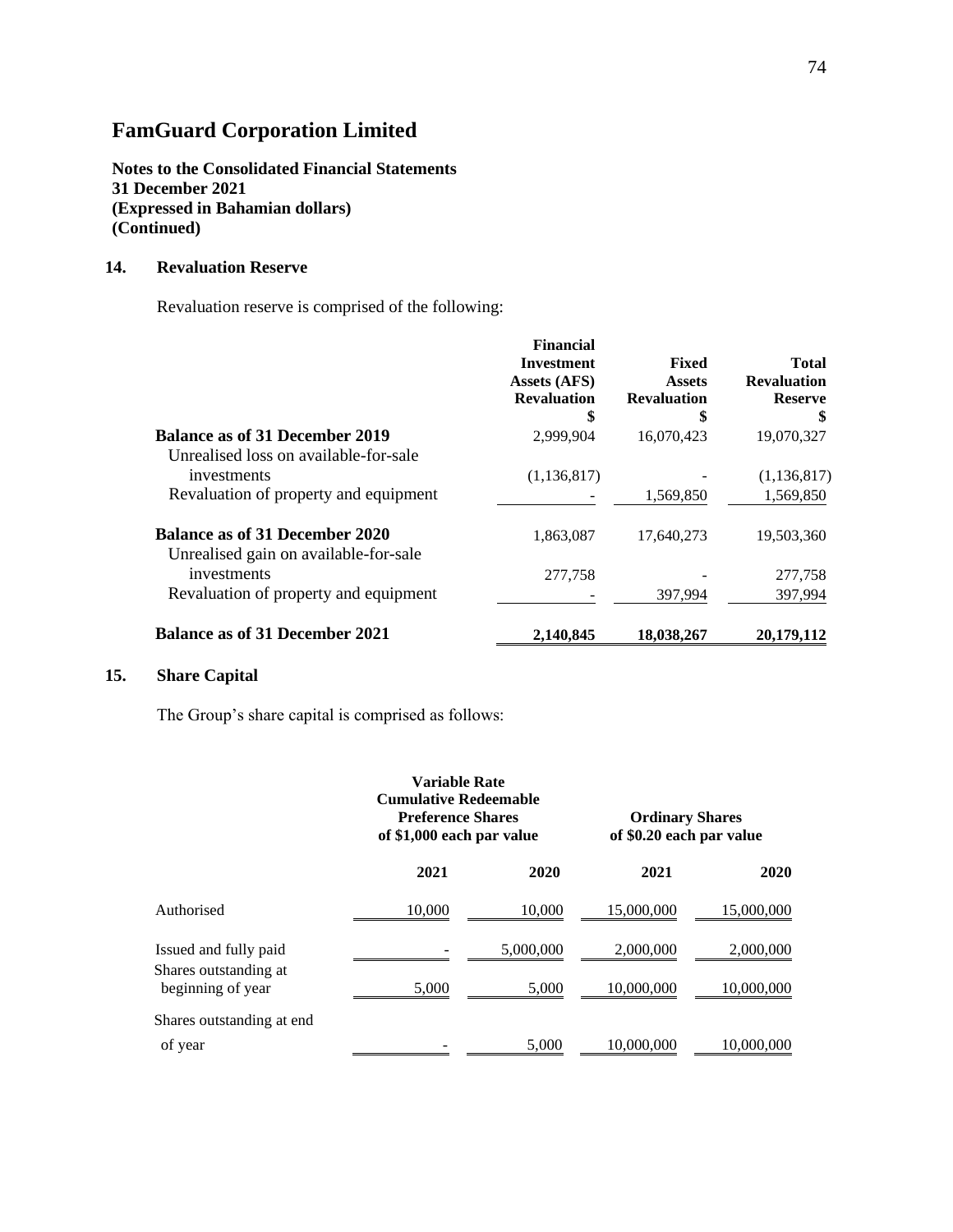**Notes to the Consolidated Financial Statements 31 December 2021 (Expressed in Bahamian dollars) (Continued)**

#### **15. Share Capital (Continued)**

The Variable Rate Cumulative Redeemable Preference Shares (preference shares) carry a dividend rate of Nassau prime plus 1.5% per annum payable semi-annually. Dividends are declared by the Board of Directors at their sole discretion. The preference shares have no predetermined maturity date, yet the Group may call for the redemption of all or part of the issue on or after December 31, 2005 upon 90 days written notice at the sole discretion of the Group. The preference shares rank with respect to the payment of dividends and distributions on liquidation: (1) senior to the Group's ordinary shares and (2) subordinate to any debentures, debt obligations, or policyholder claims currently or which the Group may enter into.

The holders of the preference shares have no equity ownership or voting rights. There were no outstanding cumulative preference share dividends at the end of the year.

The excess of the issue and purchase price of the ordinary and preference shares over the par value less the costs incurred with the tender offer have been credited to the share premium account.

#### *Redemption of Preference shares*

Effective  $1<sup>st</sup>$  November 2021, the Group redeemed the remaining 5,000 of its Variable Rate Cumulative Redeemable Preference Shares, totaling \$5,000,000 which was originally issued on 10 December 2002.

#### **16. Net Premium Income**

Net premium income is comprised of:

|                                                          | 2021         | 2020           |
|----------------------------------------------------------|--------------|----------------|
|                                                          |              |                |
| Short-term insurance contracts                           | 78,106,379   | 78,200,001     |
| Long-term insurance contracts with fixed and             |              |                |
| guaranteed terms                                         | 25,918,476   | 24,166,070     |
| Long-term insurance contracts without fixed and          |              |                |
| guaranteed terms                                         | 5,961,717    | 6,084,228      |
| Long-term insurance contracts with fixed and guaranteed  |              |                |
| terms and with discretionary participation feature (DPF) | 2,855,884    | 2,992,192      |
| Premium revenue arising from insurance contracts issued  | 112,842,456  | 111,442,491    |
| Premiums ceded for short-term and long-term contracts    |              |                |
| to reinsurers                                            | (11,517,832) | (12, 215, 435) |
|                                                          | 101,324,624  | 99,227,056     |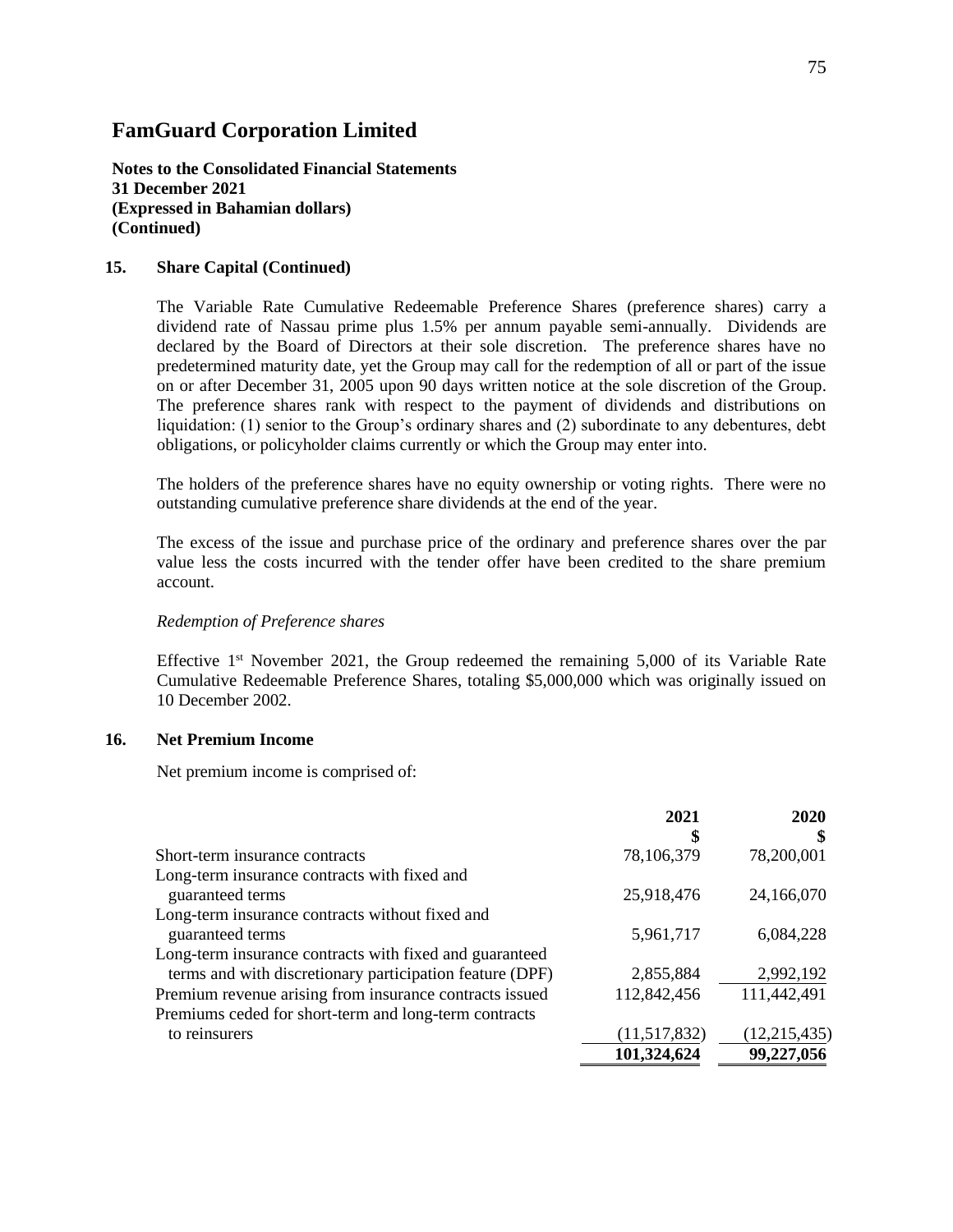**Notes to the Consolidated Financial Statements 31 December 2021 (Expressed in Bahamian dollars) (Continued)**

### **17. Policyholders' Benefits**

Policyholders' benefits for the year ended 31 December 2021 by insurance contracts were as follows:

|                                           |            | 2021               |              |            | 2020               |            |
|-------------------------------------------|------------|--------------------|--------------|------------|--------------------|------------|
|                                           | Gross      | <b>Reinsurance</b> | <b>Net</b>   | Gross      | <b>Reinsurance</b> | <b>Net</b> |
|                                           |            |                    |              |            |                    |            |
| Short-term insurance contracts            | 49,157,330 | (1,705,608)        | 47, 451, 722 | 42,880,258 | (2,133,776)        | 40,746,482 |
| Long-term insurance contracts with        |            |                    |              |            |                    |            |
| fixed and guaranteed terms                | 12,630,506 | (3,964,436)        | 8,666,070    | 11,027,596 | (1,955,432)        | 9,072,164  |
| Long-term insurance contracts without     |            |                    |              |            |                    |            |
| fixed and guaranteed terms                | 12,253,652 |                    | 12,253,652   | 12,156,826 |                    | 12,156,826 |
| Long-term insurance contracts with        |            |                    |              |            |                    |            |
| fixed and guaranteed terms and with       |            |                    |              |            |                    |            |
| discretionary participation feature (DPF) | 3,968,191  |                    | 3,968,191    | 3,121,453  |                    | 3,121,453  |
|                                           | 78,009,679 | (5,670,044)        | 72,339,635   | 69,186,133 | (4,089,208)        | 65,096,925 |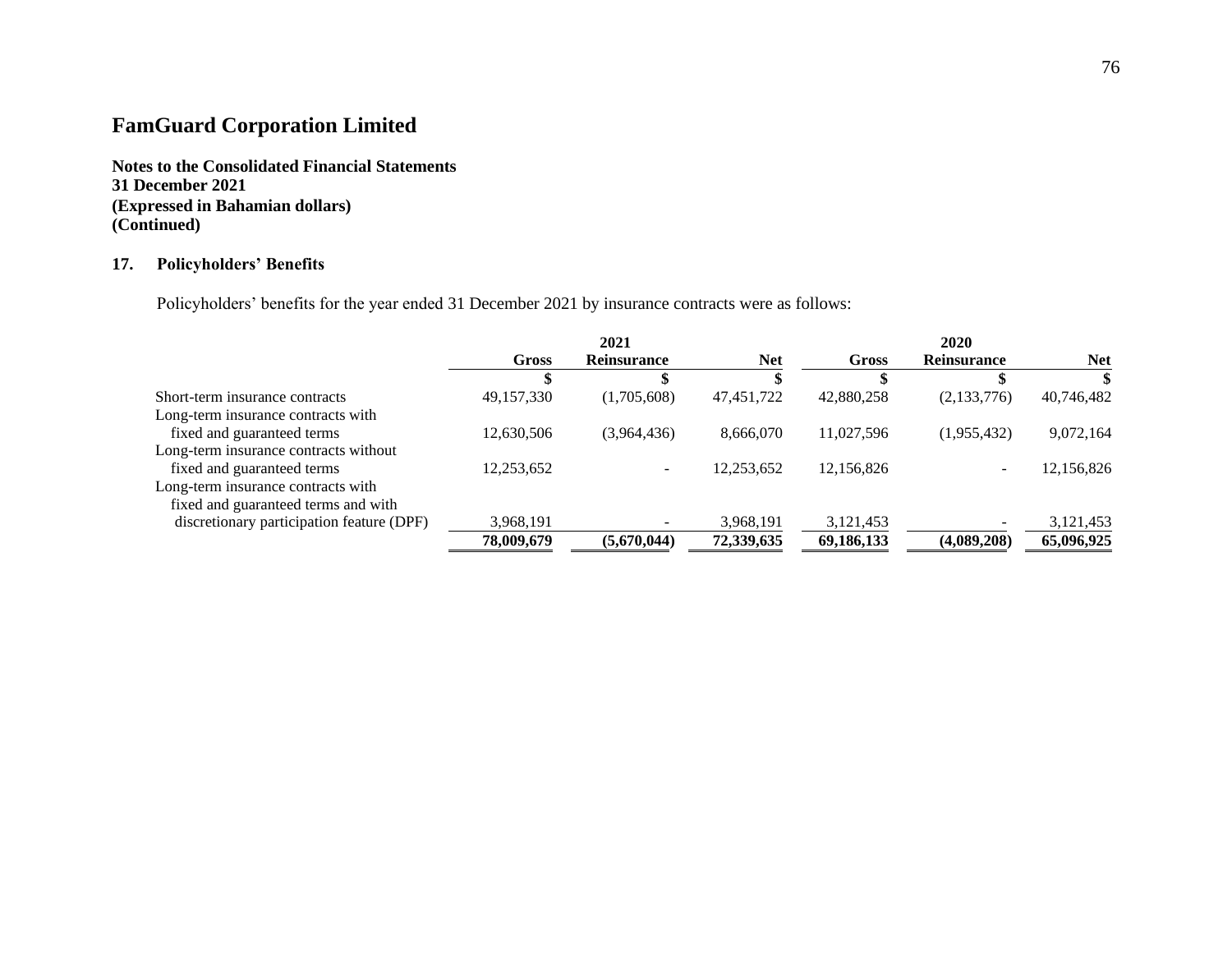**Notes to the Consolidated Financial Statements 31 December 2021 (Expressed in Bahamian dollars) (Continued)**

### **18. Leases**

Amounts recognised in the statement of financial position:

|                            | 2021    | 2020    |
|----------------------------|---------|---------|
| <b>Right-of-use assets</b> | \$      | \$      |
| Land & buildings           | 617,743 | 688,067 |
| <b>Lease liabilities</b>   |         |         |
| Current                    | 36,457  | 43,454  |
| Non-current                | 619,772 | 644,613 |
|                            | 656,229 | 688,067 |

Additions to the right-of-use assets during 2021 were \$0 (2020: \$160,229).

Amounts recognised in the statement of comprehensive income:

|                                            | 2021   | <b>2020</b> |
|--------------------------------------------|--------|-------------|
| Depreciation charge on right-of-use assets |        |             |
| <b>Buildings</b>                           | 70,324 | 23,804      |
| Interest expense on lease liabilities      |        |             |
| <b>Buildings</b>                           | 43,397 | 38,232      |

The Group leases certain office premises under non-cancellable operating leases. Lease terms are negotiated on an individual basis and range from 12 months to 20 years. In prior periods, the Group's leases were classified as operating leases. Leases are recognised as a right-of-use asset and a corresponding lease liability at the date on which the leased asset was available for use by the Group. Right-of-use assets and lease liabilities that arise from leases are initially measured at present value. Lease liabilities include the net present value of fixed payments, the exercise price of a purchase option if the Group is reasonably certain to exercise that option, and payments of penalties for terminating the lease, if the lease term reflects the Group exercising that option.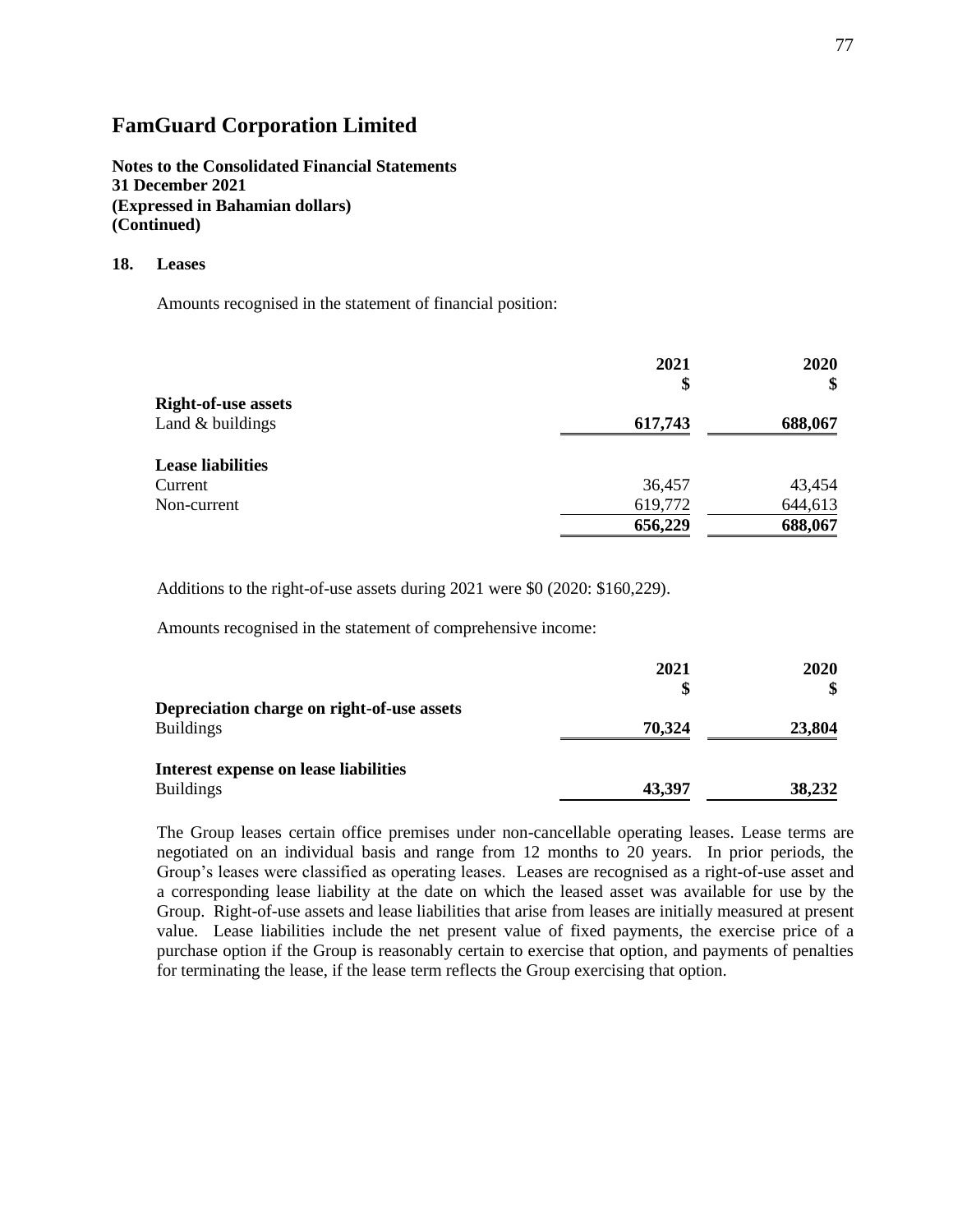**Notes to the Consolidated Financial Statements 31 December 2021 (Expressed in Bahamian dollars) (Continued)**

### **18. Leases (Continued)**

Lease payments are discounted using the incremental borrowing rate that the Group would have to pay to borrow the funds necessary to obtain an asset of similar value to the right-of-use asset in a similar economic environment with similar terms, security and conditions. To determine the incremental borrowing rate, the Group uses recent third party financing received as a starting point and adjust the rate to reflect changes in financing conditions.

The Group is exposed to potential increases in future lease payments, which are not included in the lease liability. When adjustments to lease payments take effect, the lease liability is reassessed and adjusted against the right-of-use assets.

#### **19. Taxation**

There are no corporate, income or capital gains taxes levied in The Bahamas and the Group, therefore, pays no taxes on its net income. However, taxes based on gross premium income, levied at 3%, for the year ended 31 December 2021 amounted to \$3,385,274 (2020: \$3,343,275) and is included within operating expenses in the consolidated statement of comprehensive income.

The Group is also subject to Value Added Tax ("VAT") on taxable supplies at a standard rate of 12%. The Group is eligible for input tax deductions, based on an apportionment formula using the premiums for standard rated taxable and exempt supplies. VAT incurred by the Group in excess of the input tax deductions is included in operating expenses in the consolidated statement of comprehensive income.

#### **20. Pension Plan**

The Group's pension costs, net of forfeitures in respect to the Plan for the year ended 31 December 2021, amounted to \$846,760 (2020: \$810,582) and are included in operating expenses in the consolidated statement of comprehensive income.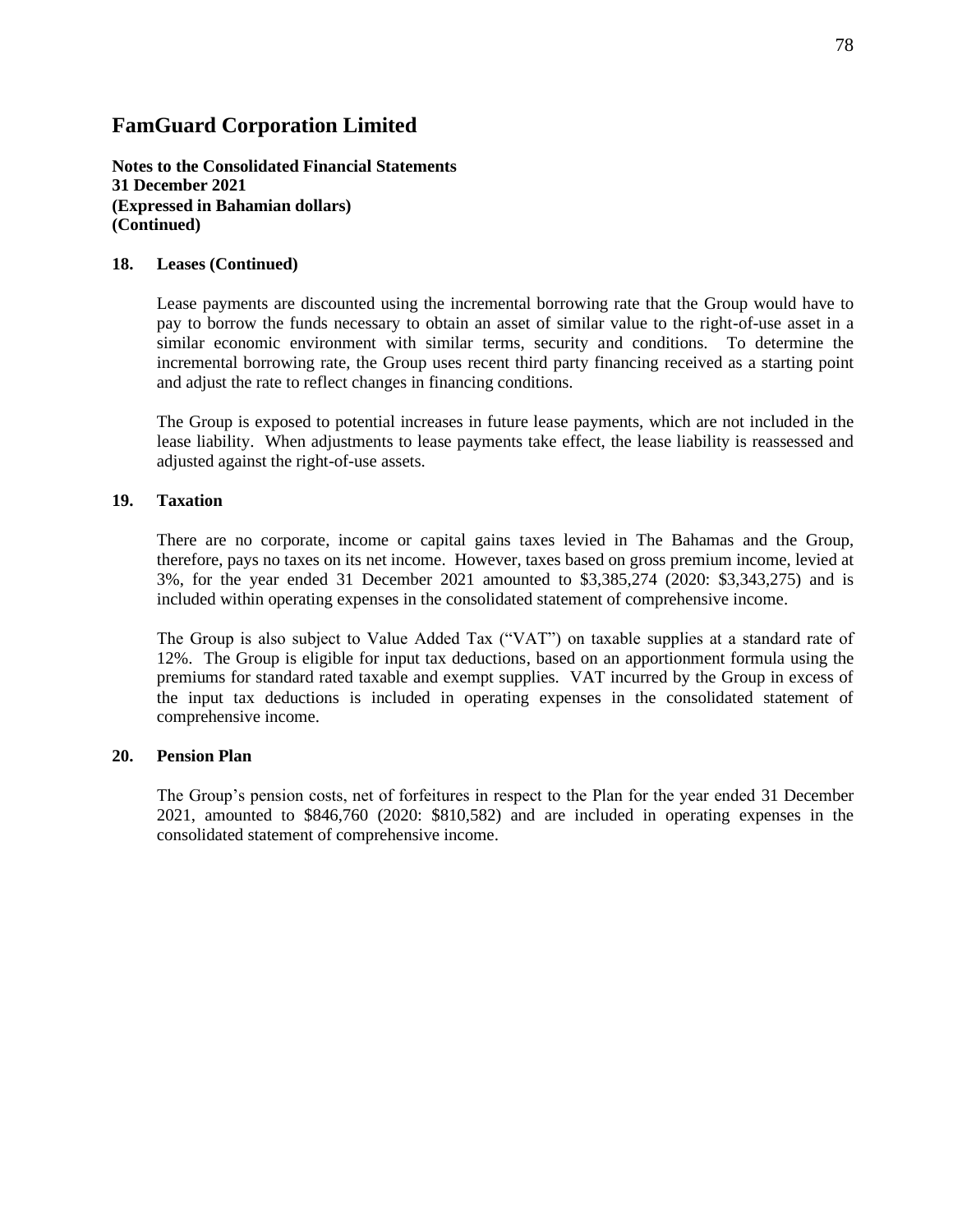**Notes to the Consolidated Financial Statements 31 December 2021 (Expressed in Bahamian dollars) (Continued)**

### **21. Other Operating Income**

The Group derives revenue from contracts with customers for the transfer of services over time and at a point in time. Commissions are earned by the Group on non-life and medical insurance policies and are recognised when the policies are written, as the Group has no further significant performance obligations associated with the policies. Commissions are calculated as a percentage of the insurance premiums for which the policy was sold and are recognised at a point in time.

Set out below is the disaggregation of the Group's revenue from contracts by major product line. This presentation is consistent with the revenue information that is disclosed for each reportable segment under IFRS 8 *Operating Segments*.

|                                             | 2021                    | 2020                    |
|---------------------------------------------|-------------------------|-------------------------|
|                                             | <b>Insurance Broker</b> | <b>Insurance Broker</b> |
|                                             | <b>Services</b>         | <b>Services</b>         |
|                                             |                         |                         |
| <b>Revenue from External Customers</b>      | 1,127,000               | 1,048,290               |
| Timing of revenue recognition               |                         |                         |
| Services transferred at a point in time     | 1,127,000               | 1,048,290               |
| Services transferred over time              |                         |                         |
| Total revenue from contracts with customers | 1,127,000               | 1,048,290               |

#### **22. Operating Expenses**

Operating expenses consists of the following:

|                                  | 2021       | <b>2020</b> |
|----------------------------------|------------|-------------|
|                                  | \$         |             |
| Employee salaries & benefits     | 11,317,520 | 12,039,720  |
| Premium Tax & Statutory expenses | 3,838,564  | 3,829,737   |
| Premises & Maintenance           | 2,132,828  | 2,002,665   |
| Professional fees                | 2,380,618  | 1,500,671   |
| Marketing & Public Relations     | 1,377,659  | 745,930     |
| Other Expenses                   | 2,548,676  | 2,145,326   |
| <b>Balance at end of year</b>    | 23,595,865 | 22,264,049  |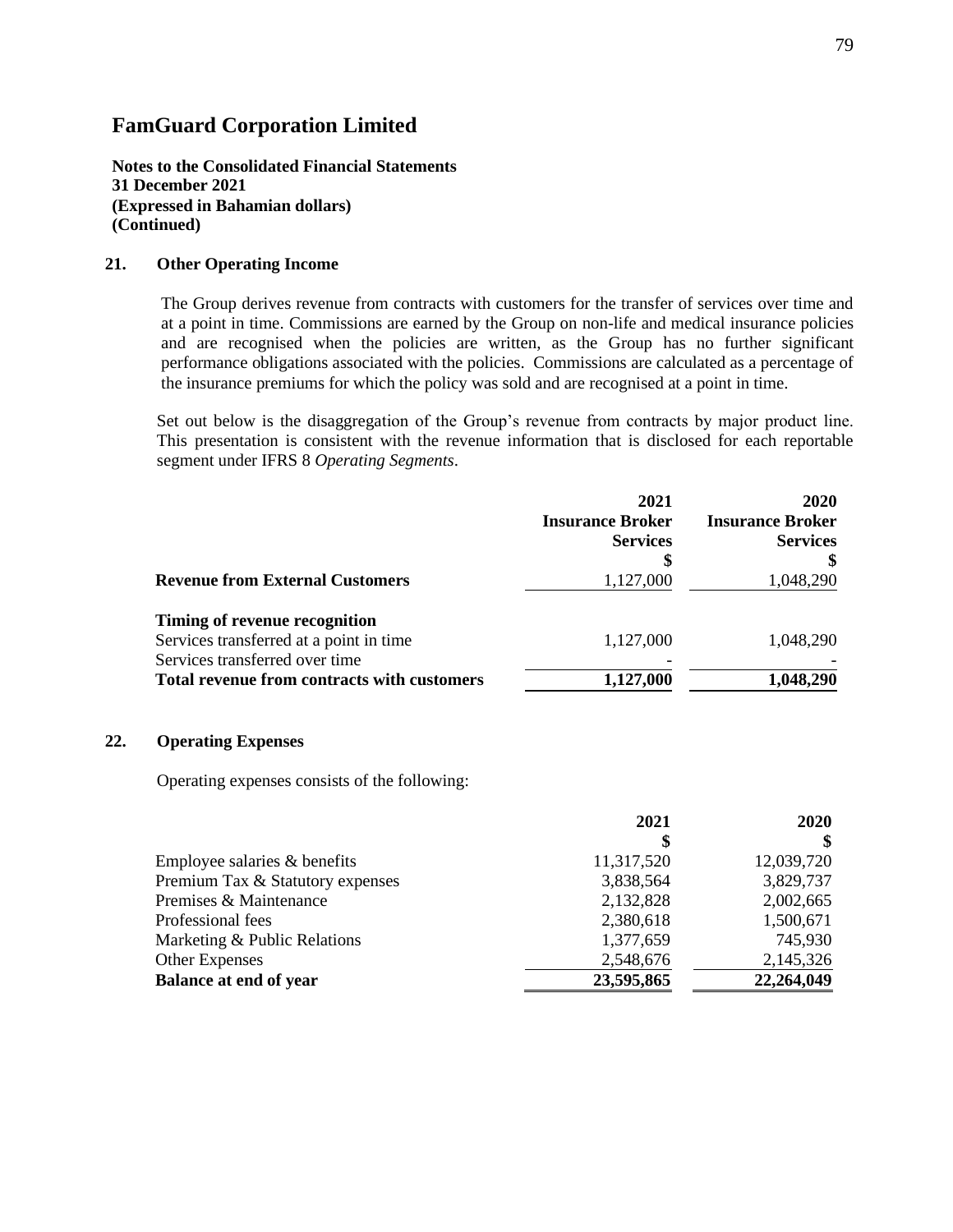**Notes to the Consolidated Financial Statements 31 December 2021 (Expressed in Bahamian dollars) (Continued)**

### **23. Commitments and Contingent Liabilities**

Outstanding commitments to extend credit under mortgage loan agreements amounted to \$662,768 as at 31 December 2021 (2020: \$1,368,995).

A subsidiary of the Group has been named as a defendant in several legal actions arising in the normal course of its business affairs. Management believes that the resolution of these matters will not have a material impact on the Group's financial position.

The Group is contingently liable for \$5,000 (2020: \$5,000) in respect of customs bonds and customs guarantees.

### **24. Related Party Balances and Transactions**

Related parties of the Group are those defined in Note 3(ab).

Balances and transactions not disclosed elsewhere in these consolidated financial statements are disclosed below:

|                                                 | 2021      | 2020      |
|-------------------------------------------------|-----------|-----------|
|                                                 | \$        | \$        |
| Other related party balances:                   |           |           |
| Receivables and other assets                    | 281,350   | 295,897   |
| Reinsurance assets                              | 238,842   | 190,657   |
| Payables and accruals                           | 446,490   | 504,480   |
| Premiums ceded to reinsurer                     | 2,674,699 | 2,970,065 |
| Reinsurance recoveries                          | 334,514   | 214,274   |
| Management fees                                 | 132,000   | 132,000   |
| Compensation of key management personnel:       |           |           |
|                                                 | 2021      | 2020      |
|                                                 | \$        | S         |
| Salaries and other short-term employee benefits | 2,899,435 | 2,513,914 |
| Commissions                                     | 319,900   | 297,250   |
|                                                 | 3,219,335 | 2,811,164 |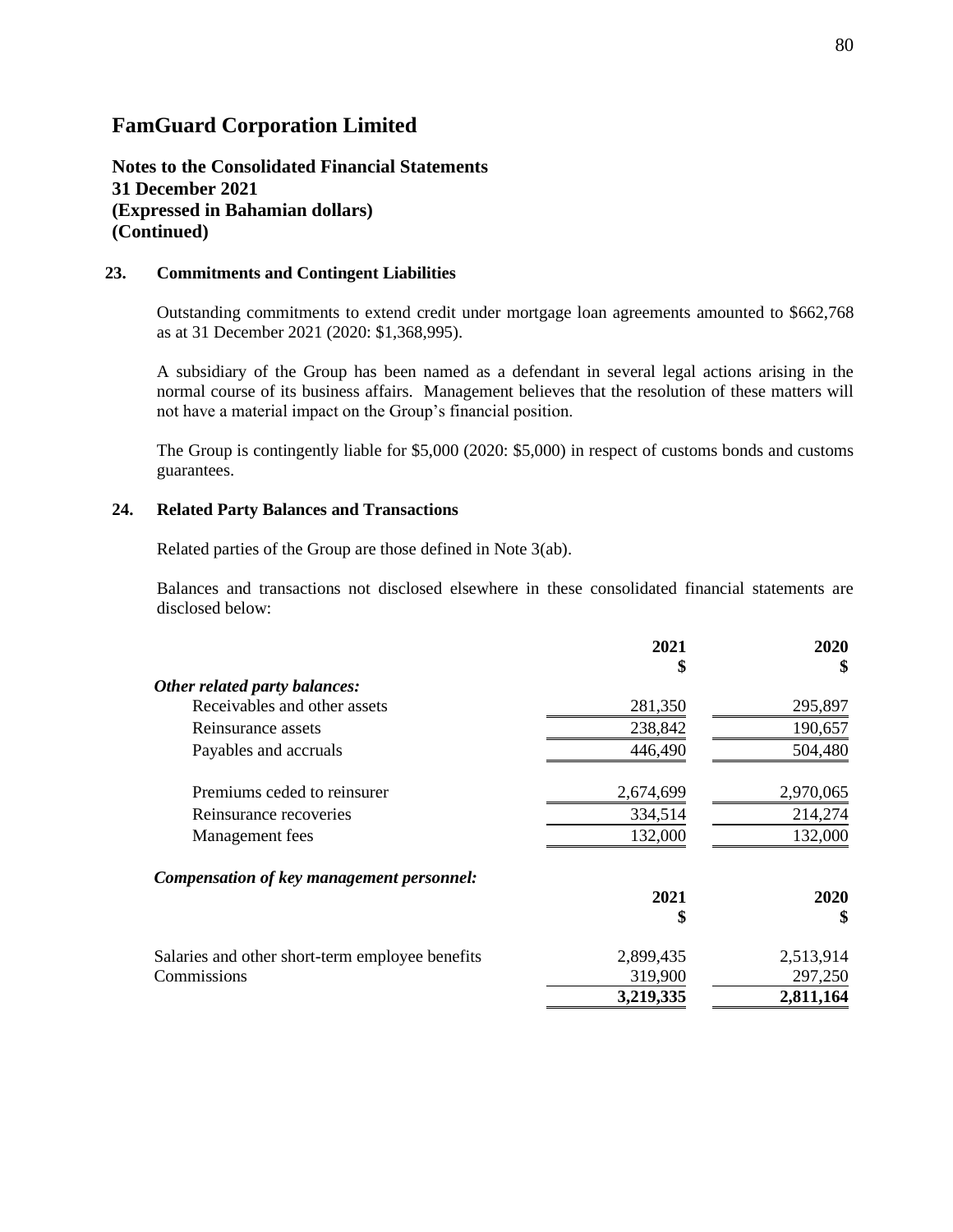**Notes to the Consolidated Financial Statements 31 December 2021 (Expressed in Bahamian dollars) (Continued)**

### **24. Related Party Balances and Transactions (Continued)**

### *Directors' remuneration:*

In 2021, the total remuneration of the directors was \$553,209 (2020: \$463,770).

On 2 December 2021, the Board of Directors approved the award of 10,000 units of shadow stock to the Chairman of the Board. The value of the shadow stock on the date of grant was \$95,100, based on the fair market value per share of the Group's common stock. On his retirement, the Chairman will be entitled to be paid in cash the current value of the shadow stock. This value will be determined by the share price on the Stock Exchange of the underlying shares on his retirement date.

#### *Employees' incentive plan:*

The Group sponsors a plan as an on-going incentive system for its key employees. The plan holds 33,400 shares (2020: 17,399 shares) of the Group and these shares are awarded to the plan participants on an annual basis for services rendered in the previous year or as special awards for a promotion or upon hiring at the executive level. The Group makes cash awards as the need arises to the plan and the plan purchases the shares as needed on the open market at market value. The shares vest over a period of 10 years. The cost of these benefits to the Group amounted to \$142,000 (2020:\$Nil) and are included in employee salary and benefit expenses.

### **25. Post-Retirement Medical Benefit**

The Group introduced a post-retirement medical plan on 1 January 1999 for employees who retire after that date. Employees at age 65 or older with 10 or more years of service to the Group are eligible for subsidised post-retirement medical benefits. The Group's contributions will be provided as premium payments are due, for retired participants. Retirees are assumed to pay the full retiree costs, less the Group's subsidy. The employer contribution subsidy for medical costs is set to a fixed dollar amount.

The most recent actuarial valuation was carried out by an independent actuary. The present value of the defined benefit obligation, and the related current service cost and past service cost, were measured using the Projected Unit Credit Method.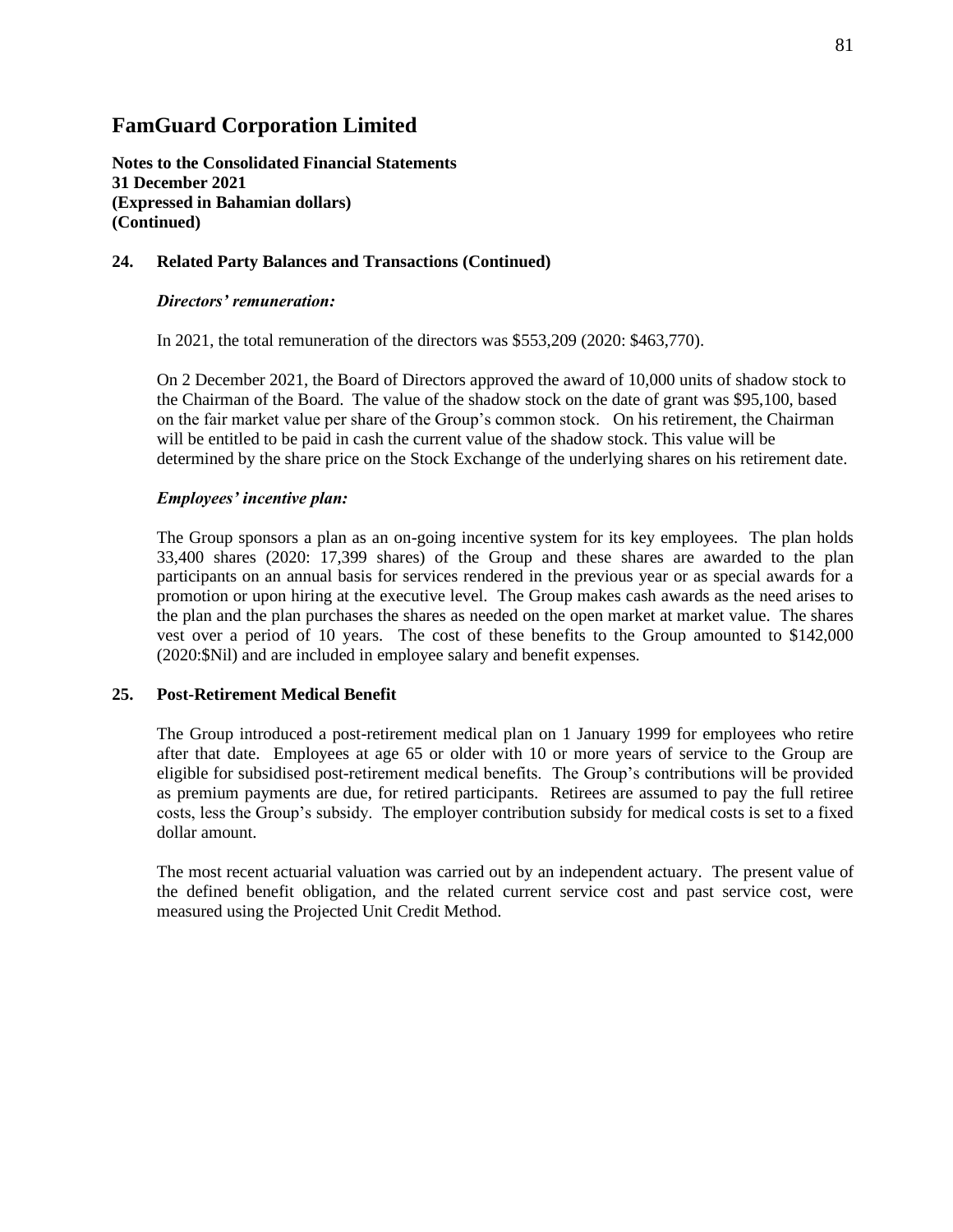**Notes to the Consolidated Financial Statements 31 December 2021 (Expressed in Bahamian dollars) (Continued)**

#### **25. Post-Retirement Medical Benefit (Continued)**

Amounts recognised in the consolidated statement of comprehensive income consists of:

|                                                    | Other post employment<br>benefits |             |
|----------------------------------------------------|-----------------------------------|-------------|
|                                                    | 2021                              | <b>2020</b> |
|                                                    | \$                                | \$          |
| Components of benefit cost recognised in           |                                   |             |
| net income:                                        |                                   |             |
| Current service cost                               | 157,065                           | 155,161     |
| Interest cost                                      | 89,311                            | 85,691      |
| <b>Actuarial loss</b>                              |                                   |             |
| Past service cost recognised                       |                                   |             |
| Net benefit cost recognised in statement of        |                                   |             |
| comprehensive income                               | 246,376                           | 240,852     |
|                                                    | 2021                              | 2020        |
|                                                    | \$                                | \$          |
| Components of benefit cost recognised in statement |                                   |             |
| of comprehensive income:                           |                                   |             |
| Remeasurement on the defined benefit liability:    |                                   |             |
| Actuarial gain due to experience                   | (2,163)                           | (34, 884)   |
| Actuarial loss due to liability assumption changes |                                   |             |
| Actuarial loss due to financial assumption changes |                                   |             |
| <b>Actuarial gain on DBO</b>                       | (2,163)                           | (34, 884)   |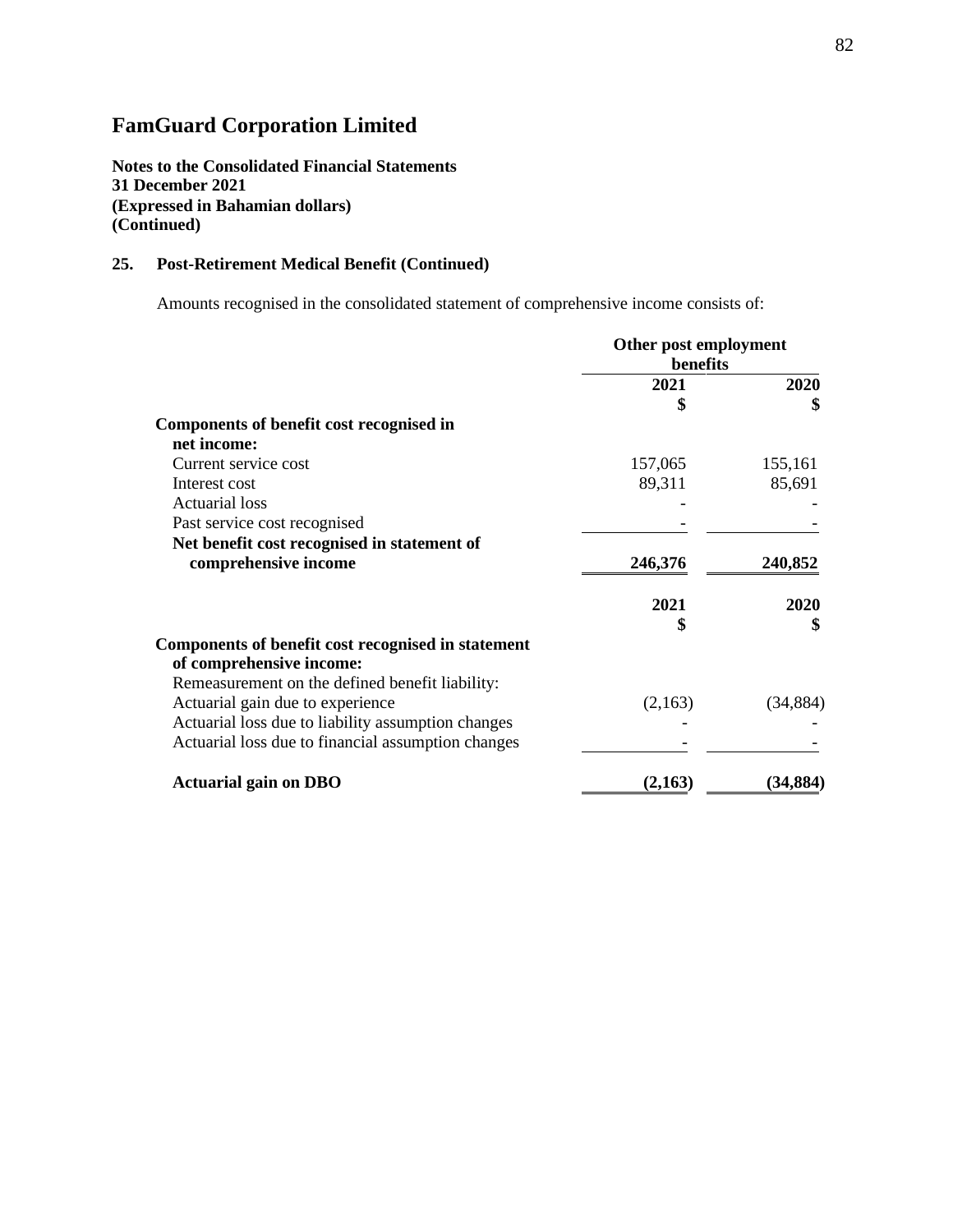**Notes to the Consolidated Financial Statements 31 December 2021 (Expressed in Bahamian dollars) (Continued)**

### **25. Post-Retirement Medical Benefit (Continued)**

|                                               | 2021<br>S | 2020     |
|-----------------------------------------------|-----------|----------|
| Total benefit cost recognised in statement of |           |          |
| comprehensive income:                         |           |          |
| Cost recognised in net income                 | 246,376   | 240,852  |
| Remeasurement effects recognised              |           |          |
| in other comprehensive income                 | (2,163)   | (34,884) |
| Total benefit cost recognised in statement of |           |          |
| comprehensive income                          | 244,213   | 205,968  |

The current service cost, interest expense and past service cost for the year are included in the employee benefits expense in the statement of comprehensive income. The re-measurement of the net defined benefit liability is included in other comprehensive income.

There are no assets associated with the Group's post-retirement medical benefit plan.

#### **Funded Status**

The funded status at the end of the year, and the related amounts recognised in the consolidated statement of financial position are as follows:

|                                    | <b>Other Postemployment</b><br><b>Benefits</b> |             |
|------------------------------------|------------------------------------------------|-------------|
|                                    |                                                |             |
|                                    | 2021                                           | 2020        |
|                                    |                                                |             |
| Funded status, end of year         |                                                |             |
| Benefit obligation, funded plans   | (2,012,903)                                    | (1,887,080) |
| Unrecognised net actuarial loss    |                                                |             |
| Net amount recognised, end of year | (2,012,903)                                    | (1,887,080) |

Amounts recognised in the consolidated statement of financial position are as follows:

| (2,012,903) | (1,887,080) |
|-------------|-------------|
|             |             |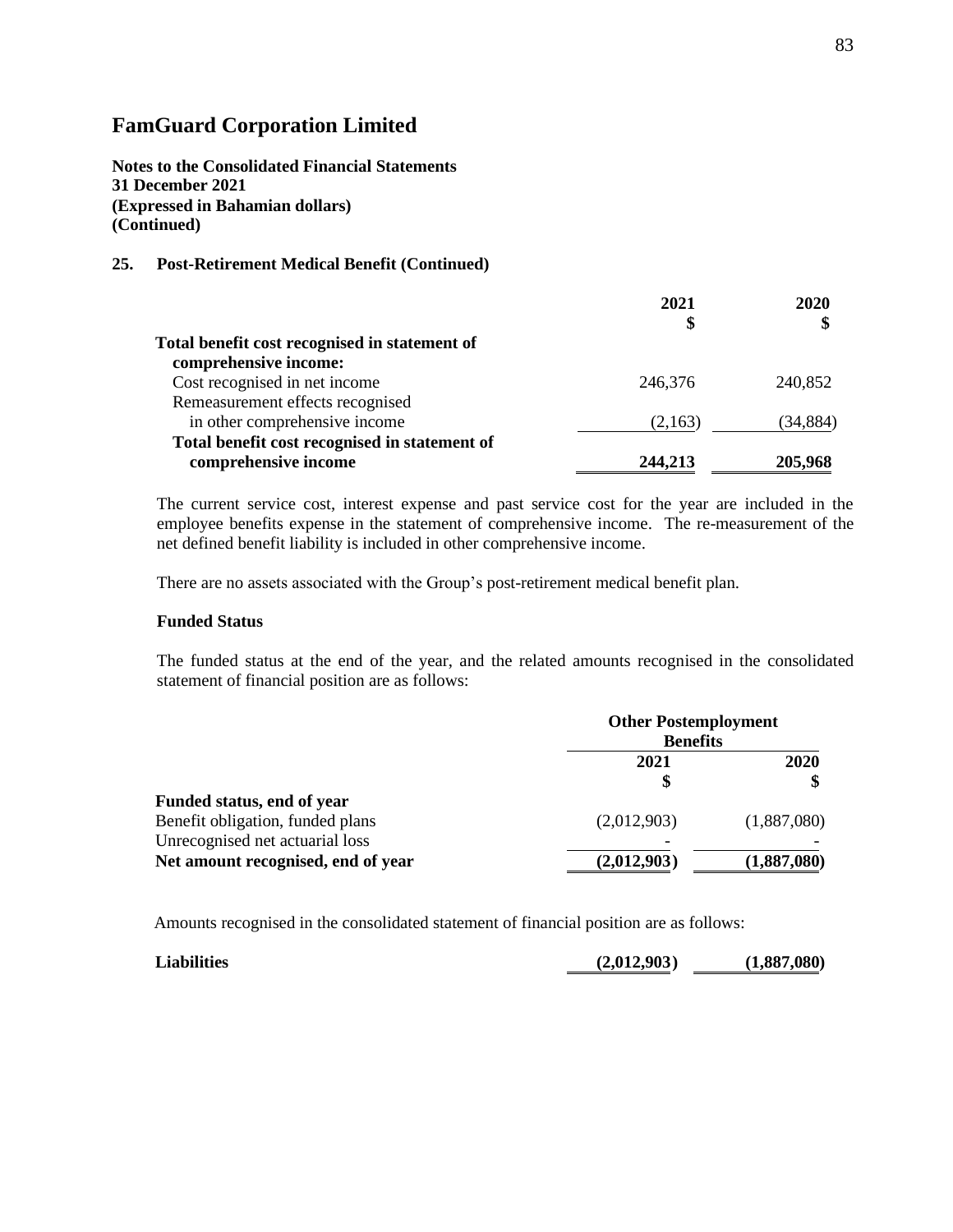**Notes to the Consolidated Financial Statements 31 December 2021 (Expressed in Bahamian dollars) (Continued)**

### **25. Post-Retirement Medical Benefit (Continued)**

|                               |             | <b>Other Postemployment</b><br><b>Benefits</b> |  |
|-------------------------------|-------------|------------------------------------------------|--|
|                               | 2021        | <b>2020</b>                                    |  |
| <b>Experience adjustments</b> |             |                                                |  |
| DBO, end of year              | (2,012,903) | (1,887,080)                                    |  |
| <b>Funded status</b>          | (2,012,903) | (1,887,080)                                    |  |

|                                              | <b>Other Postemployment</b><br><b>Benefits</b> |            |
|----------------------------------------------|------------------------------------------------|------------|
|                                              |                                                |            |
|                                              | 2021                                           | 2020       |
|                                              | \$                                             | \$         |
| Change in plan assets                        |                                                |            |
| Fair value of plan assets, beginning of year | $\overline{\phantom{0}}$                       |            |
| <b>Employer contribution</b>                 | 118,390                                        | 122,219    |
| Plan participant contribution                | (118,390)                                      | (122, 219) |
| Fair value of plan assets, end of year       |                                                |            |

The weighted average assumptions used to determine the defined benefit obligation at the end of the year were as follows:

|                          | 2021          | 2020     |
|--------------------------|---------------|----------|
| Discount rate            | 4.50%         | 4.50%    |
| Medical cost trend rate  | N/A           | N/A      |
| Dental/Vision cost trend | $0.00\%$      | $0.00\%$ |
| Mortality                | <b>RP2000</b> | RP2000   |

#### **Expected employer contributions**

The Group expects to contribute \$121,073 (2020: \$120,225) to the post-retirement benefits plan in 2022. This benefit is expected to be paid from corporate assets.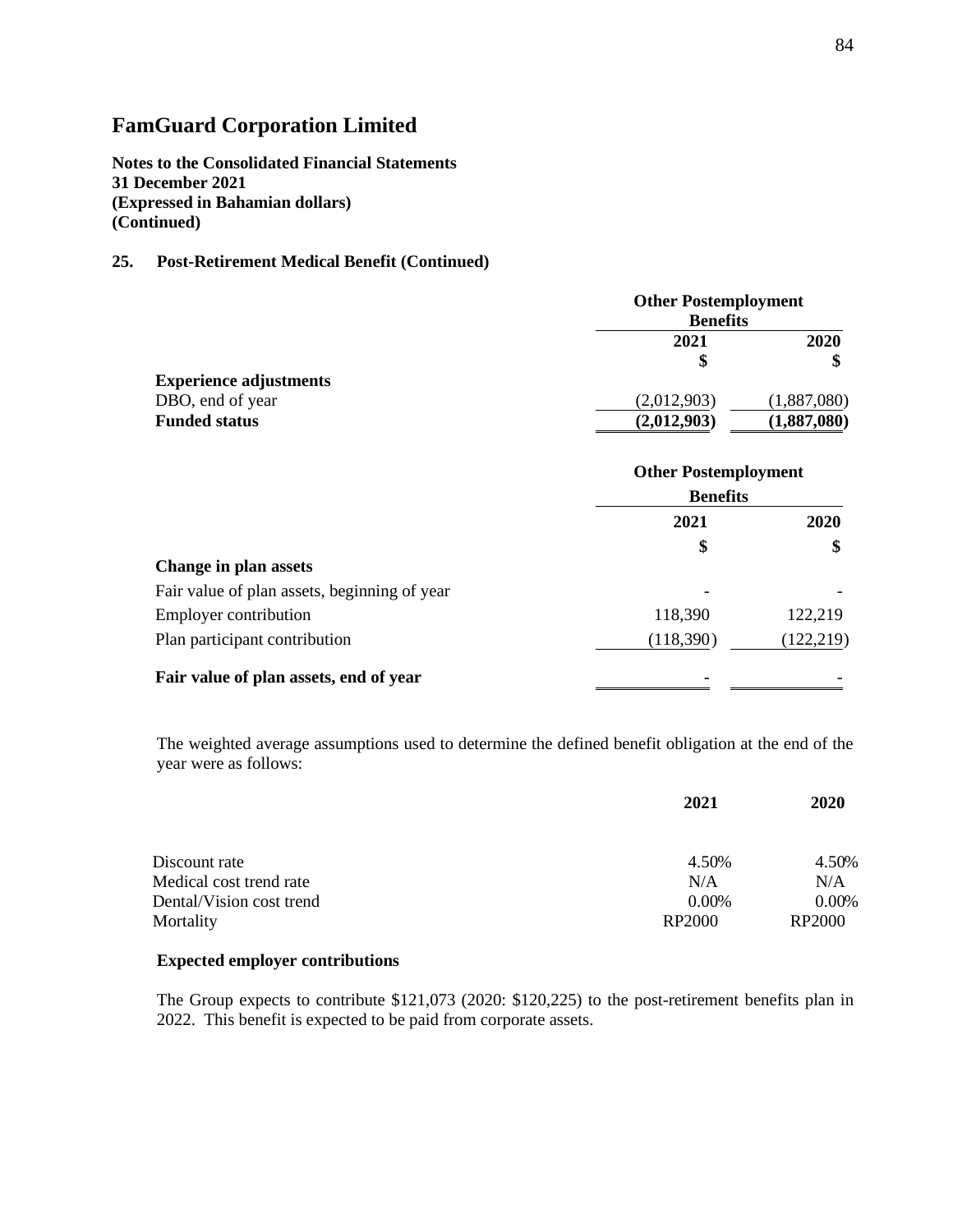**Notes to the Consolidated Financial Statements 31 December 2021 (Expressed in Bahamian dollars) (Continued)**

#### **26. Earnings per Ordinary Share**

Basic earnings per share is calculated by dividing the net income for the year attributable to ordinary shareholders of the parent by the weighted average number of ordinary shares issued and outstanding at the consolidated statement of financial position date.

Earnings per ordinary share are comprised of the following:

|                                                        | 2021       | 2020       |  |
|--------------------------------------------------------|------------|------------|--|
|                                                        |            |            |  |
| Weighted average number of ordinary shares outstanding | 10,000,000 | 10,000,000 |  |
| Profit attributable to ordinary shareholders           | 10,034,352 | 10,526,990 |  |
| Basic and diluted earnings per ordinary share          | 1.00       | 1.05       |  |

#### **27. Business Segments**

The Group is organised into three main business segments; life insurance, health insurance and other. All other segments are deemed insignificant to the Group's operations.

The Group identifies its reportable operating segments by product line consistent with the reports used by Management. These segments and their respective products are as follows:

- *Life Insurance* offers a range of ordinary life insurance and industrial life insurance.
- *Health Insurance* offers a range of group medical, individual medical, sick and accident, and hospitalisation insurance.
- *Other* includes the operations of its general insurance agency and broker and its other subsidiaries.

Transactions between segments are carried out at arm's length. No inter-segment transactions occurred in 2021 and 2020. The revenue from external parties reported to Management is measured in a manner consistent with that in the consolidated statement of comprehensive income. The amounts provided to Management with respect to total assets and liabilities are measured in a manner consistent with that in the consolidated statement of financial position. All activities of the Group are deemed to be operating within the same geographical area.

Segment net income represents the net income earned by each segment after allocation of central administration costs and salaries, investment income, and other gains and losses. This is the measure reported to Management for the purpose of assessment of segment performance. No single customer contributed 10% or more to the Group's revenue for both 2021 and 2020. All assets are allocated to reportable segments. Liabilities for which reportable segments are jointly liable are allocated in proportion to segment assets.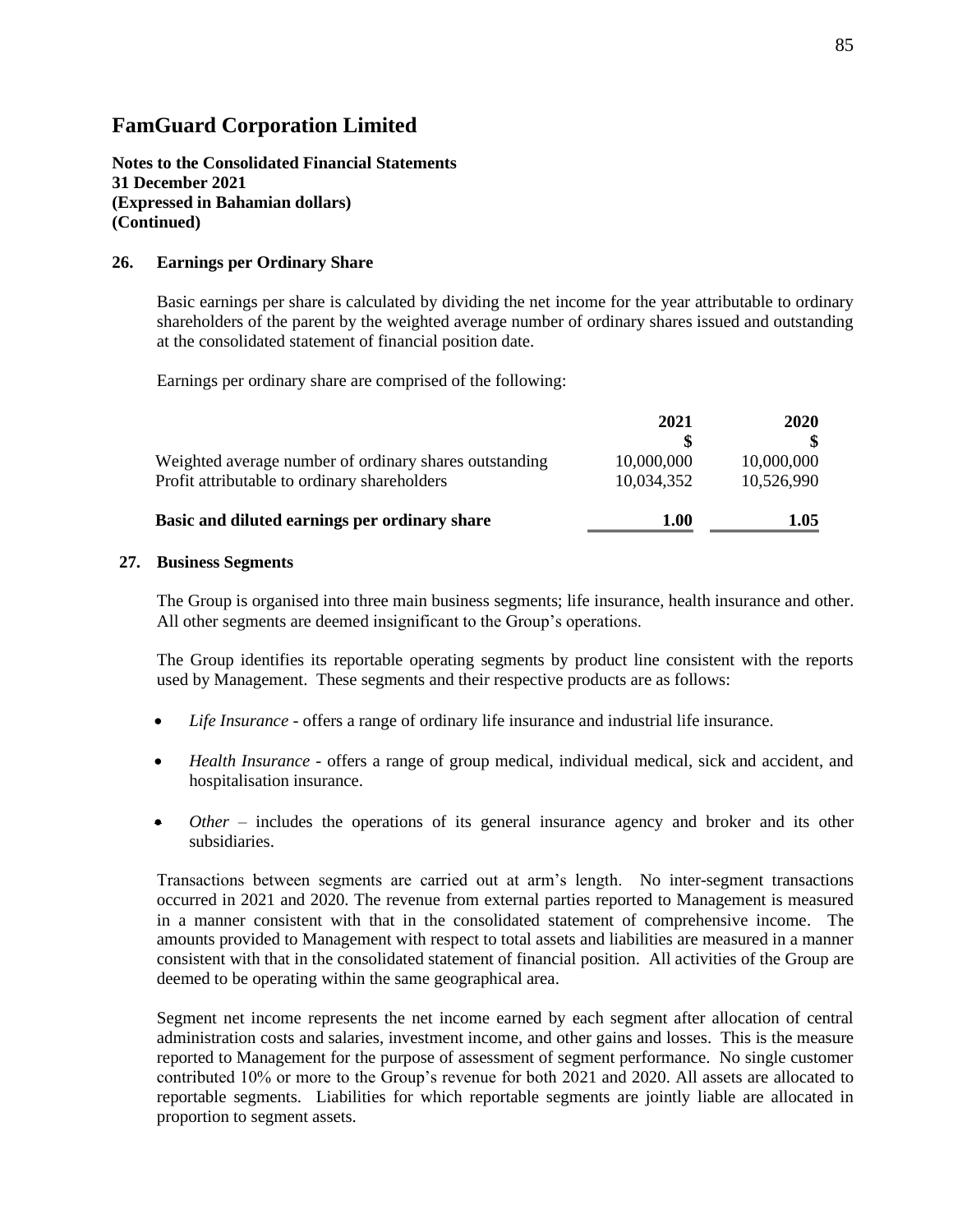**Notes to the Consolidated Financial Statements 31 December 2021 (Expressed in Bahamian dollars) (Continued)**

### **27. Business Segments (Continued)**

The segment results for the period ended 31 December rounded to the nearest thousand are as follows:

|                          | 2021        |               |              |              |  |  |
|--------------------------|-------------|---------------|--------------|--------------|--|--|
|                          |             | \$000         |              |              |  |  |
|                          | <b>LIFE</b> | <b>HEALTH</b> | <b>OTHER</b> | <b>TOTAL</b> |  |  |
|                          | \$          | \$            | \$           | \$           |  |  |
| Income                   |             |               |              |              |  |  |
| Net premium income       | 33,390      | 67,935        |              | 101,325      |  |  |
| Annuity & other deposits | 16,525      |               |              | 16,525       |  |  |
| Investment income        | 15,943      | 449           | 162          | 16,554       |  |  |
| Other income             | 649         | 544           | 1,060        | 2,253        |  |  |
| <b>Total income</b>      | 66,507      | 68,928        | 1,222        | 136,657      |  |  |
| Policyholder benefits    | 39,181      | 44,964        |              | 84,145       |  |  |
| Expenses                 | 22,245      | 17,543        | 2,432        | 42,220       |  |  |
| <b>Total expenses</b>    | 61,426      | 62,507        | 2,432        | 126,365      |  |  |
| Net income/(loss)        | 5,081       | 6,421         | (1,210)      | 10,292       |  |  |
| <b>TOTAL ASSETS</b>      | 360,213     | 14,199        | 1,355        | 375,767      |  |  |
| <b>TOTAL LIABILITIES</b> | 266,621     | 10,509        | 1,192        | 278,322      |  |  |
|                          |             | 2020          |              |              |  |  |
|                          |             | $(\$000)$     |              |              |  |  |
|                          | <b>LIFE</b> | <b>HEALTH</b> | <b>OTHER</b> | <b>TOTAL</b> |  |  |
|                          | \$          | \$            | \$           | \$           |  |  |
| <b>Income</b>            |             |               |              |              |  |  |
| Net premium income       | 31,621      | 67,606        |              | 99,227       |  |  |
| Annuity & other deposits | 11,713      |               |              | 11,713       |  |  |
| Investment income        | 12,340      | 355           | 42           | 12,737       |  |  |
| Other income             | 675         | 259           | 1,048        | 1,982        |  |  |
| <b>Total income</b>      | 56,349      | 68,220        | 1,090        | 125,659      |  |  |
| Policyholder benefits    | 37,069      | 39,417        |              | 76,486       |  |  |
| Expenses                 | 20,064      | 16,133        | 2,162        | 38,359       |  |  |
| <b>Total expenses</b>    | 57,133      | 55,550        | 2,162        | 114,845      |  |  |
| Net income/(loss)        | (784)       | 12,670        | (1,072)      | 10,814       |  |  |
| <b>TOTAL ASSETS</b>      | 337,064     | 16,773        | 7,997        | 361,834      |  |  |
| <b>TOTAL LIABILITIES</b> | 252,214     | 12,550        | 1,537        | 266,301      |  |  |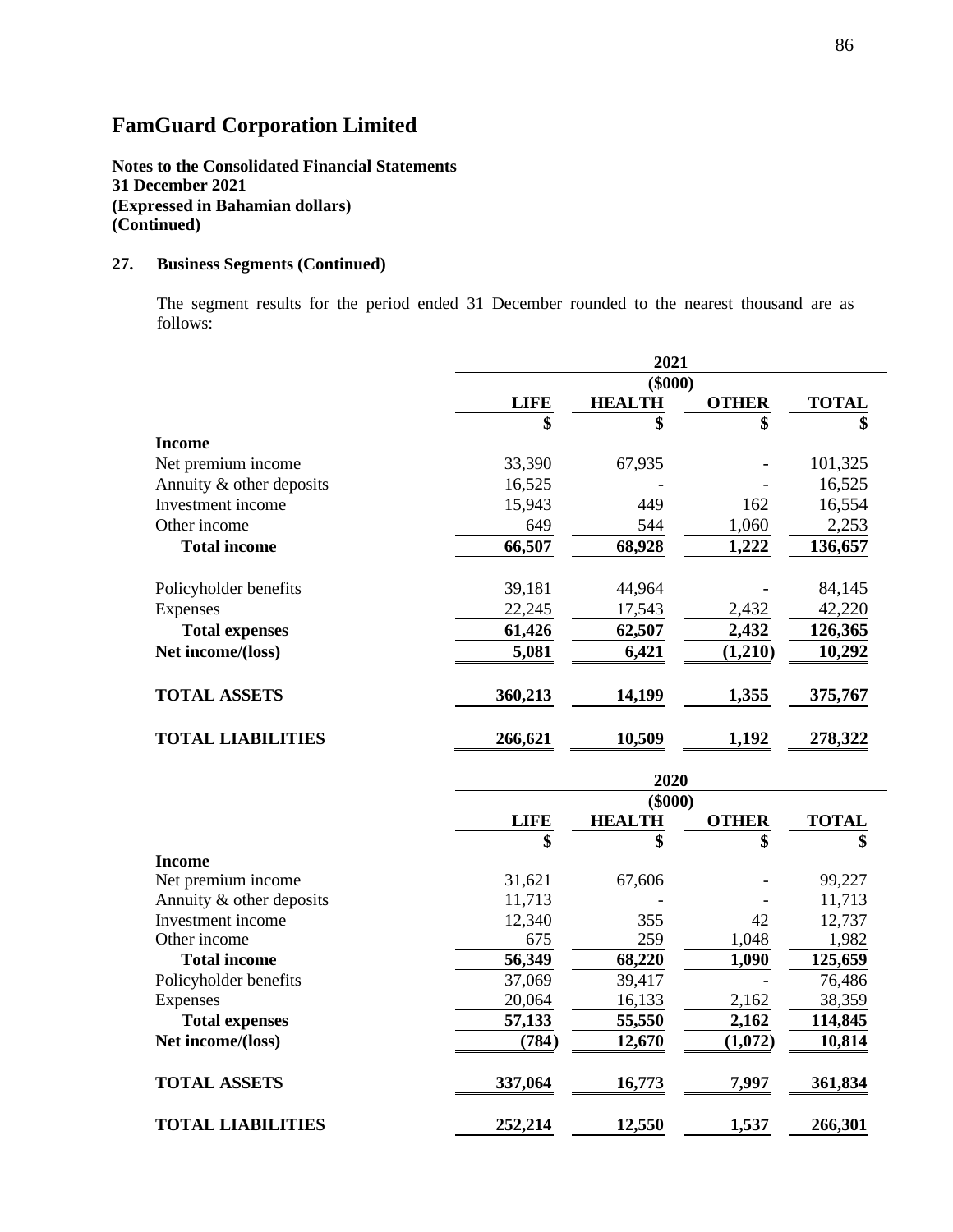**Notes to the Consolidated Financial Statements 31 December 2021 (Expressed in Bahamian dollars) (Continued)**

#### **28. Dividends**

Dividends to the Company's ordinary shareholders are recognised as a liability in the period in which they are declared by the Board of Directors. Dividends paid to ordinary shareholders of the Company totaled \$3,800,00 (2020: \$2,800,000) and represented \$0.38 per share (2020: \$0.28).

Dividends to the Company's preferred shareholders are recognised as a liability in the period in which they are declared by the Board of Directors. Dividends paid to preferred shareholders of the Company totaled \$257,175 (2020: \$287,500) and represented \$19.44 per share (2020: \$17.39).

#### **29. Subsidiaries**

Details of the Group's material subsidiaries at the end of the reporting period are as follows:

|                                        |                                               | Ownership<br><b>Place of</b><br><b>Interest</b> |      |      |
|----------------------------------------|-----------------------------------------------|-------------------------------------------------|------|------|
| <b>Name of Entity</b>                  | <b>Principal Activity</b>                     | <b>Incorporation</b>                            | 2021 | 2020 |
| Family Guardian Insurance Company      |                                               |                                                 |      |      |
| Limited                                | Life & Health Insurance                       | The Bahamas                                     | 100% | 100% |
| <b>FG Financial Limited</b>            | Administration of Pension and Mutual<br>Funds | The Bahamas                                     | 100% | 100% |
| FG Capital Markets Limited             | Investment Brokerage & Advisory               | The Bahamas                                     | 100% | 100% |
| FG Insurance Agents & Brokers Limited  | General Insurance Agency                      | The Bahamas                                     | 100% | 100% |
| BahamaHealth Insurance Brokers Limited | Health Insurance Administration               | The Bahamas                                     | 100% | 100% |